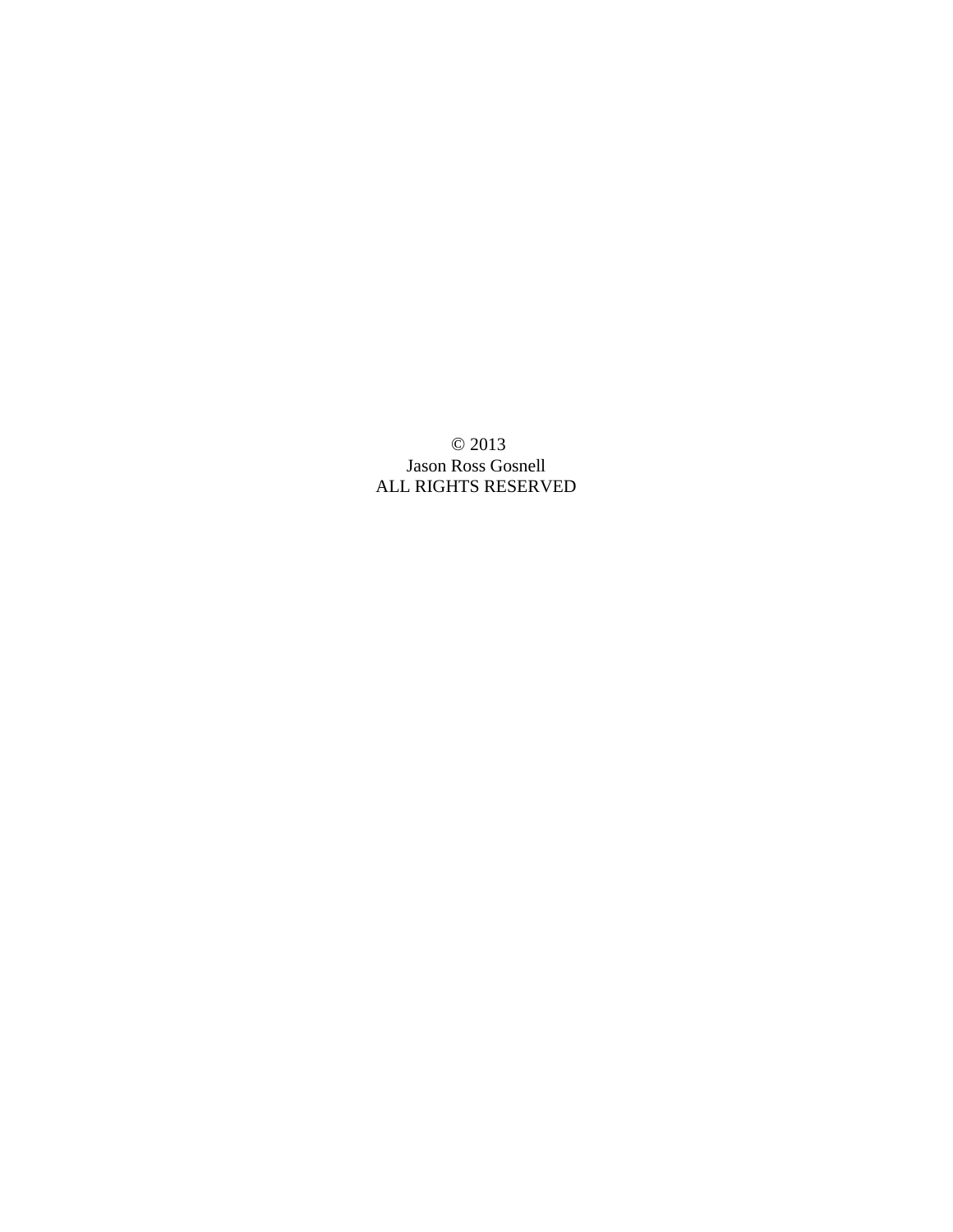# SYNAGOGUE CONSOLIDATION IN POST-WAR NEW JERSEY

The Case Study of Woodbridge Township

JASON ROSS GOSNELL

A thesis submitted to the Graduate School-New Brunswick Rutgers, The State University of New Jersey in partial fulfillment of the requirements for the degree of Master of Arts Graduate Program in Jewish Studies written under the direction of Dr. Nancy Sinkoff and Dr. Jeffrey Shandler and approved by \_\_\_\_\_\_\_\_\_\_\_\_\_\_\_\_\_\_\_\_\_\_\_\_

> New Brunswick, New Jersey October 2013

\_\_\_\_\_\_\_\_\_\_\_\_\_\_\_\_\_\_\_\_\_\_\_\_ \_\_\_\_\_\_\_\_\_\_\_\_\_\_\_\_\_\_\_\_\_\_\_\_ \_\_\_\_\_\_\_\_\_\_\_\_\_\_\_\_\_\_\_\_\_\_\_\_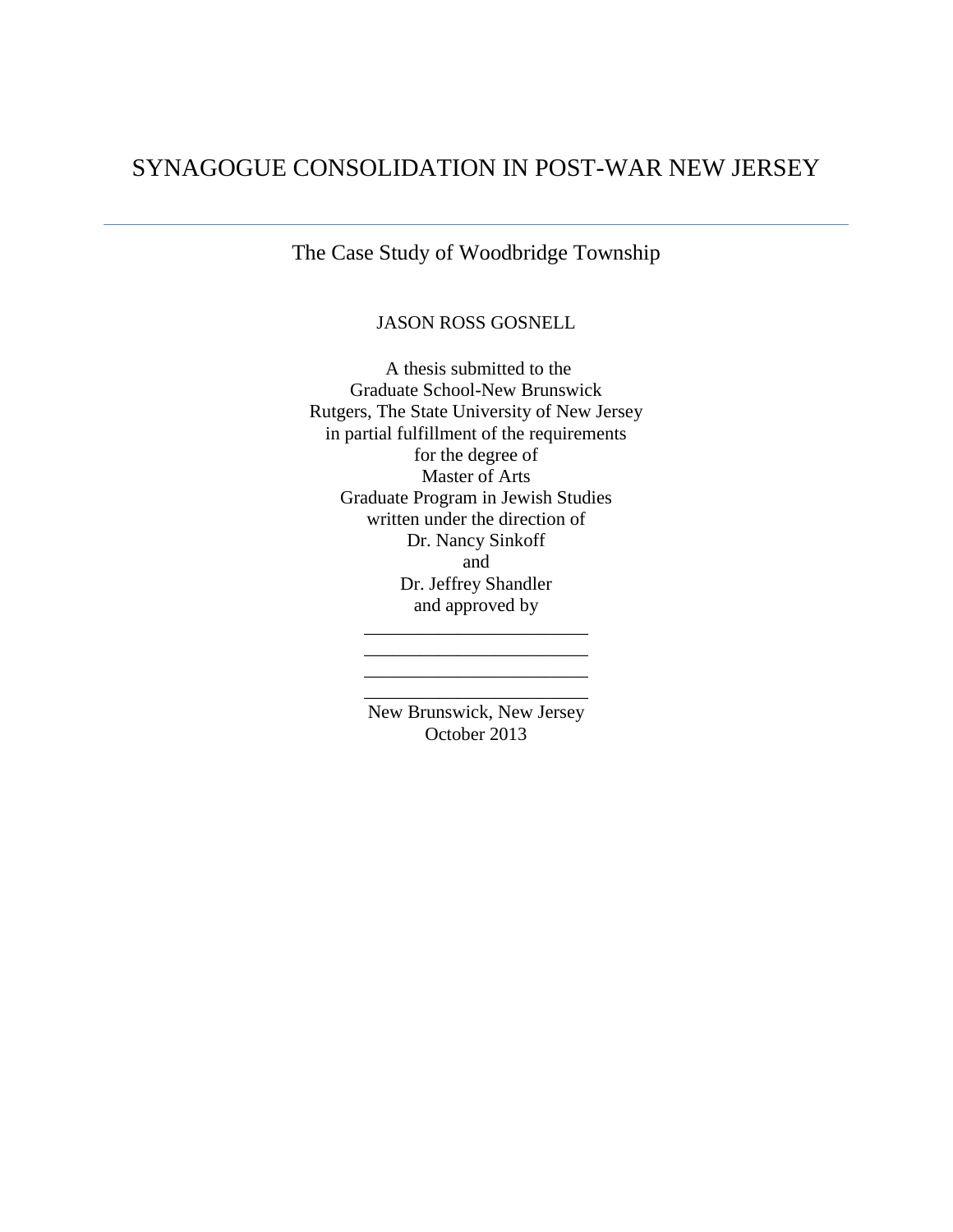## **ABSTRACT OF THE THESIS**

### <span id="page-2-0"></span>SYNAGOGUE CONSOLIDATION IN POST-WAR NEW JERSEY

The Case Study of Woodbridge Township

By JASON ROSS GOSNELL

Thesis Directors:

Doctors Nancy Sinkoff and Jeffrey Shandler

The consolidation of synagogues in post-war New Jersey is neither new nor unique. City synagogues country wide with the onset of suburbanization in the 1950s relocated to and/or reorganized in the suburbs. Yet, regardless of the relocations and/or reorganizations of city synagogues, the suburbs witnessed almost two decades of synagogue growth. In the 1970s, however, as the initial reasons for synagogue consolidation changed, net gains in synagogue growth ceased.

Surprisingly, although the number of synagogues has decreased and the rate of synagogue consolidation has increased, there is a lack of academic sources dedicated exclusively to those issues surrounding synagogue consolidation. Indeed, the most notable literature concerning synagogue consolidation is that published by communal leadership. Providing congregations wishing to explore consolidation with insight into the issues that arise during the merger process, these sources are practice guides more than academic works. They do not place these mergers within the historical contexts of American Jewry and Judaism in post-war America nor do they examine the ways in which the details of such mergers are informed by these contexts.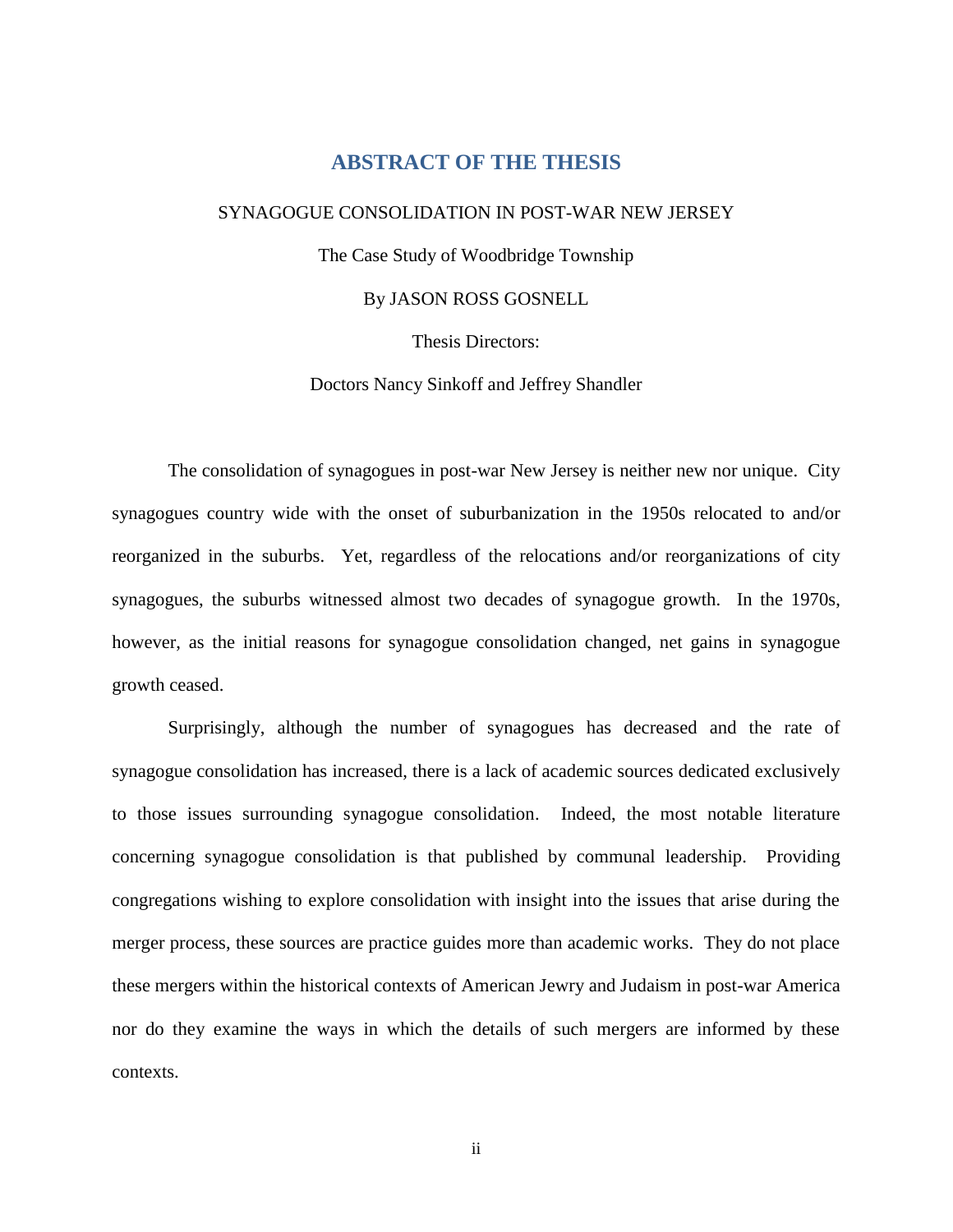It is thus the goal of this case study to fill in some of the lacunae left by both the academic and communal worlds. In order to do such, this case study will concentrate on five Conservative congregations which were established in Woodbridge Township between 1913 and 1977 and were subsequently absorbed by a congregation outside of the Township in 2003 and 2006. It will examine the information obtained from: the interviews I conducted with clergy and congregants who served as officers and/or board members of the respective synagogues, the Woodbridge Township Library's oral histories, the congregations' archival records, local newspaper articles which discussed the consolidations and various other sources reviewed in order to properly locate Woodbridge Township's Jewish community within a larger historical framework. It will thereafter explore the major issues that each congregation confronted in consolidating; and further discuss the phenomenon of merger in Woodbridge Township and its related issues within the contexts of post-war American Jewry and Judaism.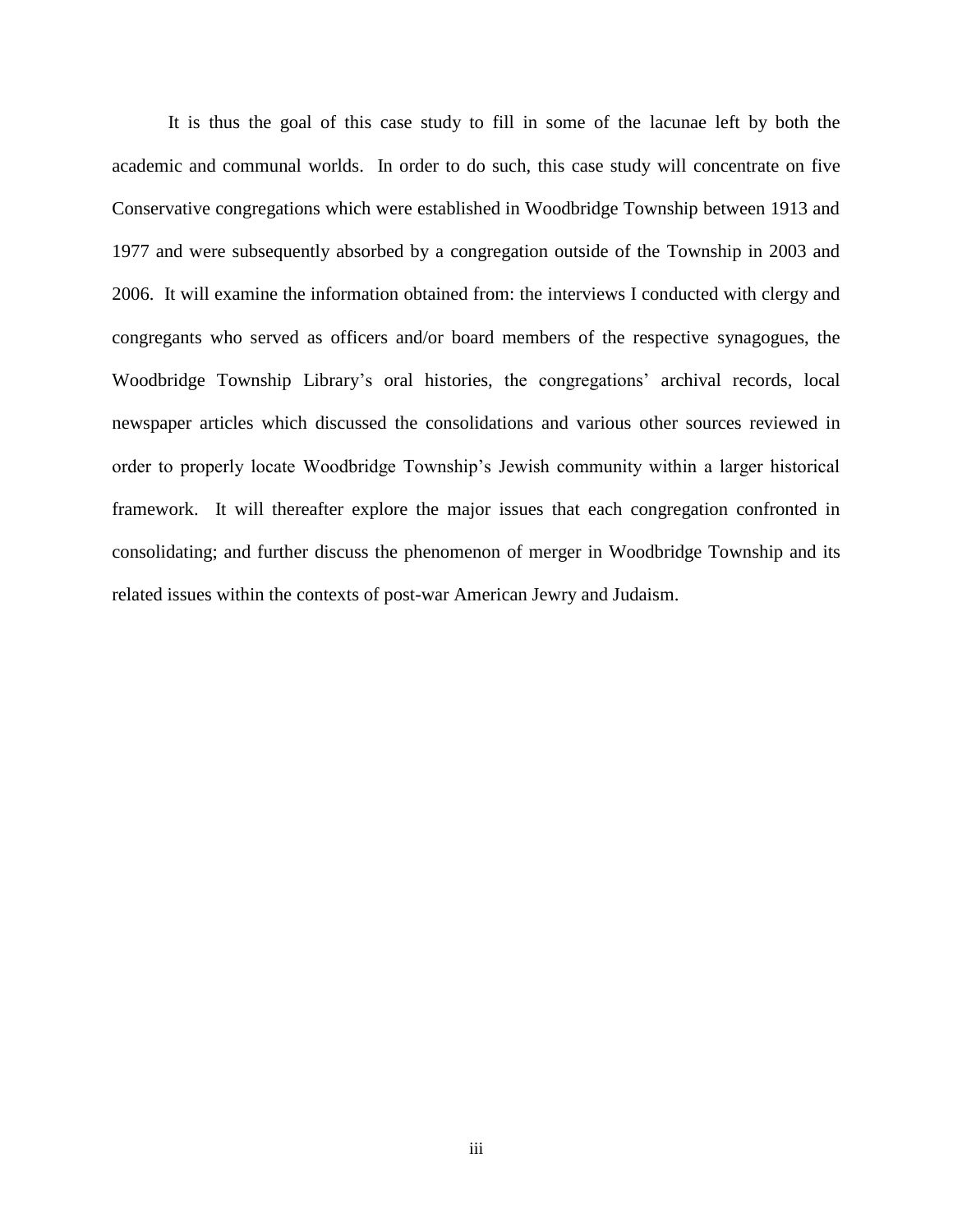## **ACKNOWLEDGEMENTS**

<span id="page-4-0"></span>There are a number of people I would like to thank. Without their time and assistance this work would never have been completed. I truly appreciate the help provided by the staffs at the Jewish Historical Society of Central New Jersey, the Woodbridge Township Library, the Woodbridge Township Engineering Department and the Rutgers University Special Collections and University Archives. Specifically, I want to express my gratitude to Deborah Cohn, Wendi Rottweiler, Jim Eddington and Ron Becker who went above and beyond their duties in order to provide me with a better understanding of Woodbridge Township and its Jewish community.

It is also necessary to recognize those individuals who allowed me to interview them informally and formally. The reader should know that several individuals who were not interviewed formally provided me with information which was essential to my research. Despite the fact that their names do not appear within the pages of this work does not diminish their contribution. As for those that I did interview formally, I can never thank them enough for sharing their stories.

Additionally, I want to extend my appreciation to my professors in the Jewish Studies department who I have had the pleasure of working with these past two years. Included among this faculty are my advisors Doctors Nancy Sinkoff and Jeffrey Shandler who graciously shared their insight and provided me with guidance throughout this endeavor.

Of course, this acknowledgement would not be complete without thanking my parents Thomas and Margy Gosnell and my wife Victoria Levi. Without my parents' support and encouragement I would not have had the self-confidence to pursue my dreams. As for my wife, it is her that I owe the most. Any description of the help that she provided me would never be adequate. As such, I will simply state in these last few lines that I am eternally grateful to her and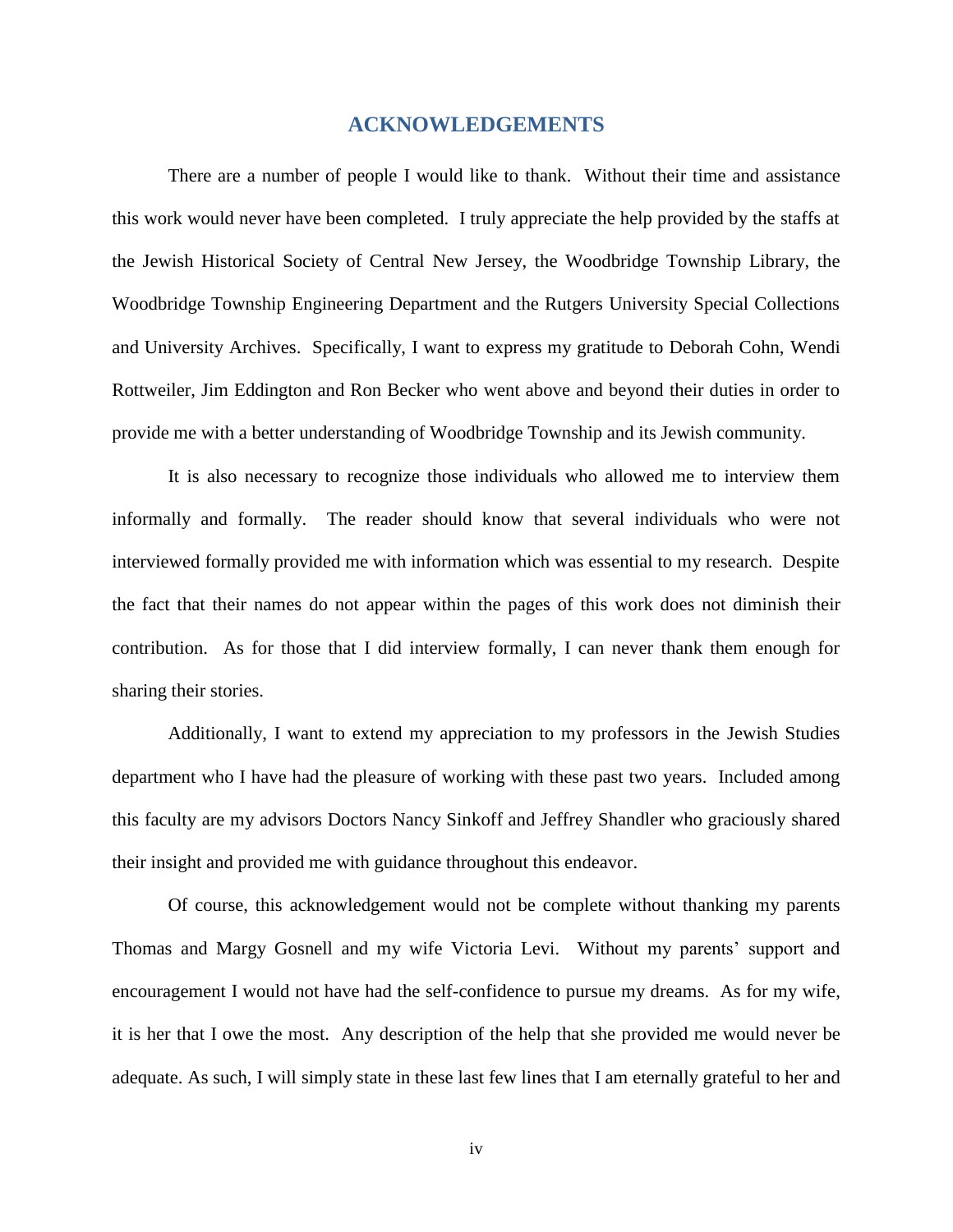that I realize everyday how very lucky I am to be married to such a loving and understanding woman.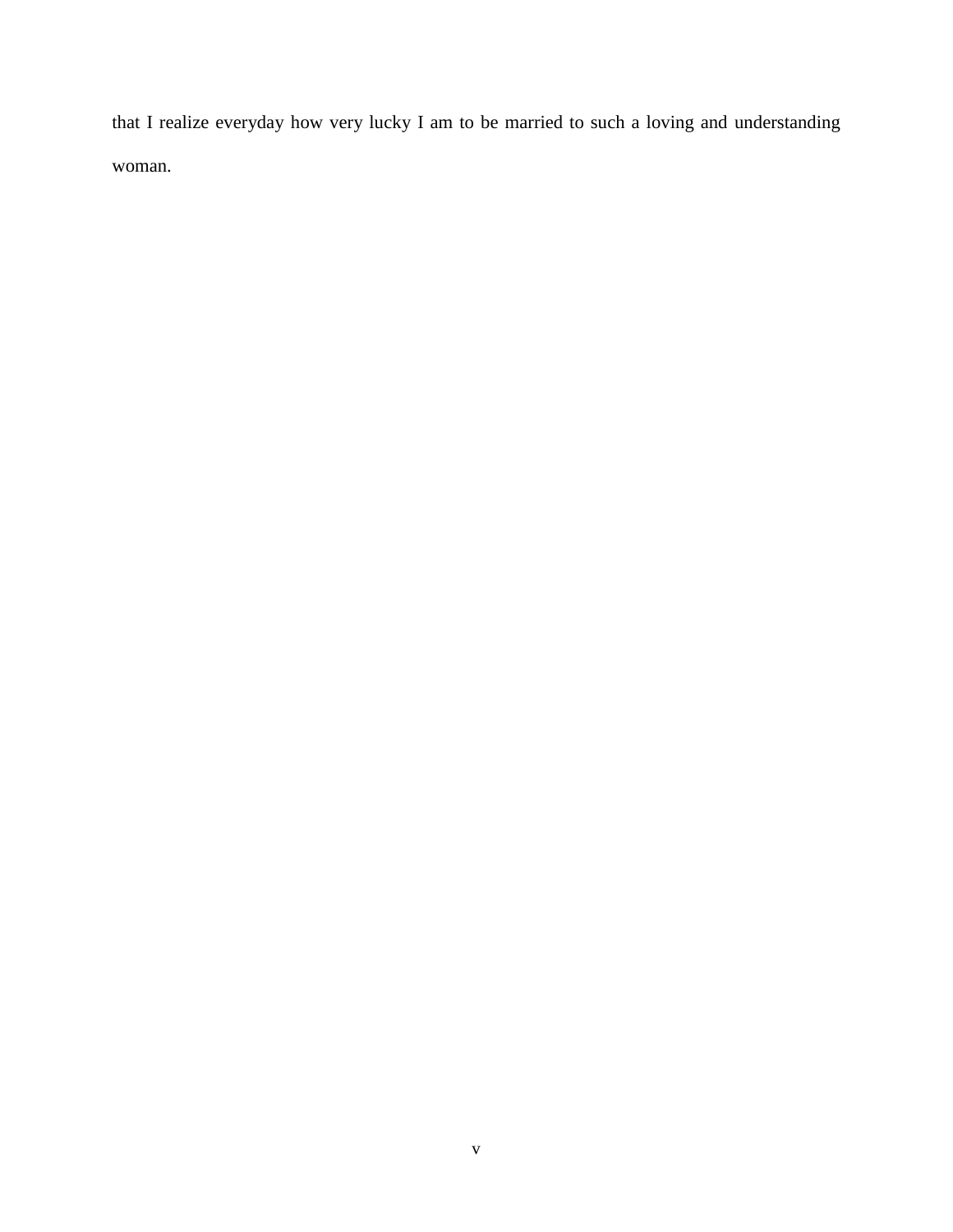## **TABLE OF CONTENTS**

| A.        |  |
|-----------|--|
| <b>B.</b> |  |
| C.        |  |
|           |  |
| A.        |  |
| <b>B.</b> |  |
|           |  |
| A.        |  |
| <b>B.</b> |  |
| C.        |  |
| D.        |  |
| Е.        |  |
| F.        |  |
| G.        |  |
|           |  |
| 1.        |  |
| 2.        |  |
| 3.        |  |
| 4.        |  |
| 5.        |  |
|           |  |
| A.        |  |
| <b>B.</b> |  |
| C.        |  |
| D.        |  |
| Ε.        |  |
| F.        |  |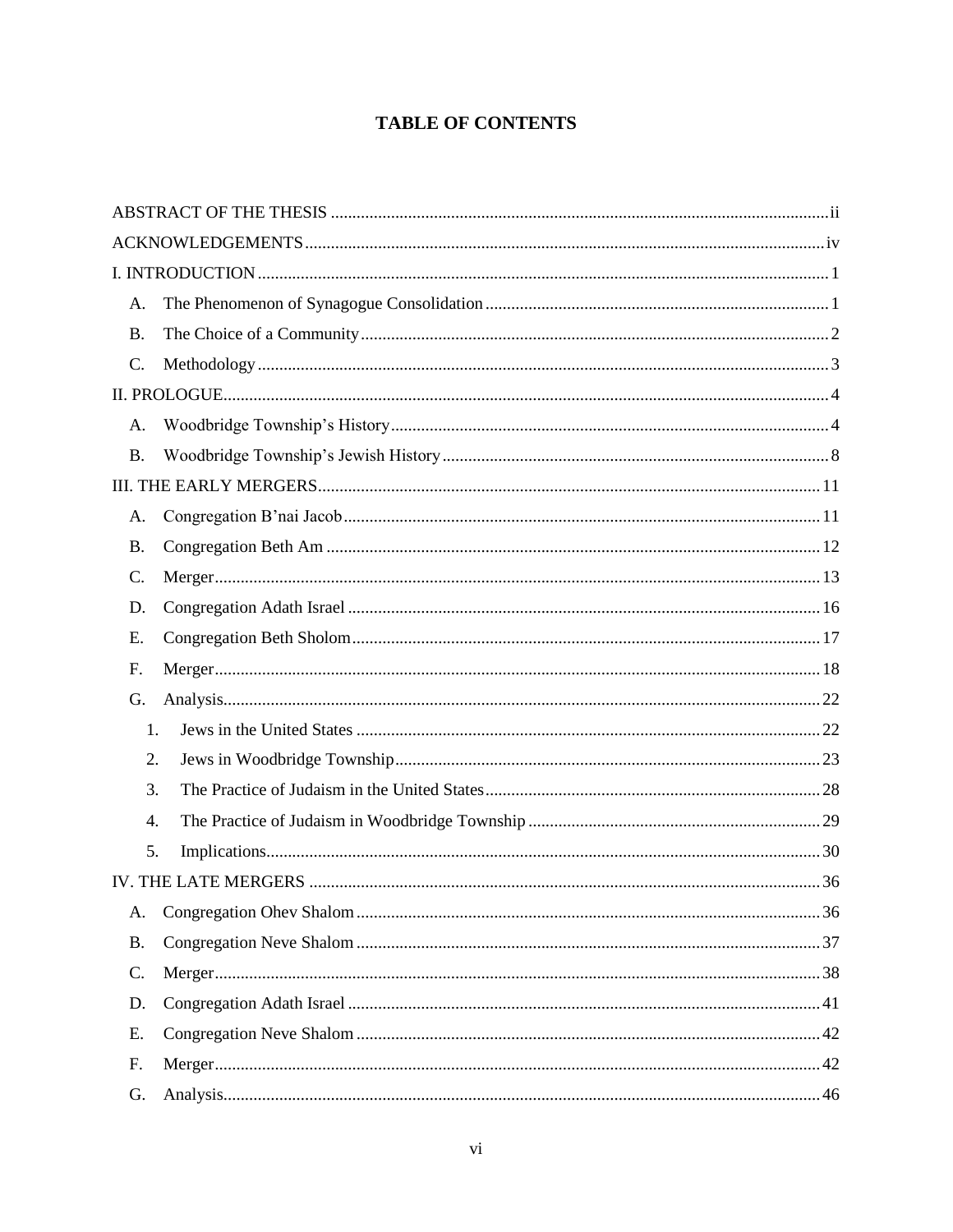| 1. |  |
|----|--|
| 2. |  |
| 3. |  |
| 4. |  |
| 5. |  |
|    |  |
|    |  |
|    |  |
|    |  |
|    |  |
|    |  |
|    |  |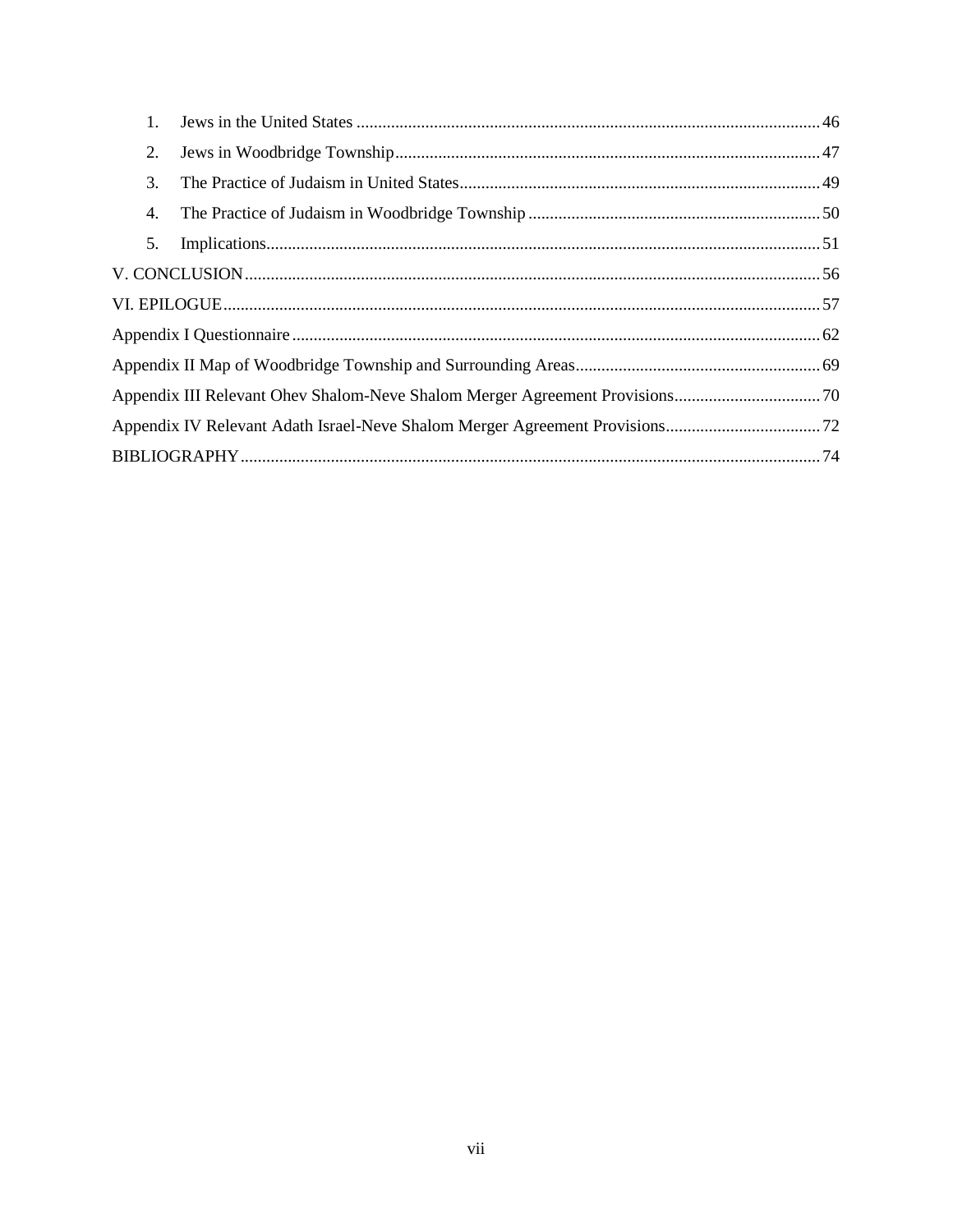## <span id="page-8-0"></span>**I. INTRODUCTION**

 $\overline{\phantom{a}}$ 

## <span id="page-8-1"></span>**A. The Phenomenon of Synagogue Consolidation**

The consolidation of synagogues in post-war New Jersey is neither new nor unique. City synagogues country wide with the onset of suburbanization in the 1950s relocated to and/or reorganized in the suburbs. Despite decreases in the number of city synagogues, twenty to fifty new Conservative and Reform synagogues were established each year in the suburbs for almost two decades. However, in the 1970s, as the initial reasons for synagogue consolidation changed, net gains in synagogue growth ceased. Yearly additions failed to reach double digits and a growing number of suburban synagogues finalized mergers.<sup>1</sup>

One would think that the phenomenon of synagogue consolidation which has been occurring throughout the Jewish community with ever increasing frequency over the last forty years would be thoroughly examined. However, synagogue consolidation has been surprisingly unexplored by Jewish historians. Although the phenomenon of synagogue consolidation has not been completely ignored in historical articles and monographs concerning Jewish communal life, there is a lack of academic sources dedicated exclusively to those issues surrounding synagogue mergers. Indeed, the most notable literature concerning synagogue consolidation is that published by communal leadership. Both *Tzemed Chemed* (a lovely pair) *- Finding the Right Fit On Merging Congregations*, written by Rabbi Paul Drazen, and *Merging Congregations, The Exploration, Facilitation and Execution of a Synagogue Merger, and the Role of the Administrator/Executive Director in the Process* by Harvey Brenner are excellent contributions to the study of synagogue mergers.<sup>2</sup> Each provides congregations wishing to explore

<sup>1</sup> Myron Schoen. "Suddenly Synagogues are Merging" *Sh'ma a Journal of Jewish Responsibility*. 2/32. 5 May 1972. 89-91.

<sup>2</sup> Rabbi Paul Drazen. *Tzemed Chemed - Finding the Right Fit On Merging Congregations*. The United Synagogue of Conservative Judaism. 8 January 2007 and Harvey M. Brenner. *Merging Congregations The Exploration, Facilitation and Execution of a Synagogue Merger, and the Role of the Administrator/Executive Director in the Process*. January 2008.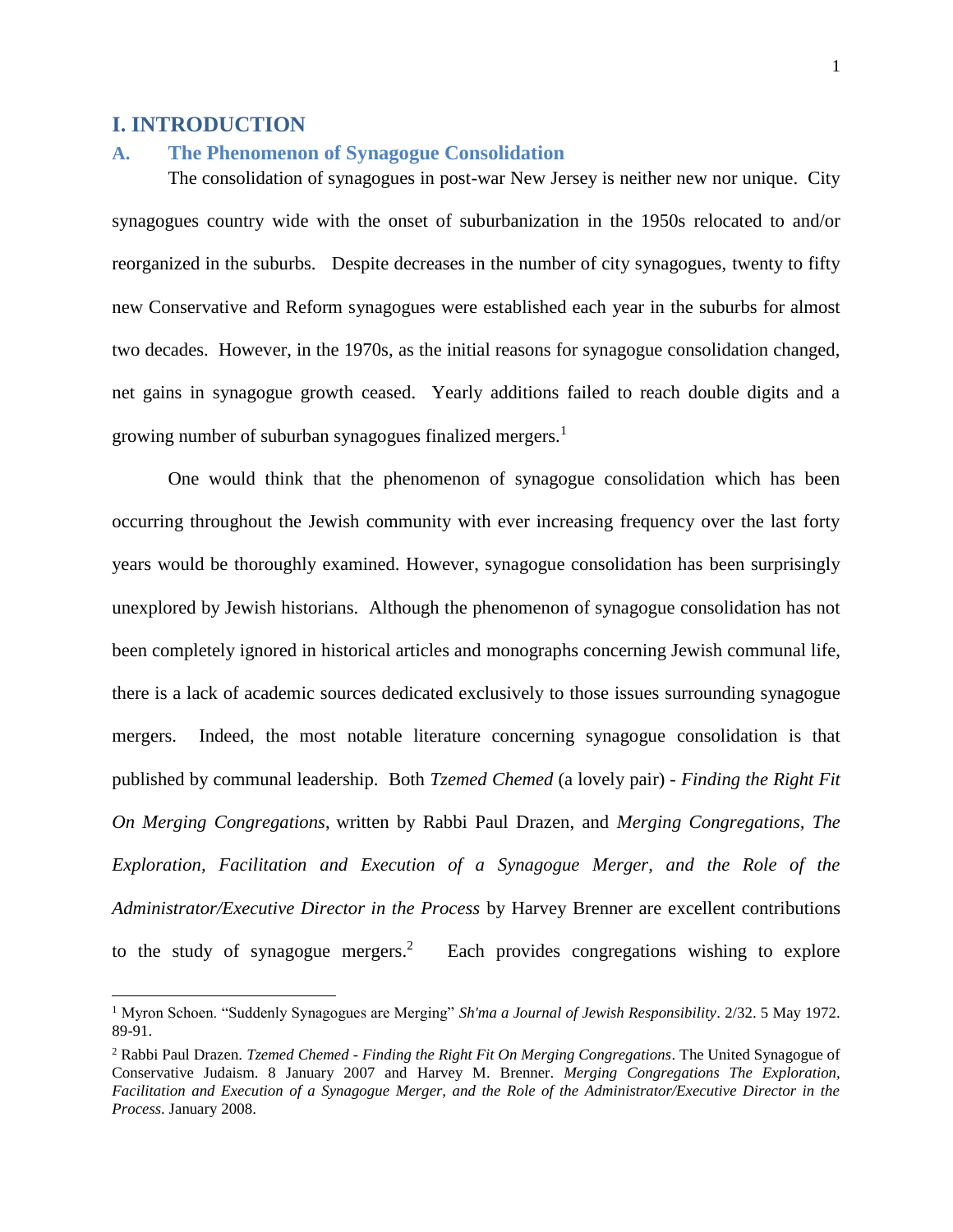consolidation with insight into the issues that arise during the merger process. However, these sources are practice guides more than academic works. Therefore, Drazen and Brenner do not place these mergers within the historical contexts of American Jewry and Judaism in post-war America nor do they examine the ways in which the details of such mergers are informed by these contexts.

It is thus the goal of this case study to fill in some of the lacunae left by both the academic and communal worlds in the study of synagogue consolidation and to further encourage additional research on this phenomenon. In order to do such, this work will set forth an historical account of a set of mergers which occurred in Woodbridge Township; examine the major issues that each congregation confronted in consolidating; and discuss the phenomenon of merger and its issues within the contexts of post-war American Jewry and Judaism as well as what was occurring in Woodbridge Township.

### <span id="page-9-0"></span>**B. The Choice of a Community**

This case study will concentrate on the five congregations which were established in Woodbridge Township between 1913 and 1977. These congregations are particularly interesting because of the first four congregations that were founded between 1913 and 1958, two, B'nai Jacob and Beth Am merged with one another to create the fifth Ohev Shalom in 1977 and two, Adath Israel and Beth Sholom consolidated in 1980 in an absorption whereby Adath Israel survived. Thereafter, the two consolidated congregations Ohev Shalom and Adath Israel were absorbed by Congregation Neve Shalom in the Borough of Metuchen located outside of Woodbridge Township in 2003 and 2006. Thus, the congregations in Woodbridge Township provide an excellent case study whereby multiple consolidations occurring over a relatively short period of time can be used to better understand the phenomenon of consolidation and its related issues within the context of post-war American Jewry and Judaism.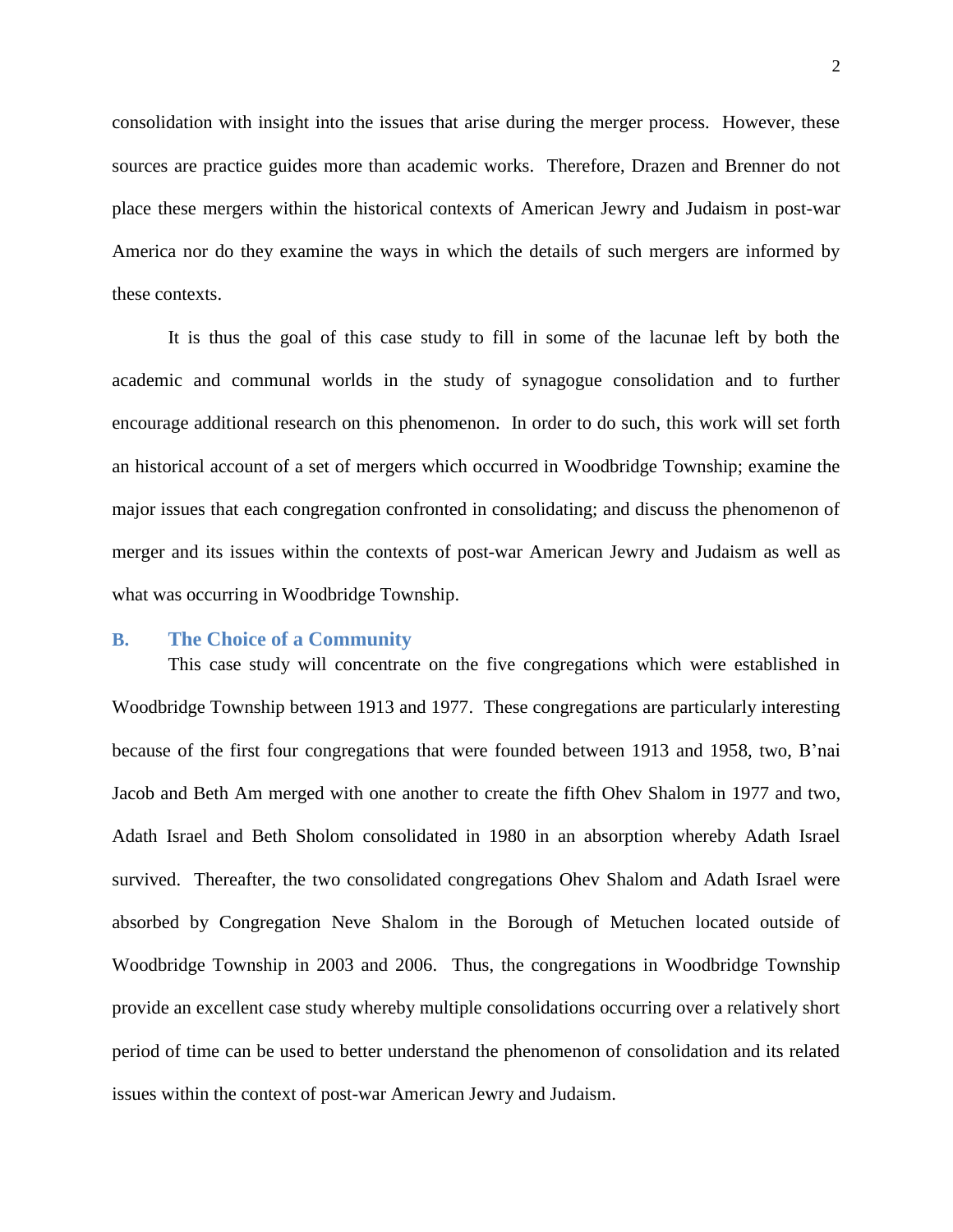It is true that there were aspects to these congregations and to their respective mergers which were special. However, because the five congregations in this case study were Conservative congregations located in Woodbridge Township, the similarities to other suburban congregations and their mergers in the State far outweigh any distinctions. Both Conservative Judaism and Woodbridge Township are suburban exemplars of the post-war era in New Jersey. As a middle ground movement, the Conservative movement which originated in America was the largest and fastest growing Jewish denomination in the 1950s and 1960s. At the end of World War II, it included about 350 congregations, but between 1955 and 1961 United Synagogue of America<sup>3</sup> welcomed 269 new congregations to its ranks.<sup>4</sup> Similarly, Woodbridge Township's population growth between 1950 and 1960, from 35,758 to 78,846 as a result of it being a popular suburb for some of New Jersey's and New York's largest cities, illustrates why Woodbridge Township is an excellent choice as a location for this case study.<sup>5</sup> To examine the lifecycles of the congregations of Woodbridge Township is to better understand synagogue consolidation in post-war New Jersey. Their lifecycles typify the experiences of other congregations throughout New Jersey and especially those which were expanded and established in the suburbs in the post-war era.

#### <span id="page-10-0"></span>**C. Methodology**

 $\overline{\phantom{a}}$ 

 The effort to understand the consolidation of Woodbridge Township's five Conservative congregations was approached in a variety of ways. I conducted interviews with clergy and

<sup>3</sup> United Synagogue of America was organized in 1913 and is the central federation of the Conservative Jewish congregations located in the United States and Canada.

<sup>4</sup> Hasia R. Diner. *The Jews of the United States 1654 to 2000*. Berkeley: University of California Press. 2004. 299- 301.

<sup>5</sup> New Jersey Department of Labor Albert G. Kroll, Commissioner Division of Labor Market and Demographic Research. *NJSDC 2000 Census Publication New Jersey Population Trends 1790 to 2000*. New Jersey State Data Center. 2001. 40. It should also be noted that the National Municipal League selected Woodbridge Township as an "All American City" in 1964. Virginia Bergen Troeger and Robert J. McEwen. *Woodbridge New Jersey's Oldest Township*. Charleston: Arcadia Publishing. 2002. 140.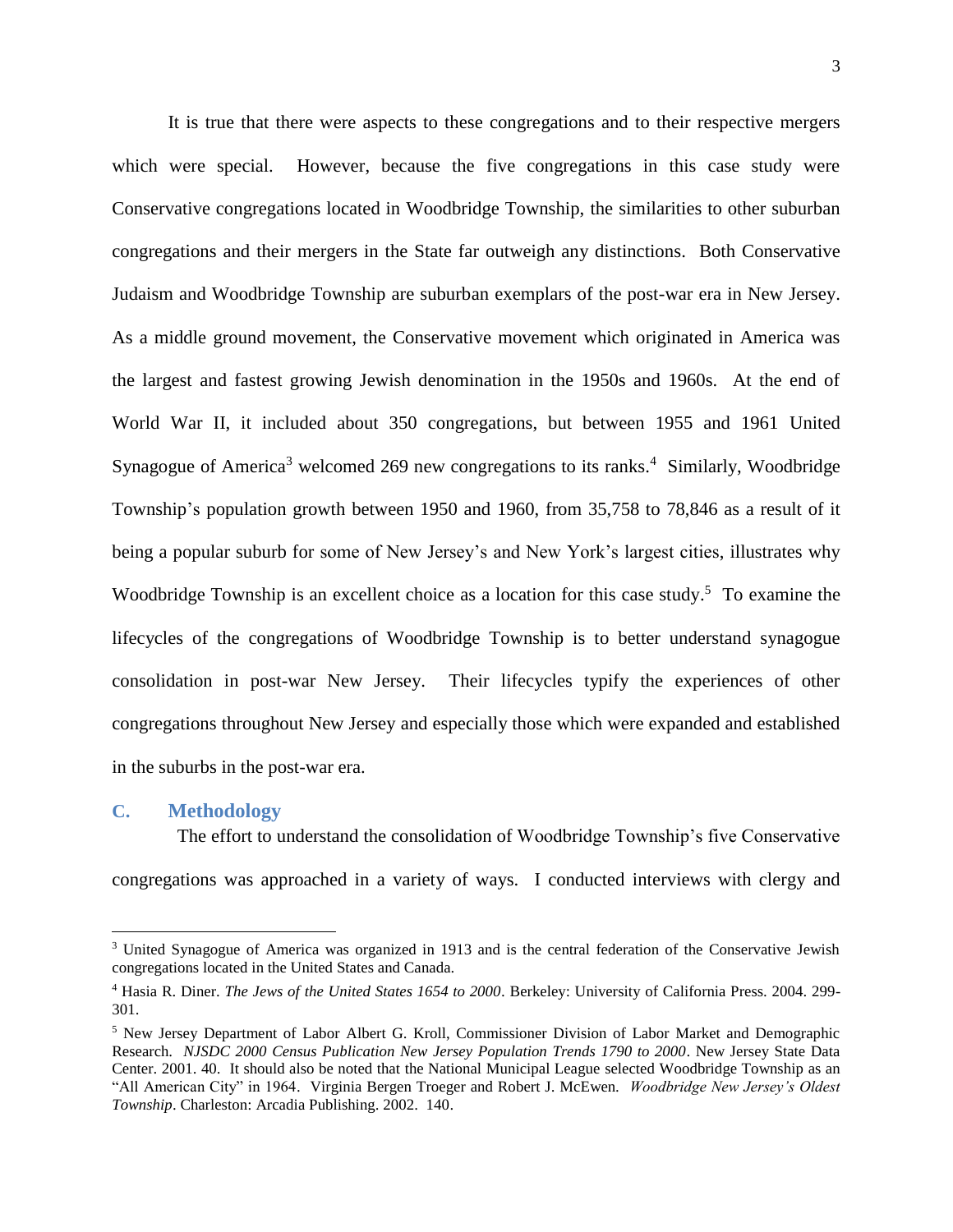congregants who served as officers and/or board members of the respective synagogues;<sup>6</sup> reviewed oral histories recorded by the Oral History Archive from the Woodbridge Public Library concerning Woodbridge Township and these five congregations; examined archival records housed at the Jewish Historical Society of Central New Jersey and the Rutgers University Special Collections and University Archives regarding the respective congregations; evaluated Middlesex County and Jewish community newspapers such as the *Home News Tribune* and *New Jersey Jewish News* in terms of what had been written about the mergers; and consulted sources discussing the United States and specifically Woodbridge Township as well as the trends concerning American Jewry and Judaism in order to properly locate Woodbridge Township's Jewish community within a larger historical framework.

## <span id="page-11-0"></span>**II. PROLOGUE**

l

## <span id="page-11-1"></span>**A. Woodbridge Township's History**

Woodbridge Township was settled in 1664 and is the oldest Township in the State of New Jersey.<sup>7</sup> Excluding Perth Amboy, it was comprised of 30,000 acres that extended from Piscataway Township in the west to the Arthur Kill in the east, and from the Raritan River in the south to the Rahway River in the north. The original boundaries included the future towns of Carteret, Rahway and Metuchen, sections of Edison Township and the communities that comprise the township of Woodbridge today: Avenel, Colonia, Fords, Hopelawn, Iselin, Keasbey Menlo Park Terrace, Port Reading, Seawaren and Woodbridge proper.<sup>8</sup>

Woodbridge Township like New Jersey had transformed during the 1800s from an agricultural settlement to an industrial center. Already by the early 1800s Woodbridge Township

<sup>6</sup> The interviews were conducted either face-to-face or via telephone. The interviewees were identified via newspaper articles and/or archival records concerning the mergers. The questions asked were open-ended and according to a script attached hereto as Appendix I. Often the answers provided would generate additional questions which were not scripted.

<sup>7</sup> Ruth Wolk, *The History of Woodbridge*, New Jersey. Woodbridge, New Jersey. 1970.1.

<sup>8</sup> Troeger. 19. See also a map of Woodbridge Township and its surrounding areas attached hereto as Appendix II.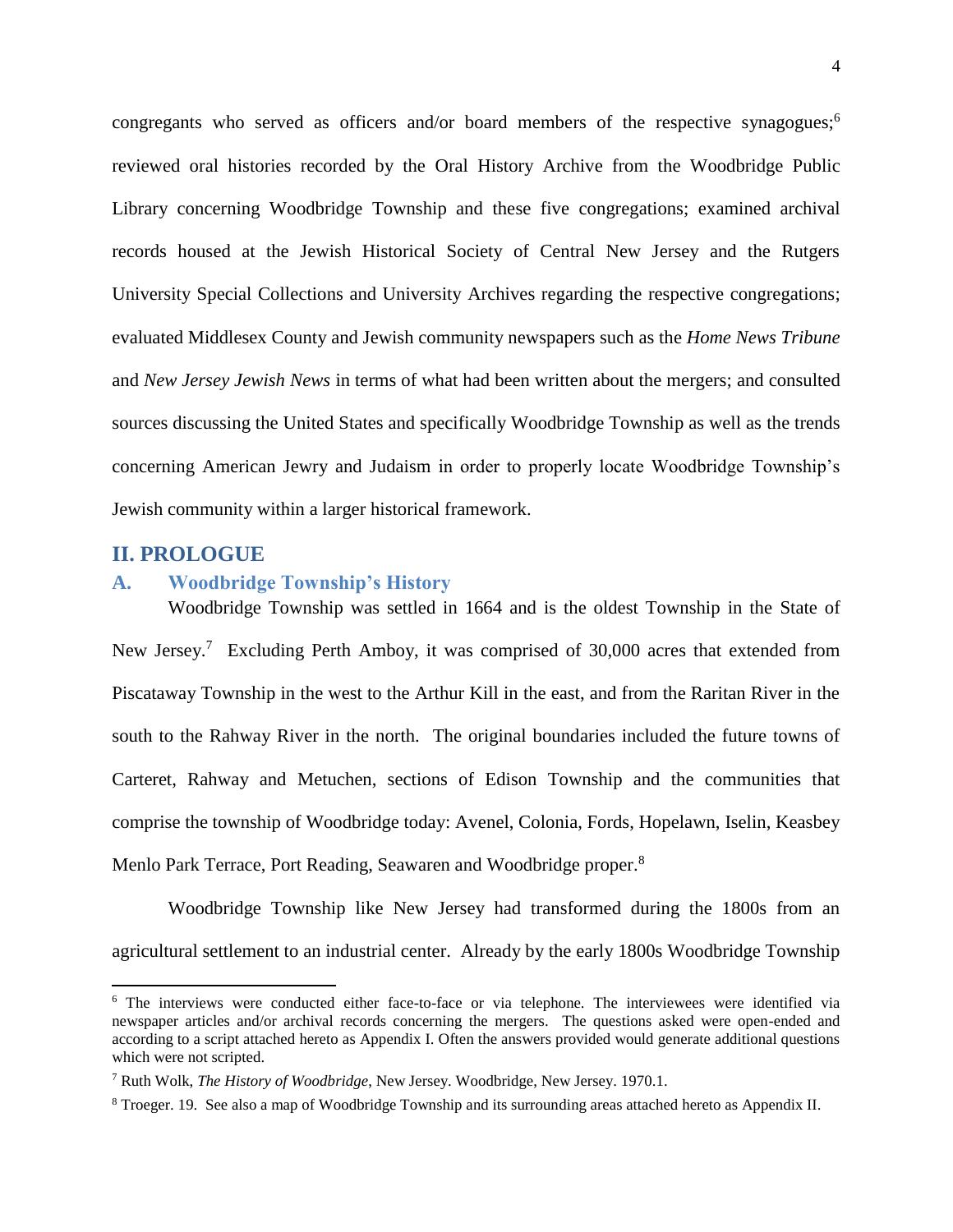became an important location between New York and Philadelphia and possessed an emerging clay industry.<sup>9</sup> The first "documented clay shipment" took place in 1816, when a boatload of fire clay was sent to Boston.<sup>10</sup> Later, the Salamander Works, which manufactured "fireproof ware," opened its doors in 1825 and in the years to follow many more factories supported by the clay industry arrived.<sup>11</sup> With an ever increasing need for shipping and travel, freight and passenger services developed in Woodbridge Township. In 1821, steamboat service began daily to New York City from the Rahway River and by 1832; many vessels provided Rahway travelers and merchants a wide choice of steam lines across the Staten Island Sound. In 1835, the New Jersey Railroad and Transportation Company (NJRR&T Co.) began to run from Rahway to Jersey City and in 1864 a branch from Rahway to Perth Amboy that ran further into Woodbridge Township was opened. Eventually in 1867, the NJJRR&T Co. and the Camden and Amboy Railroad merged their companies and tracks and thus enabled passengers and freight to travel from Woodbridge Township to New York and Philadelphia.<sup>12</sup>

By 1901 Woodbridge Township had helped New Jersey become the largest producer of raw clay in the United States. Yet, even with a decline in the demand for the state's clay in 1920,<sup>13</sup> Woodbridge Township continued to maintain its economic vitality thanks to the emergence of chemical and petroleum refining plants which found Woodbridge Township very

<sup>9</sup> The Essex, Middlesex, Perth Amboy and Woodbridge Turnpikes all ran through Woodbridge Township. Troeger. 69-70.

 $10$  Wolk. 47.

<sup>&</sup>lt;sup>11</sup> Examples of fireproof ware include: cupola linings, furnace blocks, slabs, bakers' ovens as well as pipes for drains, sewers and heaters.

<sup>12</sup> Troeger. 57-80.

<sup>13</sup> Troeger. 66-67.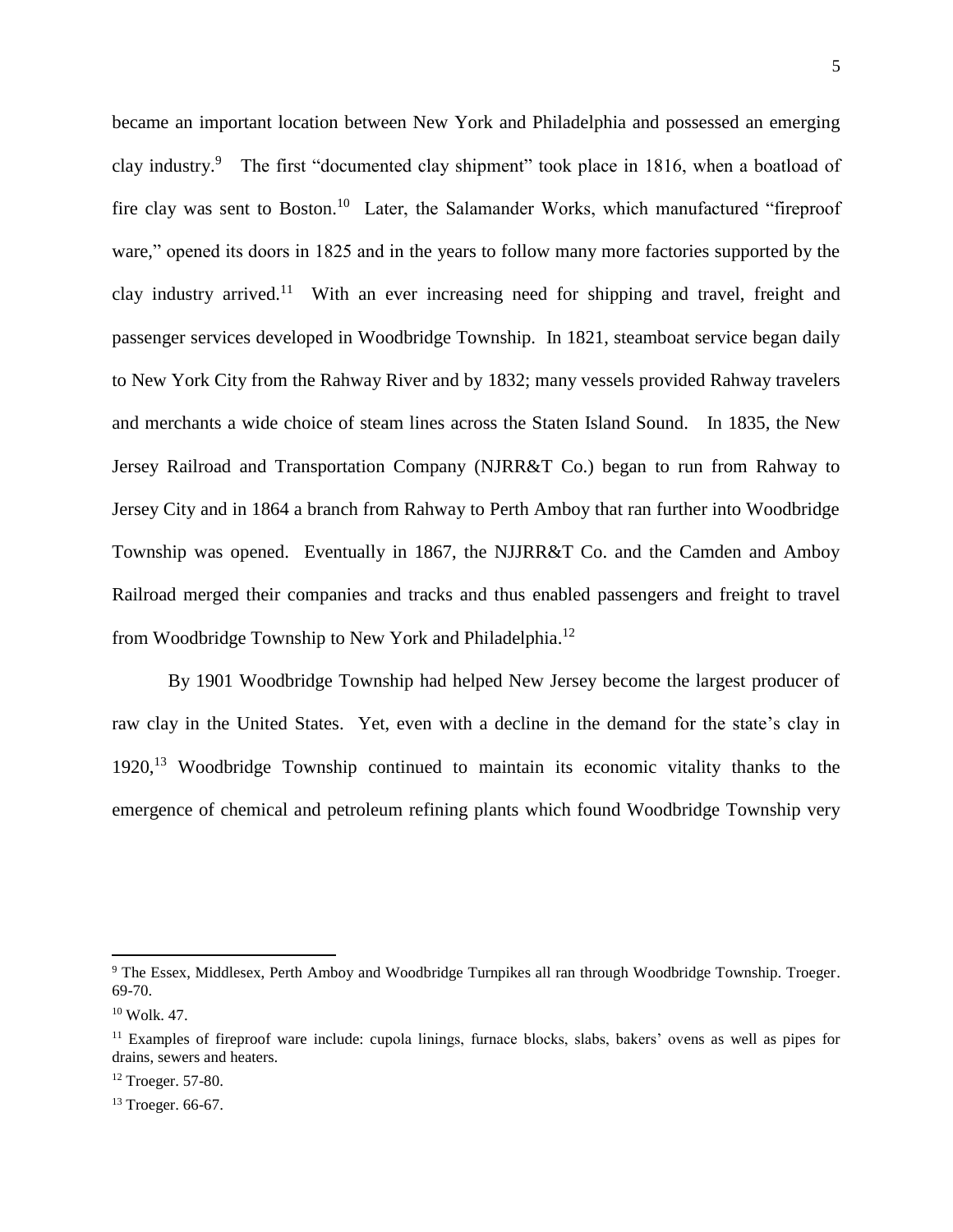attractive for its abundance of open land, rail services and deep water transportation along the sparsely inhabited shores of the Arthur Kill in the early 1900s.<sup>14</sup>

This transformation from agricultural settlement to industrial center also coincided with an increase in population. Indeed, the population in Woodbridge Township rose despite the losses of the city of Rahway in 1858, parts of Edison Township including the Borough of Metuchen in 1870<sup>15</sup> and the Borough of Carteret in 1906<sup>16</sup> from just over 4,000 in 1810 to over  $25,000$  in 1930.<sup>17</sup> However, Woodbridge Township's largest population growth up until this point was between 1890 and 1930 whereby its population quintupled. Notably, this corresponded with the mass migration to the United States that occurred between 1880 and 1924.<sup>18</sup>

Despite the Great Depression and World War II slowing Woodbridge Township's development, by 1950 the population was over 35,000. This growth however was modest compared to the 120 percent increase in population Woodbridge Township would experience between 1950 and 1960. In the years following World War II, America's middle class became suburbanized and America witnessed a great housing boom.<sup>19</sup> Twelve million Americans moved to the suburbs between 1948 and 1958.<sup>20</sup> Woodbridge Township which was located within 20

<sup>14</sup> Woodbridge Redevelopment Agency, Victor Gruen Associates, Larry Smith & Company *Woodbridge – Tomorrow, A Community Renewal Program*. Woodbridge: Woodbridge Redevelopment Agency. 1962. 13.

<sup>15</sup> Maxine N. Lurie and Marc Mappen. "Edison." *Encyclopedia of New Jersey*. New Brunswick: Rutgers University Press. 2004. 240.

<sup>&</sup>lt;sup>16</sup> John P. Snyder. *The Story of New Jersey's Civil Boundaries: 1606-1968*, Bureau of Geology and Topography; Trenton, New Jersey. 1969. 173-74.

<sup>17</sup> "Township's 1810 Population Greater Than in 1880, Census Shows." Editorial. *The Woodbridge Leader*. Ed. 29 May 1930. 1.

<sup>&</sup>lt;sup>18</sup> In 1924, Congress passed the Johnson Act which closed the doors of the United States to immigration by creating quotas for each country.

<sup>19</sup> Chaim I. Waxman. *America's Jews in Transition*. Philadelphia: Temple University Press. 1983. 82.

<sup>&</sup>lt;sup>20</sup> Samuel C. Heilman. *Portrait of American Jews: The Last Half of the Twentieth Century*. Seattle: University of Washington Press. 1995. 10.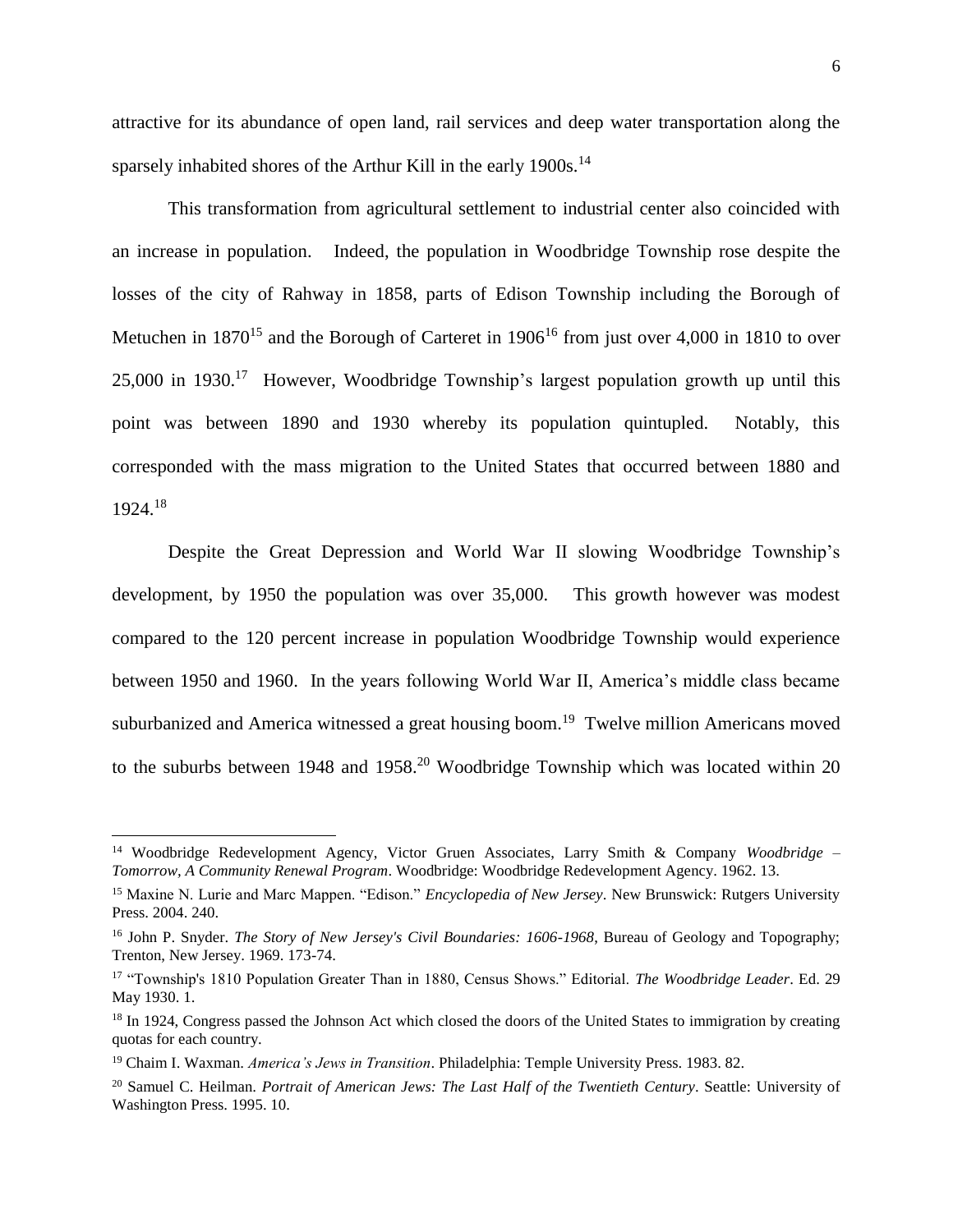minutes of the Newark-Jersey City complex became a popular suburb.<sup>21</sup> All of Woodbridge Township experienced growth throughout this period; however, it was Iselin, Colonia and Fords which had large tracts of land that could be subdivided into mass produced developments which experienced the greatest growth. $^{22}$ 

Like Woodbridge Township in general, the greatest impetus to suburban development in Iselin came with the opening of an exit on the Garden State Parkway which enabled Iselin residents to easily reach employment at the manufacturer and mercantile centers throughout New Jersey and New York.<sup>23</sup> Developments like Victory Acres, Woodbridge Oakes, Star Eagle, Westbury Park, Chain O'Hills and Hearthstone Homes were built in the 1940s and 1950s. Iselin entered the 1950s with more than half its lands undeveloped, but by the mid-1970s it reached its saturation point.<sup>24</sup>

Likewise in Colonia, albeit a little later and with larger homes, developments began sprouting everywhere. These developments included Colonia Village, Dukes Estates, Cantebury Village, Woodbridge Knolls, Video Park, Shorecrest, Lynn Oaks, Oak Ridge and Jordan Woods. By the dawn of 1960, very few large pieces of acreage were left for major developments and whereas in the three hundred years before World War II only 85 streets were created in Colonia, in the twenty years following World War II nearly 150 streets were constructed.<sup>25</sup> Fords too experienced an unprecedented growth and development. The only place in New Jersey where the

 $21$  In addition to the construction of the Garden State Parkway and the New Jersey Turnpike in the 1940s and 1950s, connecting highways like Routes 1, 9, 27 and 35 were constructed throughout Woodbridge Township in the 1920s and 1930s resulting in better transportation to and from New Jersey's, New York's and Pennsylvania's cities. Tex Perry and David T. Miller Sr. *A History of Iselin, New Jersey*. Iselin: St. George Press. 1975. 26.

<sup>22</sup> David. T. Miller Sr. *Colonia a Tercentenary Community*. Colonia: St. George Press. 1971. 36. See also Kenneth T. Jackson. *Crabgrass Frontier, The Suburbanization of the United States*. Oxford: Oxford University Press. 1985. 231-71.

<sup>&</sup>lt;sup>23</sup> The Garden State Parkway was constructed between 1946 and 1957 and is a 172.4 mile limited-access toll highway that stretches the length of New Jersey from Montvale to Cape May.

<sup>24</sup> Perry. 26, 35-37

<sup>25</sup> Miller. 33-37.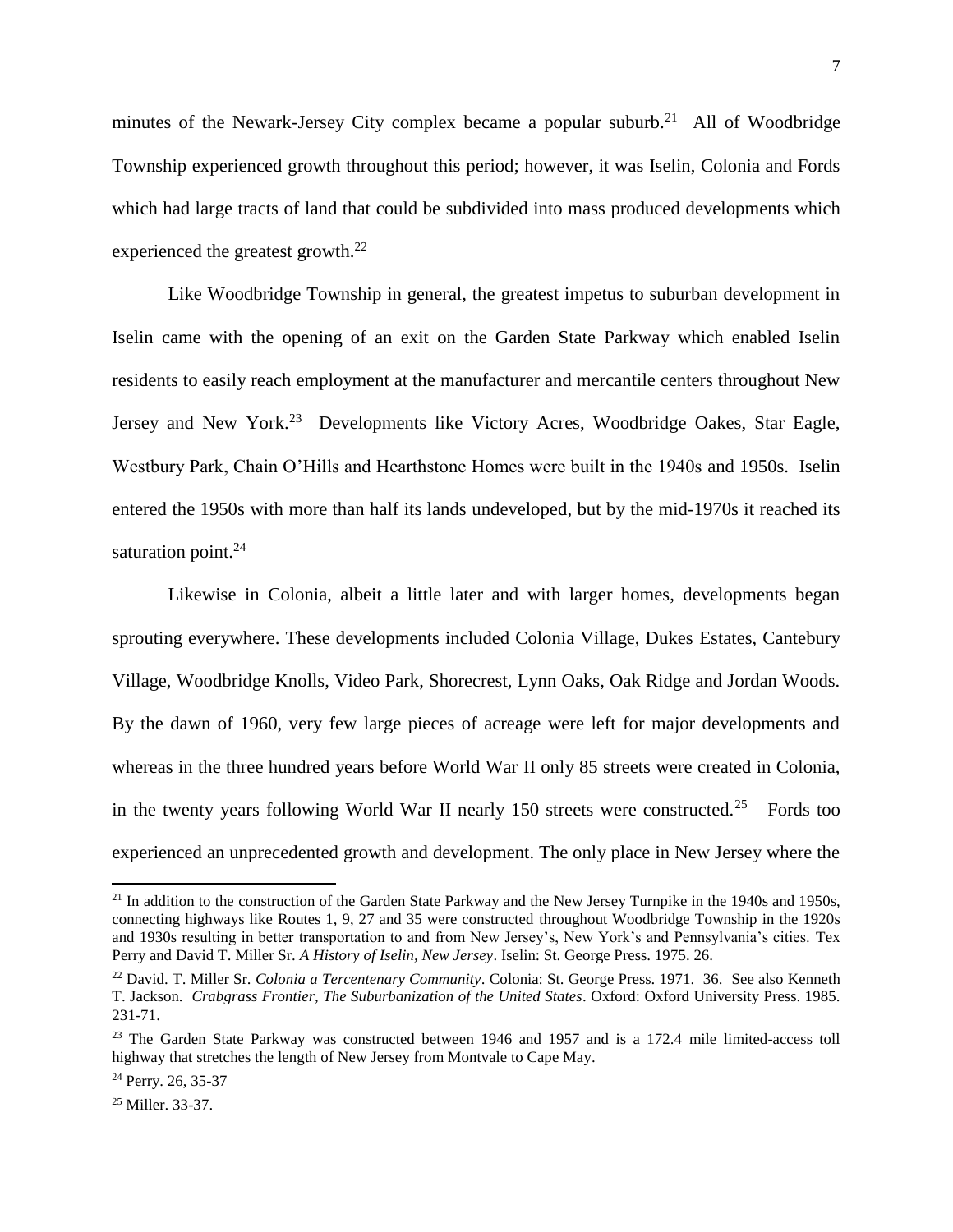Garden State Parkway and the New Jersey Turnpike meet, Ford's population grew from 4,000 in 1950 to 12,000 in 1964.<sup>26</sup> Developments like the 500 home development constructed by Sommer Brothers Construction Company Incorporated at Varady's Grove filled the community. Notably, 75 percent of the people who bought homes in these developments were from out of town. $27$ 

### <span id="page-15-0"></span>**B. Woodbridge Township's Jewish History**

In many ways Woodbridge Township's Jewish history mirrored Woodbridge Township's. Attracted by Woodbridge Township's vital economy, individual Jewish settlers joined the masses of immigrants seeking to better their lives in the late nineteenth century. They opened stores or peddled the country side in the late 1880s and 1890s despite the lack of an organized Jewish community.<sup>28</sup> More Jews attracted by the economic vitality of Woodbridge Township would arrive and by 1906, the first Jewish families began holding religious services in their homes and later at the Avenel Hotel.<sup>29</sup> In 1907 an increase in the number of Jews in Woodbridge Township led a group of local Jewish families to meet for the High Holy Days at Kendal's Hall in Woodbridge proper.<sup>30</sup> By 1913, Congregation B'nai Jacob built a synagogue on Lord Street in Avenel and Congregation Adath Israel in Woodbridge proper incorporated. Ten years later with the addition of more Jews, Adath Israel was able to construct its synagogue

<sup>&</sup>lt;sup>26</sup> The New Jersey Turnpike was constructed from 1950 to 1952 and is a 122.40 mile limited-access toll highway that stretches from Interstate 295 near the border of Pennsville and Carneys Point Townships in Salem County, one mile east of the Delaware Memorial Bridge to the George Washington Bridge in Fort Lee, Bergen County.

<sup>27</sup> Dorothy F.D. Ludewig. *Fords, Yesterday and Today*. Fords. 1964. 27-29.

<sup>&</sup>lt;sup>28</sup> Congregation Adath Israel. (14 March 1964)  $50<sup>th</sup>$  Anniversary Journal and Troeger. 110. Indeed peddling which was a common occupation for Jews became so prevalent in Woodbridge Township that the Town Committee in 1894 began requiring licenses for peddlers. In 1907, the Town Committee also took action for the first time to license junk dealers which was also a popular trade for Jews. Wolk. 65-74.

<sup>&</sup>lt;sup>29</sup> In smaller cities and towns where Jewish residents were few in number or completely absent in the period before 1880, the clearest indication that a full-fledged Jewish community had come into being around the turn of the century was the establishment of a prayer group. Lee Shai Weissbach. *Jewish Life in Small-Town America.* New Haven: Yale University Press. 2005. 163-64

<sup>30</sup> The Jewish High Holidays or High Holy Days are *Rosh Hashanah* the holiday celebrating the Jewish New Year and *Yom Kippur* the holiday marking the Jewish Day of Atonement. Troeger. 101-04.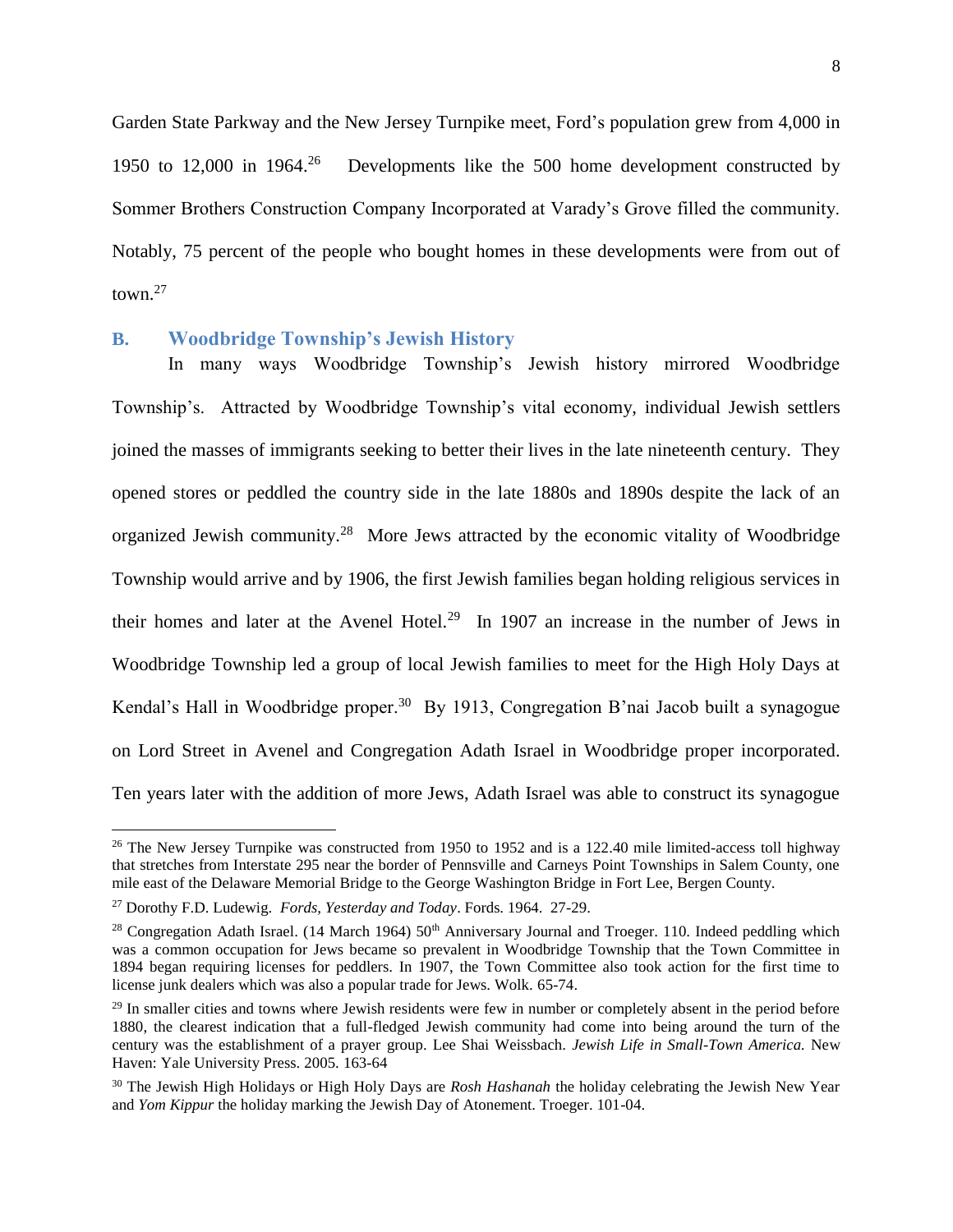on School Street. In the years to follow, more Jews would arrive so that on the eve of World War II, Woodbridge Township had two congregations and a Jewish population of approximately  $400.^{31}$ 

However, it was in the 1950s and 1960s that Woodbridge Township's Jewish community experienced its greatest growth. Jews like their fellow Americans took advantage of the G.I. Bill and the Servicemen's Readjustment Act and moved to the suburbs.<sup>32</sup> Individual Jews like Phil Schreiber, a veteran of World War II and the Korean War, were drawn to Woodbridge Township because of its location and cheap housing.

[T]he Parkway, at that time, 1953, had just extended all the way to the Raritan River and the builders were putting up thousands of homes. Among them was the 750 home unit in Iselin called Westbury Homes. You could buy them under the G.I. Bill for \$12,750.00, no money down. … The entire carry charges came to \$77.00 a month. It covered the mortgage, interest, insurance, taxes, and escrow payments.<sup>33</sup>

Similarly, Jews joined the general religious revival which was taking place in America after the war. In 1954, *Gallup* indicated 79 percent of American adults belonged to a church.<sup>34</sup> Likewise, well over 50 percent of Jewish adults joined congregations.<sup>35</sup> Between 1945 and 1952, Jews spent over fifty million dollars on new synagogue buildings. In the following decade, the amount for synagogue construction was doubled.<sup>36</sup> Accordingly, the small town Conservative synagogues that previously existed in Avenel and Woodbridge proper were

<sup>31</sup> American Jewish Committee (eds.) *American Jewish Year Book*. Philadelphia: Jewish Publication Society. 1940- 41. 253.

<sup>32</sup> Diner. *The Jews of the United States*. 260-87.

<sup>&</sup>lt;sup>33</sup> Phil Schreiber. Interview with Brenda Velasco. 29 January 2009. Brenda Velasco is not affiliated with this work. Her interviews which were performed for the benefit of the Woodbridge Township Oral Histories Project were merely utilized for their content.

<sup>34</sup> Heilman. 28.

<sup>35</sup> Diner. *The Jews of the United States*. 260.

<sup>36</sup> Diner. *A New Promised Land*. 97-98.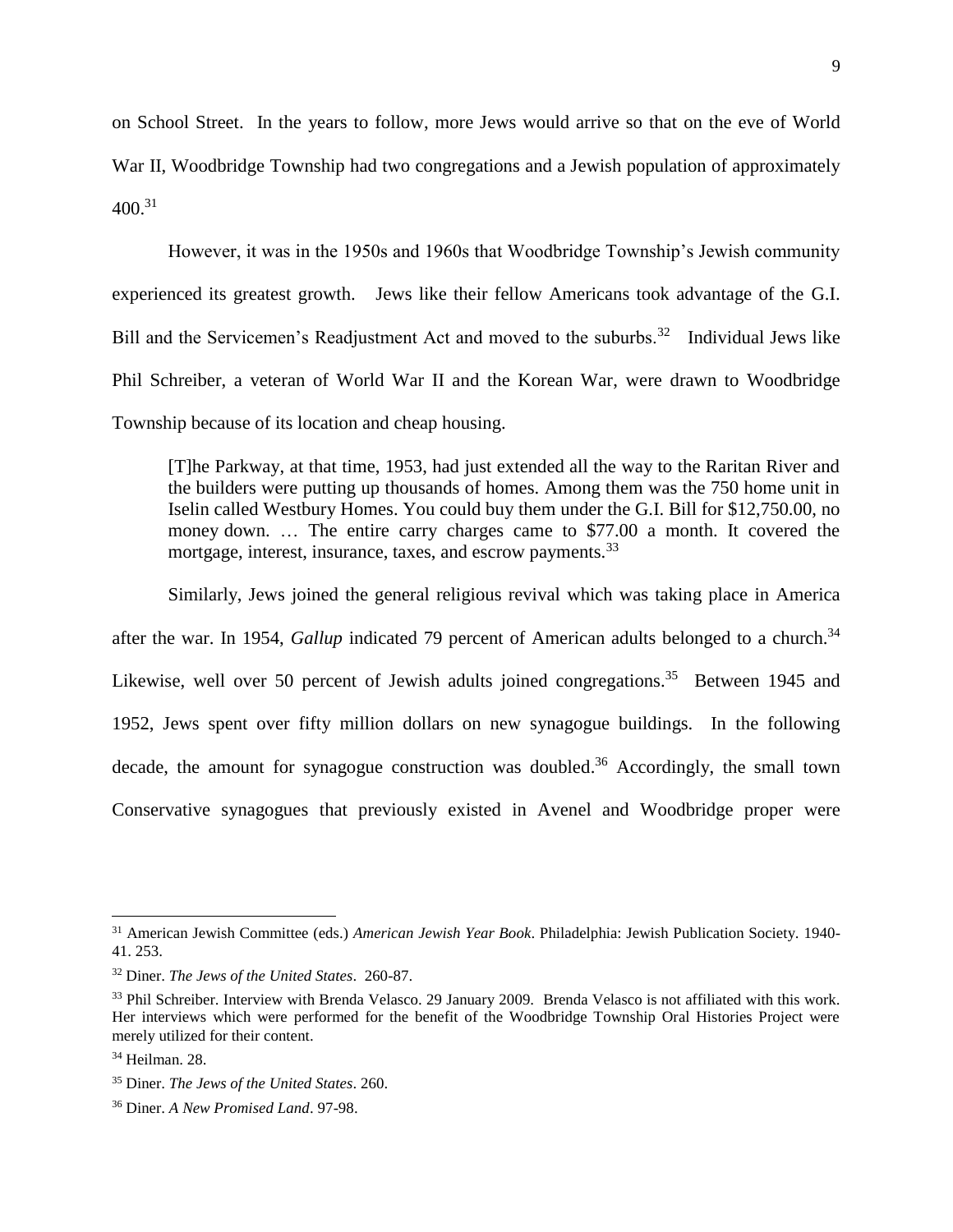transformed into large bustling congregations and the population explosions in Iselin, Colonia and Fords brought on by suburbanization created the need for two new congregations.

Notably, synagogue construction and expansion in the suburbs was motivated not only by the religious revival, but also by parents and especially mothers who wanted their children to have a Jewish education.<sup>37</sup> The inner tone and structure of Jewish life underwent major changes during the shift from city to suburb.<sup>38</sup> This shift weakened Jewish identity. In the cities Jewish identity was absorbed in the Jewish neighborhoods through osmosis. In the suburbs where there were smaller concentrations of Jews it had to be developed.<sup>39</sup> Because Jewishness was based on the idea of Jews as a distinctive people, it conflicted with American suburb ideals which emphasized the importance of "fitting in." Fearful that Jewish children growing up in the suburbs would lose their Jewish identity and conform in this new environment, Jewish parents who were by in large not observant reacted by sending their children in mass to Hebrew school.<sup>40</sup>

This was also apparent in Woodbridge Township where Beth Sholom was at least partially created in Iselin according to Schreiber because of the necessity of Iselin's Jews to educate their children. "It was the women who wanted the kids to have a Jewish education and it was a group of women who really were the initiators of that congregation and they drew the men into it. My wife was one of the women who were in that group."<sup>41</sup> Similarly, as illustrated by

<sup>&</sup>lt;sup>37</sup> Women in the 1950s and 1960s, emerged as the most powerful force in suburban congregations. They dominated activities in the synagogue and their efforts made almost all religious functions possible. Diner. *The Jews of the United States*. 301-02.

<sup>38</sup> Irving Howe. *World of Our Fathers*. New York: Simon & Schuster, Inc. 1976. 614-15.

<sup>&</sup>lt;sup>39</sup> Edward S. Shapiro, *A Time for Healing: American Jewry Since World War II*. Baltimore: The John Hopkins University Press. 1992. 147.

<sup>&</sup>lt;sup>40</sup> The least attended activity in suburban synagogues was religious worship. Suburban Jews attended weekly services "significantly less often" than their Christian neighbors. A 1958 survey found that 18 percent of Jews attended synagogue as opposed to 76 percent of Catholics and 40 percent of Protestants who attended church. Diner. *A New Promised Land.* 96-99.

<sup>41</sup> Phil Schreiber. Interview with Brenda Velasco. 29 January 2009.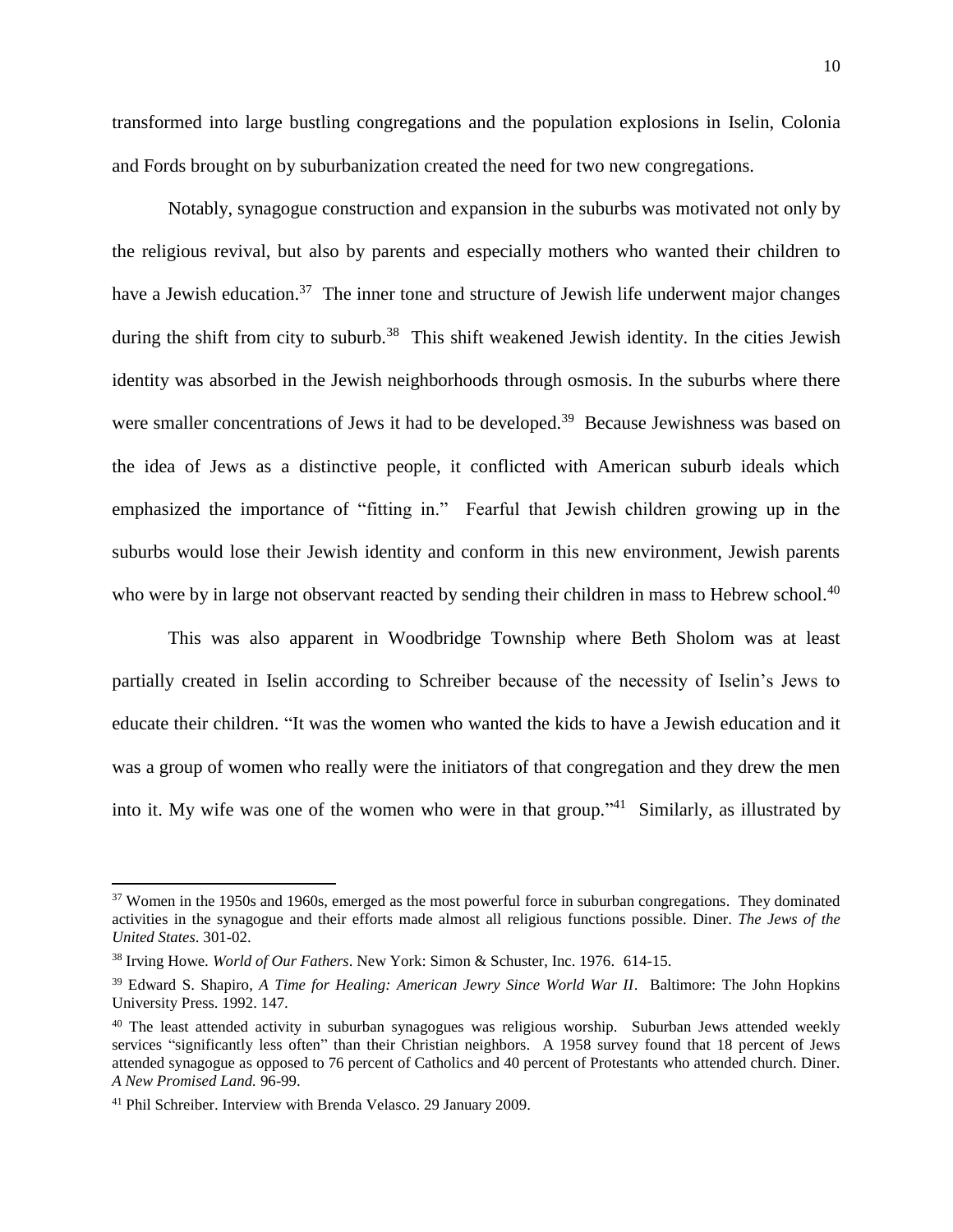B'nai Jacob's 1963 brochure, the members of B'nai Jacob in Avenel used their Hebrew school as

a major reason for recruiting new members.

We know that society exposes the growing child to many germs of ideas and cultures ... some good, and some corruptive. As Jewish parents, it is our responsibility to immunize our children against infection by the germs of false gods and false standards. Herein lies the importance of Jewish education. Through the wisdom of our teachers and spiritual advisor, the proud heritage of Judaism comes to life… Transported to our Hebrew School in our very own bus, the child learns with wonder the living language and the proud history that is his. Judaism comes to life for the young imaginative mind as he learns the language and culture of his forefathers, joining with the heroes of our Bible as they vanquish their foes in their astonishing and remarkable adventures. With careful guidance the younger child is led happily into the pathways of Judaism. We are builders … We have Built …And we will continue to build …For upon these foundations rest the future of our children.<sup>42</sup>

Consequently, by the mid 1960's Woodbridge Township had a Jewish population of approximately 4,550 and four Conservative congregations.<sup>43</sup>

## <span id="page-18-0"></span>**III. THE EARLY MERGERS**

## <span id="page-18-1"></span>**A. Congregation B'nai Jacob**

Built in 1913 B'nai Jacob's synagogue was the first house of worship in Avenel and the first synagogue in Woodbridge Township. The lack of members meant that it was initially only open on High Holidays and that it even became inactive for five years in 1922.<sup>44</sup> Despite its reactivation in 1927, the modest synagogue on Lord Street never maintained a congregation of more than 20 families during the interwar and immediate post-war periods. Its activities during this time according to the local newspapers were religious and fraternal in nature. However, by 1950, the congregation membership and the amount of activities began to expand at a rapid rate.

<sup>42</sup> Congregation B'nai Jacob. (1963) Brochure.

<sup>&</sup>lt;sup>43</sup> In the next fifty years only one other congregation would be established. It was also Conservative. There was never a formal Reform congregation in Woodbridge Township and aside from the B'nai Jacob and Adath Israel congregations which may have practiced Orthodox rituals in the early twentieth century, there was never a formal Orthodox congregation in the Township. *American Jewish Year Book*. New York: American Jewish Committee and Jewish Publication Society. 1964. 10.

<sup>44</sup> Troeger. 104 and "Avenel Congregation, Sons of Jacob to Build Synagogue." *The Woodbridge Leader*. 21 January 1927. 1.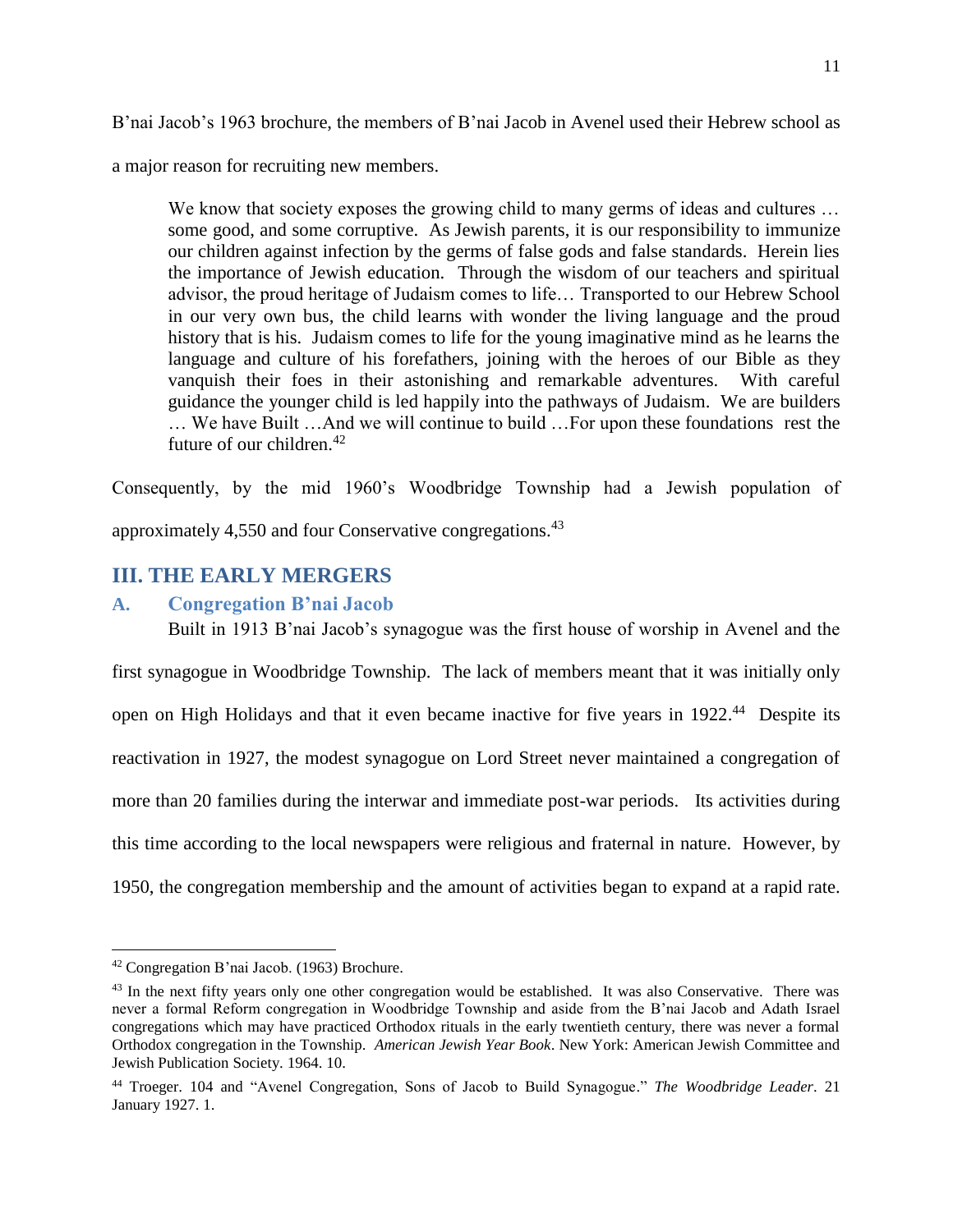The membership grew to 30 families in 1950 and nearly doubled by 1955. In 1960, the congregation's membership was over 100 families and by 1963, membership totaled nearly 180 families. Activities during this era included a men's club, sisterhood, youth group, Hebrew school and other religious and social activities. Congregation B'nai Jacob's rapid growth in membership and activities required the modest temple to expand its physical plant twice in the post-war period the last in the mid-1960s.<sup>45</sup> Active and financially sound B'nai Jacob announced the burning of its mortgage in December 1970.<sup>46</sup>

#### <span id="page-19-0"></span>**B. Congregation Beth Am**

Before the suburban building boom in the 1950s the few Jewish residents of Colonia joined either Congregation Adath Israel in Woodbridge proper or Congregation B'nai Jacob in Avenel. However, on April 1, 1958, at the home of Mr. and Mrs. Joseph Cubitz, the nucleus of Colonia's Congregation Beth Am was formed. On May 16, 1958, the first evening services were conducted at the Colonia First Aid Squad building and by July 15, membership had risen to 108 families. On October 21, 1958, the Jewish Community Center of Colonia purchased nearly two acres of land for a future synagogue on Cleveland Avenue North, and during 1959 the newly formed congregation became affiliated with the United Synagogue of America. On July 30, 1961, with a membership of 155 families, ground was broken for the synagogue and on June 9, 1963, Beth Am was dedicated by Rabbi Herbert Witkins.<sup>47</sup> Like B'nai Jacob, it sponsored many social and religious activities and maintained a steady and active membership into the early  $1970s.<sup>48</sup>$ 

<sup>45</sup> Congregation B'nai Jacob. (1963) Brochure.

<sup>46</sup> "To Burn Mortgage." *Leader Press*. 3 December 1970. 2.

<sup>47</sup> Miller. 90-91.

<sup>48</sup> Al Kapit. Interview with Jason Gosnell. 5 August 2013.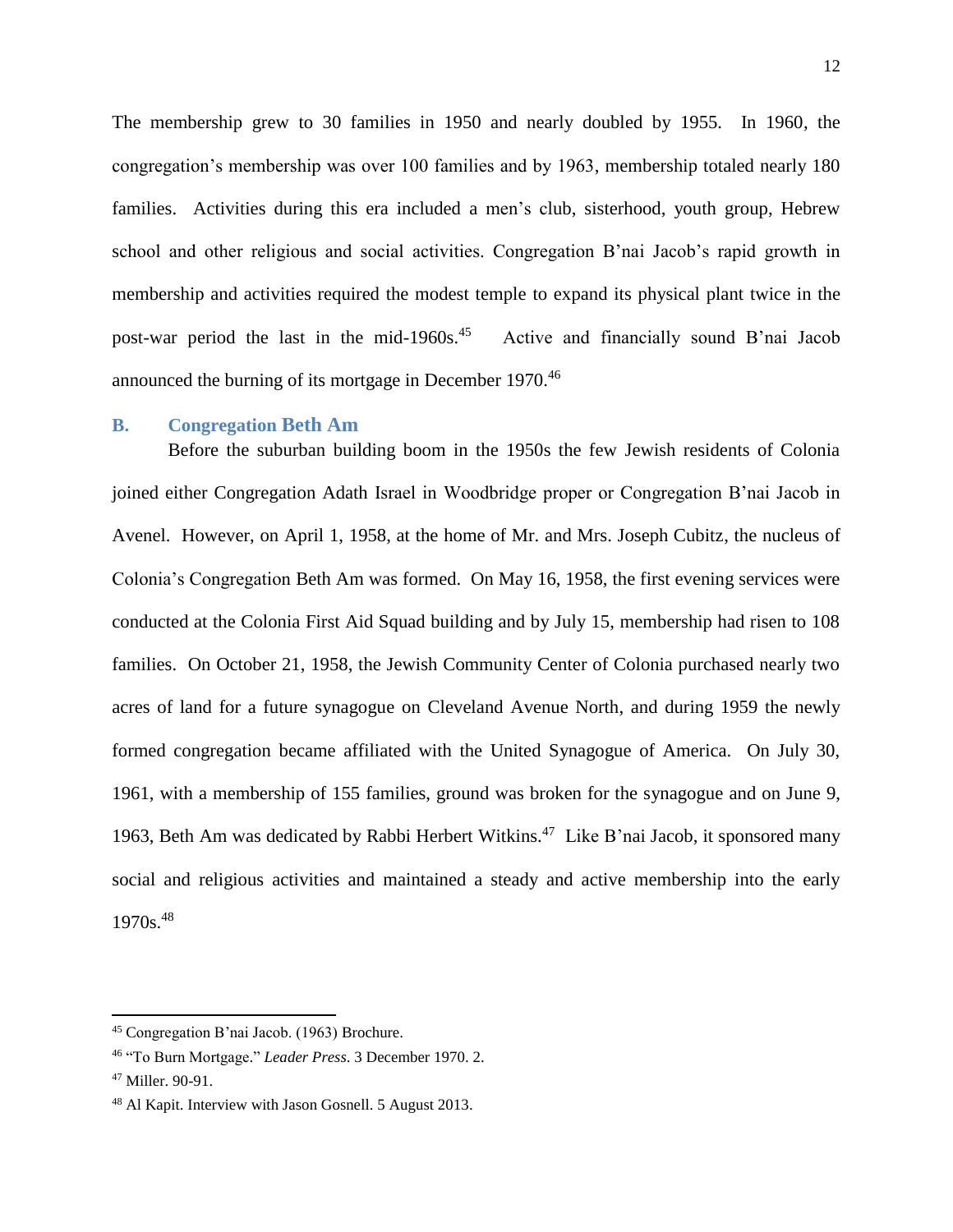## <span id="page-20-0"></span>**C. Merger**

Unfortunately, there are no organizational records for either B'nai Jacob or Beth Am. Gone are board minutes, membership lists, Hebrew school roles, monthly bulletins and other organizational materials which might have been useful in piecing together B'nai Jacob's and Beth Am's reasons for merger. What are left are the fading memories of those few remaining members who experienced the consolidation and their mementos. According to these members' recollections, the number of members in both congregations had plateaued in the 1960s and by the 1970s began to decline. $49$ 

By the mid-1970s, Al Kapit, the former president of Beth Am believed he saw the "handwriting on the wall" and informally approached Peter Wulff, a member of B'nai Jacob's board, about the possibility of a merger. Kapit, an astute and successful business owner, saw redundancy in having two Conservative congregations in one geographic area and recognized the financial and cultural strain a diminished membership had on Beth Am. B'nai Jacob initially rejected Kapit's overtures, but within a year Wulff contacted Kapit and indicated that B'nai Jacob was now interested in exploring the possibility of a merger.<sup>50</sup> Between the time of Kapit's offer and Wulff's acceptance, B'nai Jacob's board concluded that they had taken B'nai Jacob "as far as it could go." Their own financial difficulties and decreasing membership also strained the limited resources of their small congregation. The actual merger process took about 15 months with various subcommittees discussing the intricacies of the merger. It was a "friendly" and

<sup>49</sup> Adam Glinn. Interview with Jason Gosnell. 20 June 2013 and 17 July 2013 and Al Kapit. Interview with Jason Gosnell. 5 August 2013.

<sup>50</sup> Al Kapit. Interview with Jason Gosnell. 5 August 2013.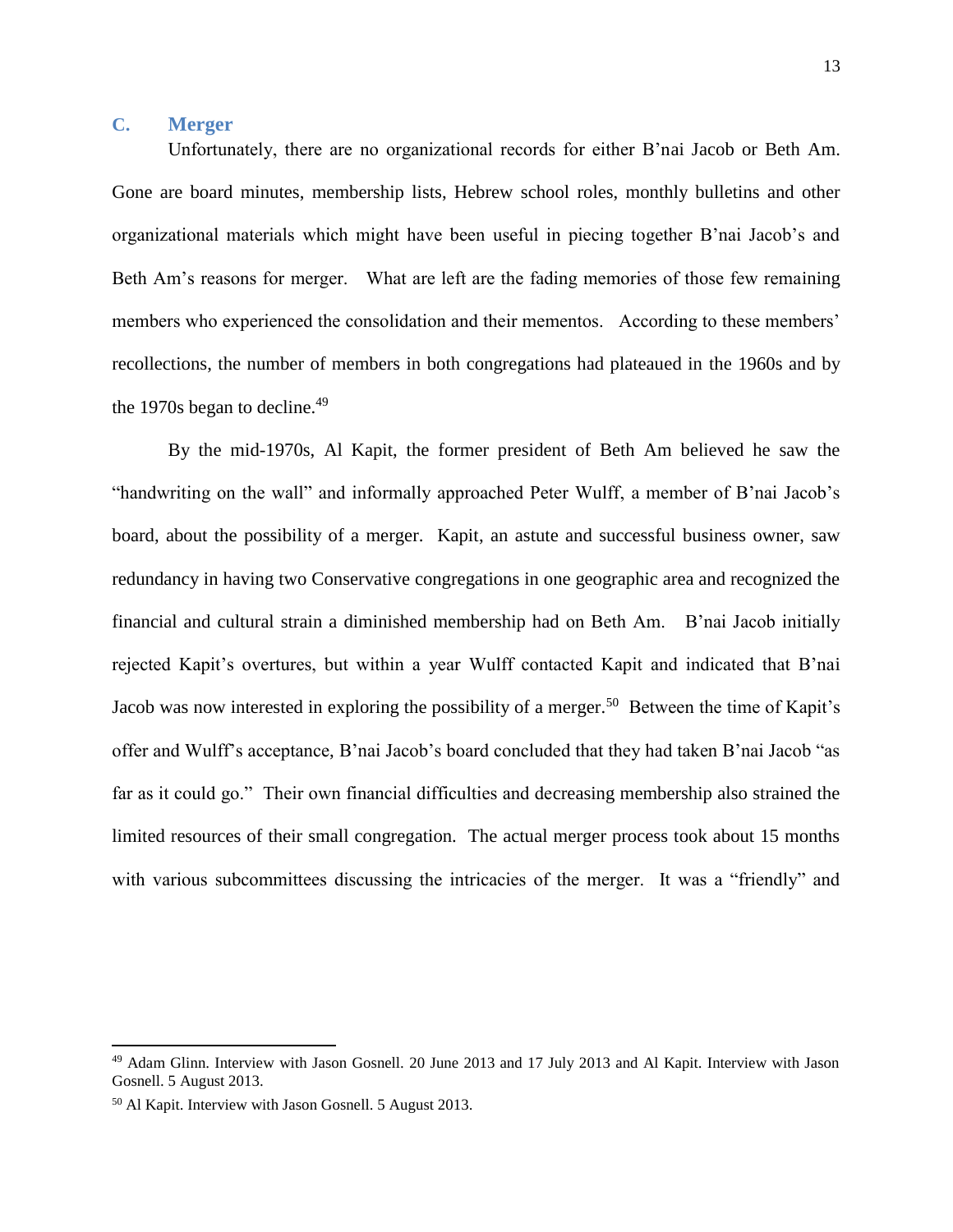"secretive" process conducted and controlled by the lay leadership of the congregations with little to no input made by the clergy of either congregation<sup>51</sup> or outside consultants.<sup>52</sup>

On August 14, 1977, a large ceremony was held with special guests and members from each congregation celebrating the merger. The event began at B'nai Jacob where a closing ceremony was held. After the ceremony, B'nai Jacob's *torahs* were paraded out of the synagogue and marched three blocks from the synagogue to the intersection of Avenel and Demarest Streets. The *torahs* were then placed into cars and transported to Dukes Road and Inman Avenue in Colonia. From there the parade reassembled and the *torahs* were brought to Beth Am. Upon arrival of the *torahs* to Beth Am, the consolidated congregation Ohev Shalom was dedicated.<sup>53</sup> Thereafter, a short religious service was followed by an address by Governor Brendan Byrne.<sup>54</sup>

Priscilla Glinn, a former member of B'nai Jacob, described the merger process as a merger between "equals." Each had an equal amount of congregants which was estimated to be between 100-150 "units."<sup>55</sup> Certainly, in many ways the congregations' actions reflected the equality of the congregations and a blending of their respective members. Although the location of the "new" congregation was the former location of Beth Am, the congregants of B'nai Jacob in addition to their *torahs* brought their "Tree of Life" and *yahrzeit* (memorial) plaques which were incorporated into the "new" synagogue without distinction.<sup>56</sup> Moreover, instead of

<sup>&</sup>lt;sup>51</sup> The role of rabbis as Jewish community leaders in the 1950s had shrunk. A rabbi was the servant of the congregation. He could prod the members of his congregation, but he could not really lead them because less was expected or granted to him in the way of authority and prestige. Mark K. Bauman. *Harry H. Epstein and the Rabbinate as Conduit for Change*. Madison: Fairleigh Dickinson University Press. 1994. 120.

<sup>52</sup> Al Kapit. Interview with Jason Gosnell. 5 August 2013 and Adam Glinn. Interview with Jason Gosnell. 20 June 2013 and 17 July 2013.

<sup>53</sup> Robert and Sandy Zimmerman. Interview with Jason Gosnell. 27 July 2013.

<sup>54</sup> "Dedication." *News Tribune*. 15 August 1977.

<sup>55</sup> A unit was defined as a couple, single or family.

<sup>56</sup> Adam Glinn. Interview with Jason Gosnell. 20 June 2013 and 17 July 2013.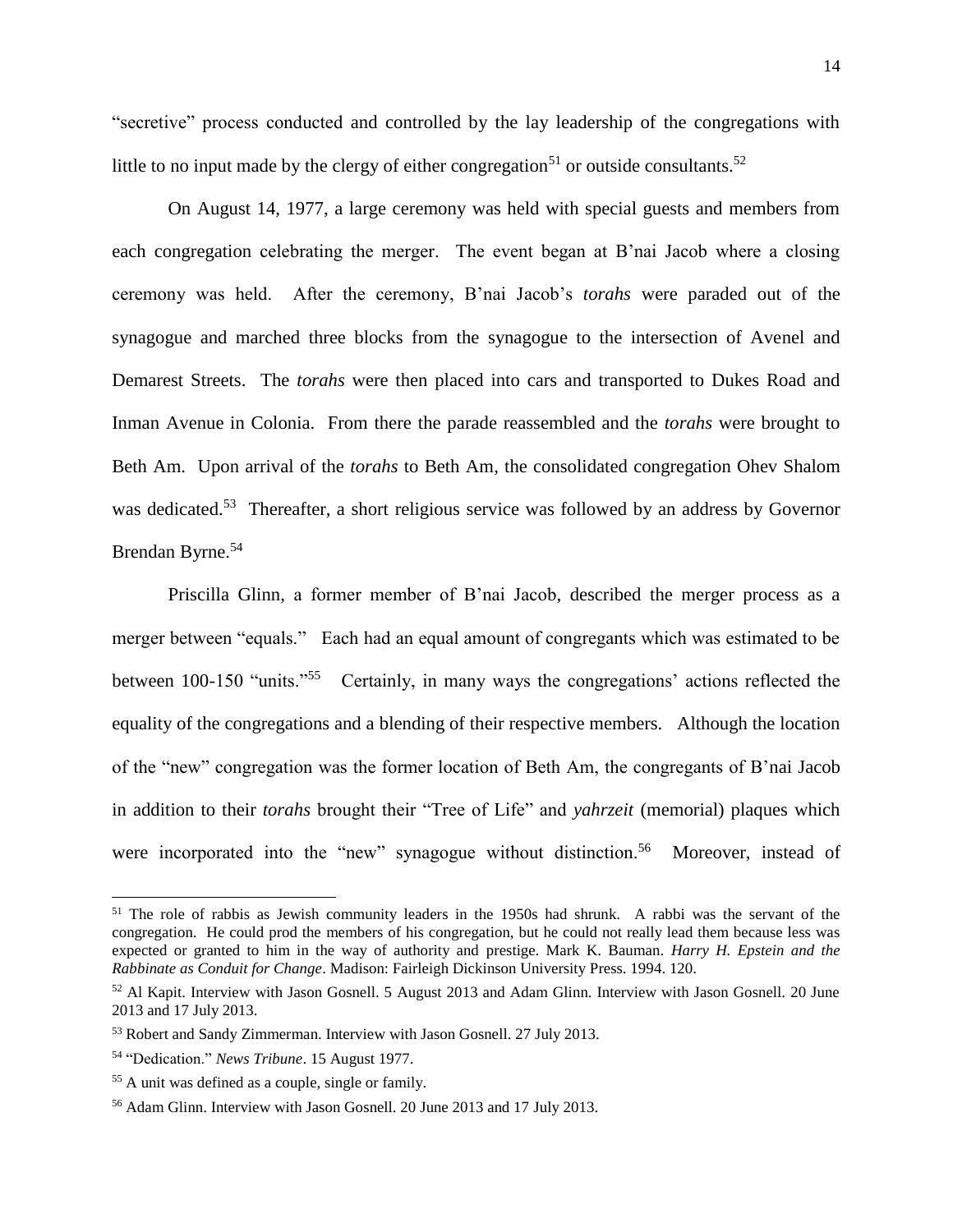retaining the name of one congregation or combining the names, thus maintaining separate identities, the merged congregation determined to find a new name. They had a contest among the Hebrew school children and Ohev Shalom (Lovers of Peace) was selected as the new congregation's name.<sup>57</sup> Indeed, the ceremony was publicized as the dedication of a new congregation, not the absorption of one congregation into another.

Additionally, whereas Terry Glinn, a former president of B'nai Jacob, was the first president of the new congregation, the president-elect was Bob Zimmerman, the president of Beth Am immediately before the merger. In fact, the notion of equality was so prevalent during the negotiations that the presidency of the new congregation was decided by a simple coin flip. There were neither winners nor losers in this merger, an attitude often illustrated by the running joke between Terry Glinn and Zimmerman who could never really decide who "won" the coin toss.<sup>58</sup> The belief that there was no victor was further demonstrated by the consistent sharing of leadership honors between the members of each congregation. During the dedication Terry Glinn and Zimmerman formally welcomed Ohev Shalom's congregants and guests. Likewise, the *Sheh-heh-Chayanu<sup>59</sup>* and the Candle Lighting Ceremony<sup>60</sup> were both performed by the joint presidents of the Men's Club and Sisterhood.<sup>61</sup> This model of joint leadership continued throughout the year following the merger as the different social and religious groups within Ohev Shalom had joint presidents fulfilling and receiving the various responsibilities and honors

<sup>57</sup> Priscilla Winn Glinn. Interview with Brenda Velasco. 12 November 2008.

<sup>58</sup> Robert and Sandy Zimmerman. Interview with Jason Gosnell. 27 July 2013.

<sup>59</sup> The *Sheh-heh-Chayanu* is a blessing Jews offer for new and unusual experiences. It is typically recited at the beginning of holidays and to celebrate special occasions. Ronald L. Eisenberg. *Jewish Traditions: A JPS Guide*. Philadelphia: The Jewish Publication Society. 2004. 479.

 $60$  Candlelight is often thought of as a reminder of God's divine presence in Judaism. Candles lit during holidays serve as reminders that the occasion is holy and distinct from day-to-day life. Daniel B. Syme. *The Jewish Home: A Guide for Jewish Living*. New York: URJ Press. 2004. 12.

<sup>61</sup> Congregation Ohev Shalom. *Dedication Program*. 14 August 1977.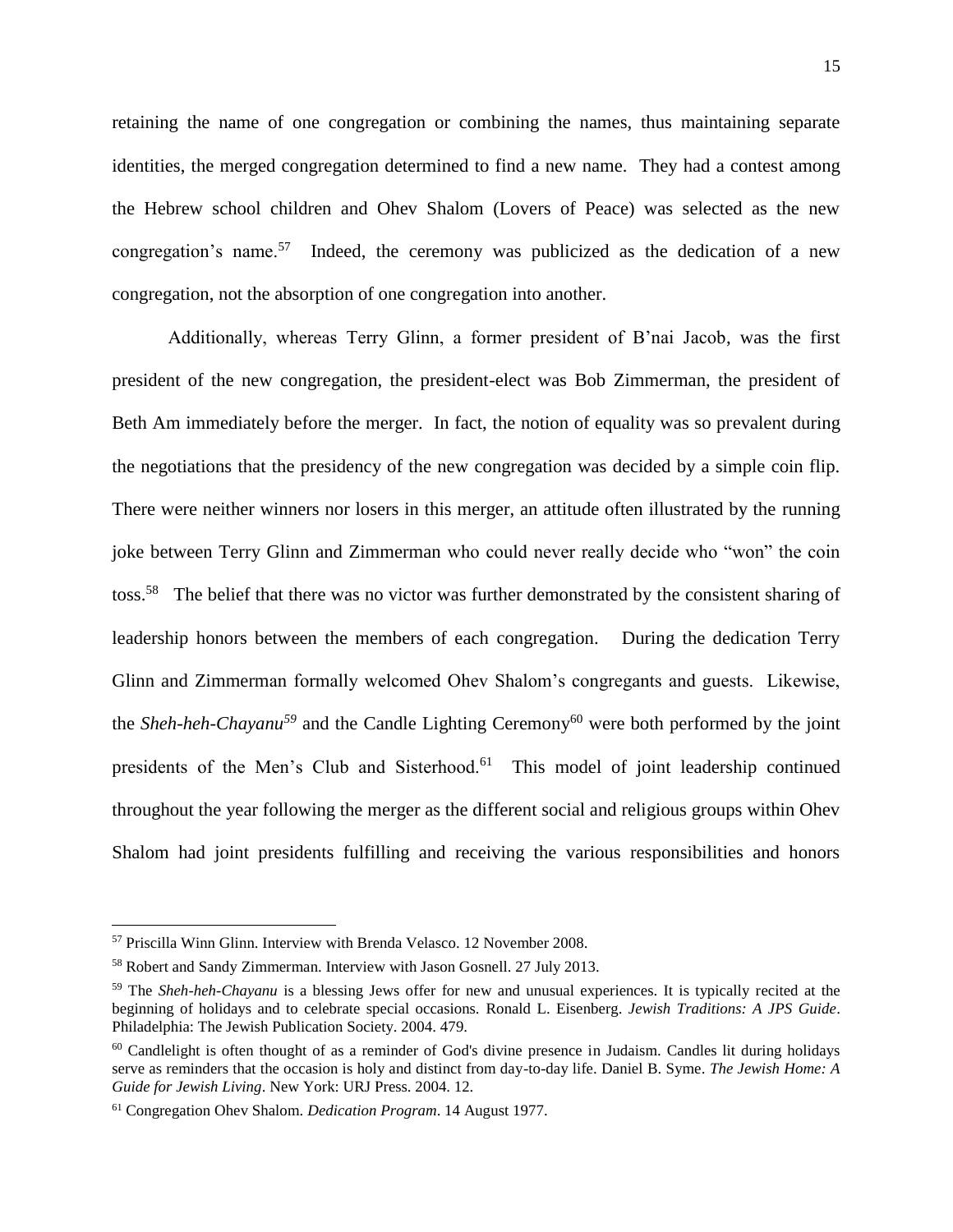required and bestowed on a leader.<sup>62</sup> Terry Glinn even insisted that Zimmerman sit with him on the *bima<sup>63</sup>* for the term of his presidency, an honor usually reserved for the current president of a congregation.<sup>64</sup> Similarly, while Rabbi Phillip Brand the former rabbi of B'nai Jacob became the rabbi, Cantor Royal Rockman the former cantor of Beth Am became the cantor. 65

### <span id="page-23-0"></span>**D. Congregation Adath Israel**

Like the merger between B'nai Jacob and Beth Am, the merger between Adath Israel and Beth Sholom was between a congregation established in the early twentieth century and a congregation established in the post-war era. Adath Israel was incorporated in 1913. Originally, its members prayed with Jews in Avenel, but when it was apparent that there were enough Jews in Woodbridge proper to form a *minyan* the Jews in Woodbridge proper decided to form a congregation of their own.<sup>66</sup> Adath Israel's Certificate of Incorporation stated that its forming was "for the purposes of conducting religious services and religious instruction in accordance with the Hebrew faith." The members of Adath Israel met at various locales until their first building was built on School Street in 1923. Even after the synagogue was built, Adath Israel did not have a rabbi except for the High Holy Days until 1945. As a result of the growing membership, which enabled the permanent employment of a rabbi, Adath Israel eventually outgrew its modest synagogue and laid the cornerstone for a new synagogue and community center on Amboy Avenue in 1948. For a congregation of 69 families in 1942, the growth to 229 members in 1964 was extraordinary. Various religious and social activities like those found in

<sup>62</sup> Adam Glinn. Interview with Jason Gosnell. 20 June 2013 and 17 July 2013.

<sup>63</sup> A raised platform which, in Jewish ritual, the *torah* and *haftarah* (a reading from the prophets) are read on the Sabbath and festivals.

<sup>64</sup> Robert and Sandy Zimmerman. Interview with Jason Gosnell. 27 July 2013.

<sup>65</sup> Priscilla Winn Glinn. Interview with Brenda Velasco. 12 November 2008.

<sup>&</sup>lt;sup>66</sup> A *minyan* in traditional Judaism is the quorum of ten Jewish males over the age of thirteen required for certain religious obligations.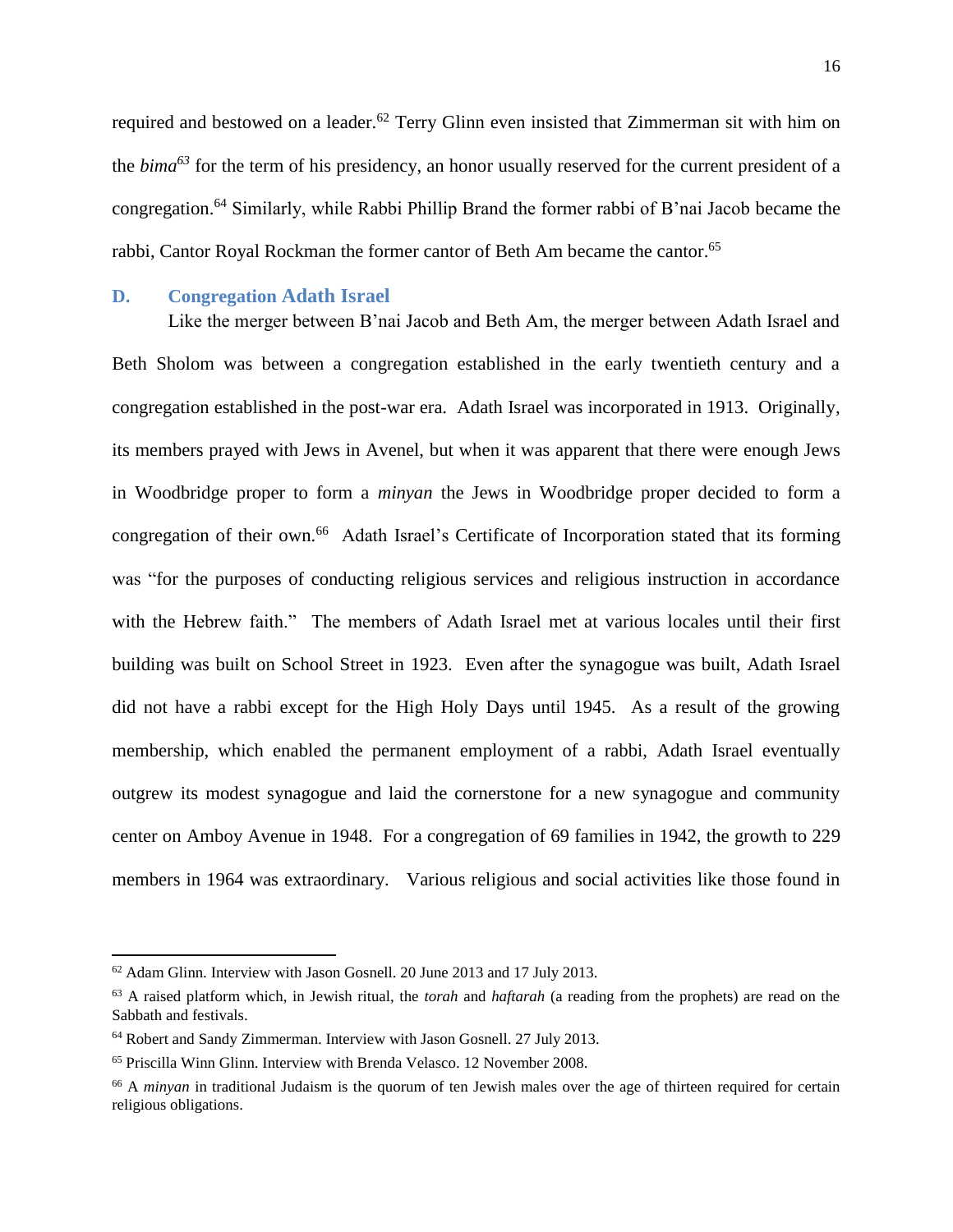the previously discussed congregations filled the calendar as the congregation continued to  $grow.<sup>67</sup>$ 

### <span id="page-24-0"></span>**E. Congregation Beth Sholom**

Prior to 1950, there were about ten Jewish families in Iselin. These families hired a teacher to come once a week and educate their children, but if they wished to attend religious services, they had to travel to Metuchen, Rahway or Woodbridge proper.<sup>68</sup> However, with the large numbers of Jews arriving to Iselin in the 1950s and Adath Israel unable to accept more new members, those desiring to form a congregation in Iselin held a meeting at the home of Mr. and Mrs. Harry Kline on November 9, 1955.<sup>69</sup> This small group of Jews determined that a general meeting of all the Jews in Iselin would be called for November 27 and through the cooperation of St. Cecelia's which provided their recreation hall, about 35 families met. From this meeting, the congregation was formed.<sup>70</sup>

With subsequent meetings held in a vacant store owned by Mr. and Mrs. D. Ander, the Jewish Iselin families chose the name Beth Sholom. In June 1956, the new congregation rented an old library for use as a Hebrew school and in the fall used the VFW Hall for their High Holy Day services. In the interim, land at the foot of Cooper Avenue and building materials were donated by Mr. and Mrs. Herman Stern and Mr. and Mrs. Jack Laden of Adath Israel. A "basement type building" was slowly constructed from the volunteer labors of the men of the congregation. When they had finished their "do it yourself" synagogue, the structure included an auditorium and two classrooms. In a few short years, membership outgrew the original structure and in 1960, the congregation decided that a larger building must be erected. In time the

 $67$  Congregation Adath Israel.  $50<sup>th</sup>$  Anniversary Journal. 14 March 1964.

<sup>68</sup> Perry. 81.

<sup>69</sup> Phil Schreiber. Interview with Jason Gosnell. 5, 7 June 2013.

<sup>70</sup> Perry. 81.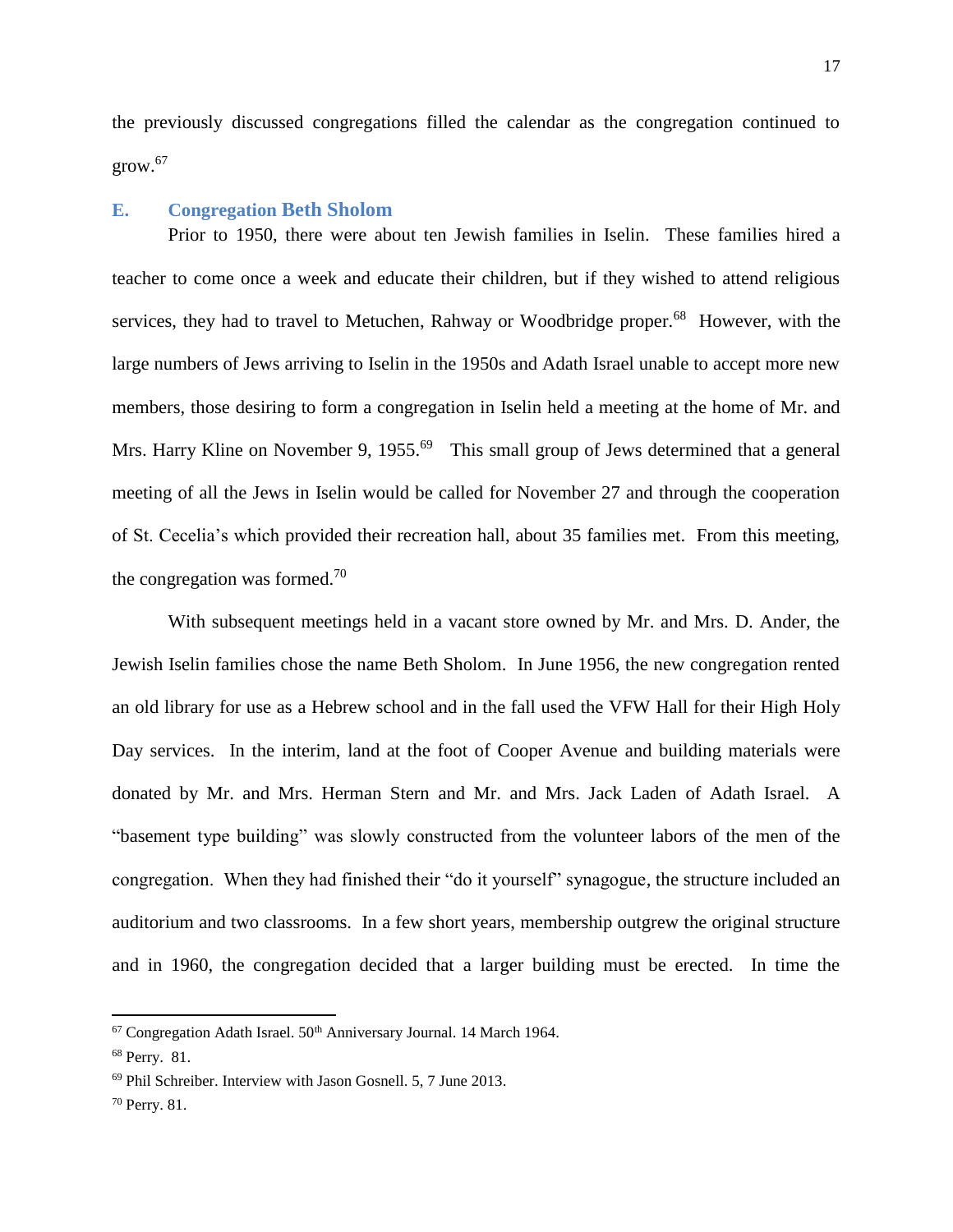sanctuary was completed around and over the basement type building more than doubling the size of the synagogue. At its peak Beth Sholom's membership was believed to be over 200 families.<sup>71</sup> In 1970, the congregation was holding various social and religious activities and had its largest Hebrew school enrollment.<sup>72</sup>

### <span id="page-25-0"></span>**F. Merger**

 $\overline{\phantom{a}}$ 

Fortunately, unlike the B'nai Jacob-Beth Am merger, there is almost a complete set of records from Beth Sholom and Adath Israel regarding the merger process. An examination of Beth Sholom's organizational records reveals that the decision to merge was not the result of a sudden event, but rather one which occurred over time. As early as 1976 and 1977 there were already board meetings concerning the idea of merging the congregation with one of the other congregations in the Township due to a decrease in congregation membership and participation.<sup>73</sup> In fact, in 1977, when the incoming president asked for advice from the congregants on how to improve the synagogue, he received several letters suggesting consolidation.<sup>74</sup> By 1979, Beth Sholom's congregants' apathy was combined with extreme financial difficulties and a decrease in membership to a little over 100 members. As a result, Beth Sholom stopped paying its dues to United Synagogue of America and further raised its congregational dues by 20 percent in an attempt to meet its growing expenses.<sup>75</sup> Even their full time rabbi was not rehired to cut costs. Instead, David Steinhardt was hired part time, while he attended rabbinical school at the Jewish Theological Seminary (JTS) in New York City.

<sup>71</sup> Perry. 81-82 and Phil Schreiber. Interview with Jason Gosnell. 5, 7 June 2013.

<sup>72</sup> "Record Enrollment Noted for Beth Sholom School." *Leader Press*. 23 September 1970. 12.

<sup>73</sup> Congregation Beth Sholom. (22 December 1976) Board of Directors and Congregation Beth Sholom. (16 January 1977) Special Congregation Meeting.

<sup>74</sup> Congregation Beth Sholom. (13 May 1980) Correspondence.

<sup>75</sup> Congregation Beth Sholom. (23 May 1979) Special Congregation Meeting.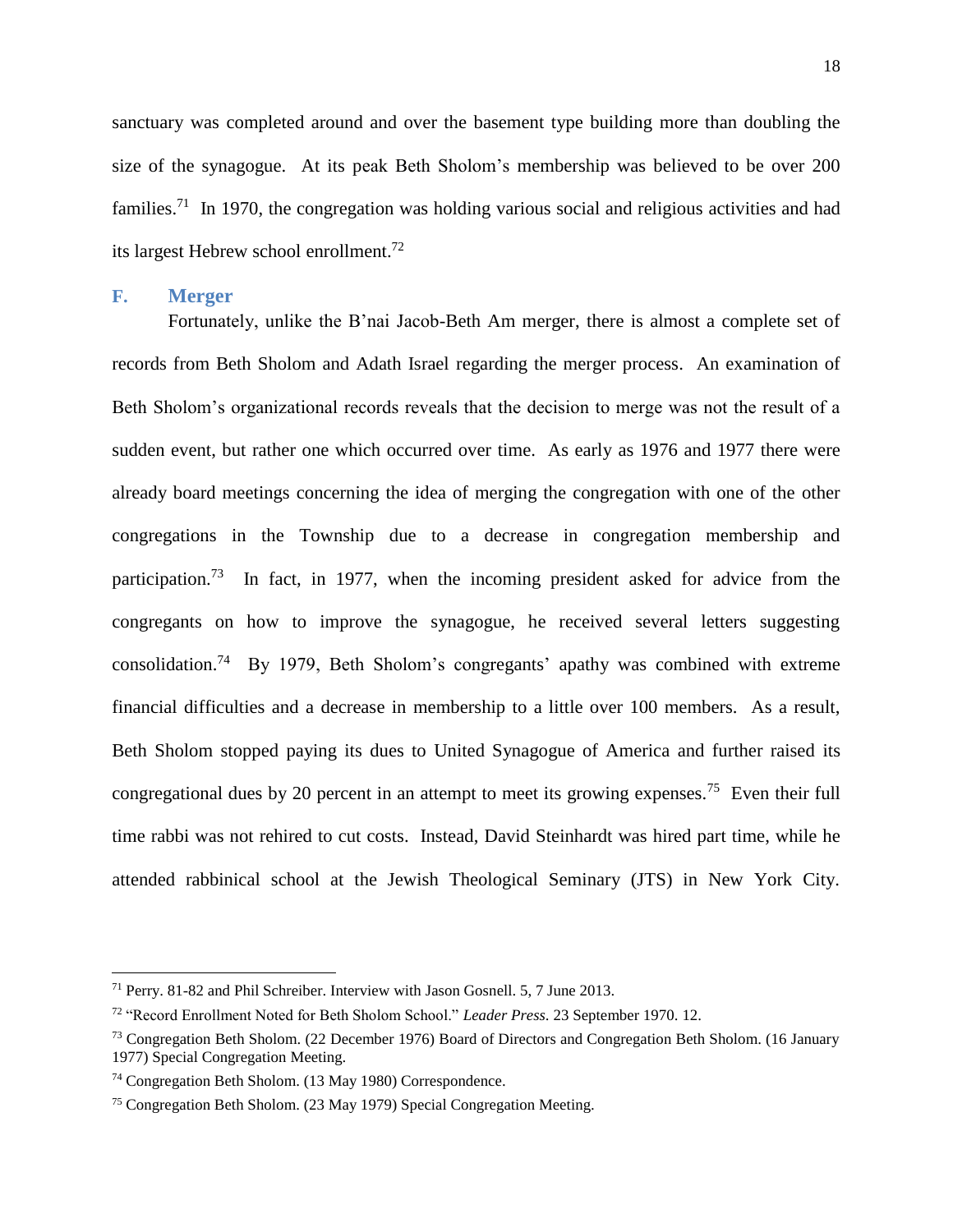Notably, in his role as rabbi, Steinhardt rarely conducted a Saturday morning service with a *minyan* and performed "at most" two *b'nai mitzvoth* at Beth Sholom.<sup>76</sup>

Left with the options of dissolving Beth Sholom or consolidating it with another congregation, then president, Phil Schreiber, set out to find the best merger partner in February 1980. He informally contacted the presidents of the Conservative congregations in Northern Middlesex County which included Adath Israel, Congregation Beth El in Edison, Congregation Beth Mordecai in Perth Amboy, Neve Shalom and Ohev Shalom. Discussions were held with each congregation separately and non-concurrently. By April, Beth Sholom's board without the input of a clergy member or outside consultants narrowed the choice of merger partners to Adath Israel and Ohev Shalom. According to Schreiber, Beth El and Neve Shalom were rejected as potential merger partners because both had high dues and building funds. In contrast, Beth Mordecai was eliminated as a potential merger partner because although it had low dues and no building fund,<sup>77</sup> it too was suffering from a decreased membership.<sup>78</sup>

The same criteria which were used to evaluate Beth El, Beth Mordecai and Neve Shalom were also used to distinguish Adath Israel and Ohev Shalom. In Beth Sholom's board's notes both Adath Israel and Ohev Shalom were noted to be fiscally strong and to have an equal number of activities. Additionally, it was set forth that whereas membership in Adath Israel offered a one year dues remission and no building fund, membership in Ohev Shalom made no such offer. The fact that membership at Ohev Shalom was more expensive than Adath Israel was also indicated within the notes. However, other factors such as congregational ideologies, rituals and

<sup>76</sup> Rabbi David Steinhardt. Interview with Jason Gosnell. 13 August 2013.

<sup>&</sup>lt;sup>77</sup> Earlier during the post-war era Beth Mordecai's membership was swelled by Jews from Fords attracted to Beth Mordecai's low dues and handsome synagogue. Norman Rosen. Interview with Jason Gosnell. 18 July 2013. Fords never had a congregation of its own although it did have its own B'nai Brith branch. Ludewig. 60.

<sup>78</sup> Phil Schreiber. Interview with Jason Gosnell. 5, 7 June 2013.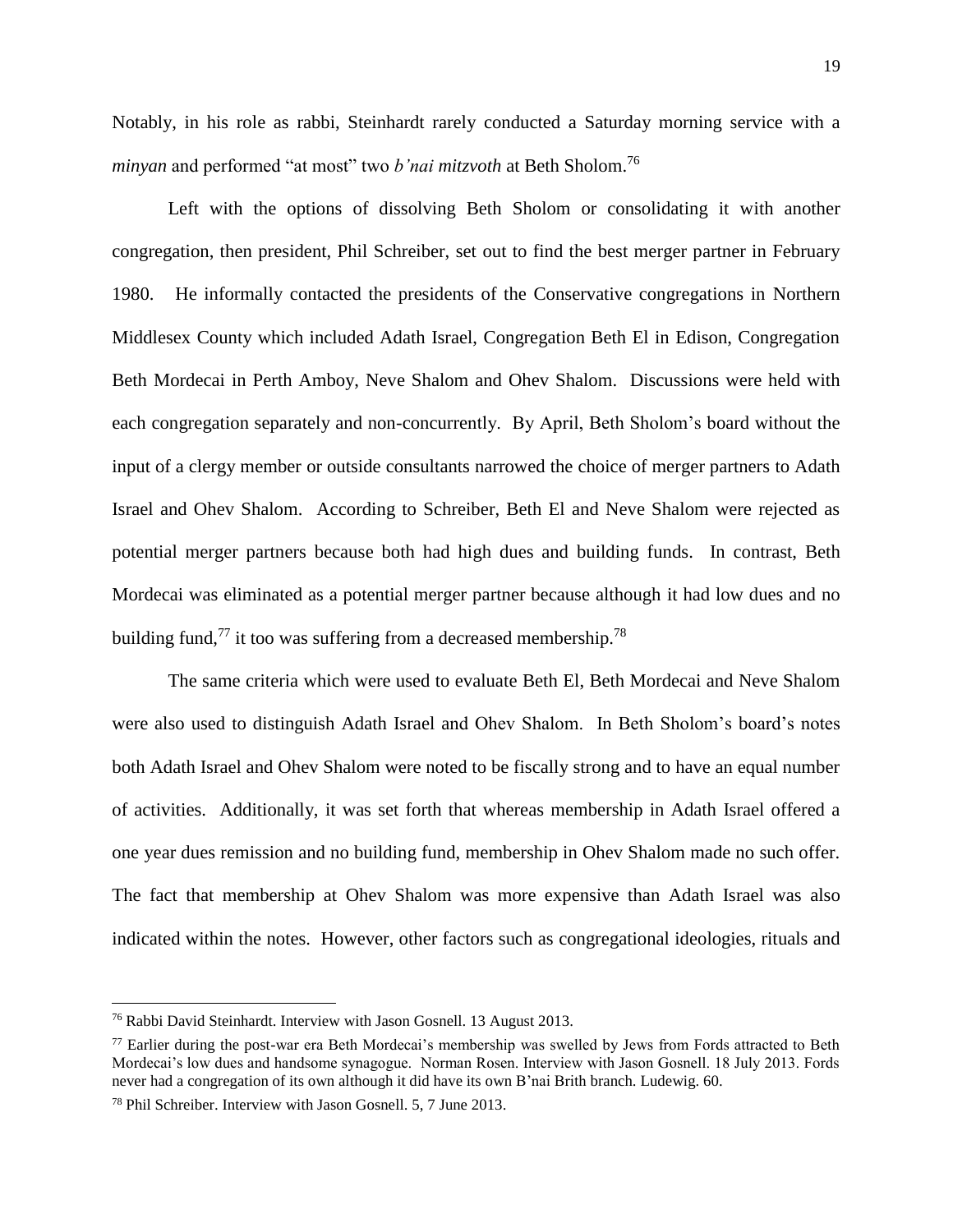characteristics of the respective congregations were discussed as well. Notably, Adath Israel was indicated to be more conservative, to have greater participation in faith based activities and a long standing rabbi.<sup>79</sup> In contrast, Ohev Shalom was set forth to be egalitarian and younger.<sup>80</sup>

Adath Israel's organizational records reveal that in the 1970s it was also suffering from a dwindling membership. In January 1980, before Adath Israel was approached by Beth Sholom, there were 210 members (156 families, 42 singles and 12 affiliates).<sup>81</sup> This was down from Adath Israel's peak membership of over 250 families.<sup>82</sup> These records also indicate that Adath Israel recognized the benefits of consolidation. Even before the merger, Adath Israel had begun to merge its youth services with other congregations in the area. In January 1979 and 1980, it merged its Hebrew school and youth groups with Beth Sholom and Beth Mordecai.<sup>83</sup> Consequently, although Adath Israel's board was not actively identifying other congregations to merge with or to absorb, it was aware of the changing circumstances in Woodbridge Township. Therefore, in contrast to other local congregations, when the opportunity to merge with Beth Sholom arose, Adath Israel's members had the foresight and the need to do so.

On May 7, 1980, Beth Sholom's merger committee recommended that Beth Sholom's board pursue a merger with Adath Israel and on September 7, 1980, the Areas of Agreement between Beth Sholom and Adath Israel were approved by Beth Sholom's board and

<sup>79</sup> While Adath Israel had large crowds on Friday nights, Saturday mornings and *shivas*, Ohev Shalom had large turnouts on Friday nights, but problems obtaining a *minyan* on Saturday mornings.

<sup>80</sup> In a Jewish congregation which is egalitarian men and women maintain the same religious rights and obligations. Congregation Beth Sholom. (23 April 1980) Board of Directors.

<sup>&</sup>lt;sup>81</sup> Affiliates were former members of Adath Israel who moved out of state, but still made small monetary contributions to the congregation. Congregation Adath Israel. (17 January 1980) Board of Directors Meeting.

<sup>82</sup> Renae Kasper. "Woodbridge Congregation to Mark Anniversary." *Central Jersey News Tribune*. 27 March 1978.

<sup>83</sup> Northern Middlesex County Regional Conservative Religious School. (22 January 1979) Founders Agreement and Congregation Adath Israel. (23 January 1980) Correspondence.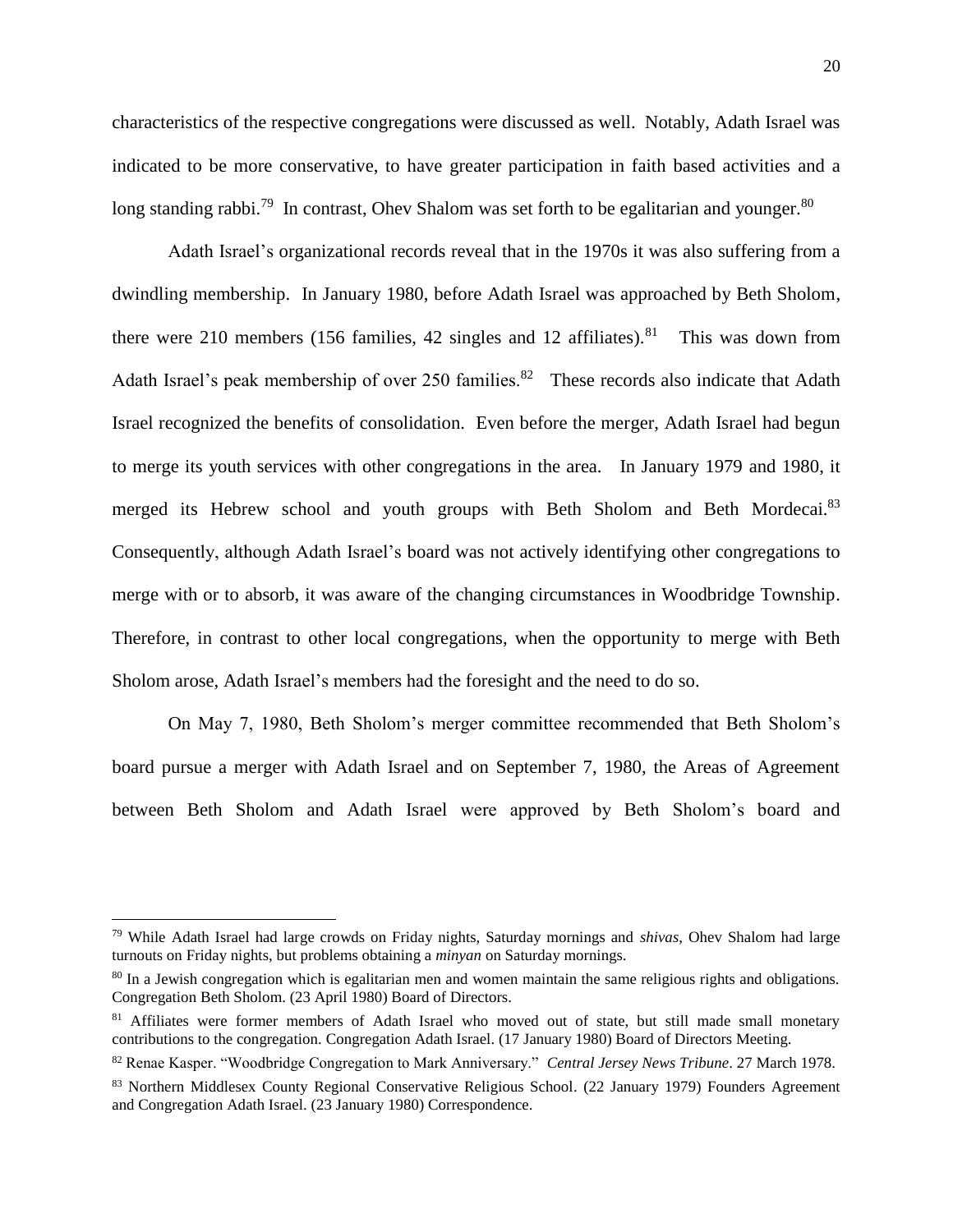congregation.<sup>84</sup> The consolidated congregations jointly celebrated the High Holidays at Adath Israel and on October 30, 1980, the consolidation agreement was ratified in a formal ceremony attended by Woodbridge Township's mayor. Schreiber and Manny Klein, the president of Adath Israel each addressed the meeting. Schreiber stated that "the Jewish community [would] be large and [would] speak with one strong powerful voice." Klein concurred with Schreiber's comments adding "how great [it was] to see so many at the meeting."<sup>85</sup>

Although Beth Sholom's congregants wanted a merger, the consolidation would be more of an absorption.<sup>86</sup> Accordingly, the consolidated congregation's name would be Adath Israel and its location would be at the location of Adath Israel on Amboy Avenue. In return for Beth Sholom's assets and liabilities valued at nearly  $$500,000$ ,  $$^{87}$  Beth Sholom's former members received a dues remission and guaranteed representation on Adath Israel's board for one year<sup>88</sup> as well as assurance that its members and youth groups would be fully integrated into Adath Israel's committees and clubs. 89

Beth Sholom's assets, which included Beth Sholom's rabbi's residence, the building which housed the congregation and adjacent land, were all sold. Religious and cultural items like Beth Sholom's "Tree of Life," *yahrzeit* plaques, *torahs*, and synagogue furniture were transferred to Adath Israel's sanctuary and lobby. Other useful items like the sound system, gift

<sup>84</sup> Congregation Beth Sholom. (16 May 1980) Board of Directors and Congregation Beth Sholom. (7 September 1980) Board of Directors.

<sup>85</sup> Congregation Adath Israel. (30 October 1980) General Congregation Meeting.

<sup>86</sup> Congregation Adath Israel. (3 April 1980) Board of Directors.

<sup>87</sup> Congregation Beth Sholom. (23 July 1980) Financial Statement.

<sup>88</sup> Adath Israel expanded its board to include five board members from Beth Sholom.

<sup>89</sup> Congregation Beth Sholom and Congregation Adath Israel. (undated) Areas of Agreement and Congregation Beth Sholom and Congregation Adath Israel. (undated) Merger Agreement.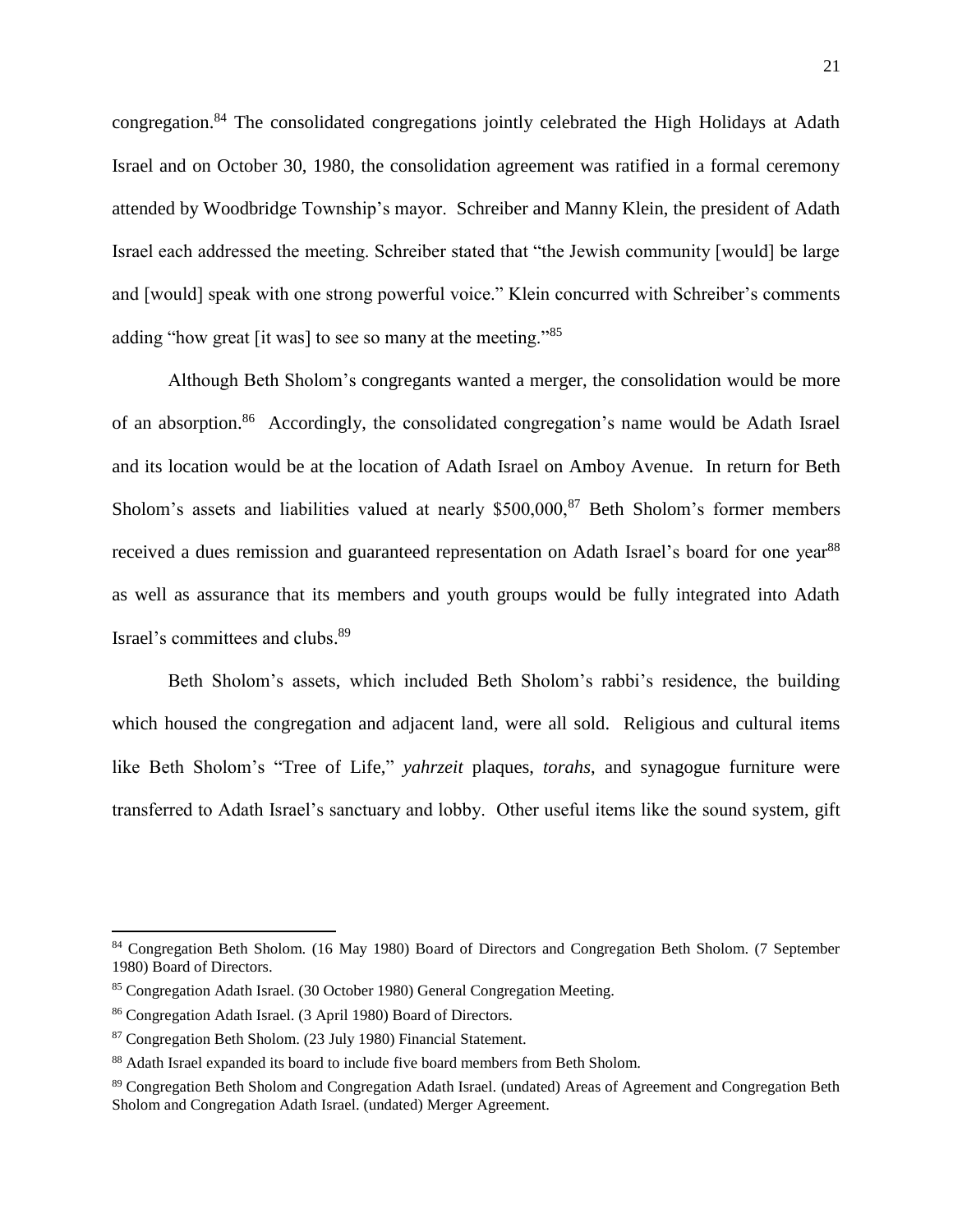shop furniture, chairs, tables, school desks and kitchen equipment were also reconditioned by Adath Israel.<sup>90</sup> Those items which could not be sold, donated or used were simply discarded.<sup>91</sup>

### <span id="page-29-0"></span>**G. Analysis**

The failure to maintain a large enough membership to support an active congregation is consistently recognized in both academic and communal literature as a reason for synagogue consolidation. While academic literature has placed the reasons for diminishing memberships within the contexts of post-war American Jewry and Judaism, communal literature has set forth some common issues raised by the merger process. Neither, however, has examined how the issues of these mergers were informed by the changes in post-war American Jewry and the practices of Judaism. Yet, in order to do such, it is first necessary to understand what these changes were and what was occurring in Woodbridge Township during this time. Only then can one determine how these changes in American Jewry and practices in Judaism were factors in the Early Mergers.

### <span id="page-29-1"></span>**1. Jews in the United States**

 $\overline{a}$ 

In an ironic twist of fate, the same socio-economic factors which contributed to suburban congregations in America to boom in the 1950s and 1960s, partially caused their decline in the 1970s and 1980s. During the 1960s and 1970s, Jews continued to climb the socio-economic ladder which had initially brought them to the suburbs. The amount of blue collar workers among Jewish men had decreased dramatically from the turn of century as Jews quickly entered managerial and proprietorial occupations after one generation and in some cases sooner. By 1960, a new trend in the occupational patterns of American Jews had emerged, namely an

<sup>&</sup>lt;sup>90</sup> Congregation Beth Sholom and Congregation Adath Israel. (undated) Areas of Agreement and Congregation Beth Sholom and Congregation Adath Israel. (undated) Merger Agreement.

<sup>&</sup>lt;sup>91</sup> Phil Schreiber. Interview with Jason Gosnell. 5, 7 June 2013.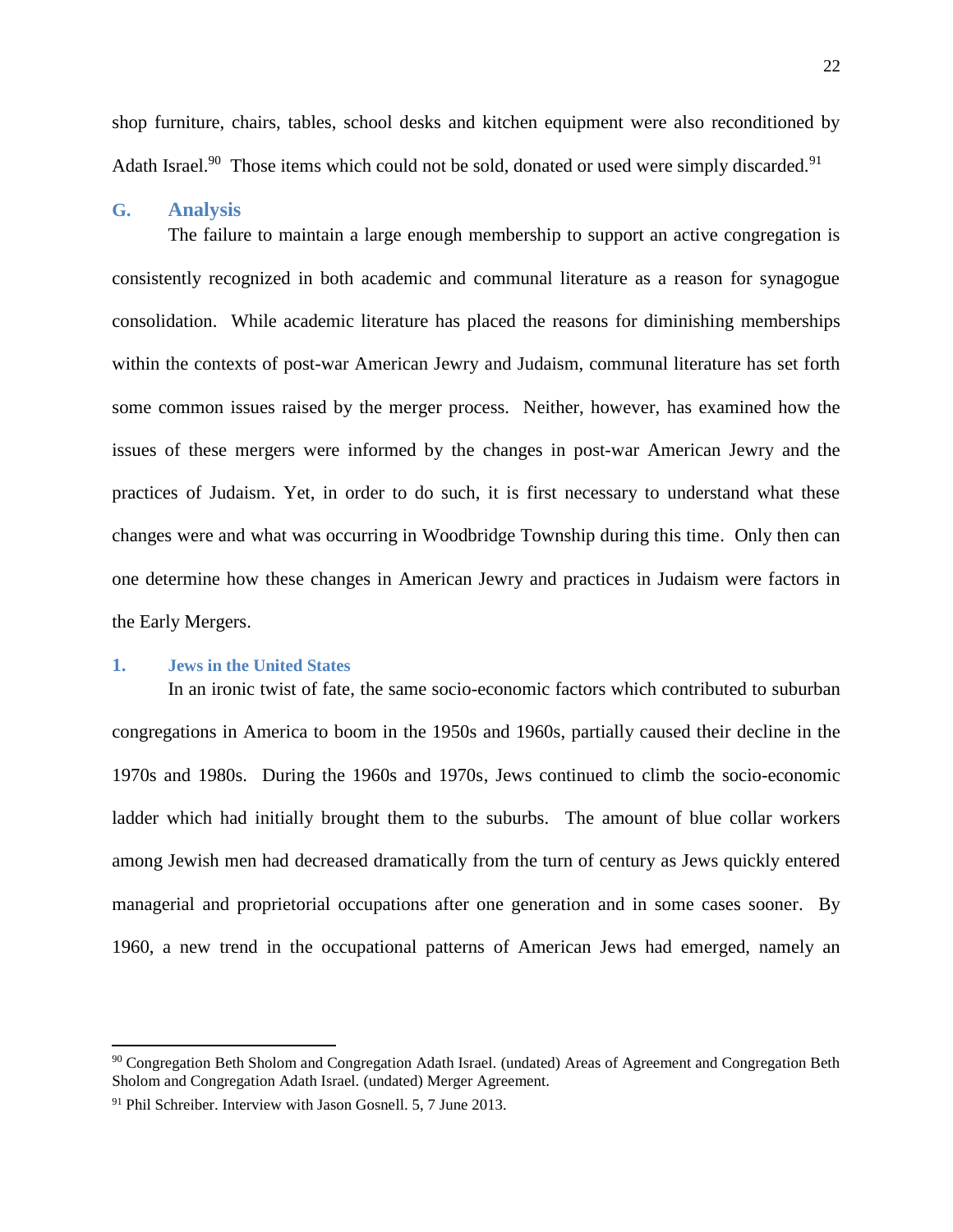increase in Jews entering professional fields. $92$  As the 1960s progressed, Jews continued to advance. Jewish professionals broke out of the confines of local and regional Jewish firms to take key positions in national gentile firms. $93$  While the vestiges of anti-Semitism in the workplace remained, the situation had improved enormously by the 1970s and 1980s.<sup>94</sup> Additionally, by the mid-1960s, 89 percent of native born Jews exceeded their fathers' levels of education. In 1970, for those Jews between the ages of 30 and 39, 70 percent had graduated college.<sup>95</sup> By the mid-1970s, whereas less than fifty percent of all Americans went on to college more than 80 percent of Jews did so.<sup>96</sup>

The high occupational and educational levels of Jews in America meant that in order for most Jews to find work in their chosen careers, they had to move into areas other than those in which they were raised or where their families lived. $97$  Job advancements also required additional moves, especially if they were employed by national firms with multiple offices. Similarly, for many Jews, the very act of going to college involved a geographic move since a college of choice may have been a substantial distance from one's family home.<sup>98</sup>

### <span id="page-30-0"></span>**2. Jews in Woodbridge Township**

While Jews in America continued to advance socio-economically, Woodbridge Township remained primarily a collection of middle and working class neighborhoods.<sup>99</sup> As a result, it

<sup>92</sup> Waxman. 141-42.

<sup>93</sup> Diner. *A New Promised Land*. 125.

 $94$  Shapiro. 51.

<sup>95</sup> Waxman. 144-45.

<sup>96</sup> Heilman. 48.

<sup>&</sup>lt;sup>97</sup> This is not a question of whether the overall migration rates of Jews exceed those of the general population, but rather whether Jews with high educational and/or occupational levels often settled in locations which were not the same as they grew up.

<sup>98</sup> Sidney Goldstein and Alice Goldstein. *Jews on the Move, Implications for Jewish Identity*. Albany: State University of New York Press. 1996. 137-39.

<sup>99</sup> In 1960 the New York/Northeast New Jersey median family income was \$6,696 and Woodbridge Township's median family income was \$7,243. Similarly, in 1980, the State's median family income was \$22,906 and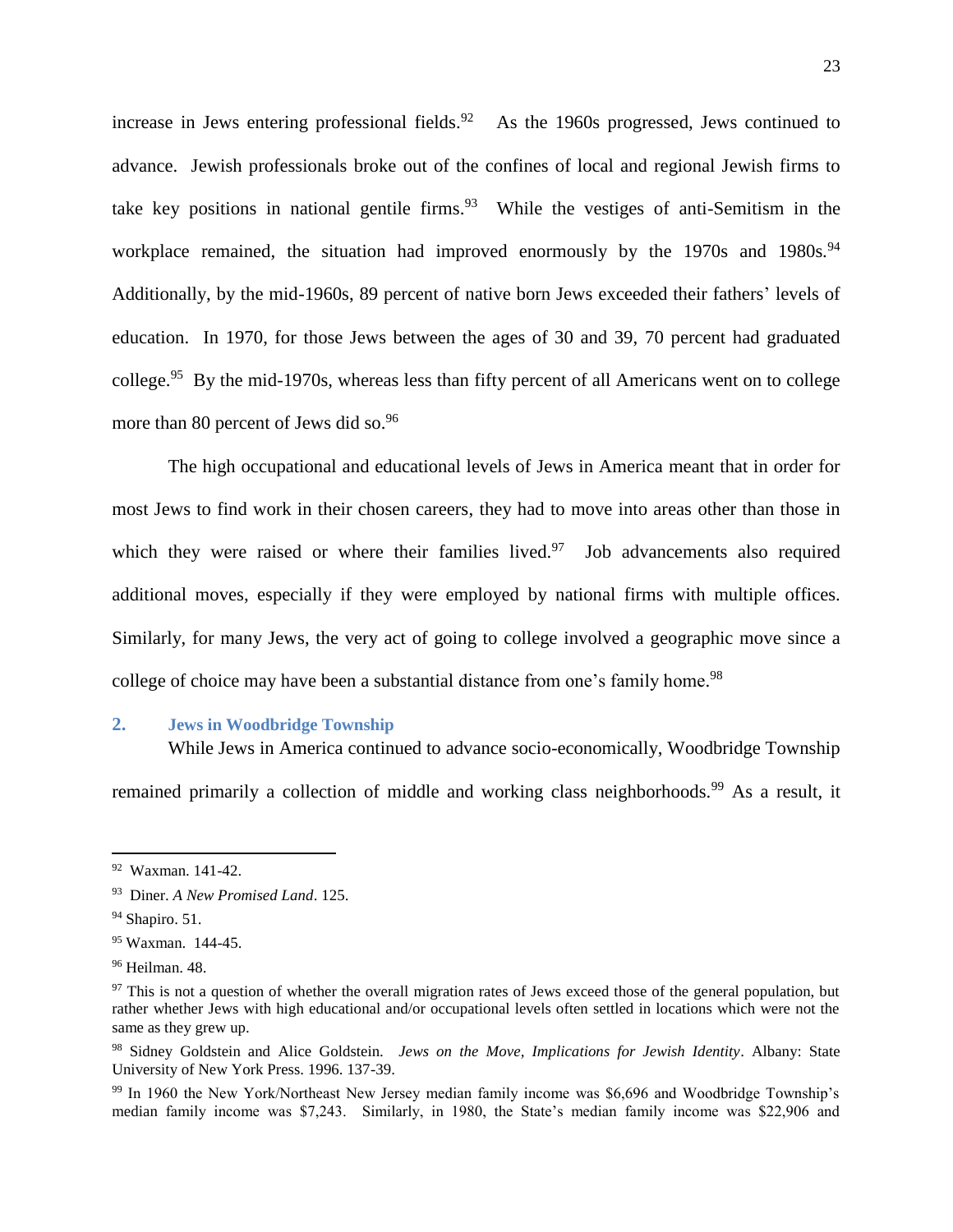suffered a veritable hemorrhage of upward striving families. Woodbridge Township, like other modest-priced and early post-war suburbs, began to be less desirable to families with more educated and wealthier members.<sup>100</sup> Not only did the Newark-Jersey City manufacturer and mercantile complex cease to offer the kinds of positions that were most appealing to young and educated individuals, but Woodbridge Township's neighborhoods had in some cases deteriorated by the 1970s. Thus, Woodbridge Township became less attractive to even those upper middle class families wishing to settle and reside in Northern Middlesex County. Indeed, Woodbridge Township suffered a 9 percent decrease in general population between 1970 and 1980.<sup>101</sup>

An early 1960s revitalization survey provides a snapshot of the character of the communities in Woodbridge Township and thus provides some understanding as to why its Jewish community was shrinking. Moreover, it offers insight as to why the Jewish communities in Avenel and Iselin may have specifically chosen to consolidate with the Jewish communities in Colonia and Woodbridge proper. Avenel, for example, was described as a "strip commercial highway" whose low level design and maintenance had a negative influence on the residential character of the area. Similarly, Iselin's residential area was described as made up of a high density of smaller and older houses.<sup>102</sup> Virginia Bergen Troeger even goes so far as to indicate that Iselin's once thriving downtown area was unsafe during the  $1970s$ .<sup>103</sup> In contrast, despite Woodbridge proper's Main Street losing most of its vitality because of the construction of

Woodbridge Township's median family income was \$25,280. US Census Bureau. "Summary of Economic Characteristics, for Standard Metropolitan Statistical Areas, Urbanized Areas and Urban Places of 10,000 or More." *1960 Census of Population Character of the Population*. Table 33 and US Census Bureau. "General and Social Characteristics for Towns and Townships of 50,000 or More." *1980 Census of Population General Social and Economic Characteristics New Jersey*. Tables 71 and 124a.

<sup>100</sup> Schoen. 89-90.

<sup>101</sup> New Jersey Department of Labor Albert G. Kroll, Commissioner Division of Labor Market and Demographic Research. *NJSDC 2000 Census Publication New Jersey Population Trends 1790 to 2000*. New Jersey State Data Center. 2001. 40.

<sup>102</sup> Woodbridge Redevelopment Agency. 21-29.

<sup>103</sup> Troeger. 114.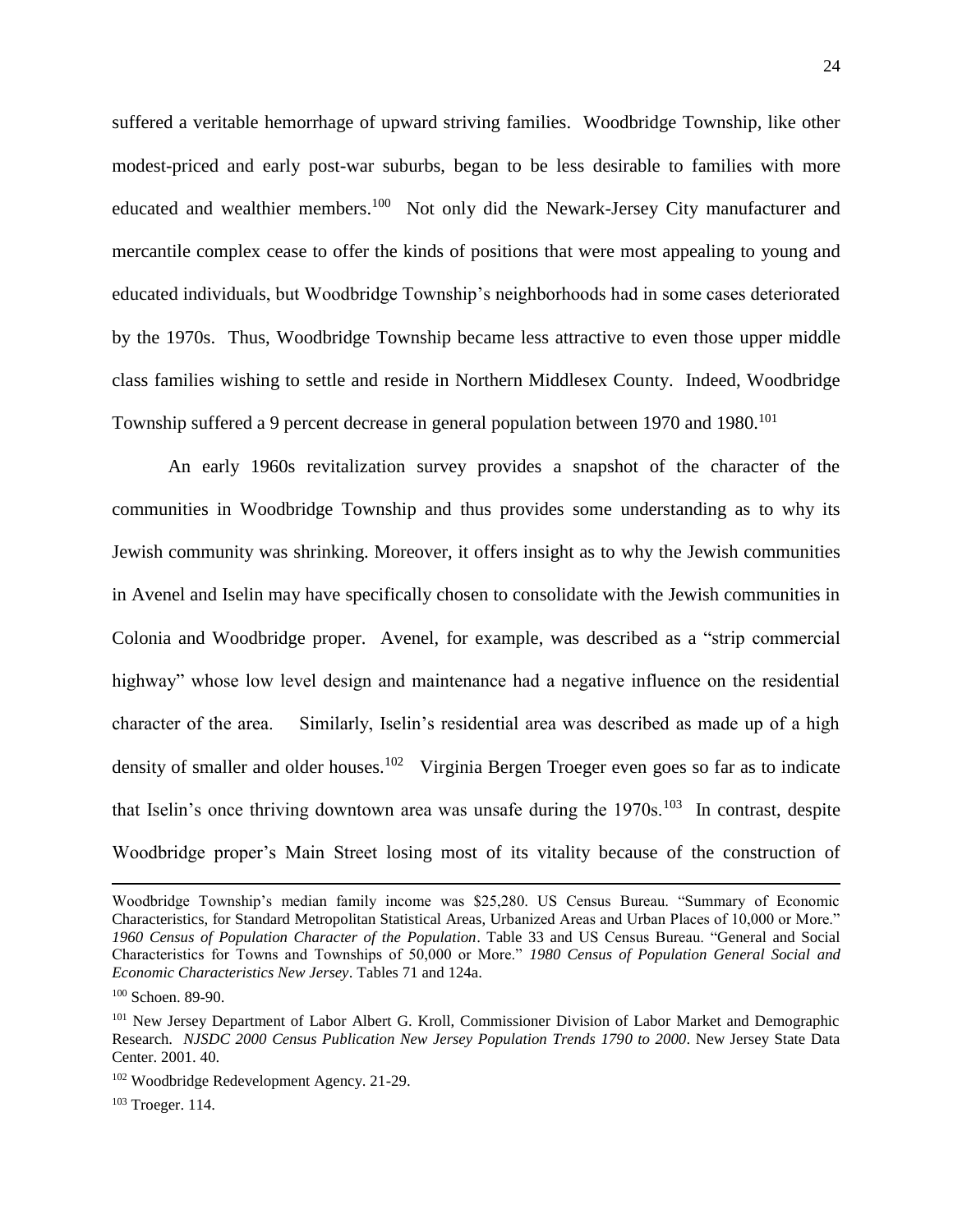several shopping centers in the vicinity, it maintained a low vacancy ratio due to the "continuing attractiveness of the location."<sup>104</sup> Likewise, Colonia was described as "clearly the best," "the part of the Township most unlike any other," "the most attractive" and with generally the "highest standards" of development. However, even Colonia's affluent character was beginning to change with the construction of smaller and more affordable homes in the 1960s.<sup>105</sup>

Given the rising socio-economic status of Jews in America, it is not shocking that in the late 1970s and early 1980s that these congregations were suffering from a lack of membership. Jews, like other upwardly bound individuals, had always left Woodbridge Township for better employment opportunities and college. But unlike in the 1950s and 1960s, in the 1970s, the same numbers of Jews were no longer moving into Woodbridge Township's middle class neighborhoods. The Jewish socio-economic profile had changed. Jews left and stopped settling in Woodbridge Township. Instead, they began to settle in more affluent and newer developments in Edison Township, Metuchen and other areas outside of Northern Middlesex County.<sup>106</sup> Although all four congregations suffered from membership decreases, the congregations in Avenel and Iselin suffered the most because they were the least affluent. Indeed, it is believed by those interviewed that most of the Jews that remained in Woodbridge Township after 1980, lived in the more affluent areas of the Township like the "Estate" section in Colonia or the "Park" section in Woodbridge proper.<sup>107</sup>

<sup>&</sup>lt;sup>104</sup> Woodbridge Redevelopment Agency. 28.

<sup>105</sup> Woodbridge Redevelopment Agency. 27.

<sup>106</sup> In 1969 Woodbridge Township's \$11,260 median family income was well below the \$16,176 which was the 1970s median family income for Jews. Department of Planning and Development. "Income Characteristics of the Population." *A Statistical Abstract of Woodbridge, New Jersey*. 1974 and Heilman. 47-48.

<sup>&</sup>lt;sup>107</sup> Phil Schreiber. Interview with Jason Gosnell. 5, 7 June 2013 and Adam Glinn. Interview with Jason Gosnell. 20 June 2013 and 17 July 2013.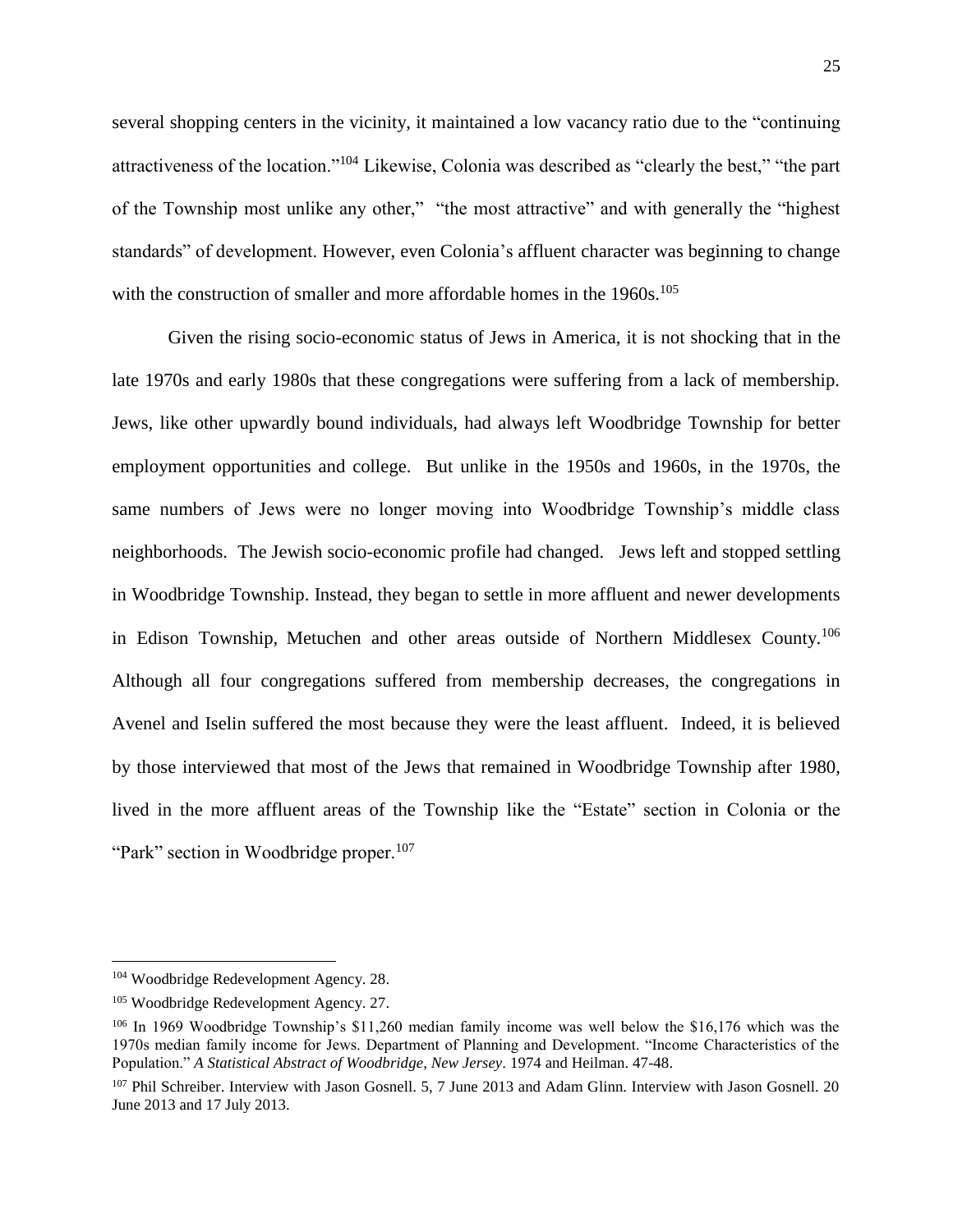Although there are no longer any records such as membership lists from B'nai Jacob or Beth Am to suggest that Jews stopped settling in Avenel, Priscilla Glinn's comments about B'nai Jacob's and Ohev Shalom's Hebrew schools are particularly illustrative. When Priscilla Glinn's eldest son celebrated his *bar mitzvah* in 1977 at B'nai Jacob in Avenel, there were 12 children in his Hebrew school class. Yet, when her other children celebrated their *bar* and *bat mitzvahs* in 1979 and 1980 at Ohev Shalom in Colonia, there were 36 and 28 children in their respective Hebrew school classes. Assuming that there were an equal number of children in B'nai Jacob's younger pre-*bar mitzvah* Hebrew school classes, it would appear that Beth Am had twice the amount of Hebrew school students as B'nai Jacob. Though both congregations were suffering from decreased numbers, Avenel was suffering from the lack of young Jewish families more than Colonia. This is further confirmed by Adam Glinn, Priscilla Glinn's eldest son, who believed that most members of B'nai Jacob and certainly those with children in his Hebrew school class at the time of the merger were living in Colonia.<sup>108</sup> He explained that in the 1970s, Jews were no longer settling "in Woodbridge, Carteret [and] Perth Amboy. ... They were moving to Colonia and out. They were moving to [more affluent areas] in Edison and Metuchen. They were moving to Southern Union County, Scotch Plains and Cranford."<sup>109</sup> Therefore, just as younger and more affluent Jews left the cities for the suburbs in the 1950s, so too, younger and more affluent Jews in the 1970s were leaving or never settling in the middle class working neighborhoods of Avenel. These circumstances may also explain why the merger was so cordial and thorough between B'nai Jacob and Beth Am. Since the majority of the members of B'nai

<sup>108</sup> B'nai Jacob was also known as the Jewish Community Center of Avenel and Colonia. As such, it is clear that many Colonia residents may have initially identified B'nai Jacob as the Colonia congregation.

<sup>&</sup>lt;sup>109</sup> Adam Glinn. Interview with Jason Gosnell. 20 June 2013 and 17 July 2013.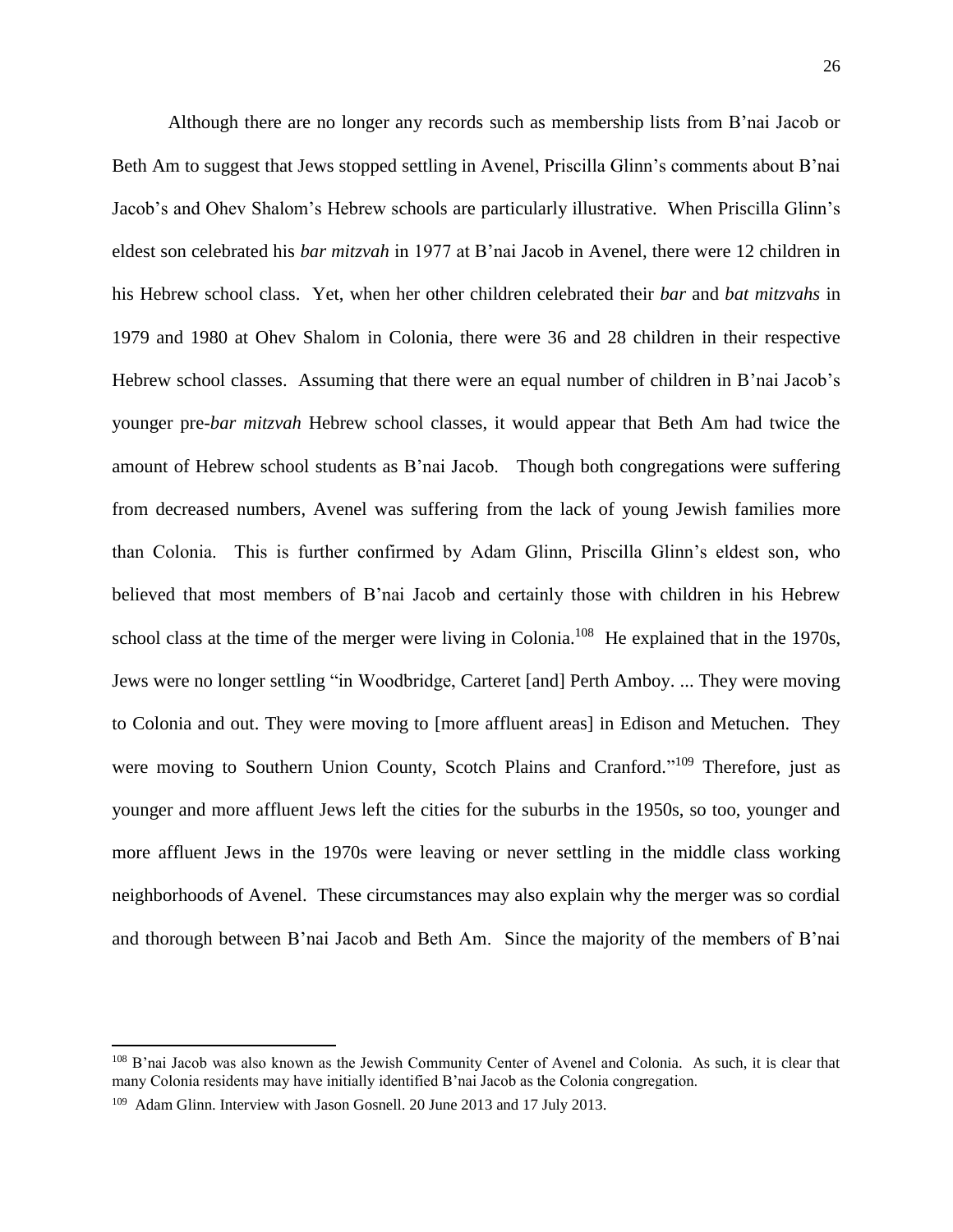Jacob resided in Colonia, they were not viewed as outsiders by the members of Beth Am, rather, they were perceived as friends and neighbors within the Colonia community.<sup>110</sup>

Like the B'nai Jacob-Beth Am merger, the Adath Israel-Beth Sholom merger supports the conclusion that for socio-economic reasons Iselin was suffering from a dwindling number of Jews more than Woodbridge proper. Adath Israel had always been the larger and wealthier synagogue. Whereas the 1948 excavation of Adath Israel's new synagogue inaugurated a \$150,000 project, Beth Sholom's synagogue was a "do it yourself" project on a small budget.<sup>111</sup> Indeed, it was even Adath Israel's members who donated the land and the cement to build Beth Sholom's synagogue. Iselin never reached the socio-economic status of Woodbridge proper. As a result, Iselin failed to retain those Jews who initially settled there, but continued to climb the socio-economic ladder. Likewise, Iselin failed to attract new Jewish families in the 1970s in order to replenish those families that had moved away. According to Schreiber:

With a growing community we always had new people coming in. In the middle of the 1970s, the building, more or less, hit a plateau and as we lost members, new Jewish families tapered off and our membership began to drop. By 1980 we were caught in a bind. [There were only] 120 families. By that time ... the more affluent, more up worldly mobile ones, had moved out. … My six children went through the Woodbridge School system. They all went on to college. Three of them went beyond college and got graduate degrees. They all became professionals. … But none, as well as all of my neighbors' [children], settled in Iselin or Woodbridge Township; they all moved south towards Manalapan.<sup>112</sup>

Beth Sholom's membership records in 1980 also support the conclusion that Iselin was suffering from the loss of young Jewish families. Nearly half of Beth Sholom's members lived outside of Iselin and most of Beth Sholom's members with children lived in Edison.<sup>113</sup>

<sup>110</sup> Priscilla Winn Glinn. Interview with Brenda Velasco. 12 November 2008.

<sup>111</sup> Wolk. 151

<sup>112</sup> Phil Schreiber. Interview with Brenda Velasco. 29 January 2009.

<sup>113</sup> Congregation Beth Sholom. (undated) Merger File and Congregation Adath Israel. (3 April 1980) Board of Directors.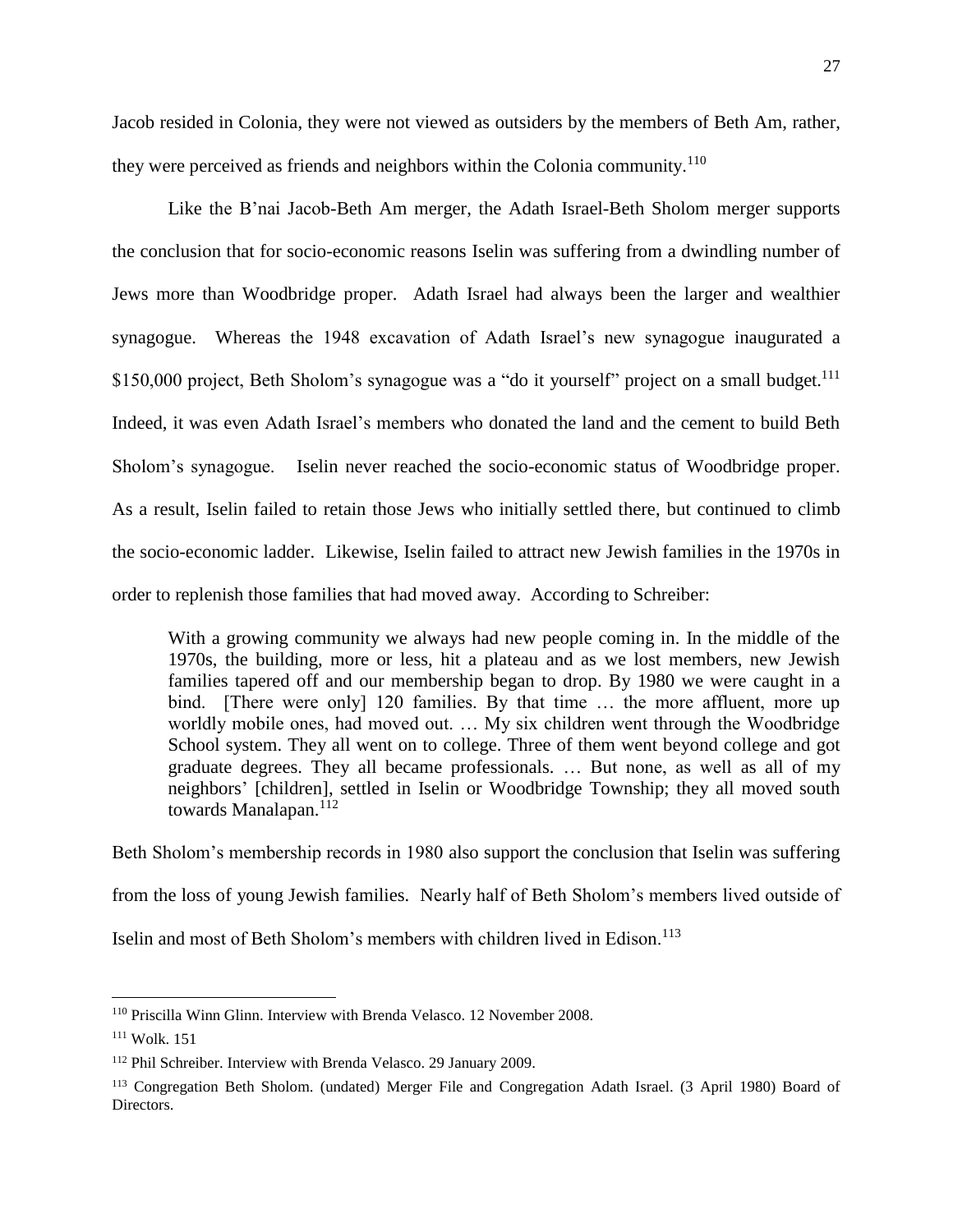Also illustrative of the point that Woodbridge Township and specifically Avenel and Iselin became less attractive to younger and more affluent Jews in the 1970s was the Jewish Community Center's (JCC) and the YM-YWHA's relocations to Edison Township. Before merging with Adath Israel, Beth Sholom attempted to merge with the Middlesex County JCC which was searching for a location for a community center in Northern Middlesex County. From the perspective of Beth Sholom's members, it was a missed opportunity. It was believed that the JCC would enable Beth Sholom to maintain its identity and even increase synagogue membership.<sup>114</sup> Similarly, in 1977 the YM-YWHA temporarily moved to B'nai Jacob's former location and could have remained there permanently. However, instead of settling in Iselin or Avenel, both organizations decided to move to Edison Township. The JCC and the YM-YWHA each recognized that the Jewish population in Woodbridge Township was diminishing and that neither institution would be able to maintain or attract enough members to function. Consequently, the JCC and the YM-YWHA selected an area for their new facilities in Edison Township which maintained a large and growing Jewish population.<sup>115</sup>

### <span id="page-35-0"></span>**3. The Practice of Judaism in the United States**

Socio-economic conditions were not the only reasons for suburban congregations to merge in New Jersey. Shrinking memberships were also the result of changes in the practice of Judaism in America. Indeed, American Jews in the twentieth century have never experienced a high degree of economic and/or residential stability.<sup>116</sup> Yet, unlike the mergers of city congregations in the 1950s, the mergers of the 1970s and 1980s did not occur between synagogues relocating in order to follow their suburban bound congregations. Instead, these

<sup>114</sup> Phil Schreiber. Interview with Jason Gosnell. 5, 7 June 2013.

<sup>115</sup> "Federation, 'Y' Plans Move to Avenel Soon." *The Jewish Voice*. 9 September 1977. 1, 4.

<sup>116</sup> Stanley F. Chyet. "Understanding the Merger Phenomenon." *Sh'ma a Journal of Jewish Responsibility*. 2/32. 5 May 1972. 91.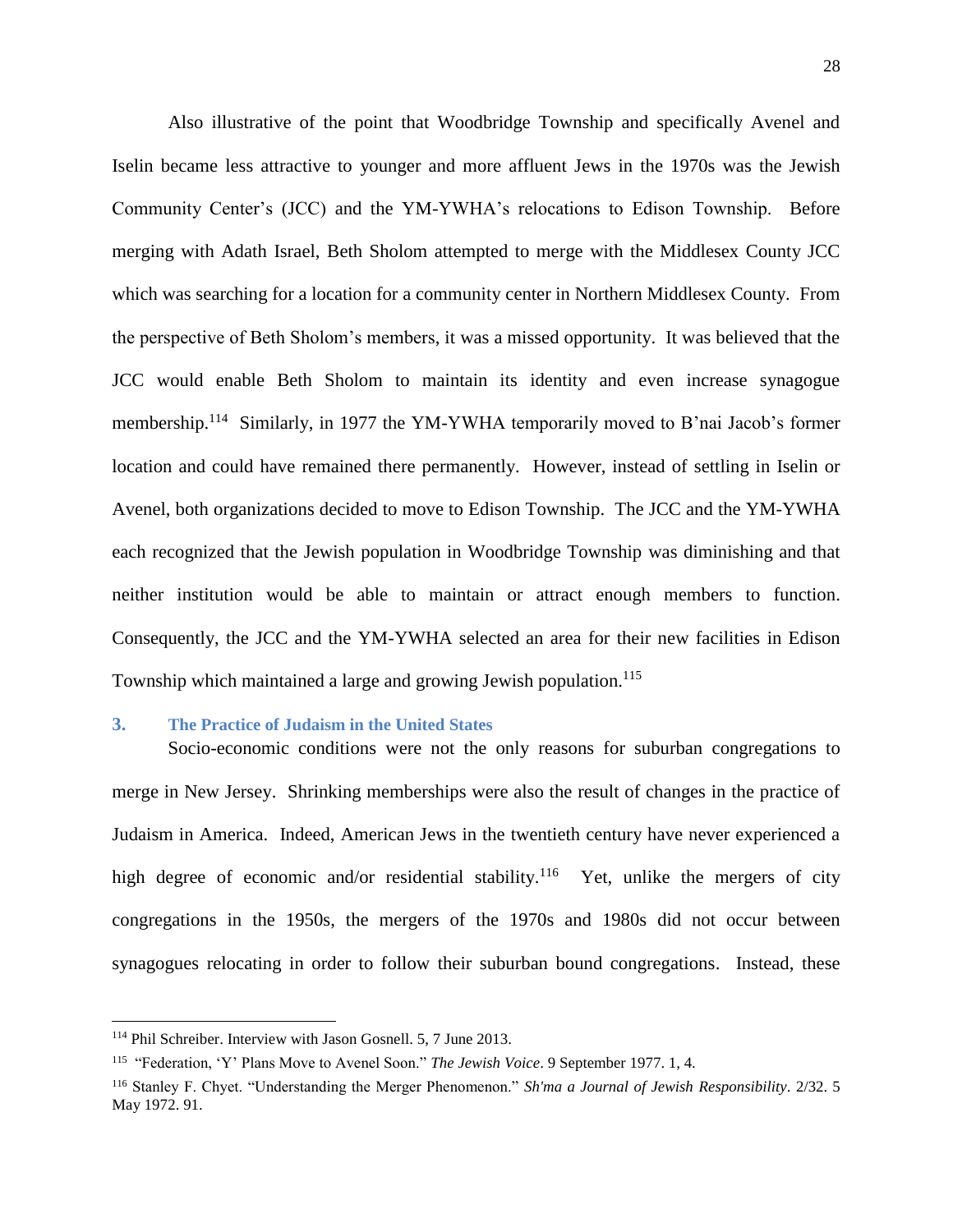mergers were between congregations who stayed in the same geographic areas and attempted to provide services for their remaining members.

In the late 1970s and early 1980s, Jewishness generally ceased to have much influence on how Jews in America led their lives.<sup>117</sup> The number of Jewish children who received any Jewish education plummeted to less than half and of those who did, most dropped out after they celebrated their *bar* or *bat mitzvah*. 118 For American Jews who grew up in the suburbs in 1950s and thereafter, identity was typically derived less from Jewish traditions and more from American culture. Anything that made them stand out as Jews was shunned. Unlike their parents, they did not have memories of an ethnic past and so they found it hard to appreciate their Jewish identity. To be sure, Jews were not aiming for assimilation, but after the 1960s, any remaining Jewish identity became more symbolic than substantive. Moreover, this new Jewish identity did not lead to much Jewish activity.<sup>119</sup>

### **4. The Practice of Judaism in Woodbridge Township**

It is difficult to quantify how many Jews in Woodbridge Township were unaffiliated, but as late as 1973 the number of Jews thought to live in the Township was still estimated to be over  $4,000$ <sup>120</sup> When this number is compared to the estimated 500-600 synagogue members immediately before and after the mergers in 1977 and 1980, it is clear that a large portion of the Jews in Woodbridge Township during this time were not members of the local congregations. Attendance during the High Holidays is also an indicator of the percentage of unaffiliated Jews in Woodbridge Township. Indeed, all four congregations' members were outnumbered by the

<sup>&</sup>lt;sup>117</sup> This is not to say that during this time period there were not Jews who embraced and renewed their Jewish identities like those that participated in the *chavurot* programs which emerged in the 1970s, just that typically American Jews became more estranged from organized Judaism at this time.

<sup>118</sup> Diner. *The Jews of the United States 1654 to 2000*. 314-19.

<sup>119</sup> Heilman. 49-66.

<sup>120</sup> American Jewish Committee (eds.) American *Jewish Year Book*. New York: American Jewish Committee and Jewish Publication Society. 1973. 312.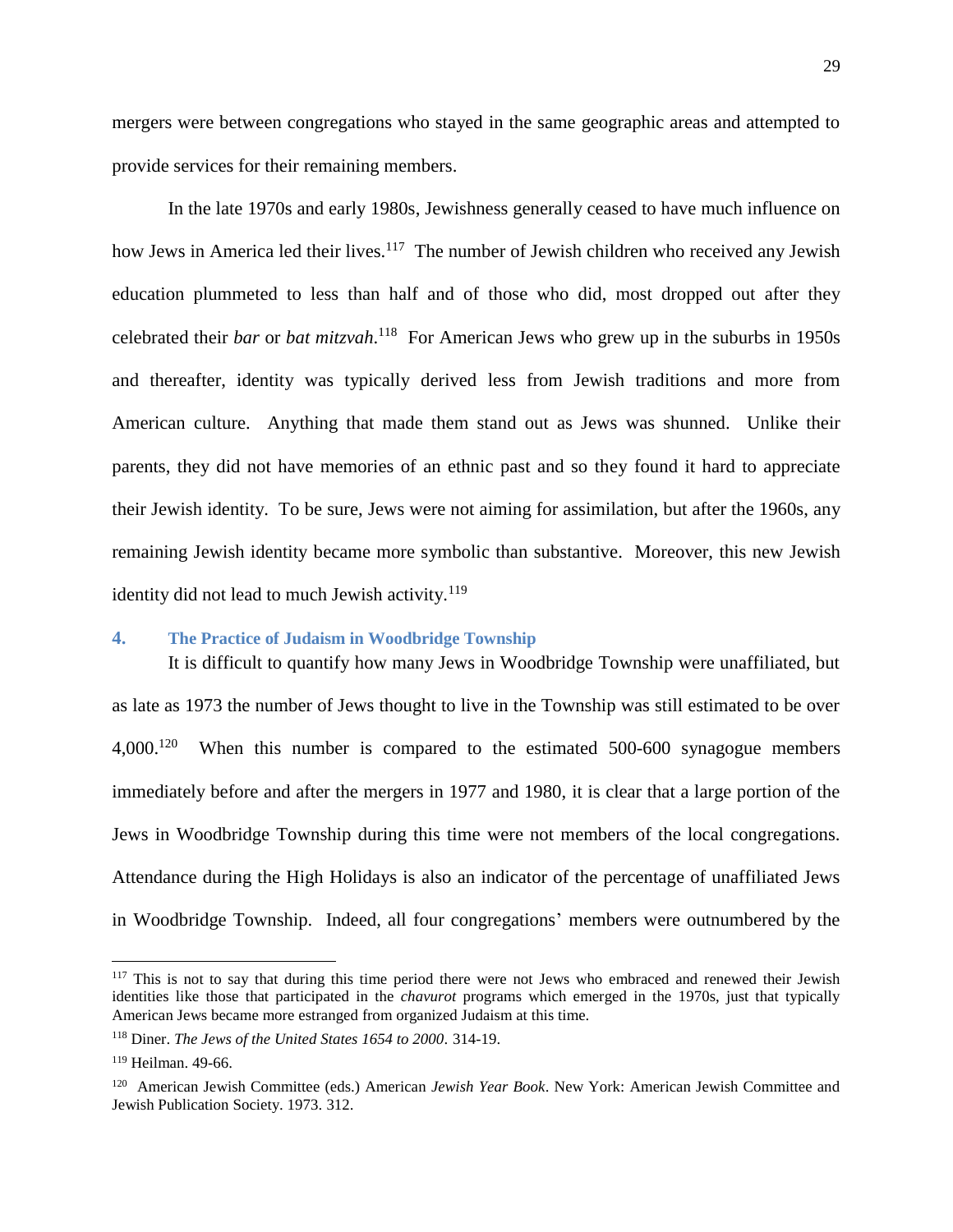hundreds of non-members who attended High Holiday services in the years immediately preceding the respective consolidations.

Additionally, the trend of "dropping out" identified by Hasia Diner was not unknown to these Woodbridge Township congregations. Schreiber explained that "[f]our years usually brought the kids up to *bar mitzvah* age when most of them would drop out. We'd lose a family very often. The members, you know, if they weren't committed, the family would drop out."<sup>121</sup> Likewise, Kapit described some Jews in the community as those that once "[t]hey didn't have educational needs [for their children] anymore … they didn't have a strong commitment to maintaining a Jewish community, … [a] feeling that as Jews you [should] have a [Jewish] institution in your community." $122$  As such, in addition to the changing socio-economic profile of American Jewry which directly led to a decrease in the number of Jews in Woodbridge Township, the changes in the religious practices of American Jewry also contributed to the dwindling memberships of these congregations.

## **5. Implications**

Drazen and Brenner set forth several common issues which arise in mergers. Such issues which were also prominent in the Early Mergers include, but are not limited to: which congregation is the best merger partner, where the merged congregation should be located, who would make up the lay leadership of the merged congregation and whether the histories of the respective congregations should be acknowledged.<sup>123</sup> Not unexpectedly, the changes in the socio-economic profile of American Jews and the practice of Judaism informed the manner in which these issues were resolved in the Early Mergers.

<sup>121</sup> Phil Schreiber. Interview with Brenda Velasco. 29 January 2009.

<sup>122</sup> Al Kapit. Interview with Jason Gosnell. 5 August 2013.

<sup>123</sup> Drazen. 4 and Brenner. 11.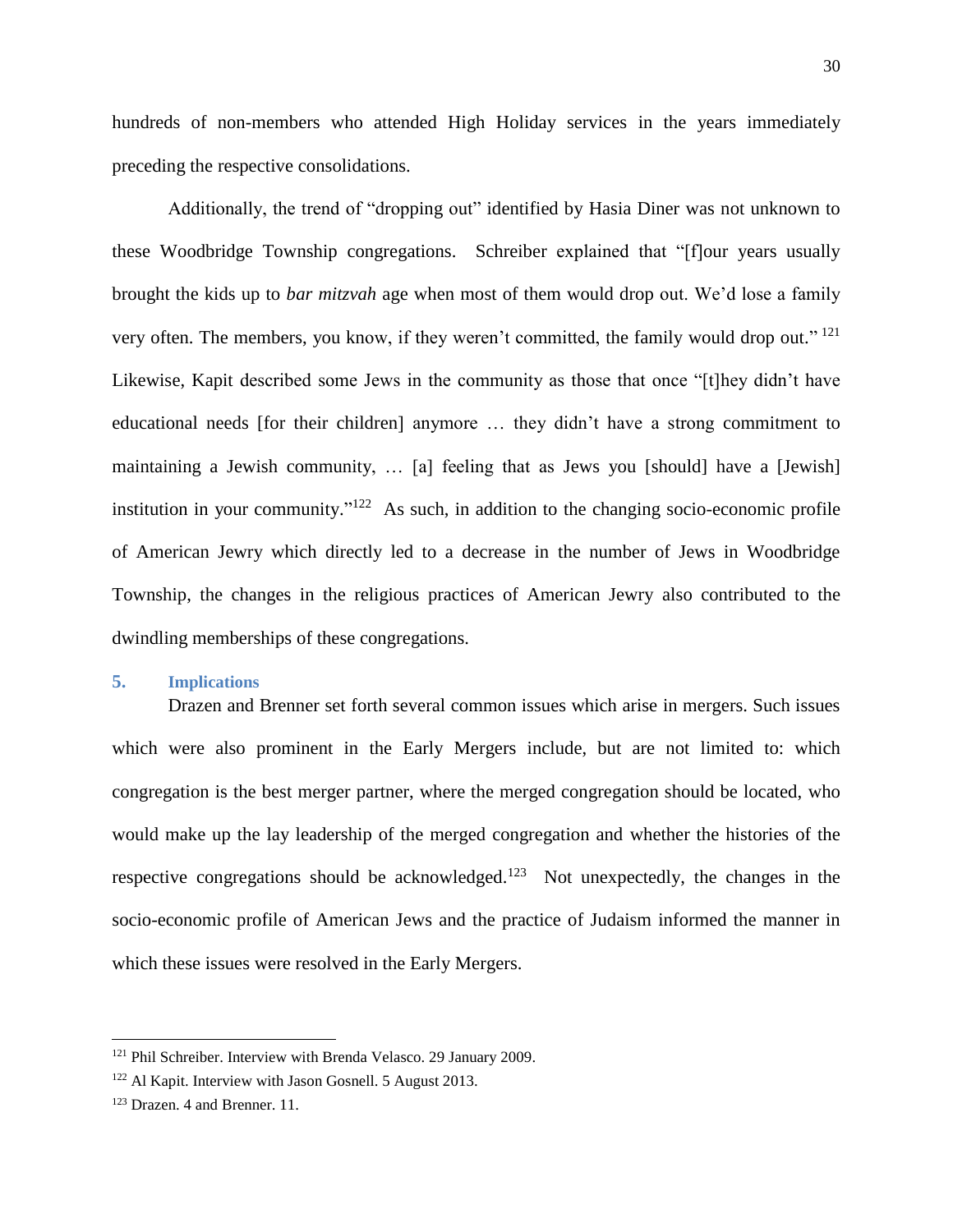In selecting merger partners, B'nai Jacob and Beth Am did not even seek out other partners. From the interviews conducted, it is apparent that the characters of B'nai Jacob and Beth Am were very similar. Most members of both congregations shared similar economic profiles as well as religious practices. Had the respective members not lived in Colonia and the respective congregations not been Conservative "Friday night" congregations, it is difficult to believe that these congregations would not have at least explored merging with the other congregations in town.<sup>124</sup> Likewise, Beth Sholom's selection of Adath Israel over Ohev Shalom reflects the manner in which the changing socio-economic profile and religious affiliation of Jews in America played a role in this merger. Since Beth Sholom's members were older than Ohev Shalom's due to the differences in the socio-economic profiles of Iselin and Colonia, Beth Sholom's members felt more comfortable merging with Adath Israel whose members were also older than Ohev Shalom's. Moreover, because Beth Sholom's remaining members were mostly older and more traditional, they were not as concerned with Adath Israel's non-egalitarian practices.<sup>125</sup>

Another common issue raised in a merger is where to locate the consolidated congregation.<sup>126</sup> Obviously, in most cases, the merged congregation is located where the most Jews reside. In the Early Mergers, where the most Jews resided reflected the changing socioeconomic profile of American Jewry and what was occurring in Woodbridge Township socioeconomically. The chosen locations for these consolidated congregations were in Colonia and

 $124$  A Friday night congregation is a congregation which has a larger turnout on Friday night than on Saturday morning for Sabbath services. Adam Glinn. Interview with Jason Gosnell. 20 June 2013 and 17 July 2013 and Al Kapit. Interview with Jason Gosnell. 5 August 2013.

<sup>&</sup>lt;sup>125</sup> Phil Schreiber. Interview with Jason Gosnell, 5, 7 June 2013.

<sup>126</sup> Drazen. 4.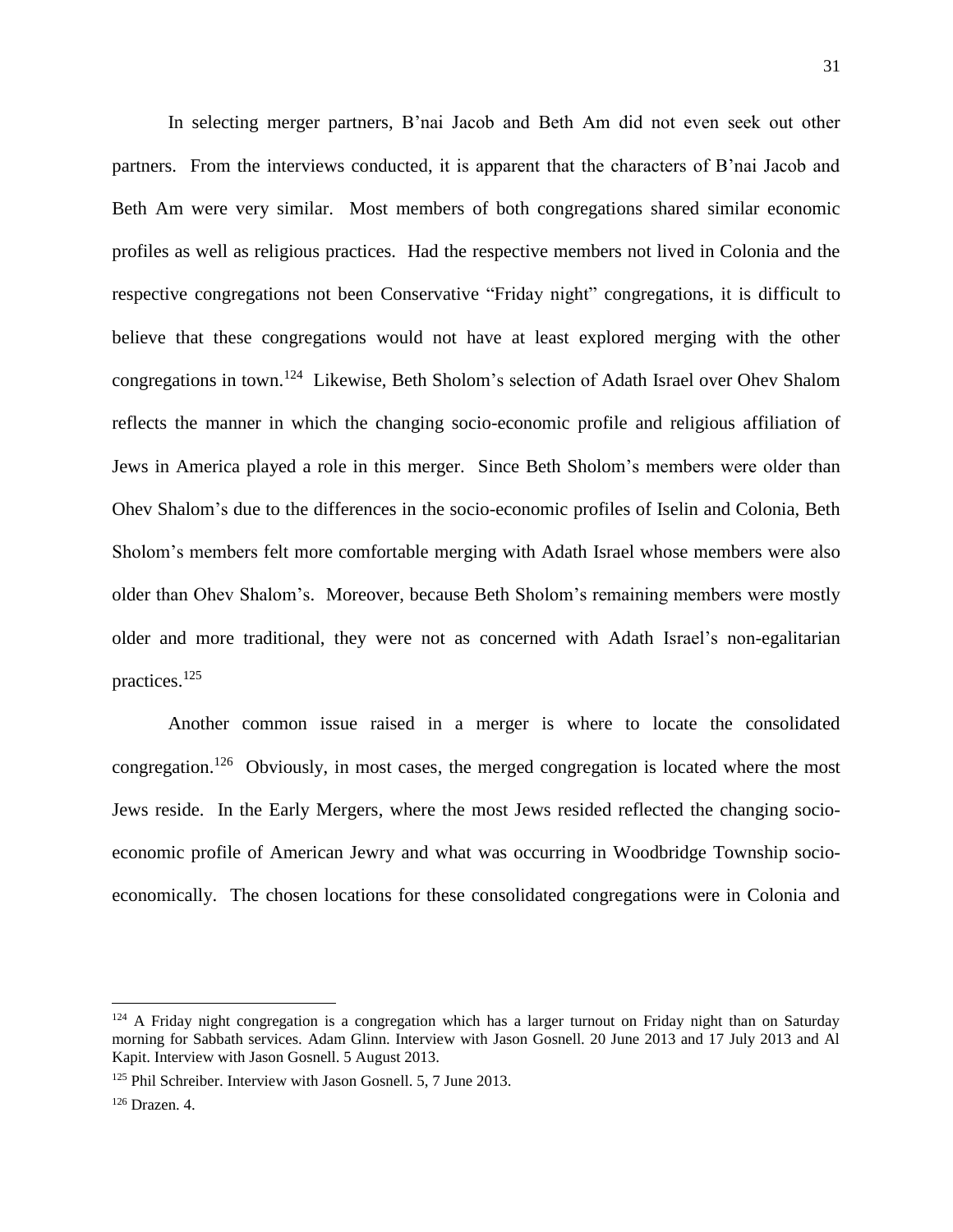Woodbridge proper which was where the youngest and/or most affluent Jews were located at the time.

These locations, however, also reflect another way in which the changing socio-economic profile and practice of Judaism for American Jews affected the selection of location. Previously merged synagogues followed their congregations from cities to suburbs. However, the B'nai Jacob-Beth Am and Adath Israel-Beth Sholom mergers did not follow their congregations because there was no one to follow. The changing socio-economic profile of Jews in America meant that Jews were less likely to concentrate in specific areas and that they were more mobile during the course of their lives. Moreover, the growing lack of Jewish identity meant that even if the synagogues did move to areas where larger concentrations of Jews resided, there were no guarantees that these Jews would become members. As such, the Early Merger congregations remained in Woodbridge Township because a relatively large concentration of Jews remained and because to these Jews who were mostly older, synagogue life remained important.

Additionally, because only small minorities of the congregations were made up of young families, one finds that the majority of the congregants who engaged in the mergers in 1977 and 1980 were those (or the same generation as those) who built or expanded these congregations in the 1950s and 1960s. This generation was generally still experiencing the pain of being Jewish (*Judenschmerz*). 127

Whether our reasons for joining the Temple were deep-rooted religious feelings…the responsibility of educating our children…or social, was of no importance. Regardless of how the mantle of Judaism rested upon our shoulders, rest there it did – and a segment of a generation once lost was suddenly finding its Judaic Heritage a source of inspiration and pride.<sup>128</sup>

<sup>127</sup> Heilman. 30-72.

<sup>128</sup> Congregation B'nai Jacob (1963) Brochure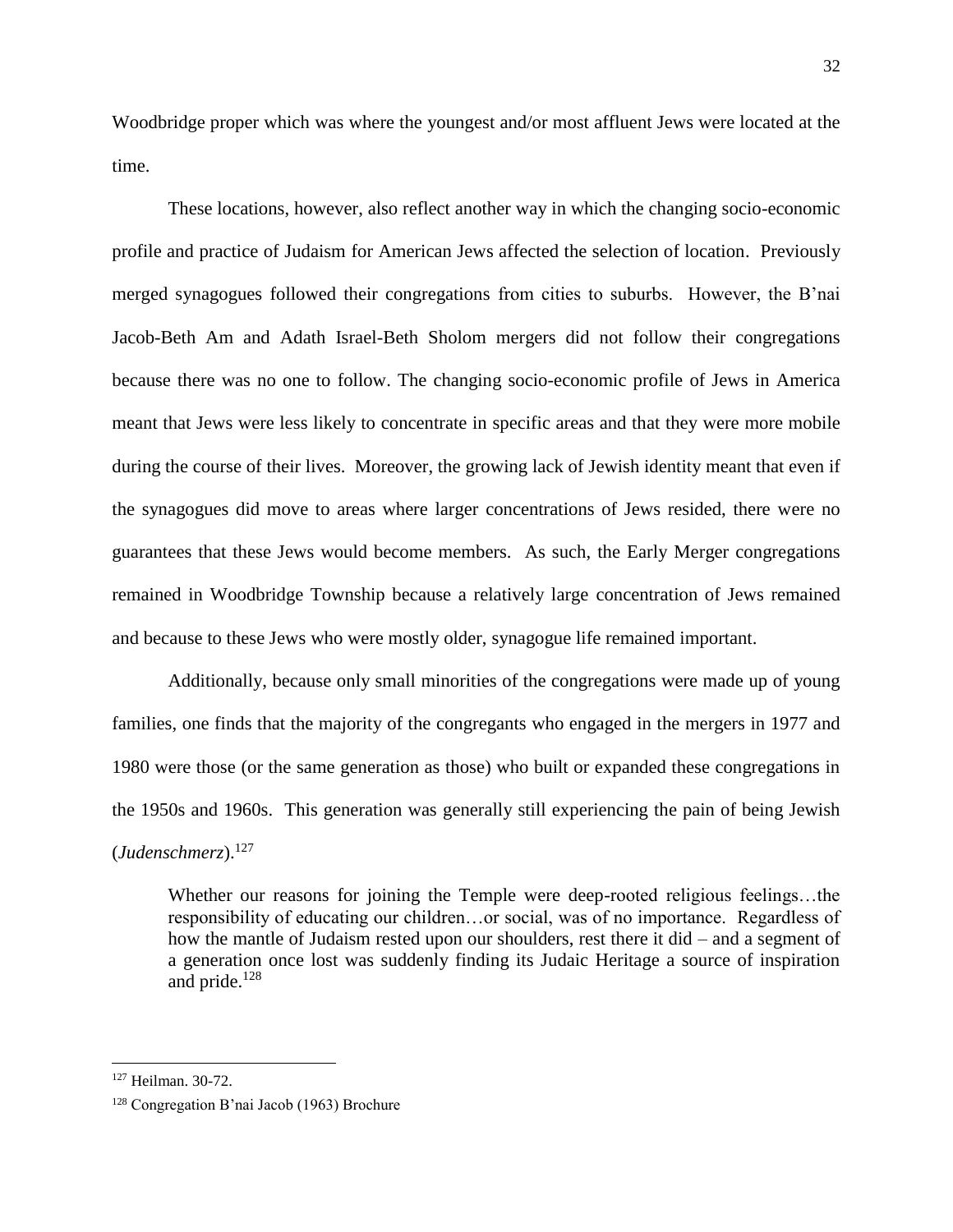As illustrated by B'nai Jacob's 1963 brochure, the Jewish heritage they embraced came from various sources. Yet, their partial, but consistent attachments to Judaism and Jewish life were of a generation which could not conceive of itself to be anything but Jewish.<sup>129</sup> Sandy Goldberg who arrived from Woodbridge Township via Newark and Perth Amboy echoes this sentiment when she indicated that she joined and remained a member of Adath Israel because the synagogue was always something her family "just did."<sup>130</sup> Similarly, Bob Zimmerman who came to Woodbridge Township from Newark and Milburn also cited family history as a reason why he joined and continued to be a member of Beth Am.<sup>131</sup> This generation "made their choices" in very Jewish terms." Initially, they clustered in a place with a substantial Jewish presence that supported the Jewish institutions that they themselves had created and expanded. They thereafter maintained social lives which were built around these Jewish networks.<sup>132</sup>

Many of Woodbridge Township's congregations' former members indicated that their best friends were fellow members of their congregation. Almost their entire social network was made up of individuals from their respective congregations. They identified with other Jews when they arrived in the suburbs and continued to do so after the mergers. Bob Zimmerman, when recalling his experiences in Woodbridge Township, indicated that when he moved to Colonia he and his wife had "no friends … living in the area," but that "all of [their] friendships," many of which they maintain to this day "happened ... through the temple." <sup>133</sup>

<sup>129</sup> Heilman. 30-72.

<sup>130</sup> Sandy Spector Goldberg. Interview with Jason Gosnell. 6 June 2013.

<sup>&</sup>lt;sup>131</sup> Robert and Sandy Zimmerman. Interview with Jason Gosnell. 27 July 2013.

<sup>132</sup> Diner. *The Jews of the United States 1654 to 2000*. 287.

<sup>&</sup>lt;sup>133</sup> Robert and Sandy Zimmerman. Interview with Jason Gosnell. 27 July 2013.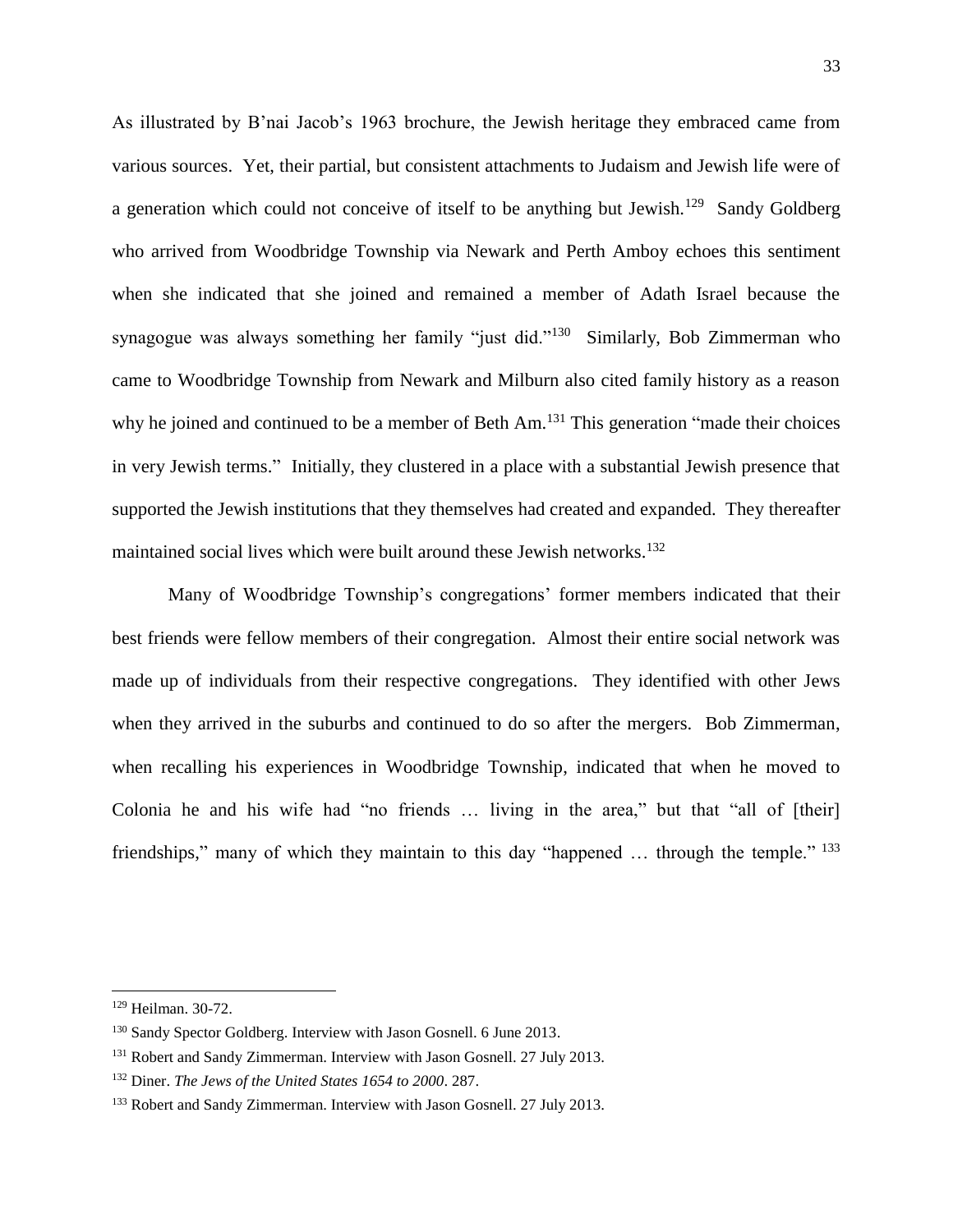Equally, Adam Glinn recalls his parents' closest friends being fellow synagogue members and their social lives revolving around the synagogue regardless of  $era$ .<sup>134</sup>

Maintaining active and vital congregations was of the utmost importance to the congregations' members involved in the Early Mergers. Thus, the general sentiment of the era that led younger generations to affiliate less with organized Judaism was not apparent in the merger process. Instead, the feelings which led this generation to identify themselves as Jews as well as those beliefs that led them to establish and to expand these congregations, fueled the mergers. 135

The active spirit of the generation that built and expanded these congregations and their desire to participate in the leadership of the merged congregations is most clearly illustrated in the Areas of Agreement and Merger Agreement from the Adath Israel-Beth Sholom merger. These agreements stated that five former Beth Sholom members would be appointed as directors of Congregation Adath Israel and that representatives of Beth Sholom would be named to the committees of the merged congregation. Similarly, although the B'nai Jacob-Beth Am agreement has been lost, the joint leadership set forth in the dedication ceremony and the election of Terry Glinn as president demonstrates the active spirit B'nai Jacob's members felt. In both cases, the remaining members of Beth Sholom and B'nai Jacob who were made up of individuals who were the founders and/or expanders of these congregations were not just being absorbed, but rather were interested in becoming active members of the merged congregations.

Also related to the attachment this generation felt toward organized Judaism and their need to contribute to that organization was the legacy these individuals wished to leave behind. The creation and expansion of these congregations were not meant for a single generation, but

<sup>&</sup>lt;sup>134</sup> Adam Glinn. Interview with Jason Gosnell. 20 June 2013 and 17 July 2013.

<sup>135</sup> Brenner 11.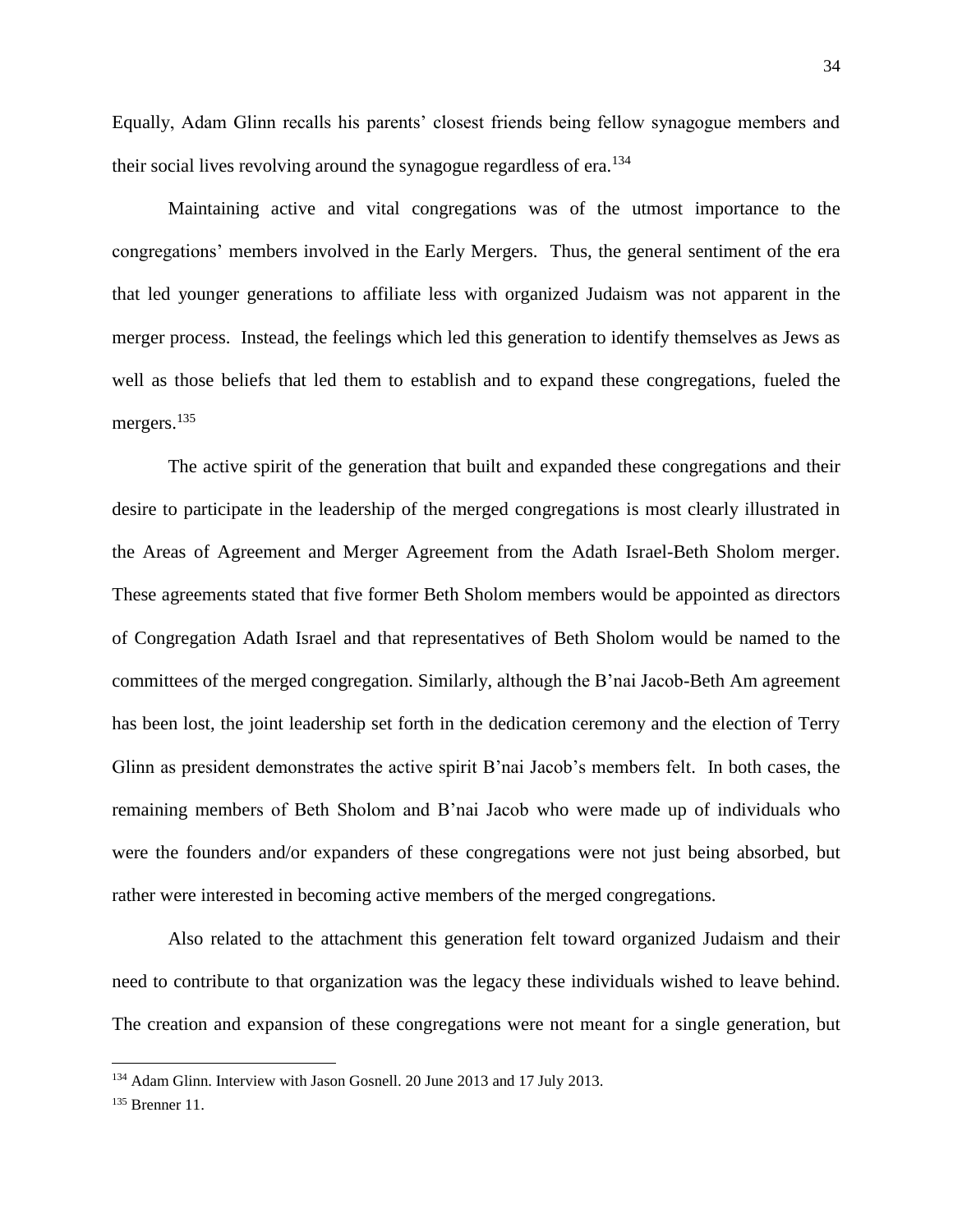rather for the benefit of previous and future generations. As also illustrated by B'nai Jacob's 1963 brochure, this generation which was involved in the creation and or expansion of these congregations was to be the link between the past and the future.

How happy the founding families who built the original Synagogue must be as they look down from Heaven upon our present edifice, now surrounded by a thriving Jewish community. As we celebrate our 50<sup>th</sup> Anniversary, each of us pauses to recall their pioneering Jewish spirit and the debt of gratitude we owe them. May we assume our responsibilities with similar enthusiasm and perseverance.<sup>136</sup>

The synagogue which emerged during the 1950s and 1960s in the suburbs became the central institution for providing Jewish education and the manifestation of the link between the Jewish past and future.<sup>137</sup> Children occupied a place at the top of the Jewish communal agenda during this era and despite the lack of children in these merged congregations, there would be a continued emphasis on the education of the congregations' children. As set forth in an excerpt from an early Ohev Shalom brochure, the consolidated congregations remained manifestations of the link between past and future.

Judaism is a religion. Judaism is a people. Judaism is a way of life, a tradition, a civilization. At one time or another each of us has used one of the definitions listed above just as our ancestors did in the past and our children will in the future. … We invite you to share with us in the upbuilding of American Judaism. We invite you to let us help you transmit to your children, who are our future, both traditions and the faith of Judaism.<sup>138</sup>

Likewise, in the Early Mergers the decision to recognize the histories of the individual congregations reflected this same desire to be the link between past and future generations.<sup>139</sup> This was evidenced in the manner in which B'nai Jacob and Beth Sholom incorporated their histories into the merged synagogues. *Torahs*, "Trees of Life" and memorial plaques were of the

<sup>136</sup> Congregation B'nai Jacob. (1963) Brochure.

<sup>137</sup> Diner. *The Jews of the United States 1654 to 2000*. 288-90.

<sup>138</sup> Congregation Ohev Shalom. (undated) Brochure.

<sup>139</sup> Brenner. 11.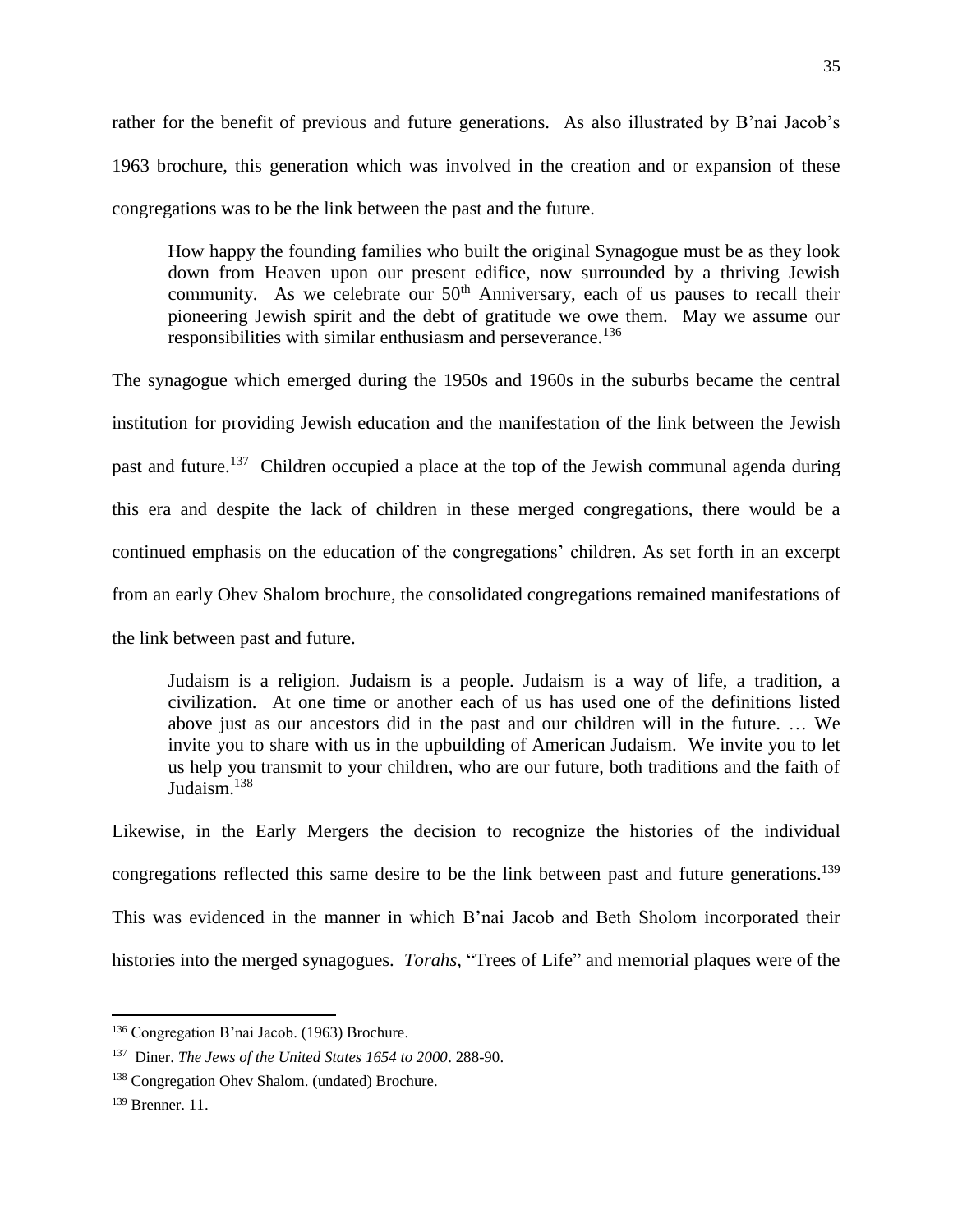greatest concern during these mergers.<sup>140</sup> Of all the issues, the issues concerning the "Trees of Life" and memorial plaques caused the most deliberation. Indeed, even the location and division of these items within the merged congregations was deliberated at length.<sup>141</sup>

As such, it is clear that the changes in the socio-economic profiles and religious practices of American Jewry informed these Early Mergers by leaving these congregations with a large concentration of individuals who were the founders and/or expanders of these congregations. The decisions regarding the merger partners, location of the merged congregations, the merged congregations' lay leadership and the recognition of the histories of the respective congregations were thus shaped almost exclusively by this generation's beliefs. Therefore, the Early Mergers were constructed so that these mergers would provide for a unified and long lasting Jewish community in Woodbridge Township. These agreements were further designed so that this generation would continue to be the link between past and future generations and that they would continue to be active in leading these consolidated congregations.

## **IV. THE LATE MERGERS**

 $\overline{\phantom{a}}$ 

#### **A. Congregation Ohev Shalom**

Ohev Shalom, with a membership of between 200-300 members, was at its peak after the merger.<sup>142</sup> It continued to offer the same kind of social and religious activities B'nai Jacob and Beth Am provided in the past.<sup>143</sup> Yet, in the years that followed the merger, Ohev Shalom's numbers began to dwindle and the congregation's members' average age began to increase. A Hebrew school which in the early 1990s had over 100 students on its roster ceased to exist.<sup>144</sup>

<sup>&</sup>lt;sup>140</sup> Adam Glinn. Interview with Jason Gosnell. 20 June 2013 and 17 July 2013 and Congregation Adath Israel. (3 April 1980) Executive Committee.

<sup>141</sup> Congregation Adath Israel. (17 April 1980) Board of Directors and Congregation Adath Israel. (30 April 1980) Merger Committee.

<sup>&</sup>lt;sup>142</sup> Al Kapit. Interview with Jason Gosnell. 5 August 2013.

<sup>143</sup> Congregation Ohev Shalom. (undated) Brochure.

<sup>144</sup> Paul Nelson. "Decline in Membership Temple's Future in Doubt." *Home News*. 7 March 2002.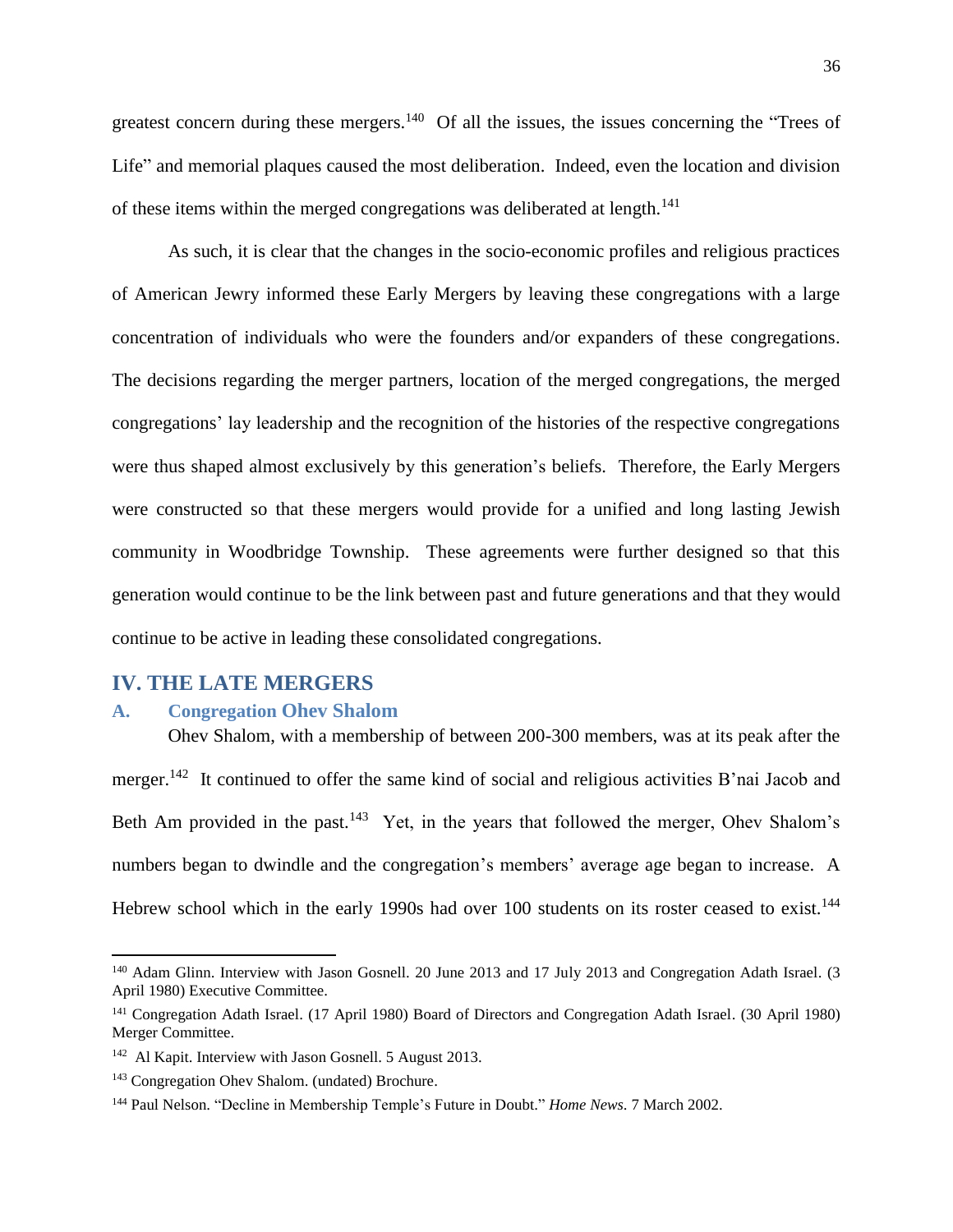Instead, Ohev Shalom was forced to join the Northern Middlesex County Regional Conservative Religious School with Adath Israel and Beth Mordecai. By 1995, Rabbi Diane Cohen arrived to a congregation with only 125 members and 10 Hebrew school students. Rabbi Cohen described the congregation as "sad" and on the verge of closure. Yet, in five years Rabbi Cohen reinvigorated and revitalized the congregation to the point that the dwindling stalled. Together with Adam Glinn, an active and young president, Rabbi Cohen instituted a greater emphasis on adult and youth learning. Ohev Shalom quit the Northern Middlesex County Regional Conservative Religious School to join the "blue ribbon" Hebrew school at Beth Israel in Scotch Plains and instituted more adult education. Ohev Shalom even renovated the synagogue and hired a new cantor. By 2000, Ohev Shalom had twice renewed Rabbi Cohen's contract and recently signed her to three more years.<sup>145</sup>

#### **B. Congregation Neve Shalom**

l

Neve Shalom's history in many ways resembles the histories of Adath Israel and B'nai Jacob. When the Borough of Metuchen was incorporated in 1900, the Jewish families were too few in number to construct a synagogue and instead met in each other's homes. High Holiday services and social events were conducted in places like H. Gray's farm and the Royal Arcanum Hall on Main Street in Metuchen. With increasing numbers of Jews arriving to Metuchen between 1938 and 1941, the congregation was able to elect its first officers, convert a two-family house into a synagogue and obtain a charter. Like Woodbridge Township, Metuchen became a popular suburb in the post-war years. Between 1949 and 1954, the congregation grew to 225 families and hired a full-time rabbi. It also moved twice, eventually settling in its present

<sup>&</sup>lt;sup>145</sup> Rabbi Diane Cohen. Interview with Jason Gosnell. 13 August 2013 and Adam Glinn. Interview with Jason Gosnell. 20 June 2013 and 17 July 2013.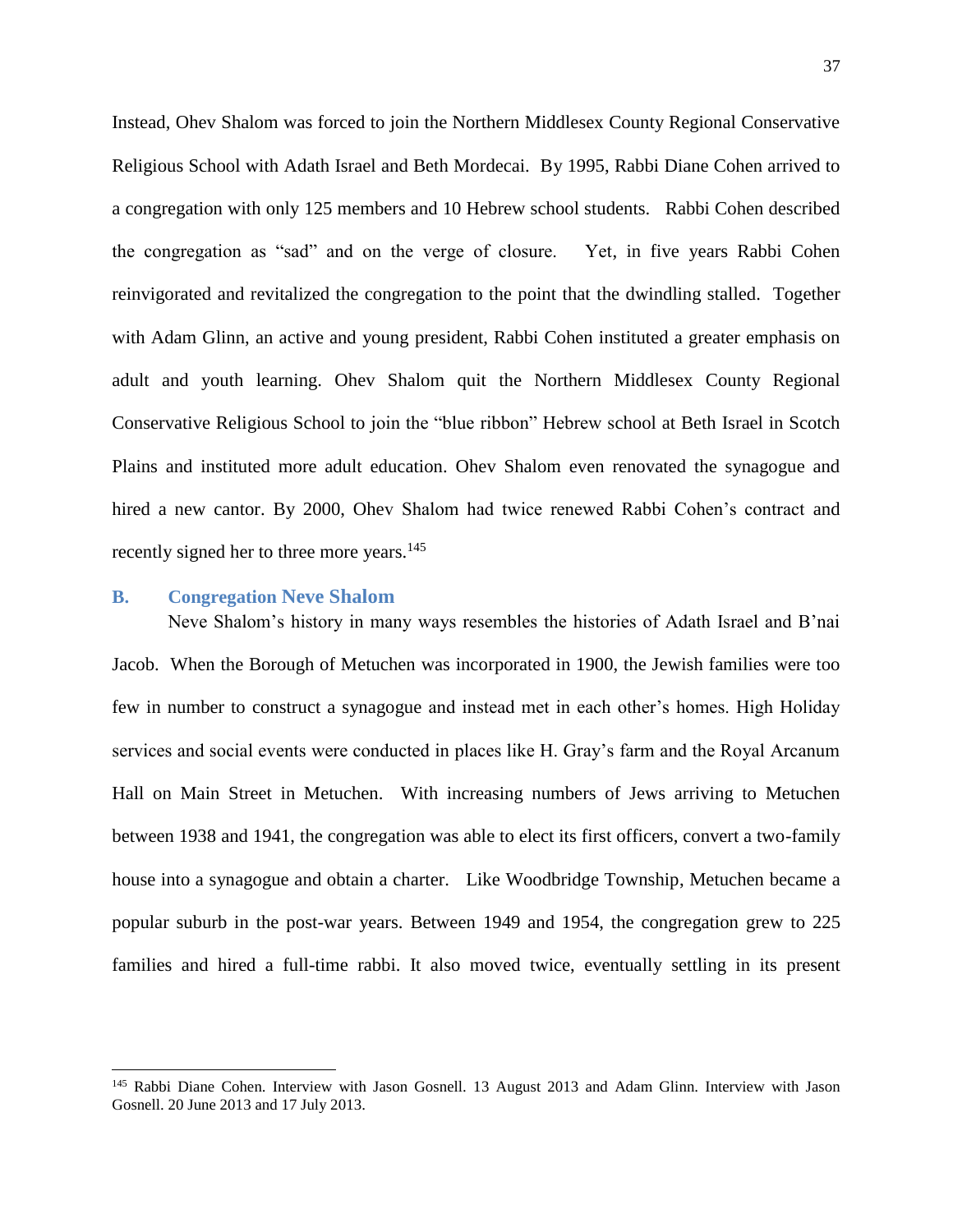building on Grove Avenue in Metuchen. Continued growth in membership led the congregation to make additions to the synagogue's physical plant in the  $1980s$ .<sup>146</sup>

At its peak, Neve Shalom had over 600 members, but by 1999 its numbers had plateaued. Then president Marc Bressler, an attorney with his own firm, recognized the demographic changes that were taking place in Northern Middlesex County. He was active in many Jewish organizations in Middlesex County and was a part of the Northern and Southern Middlesex County Jewish Federation merger.<sup>147</sup> Consequently, he identified Ohev Shalom, Adath Israel and Beth Mordecai as those surrounding congregations which he believed should merge with Neve Shalom so as to provide a single regional congregation. Bressler quietly approached individuals in these congregations and discussed the possibility of merging to create the strong congregation he sought. $^{148}$ 

## **C. Merger**

 $\overline{\phantom{a}}$ 

Despite the gains made by Ohev Shalom during Rabbi Cohen's tenure, the membership shrunk to 80, which caused Ohev Shalom's congregants to begin considering a merger in 2002. The due diligence process took approximately a year whereby the merger committee searched for a viable home which was Conservative, egalitarian and had a Hebrew school. As in previous mergers, different partners were discussed with very little consultation of the rabbi. A thorough merger committee identified six Conservative synagogues within a 5 to 10 mile radius of Ohev Shalom. They were: Neve Shalom, Beth Israel, Temple Beth-El Mekor Chayim in Cranford, Temple Beth Or/Beth Torah in Clark, Adath Israel and Beth El.<sup>149</sup> Members of the merger committee visited the congregations' physical plants, attended services, and met with

<sup>&</sup>lt;sup>146</sup> Neve Shalom. *Our History* 13 February 2013. <http://www.neveshalom.net/about/our-history/>

<sup>&</sup>lt;sup>147</sup> A Jewish Federation is a group of Jewish social agencies whose purpose is to provide social services to the local Jewish community.

<sup>148</sup> Marc Bressler. Interview with Jason Gosnell. 14 August 2013.

<sup>&</sup>lt;sup>149</sup> Temple Beth Or of Clark and Temple Beth Torah of Rahway merged in 1992.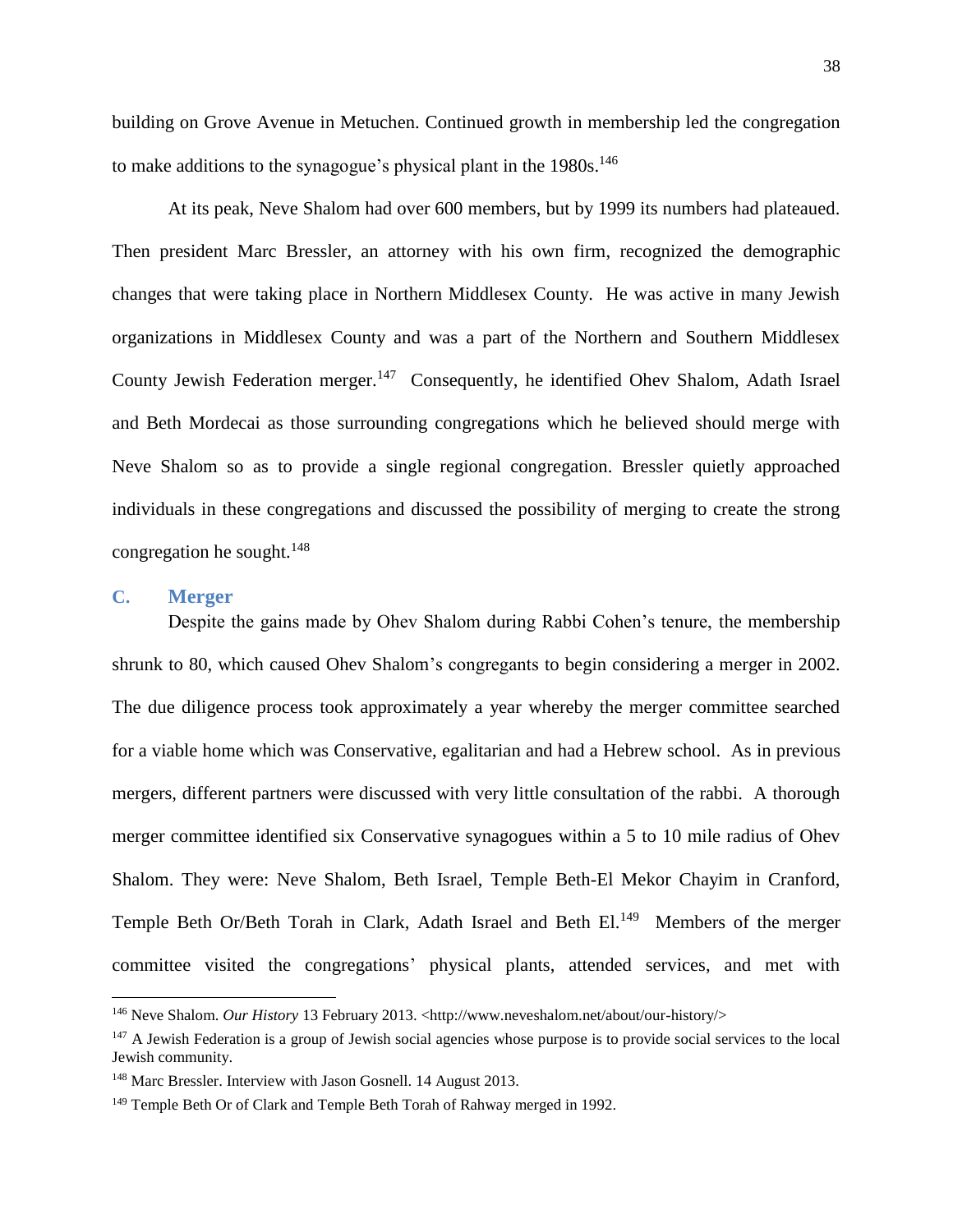representatives of the designated congregations. Adath Israel and Beth El were quickly disqualified as both were clearly suffering from small and aging memberships. Then, Temple Beth Or/Beth Torah and Temple Beth-El Mekor Chayim were disqualified. Beth Or/Torah was likewise found to be suffering from a dwindling and aging membership and Beth El Mekor Chayim had too many stairs for Ohev Shalom's older congregants. The merger committee therefore narrowed the choice to Neve Shalom and Beth Israel, which were both large viable synagogues with over 400 families each. Beth Israel was bursting at the seams and even worried that it would out grow its physical plant, but it was not in Middlesex County and was less accommodating regarding the recognition of Ohev Shalom's legacy and its members' desire to earmark some of Ohev Shalom's assets. In contrast, Neve Shalom's membership had plateaued, was located in Middlesex County, recognized Ohev Shalom's legacy, offered Ohev Shalom's members a 10 year reduction on membership dues and was more accommodating regarding Ohev Shalom's members' desire to earmark some of Ohev Shalom's assets. The merger committee decided heavily for Neve Shalom and presented its findings to the congregation which in turn also overwhelmingly supported a merger with Neve Shalom.<sup>150</sup>

Similarly, when Neve Shalom's board was evaluating the merger proposal, its board took into account several factors.<sup>151</sup> Although Ohev Shalom only added approximately 40 families almost all of which were "empty nesters," it would be providing over \$900,000 from the sale of its real estate. Such proceeds would ease the cash flow shortfalls that Neve Shalom had begun to experience as a result of a diminishing membership. The anticipated windfall was hypothetically divided by Neve Shalom's board according to the needs of Neve Shalom and the desires of the

<sup>&</sup>lt;sup>150</sup> Adam Glinn. Interview with Jason Gosnell. 20 June 2013 and 17 July 2013.

<sup>&</sup>lt;sup>151</sup> No vote was necessary at Neve Shalom since it was simply a matter of expanding membership. Norm Oshrin. "Shuls Merge with Tears, Memories and Hopes." *The Jewish State*. 23 May 2003. 13.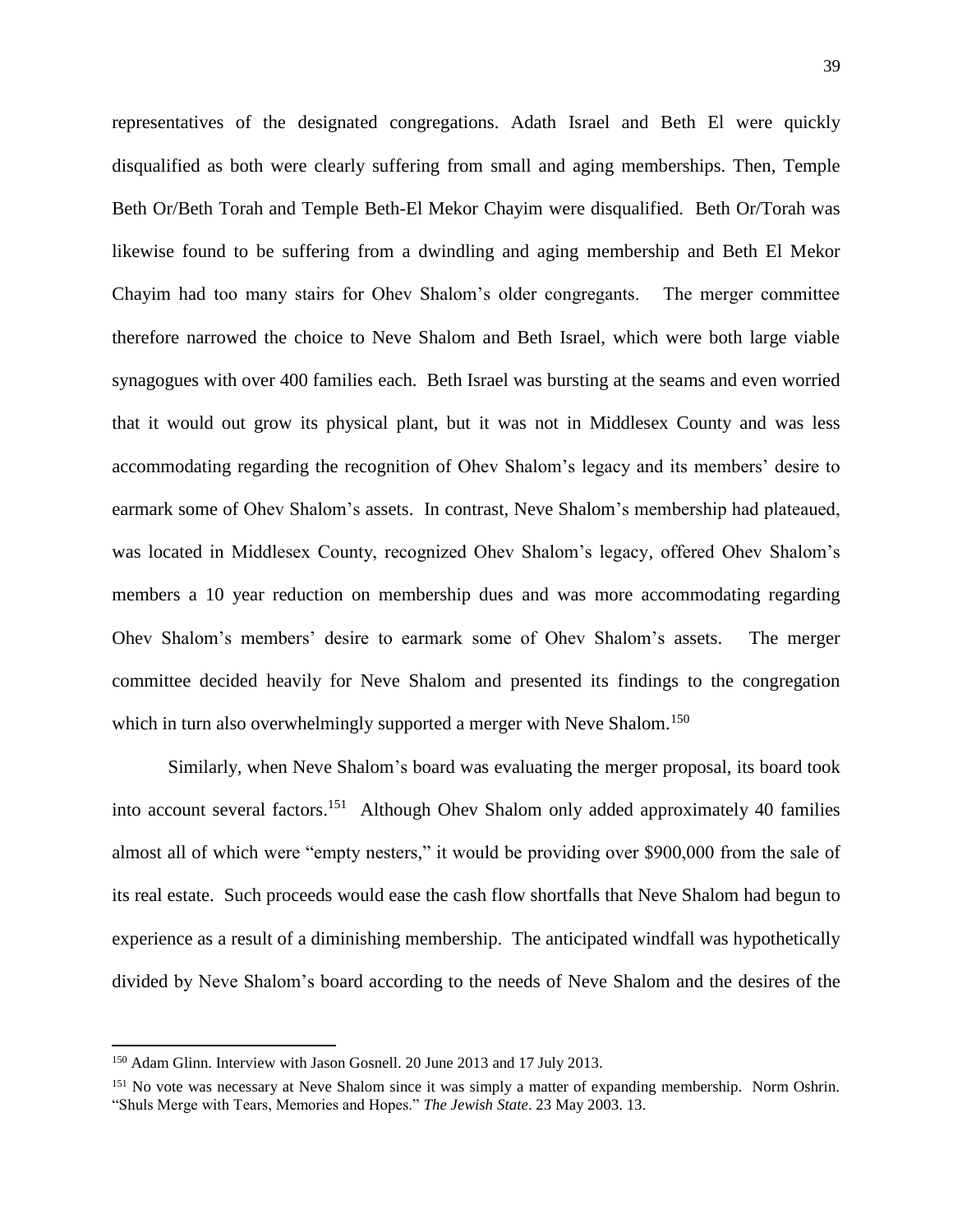members of Ohev Shalom to earmark a portion of their congregation's assets. It was noted that at least \$100,000 each could be added to the Operating Account and the Repair and Replacement Fund. Neve Shalom's outstanding mortgage principal balance of \$120,000 could also be paid down and \$125,000 could supplement the construction costs for a new chapel Neve Shalom was constructing. The remaining \$450,000 could establish an endowment fund, the income to be used for: Adult Education programs (scholars-in-residence, speakers etc.), need based scholarships for the Hebrew School, the Hebrew High School and the Summer Youth Program.<sup>152</sup>

Each confronting their respective challenges, Ohev Shalom and Neve Shalom merged on May 18, 2003. Rabbi Cohen and Rabbi Gerald Zelizer constructed special services which had a sorrow to joy theme. The services were well choreographed and had two distinct parts. The first part was conducted at Ohev Shalom without the presence of Neve Shalom's members and was to be Ohev Shalom's last service. It began Sunday morning and resembled the rites conducted at a funeral or unveiling.<sup>153</sup> Accordingly, Rabbi Cohen gathered people in a circle as she had done previously with individuals and asked her congregation to share the fond memories they had of Ohev Shalom.<sup>154</sup> The ceremony closed with the Eternal Light being extinguished, members of Ohev Shalom closing the synagogues doors and carrying their *torahs* from Temple Way to Inman Avenue before driving them to Metuchen High School.<sup>155</sup> At Metuchen High School, the second part began and resembled a wedding. Members of both congregations joined in a walk

l

<sup>&</sup>lt;sup>152</sup> Congregation Neve Shalom and Ohev Shalom. (undated) Memorandum of Understanding.

<sup>&</sup>lt;sup>153</sup> In Judaism it is customary for an "unveiling" of the grave marker to be held after the mourning period is over.

<sup>154</sup> Rabbi Diane Cohen. Interview with Jason Gosnell. 13 August 2013.

<sup>155</sup> An Eternal Light hangs above the ark in most synagogues. It is associated with the menorah, the seven-branched lamp which stood in front of the Temple in Jerusalem or the continuously-burning incense altar which stood inside of the Temple.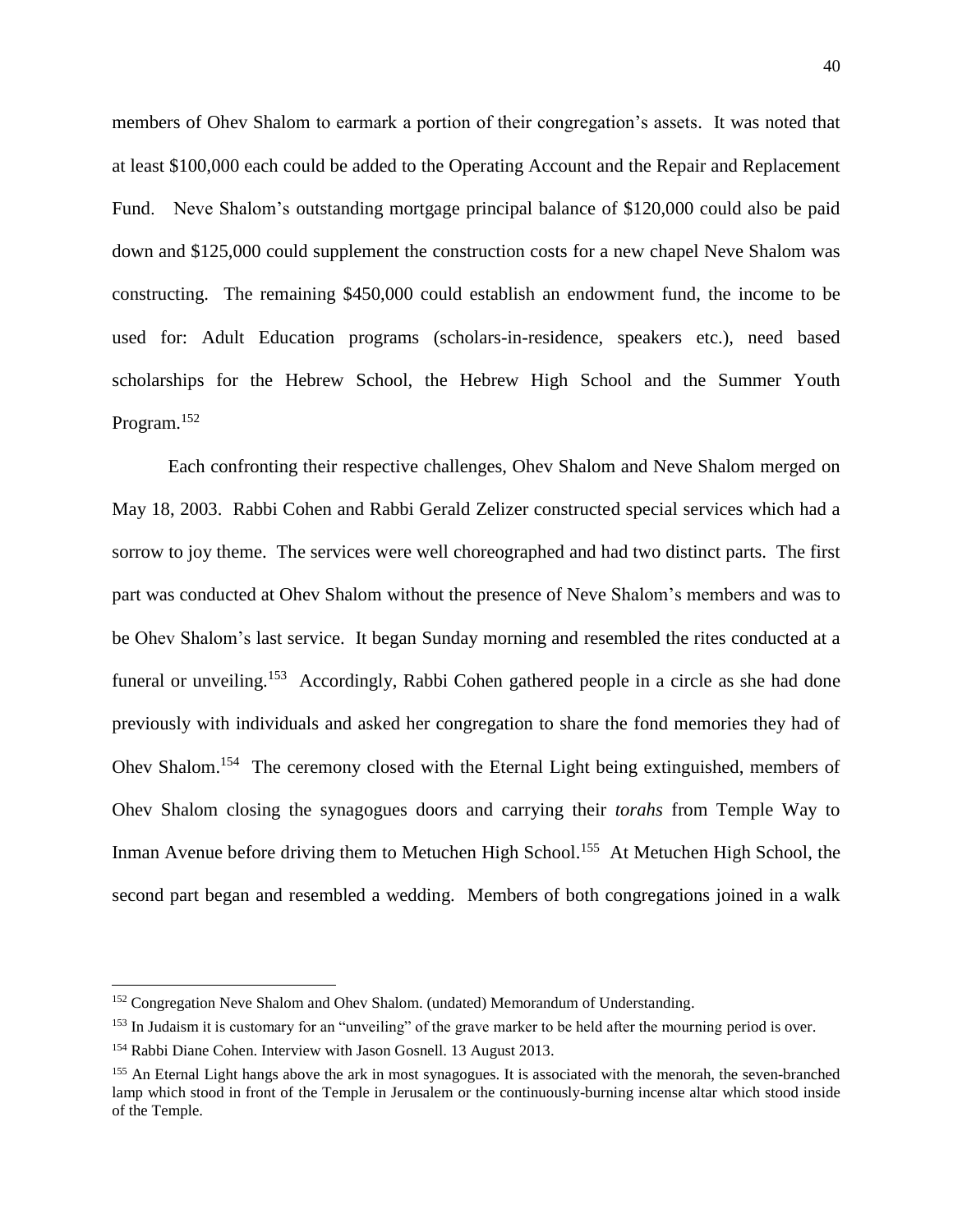down Grove Avenue to Neve Shalom.<sup>156</sup> Wedding imagery included the recitation of sections of the *sheva berachot*, <sup>157</sup> *chuppahs*, <sup>158</sup> and Rabbi Cohen giving away her congregation. A wedding banquet concluded the ceremony.<sup>159</sup>

## **D. Congregation Adath Israel**

In November 1980, immediately after the Beth Sholom merger, Adath Israel had 343 members, 105 of which came from Beth Sholom.<sup>160</sup> On October 15, 1981, one year after the merger, roughly 85 percent of Beth Sholom's former members remained. Adath Israel's membership was approximately 325 members, but despite its overall growth, the size of its Hebrew school told the story of an aging membership.<sup>161</sup> Whereas in 1965 there were 144 students, in 1980 Adath Israel had only 61 Hebrew school aged children.<sup>162</sup> By contrast, Ohev Shalom, which had fewer congregants, had single *bar* and *bat mitzvah* classes, which numbered more than half of Adath Israel's entire Hebrew school during the same period of time.

Regardless of the aging of its congregation, Adath Israel celebrated its 75<sup>th</sup> anniversary in 1987 with the opening of a \$100,000 new wing. Its leadership acknowledged the changes in its membership but remained optimistic.

Through the years there have been plenty of ups and downs in the number of people attending Adath Israel – the second largest synagogue in Central Jersey. 'There was a big upsurge (in the number of members) five or six years ago but now it has leveled off.' [T]he amount of residential construction in the Woodbridge area made it inevitable that more people will be attending the synagogue. [The] addition was built to meet those future needs and its present ones.<sup>163</sup>

l

<sup>156</sup> Oshrin. 13.

<sup>&</sup>lt;sup>157</sup> The *sheva berachot* are the seven blessings recited during a traditional Jewish wedding.

<sup>158</sup> A *chuppah* is the canopy under which a Jewish couple stands during their wedding ceremony.

<sup>&</sup>lt;sup>159</sup> Rabbi Diane Cohen. Interview with Jason Gosnell. 13 August 2013.

<sup>160</sup> Congregation Adath Israel. (20 November 1980) Board of Directors Meeting.

<sup>&</sup>lt;sup>161</sup> Congregation Adath Israel. (15 October 1981) Board of Directors Meeting.

<sup>&</sup>lt;sup>162</sup> Congregation Adath Israel. (17 September 1981) Board of Directors Meeting and Congregation Adath Israel. 50<sup>th</sup> Anniversary Journal. 14 March 1964.

<sup>&</sup>lt;sup>163</sup> Penelope Bassett. "Congregation Adath Israel marking 75<sup>th</sup> Anniversary." *The News Tribune*. 20 November 1987. 25.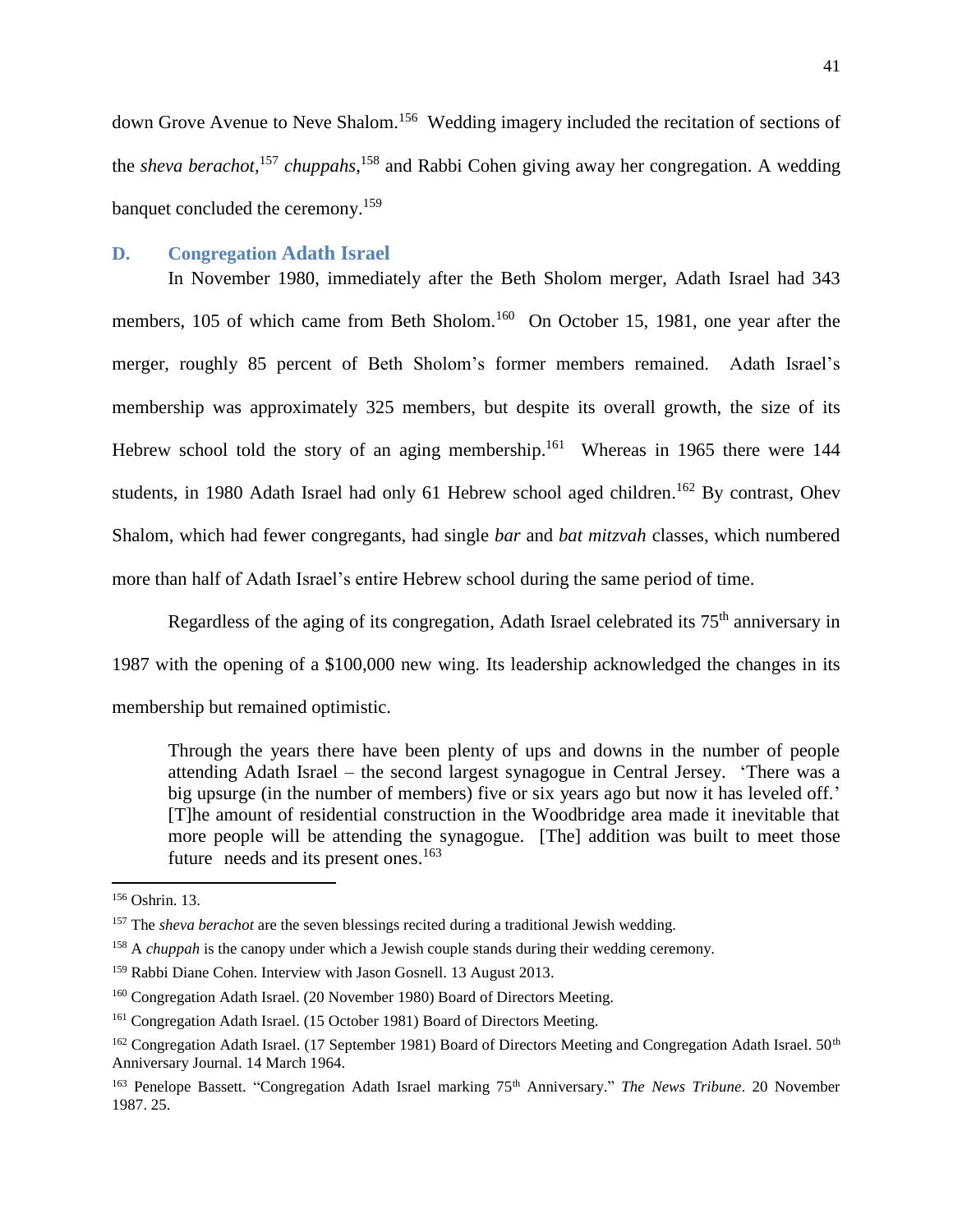In the years to follow, however, Adath Israel's membership dwindled, never again experiencing the kind of growth it did after the merger. Despite its losses, in 2004, it maintained a rabbi with a tenure of over 25 years and a loyal membership.<sup>164</sup>

#### **E. Congregation Neve Shalom**

There was not much change in the status of Neve Shalom between 2003 and 2006. It was a little larger and had more assets, but the situation in Northern Middlesex County had not changed. Neve Shalom's membership was not naturally growing nor was it growing younger. Overtures to merge with Adath Israel and Beth Mordecai continued, but no new advancements had occurred. The only real development was that after only two years, Neve Shalom elected Priscilla Glinn, a former member of B'nai Jacob and Ohev Shalom, as president.

To Priscilla Glinn and the former members of Ohev Shalom this was an important step in the merger process and signified that they had become a part of Neve Shalom. They proved they were active and not merely absorbed by a larger congregation. They intended to put their mark on the future of Neve Shalom and to continue shaping Jewish life in Northern Middlesex County. $165$ 

#### **F. Merger**

 $\overline{a}$ 

By 2004, the membership at Adath Israel was alerted to Adath Israel's poor financial and membership state. Although Adath Israel had experienced financial woes in the past, then president Alan Blank indicated in Adath Israel's newsletter that the congregation almost fell off the "financial cliff" between the months of March and June. The loss of revenue was partially due to diminished membership, but also a result of a decrease in donations due to the death of the congregation's largest benefactors. Operating expenses were a concern as payroll and utility

<sup>164</sup> Rabbi Milton Kula became Rabbi in 1977 after serving ten years as Adath Israel's youth advisor and Hebrew school principal. "Adath Israel Picks Rabbi Milton Kula."*Jewish Voice*. 9 September 1977.

<sup>&</sup>lt;sup>165</sup> Adam Glinn. Interview with Jason Gosnell. 20 June 2013 and 17 July 2013.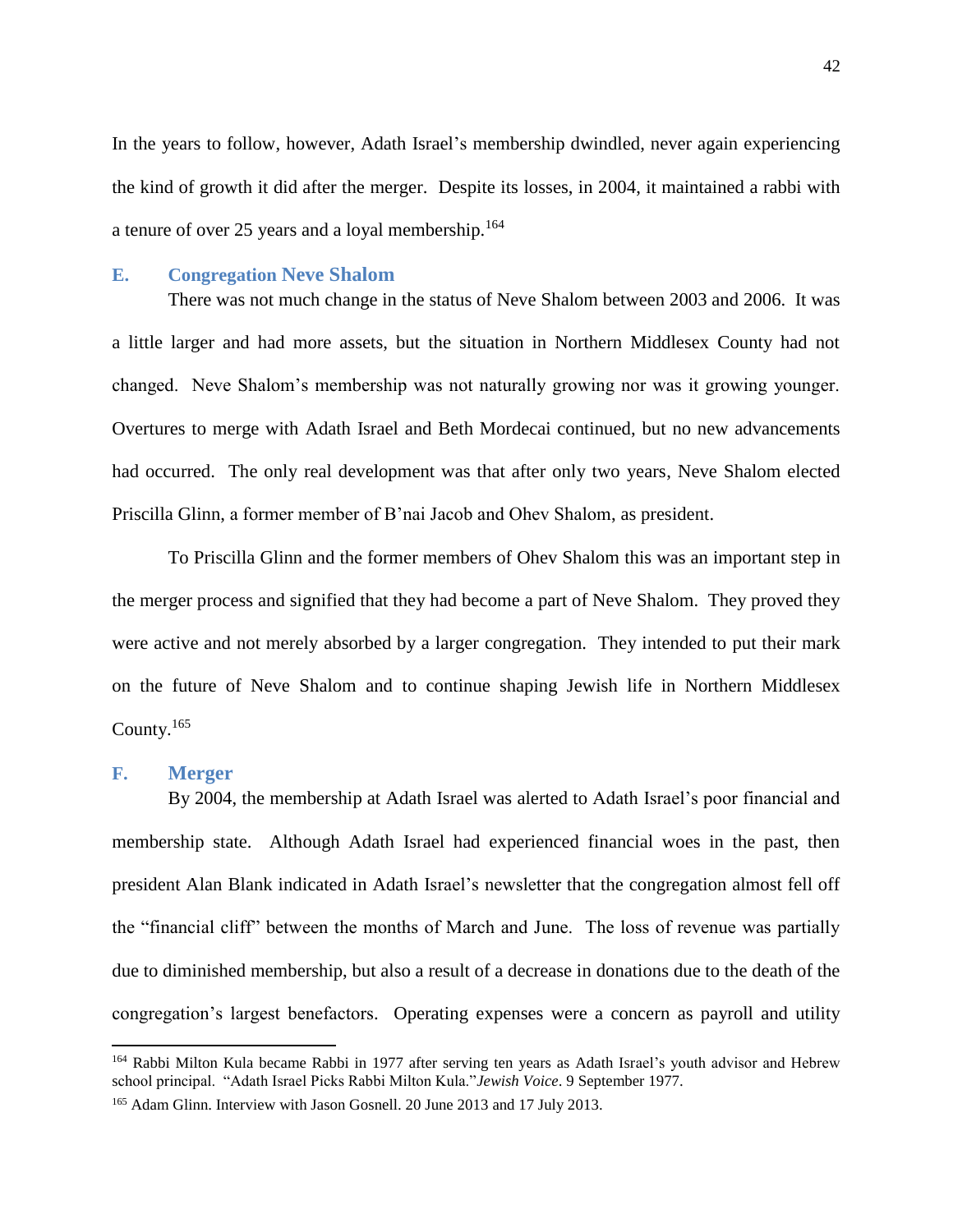bills went unpaid. Blank, believing that he could no longer continue the "*status quo*," organized two open board meetings to explore solutions to Adath Israel's financial crisis. One option was to raise dues and do away with the multi-tiered dues structure. Another option was to borrow one million dollars on credit in order to renovate the synagogue and open a day care center. An additional option was to merge with an orthodox group who would purchase the building in two years. Yet, none of the options were approved and by 2005 Adath Israel's financial and membership issues had not improved.<sup>166</sup> Schreiber, who had remained an active member of Adath Israel since the Beth Sholom merger, indicated that "our income had dropped off in Adath Israel. We just couldn't handle it anymore … The [members] that were left really were the ones who really couldn't afford to move and they couldn't pay the full dues either.<sup>167</sup>

Estelle Marcus, who became president in 2005 confronted a situation where Adath Israel was spending more money than it was taking in, a deteriorating physical plant and only 65 members whose median age was 70. Like Blank, Marcus and her board explored every option available to save the congregation. Goldberg who had been on Adath Israel's board since the 1960s affirmed:

Prior to the decision to close the building, there were many anguishing moments and many avenues explored to try to keep the congregation going. … We had explored the idea of renting space to a yeshiva there. We even thought of a nursery school there. I mean we went through the gamut. <sup>168</sup>

Marcus and her board saw these avenues as well as the idea of a smaller building as a waste of assets. In the end, having to replace a \$27,000 boiler pushed Marcus and her board to seek a merger.<sup>169</sup>

<sup>166</sup> Alan Blank. "President's Message." *Adath Israel Community Voice*. Volume 39 Issue 8 Passover 2005.

<sup>167</sup> Phil Schreiber. Interview with Brenda Velasco. 29 January 2009.

<sup>168</sup> Sandy Spector Goldberg. Interview with Brenda Velasco. 16 January 2009.

<sup>&</sup>lt;sup>169</sup> Phil Schreiber. Interview with Jason Gosnell. 5, 7 June 2013.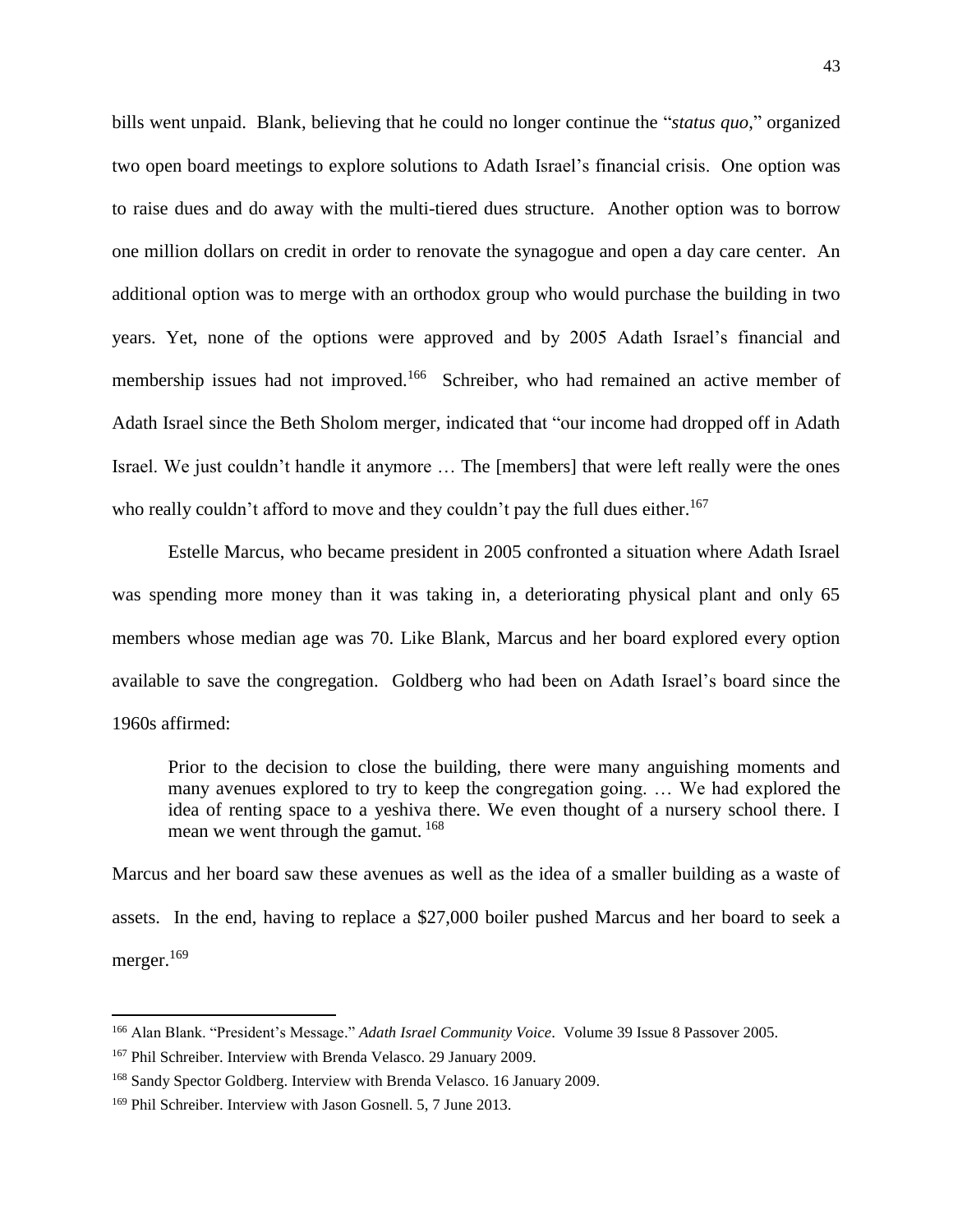When the decision to merge was made, Marcus enlisted the help of Goldberg, Stuart Hutt, Adath Israel's longest serving member, and Schreiber, who had all been involved in the merger between Beth Sholom and Adath Israel.<sup>170</sup> Merger was discussed with Beth El, the Highland Park Conservative Synagogue<sup>171</sup> and Neve Shalom because they were the closest and most vital Conservative congregations in Middlesex County. According to Marcus, however, neither Beth El nor the Highland Park Conservative Synagogue offered the vibrancy or compassion Neve Shalom did. $172$ 

Just seeing how much they [the members of Ohev Shalom] loved it [Neve Shalom] and knowing that they came in 2003 and in 2005, she [Priscilla Glinn] was already the president…she was an outsider, pretty much, and look here she is sitting at the head of the table. So this is a good place to be. Accepting everyone who wants to be involved; that was a big factor.<sup>173</sup>

Goldberg agreed:

l

We decided Neve Shalom was our best prospect because it is a very vibrant congregation. … [A]s far as proximity, it wasn't too far, … [and] there weren't that many people living in Woodbridge proper anyhow anymore. So geographically it was a good choice.<sup>174</sup>

Yet, not everyone was happy with the proposal. According to Goldberg, "[t]here were some who were realistic and realized we didn't have a choice and unfortunately there were some people who were unhappy with the decision."<sup>175</sup> Until the end, Rabbi Kula maintained faith that the merger would be averted and urged members of his congregation to reject the merger proposal.<sup>176</sup> At the March 16 congregation meeting to determine whether to merge with Neve

<sup>&</sup>lt;sup>170</sup> Estelle Marcus. Interview with Jason Gosnell. 12 June 2013.

<sup>&</sup>lt;sup>171</sup> The Highland Park Conservative Synagogue merged with Congregation Anshe Emeth from South River in 2006.

<sup>&</sup>lt;sup>172</sup> Estelle Marcus. Interview with Jason Gosnell. 12 June 2013.

<sup>&</sup>lt;sup>173</sup> Estelle Marcus. Interview with Jason Gosnell. 12 June 2013.

<sup>&</sup>lt;sup>174</sup> Sandy Spector Goldberg. Interview with Brenda Velasco. 16 January 2009.

<sup>&</sup>lt;sup>175</sup> Sandy Spector Goldberg. Interview with Brenda Velasco. 16 January 2009.

<sup>176</sup> Rabbi Milton Kula. "Reflections from the Rabbi." *Adath Israel Community Voice*. January 2006 Volume 40 Number 3.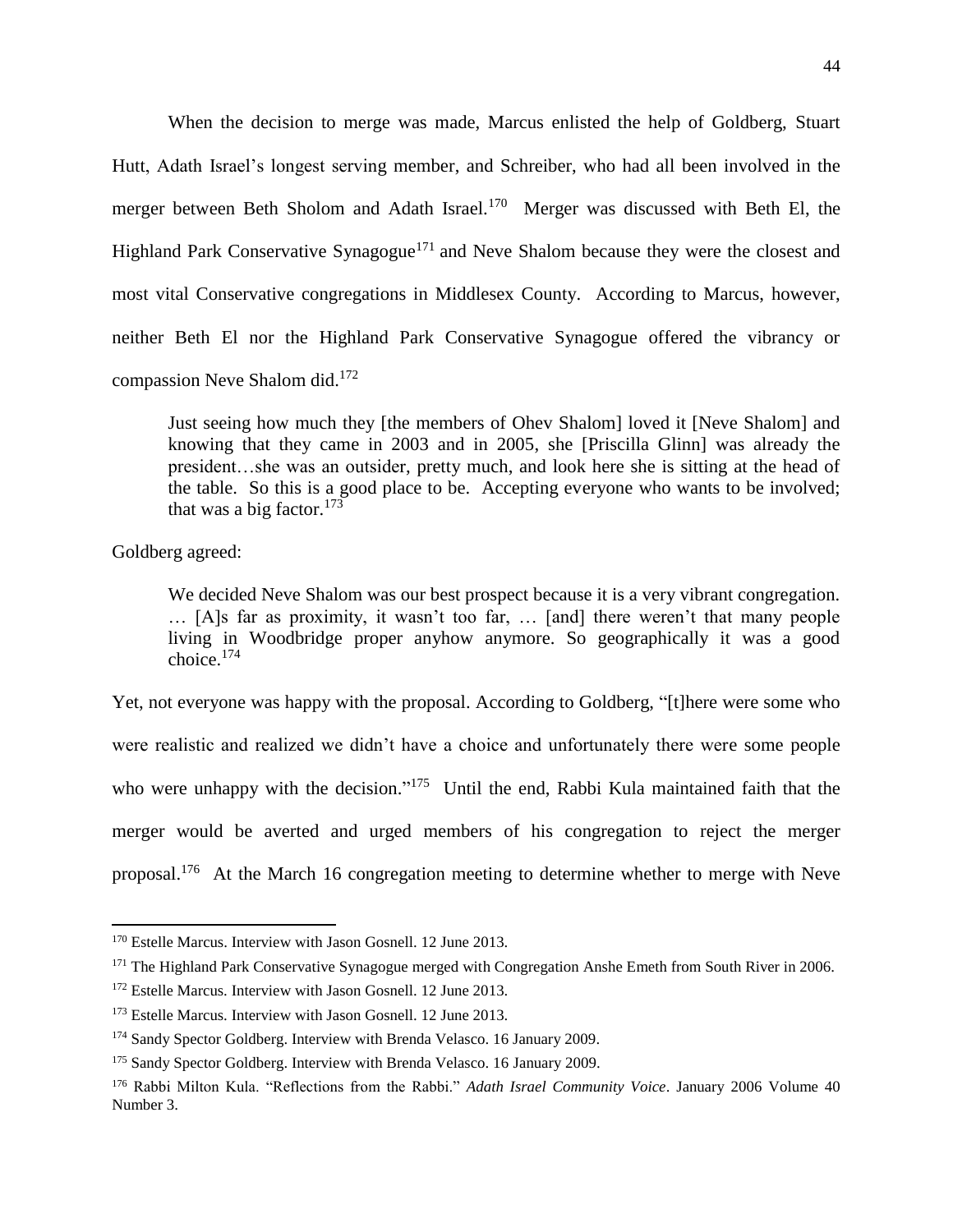Shalom, the "tensions and tempers ran high." Children of members, who had celebrated life events at Adath Israel drove long distances to attend. As non-members they were not allowed to vote, but were permitted to remain as long as they did not disrupt the meeting. Despite Rabbi Kula's best efforts, the merger passed by a vote of 57-28. Adath Israel's assets, which amounted to over one million dollars, were to be liquidated and provided to Neve Shalom for the right of Adath Israel's members to join Neve Shalom at a 10 year reduced membership rate. These members would also receive various honors and acknowledgments.<sup>177</sup>

Subsequently, on May 21, 2006, Adath Israel and Neve Shalom celebrated their merger. Rabbi Kula inspected the *torahs*, but did not participate in the merger ceremony.<sup>178</sup> In contrast to the Ohev Shalom-Neve Shalom merger, no closing ceremony was held at Adath Israel. Instead, the *torahs* were simply transported by car to the front of Neve Shalom. There, members from Adath Israel met members from Neve Shalom and walked slowly around Neve Shalom seven times, symbolizing the marriage between the two congregations.<sup>179</sup> Many members from Adath Israel expressed that the event was "like a pendulum between sadness and happiness." Morris Heller, a longtime member of Adath Israel indicated that he felt "a bit displaced," but that Neve Shalom's members were "very kind" and that the reception they received was "absolutely unbelievable."<sup>180</sup> Similarly, Goldberg said the day was very emotional, but that she knew it would be "for the better."<sup>181</sup> Likewise, the sentiment of sadness and happiness was matched with Neve Shalom's lay and religious leadership expressing both empathy and hope. Priscilla Glinn

<sup>177</sup> Ron Ostroff. "Woodbridge and Metuchen Synagogues Plan to Merge." *The Jewish State*. 31 March 2006. 1, 34- 35 and Estelle Marcus. Interview with Jason R. Gosnell. 12 June 2013.

<sup>178</sup> Rabbi Kula was unable to be reached for comment.

<sup>179</sup> Kristin Boyd. "Bittersweet Welcome for New Beginning, Celebrations Mark Area Synagogues' Merger." *Home News Tribune*. 22 May 2006. A2.

<sup>180</sup> Boyd. A1.

<sup>181</sup> Debra Rubin. "Woodbridge's Last Synagogue merges with Metuchen's Neve Shalom." *New Jersey Jewish News*. 30 May 2006. 19.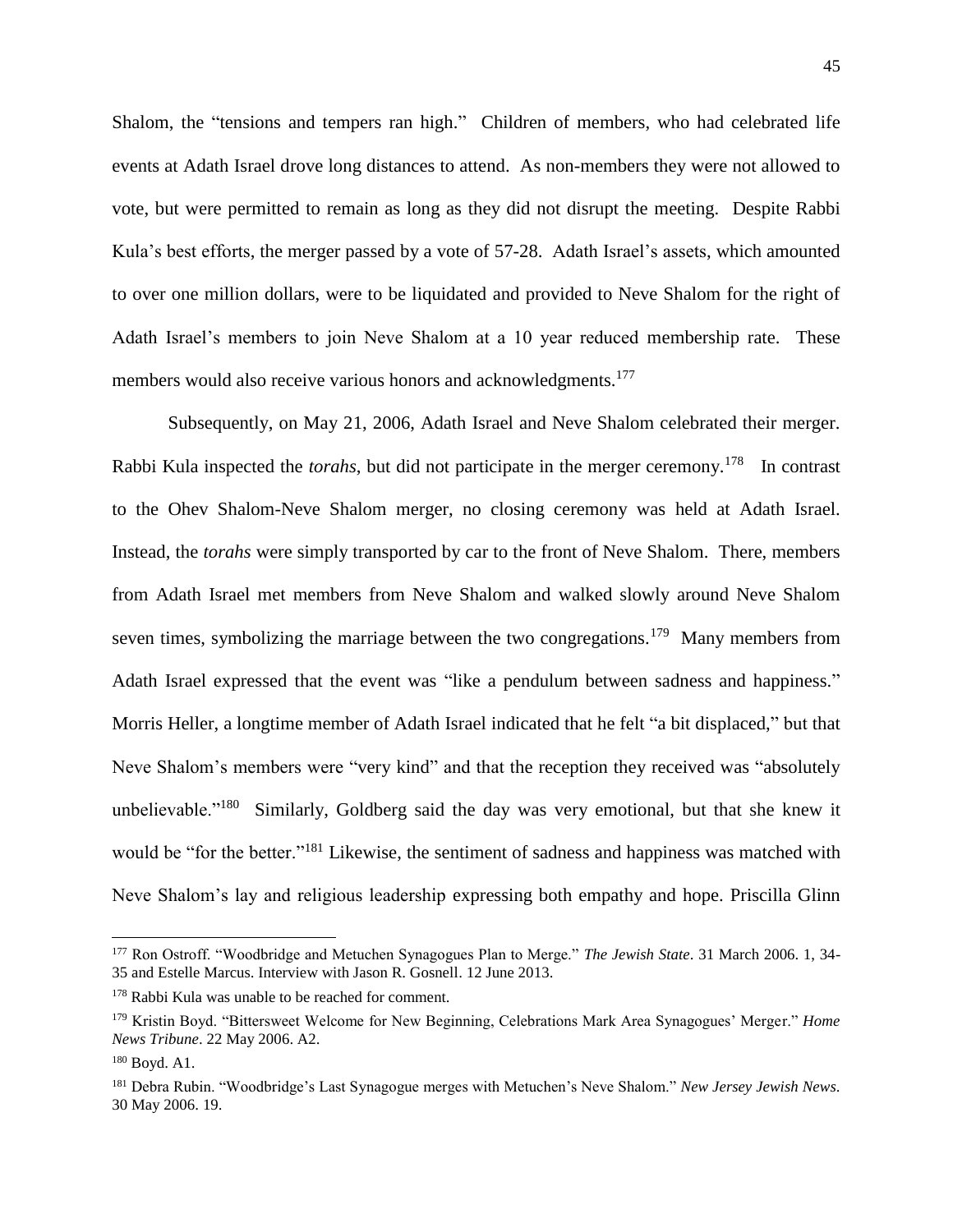remarked during the ceremonies: "I know this is a difficult thing because it happened to us three years ago. Three years ago almost to the day we left a beloved *shul*. 182 We truly understand, and I want you to know we support you." She further expected that Adath Israel's members, like Ohev Shalom's former members, would find a welcoming family and a home where "the Jewish community could be strengthened for future generations."<sup>183</sup> Rabbi Zelizer echoed this sentiment in his address to the formers members of Adath Israel:

realistically, today is bitter-sweet because it is for you a dislocation from a familiar location…but that melancholy can be mitigated by the knowledge that throughout the years, this union further strengthens and guarantees our future together as a *shul* in Northern Middlesex County.<sup>184</sup>

The ceremony, which marked an end to 100 years of organized Jewish life in Woodbridge Township, concluded with members from the newly merged congregation joining each other in a meal.

#### **G. Analysis**

As with the Early Mergers, the Late Mergers were informed by the changing socioeconomic profile and religious practices of American Jewry. However, in order to determine how these changes affected the Late Mergers, it is again necessary to examine the socioeconomic profile of American Jewry, their changing religious practices as well as what was occurring in Woodbridge Township during this time.

## **1. Jews in the United States**

By the 1980s, Jews had become a part of the American economic establishment. According to *Forbes*, Jews made up over 1/4 of the richest Americans despite constituting less than 3 percent of the population. Almost 1/3 of America's billionaires were Jewish. Based on

<sup>182</sup> *Shul* is the Yiddish word for synagogue.

<sup>183</sup> Rubin. 1.

<sup>184</sup> Rubin. 19.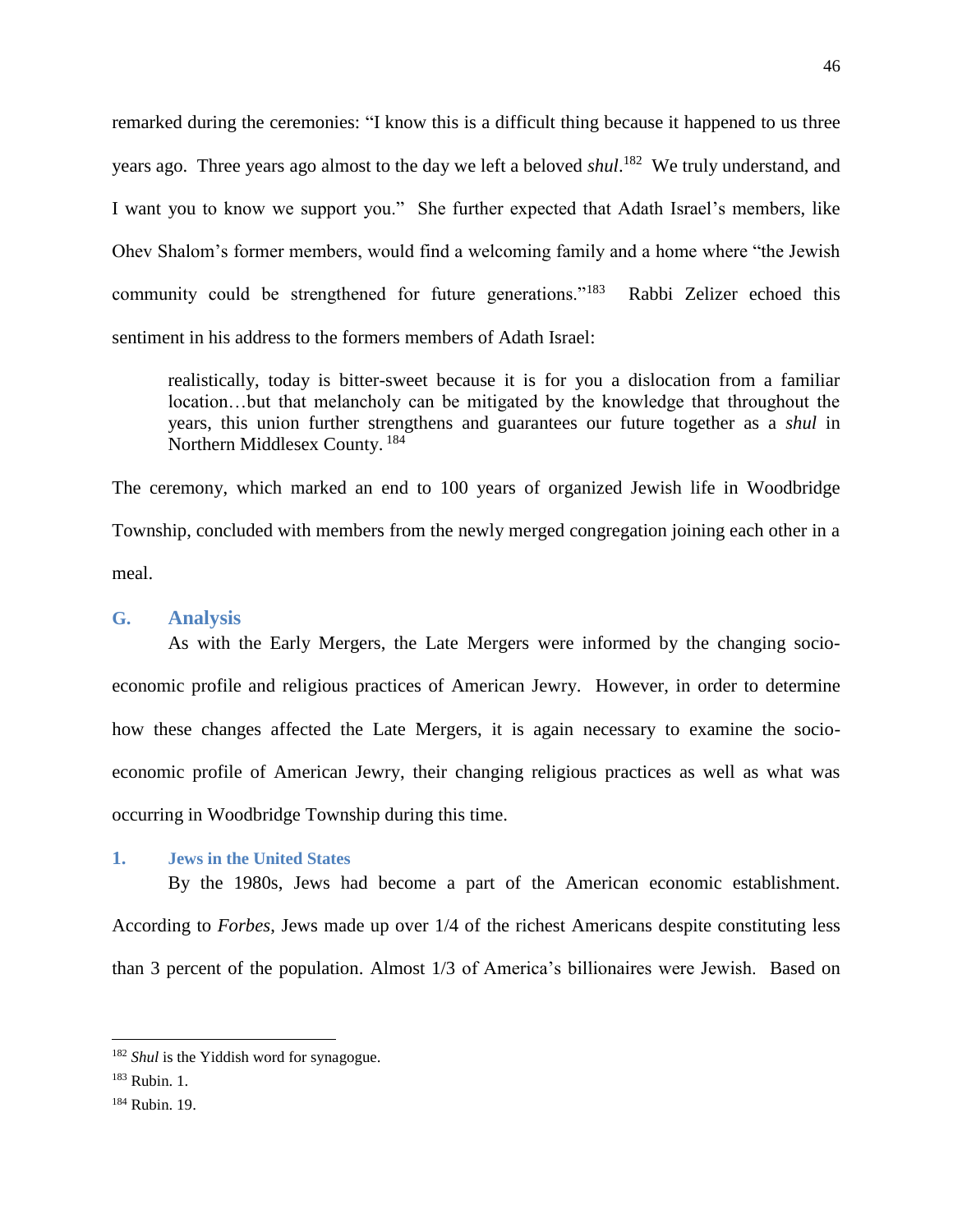income and education, Jews were in the upper strata of American society by the 1980s.<sup>185</sup> These trends continued as a greater proportion of Jews were employed in managerial and professional occupations in 1990 than other Americans. The gap only increased by 2000.<sup>186</sup> Similarly, in 1990, about 75 percent of American Jews between the ages of 25 and 44 graduated from college, significantly more than the less than 25 percent of the white Americans who did so.<sup>187</sup> In 2000, approximately 85 percent of Jewish high school graduates went on to college.<sup>188</sup>

As for settlement patterns, it was found that there continued to be a correlation between education, profession and mobility.<sup>189</sup> In increasing numbers, young American Jews moving up the socio-economic ladder continued to move away from where they grew up and large Jewish population centers. Almost 50 percent of American Jews changed their residences between 1985 and 1990. Both the West and South posted net gains in population while the Northeast and Midwest showed losses.<sup>190</sup> Indeed, whereas 63 percent of American Jews lived in the Northeast in 1970, only 43 percent were living in the Northeast by the beginning of the  $2000s$ .<sup>191</sup>

## **2. Jews in Woodbridge Township**

Priscilla Glinn contended that the lack of young Jewish families settling in Colonia was

one of the reasons Ohev Shalom needed to merge.

<sup>185</sup> Shapiro. 116-55.

<sup>186</sup> In 1990, 62 percent of Jewish men and 56 percent of Jewish women worked in managerial and professional occupations. Only 32 percent of American men and 34 percent of American women worked in similar positions. In 2000, 68 percent of Jewish men and 67 percent of Jewish women worked in these positions, while 35 percent of American men and 39 percent of American women did so. Barry R. Chiswick. "The Occupational Attainment of American Jewry: 1990 to 2000." *Contemporary Jewry 27.* 2007. 112–36.

<sup>187</sup> Heilman. 39.

<sup>188</sup> Michael Hoberman. *How Strange it Seems: The Cultural Life of Jews in Small-town New England*. Amherst: University of Massachusetts Press. 2008. 133.

<sup>189</sup> Goldstein. 139-49.

<sup>190</sup> Heilman. 125-27.

<sup>191</sup> Goldstein. 41 and *The National Jewish Population Survey 2000-01 Strength, Challenge And Diversity In The American Jewish Population*. New York: United Jewish Communities. 2003. 5.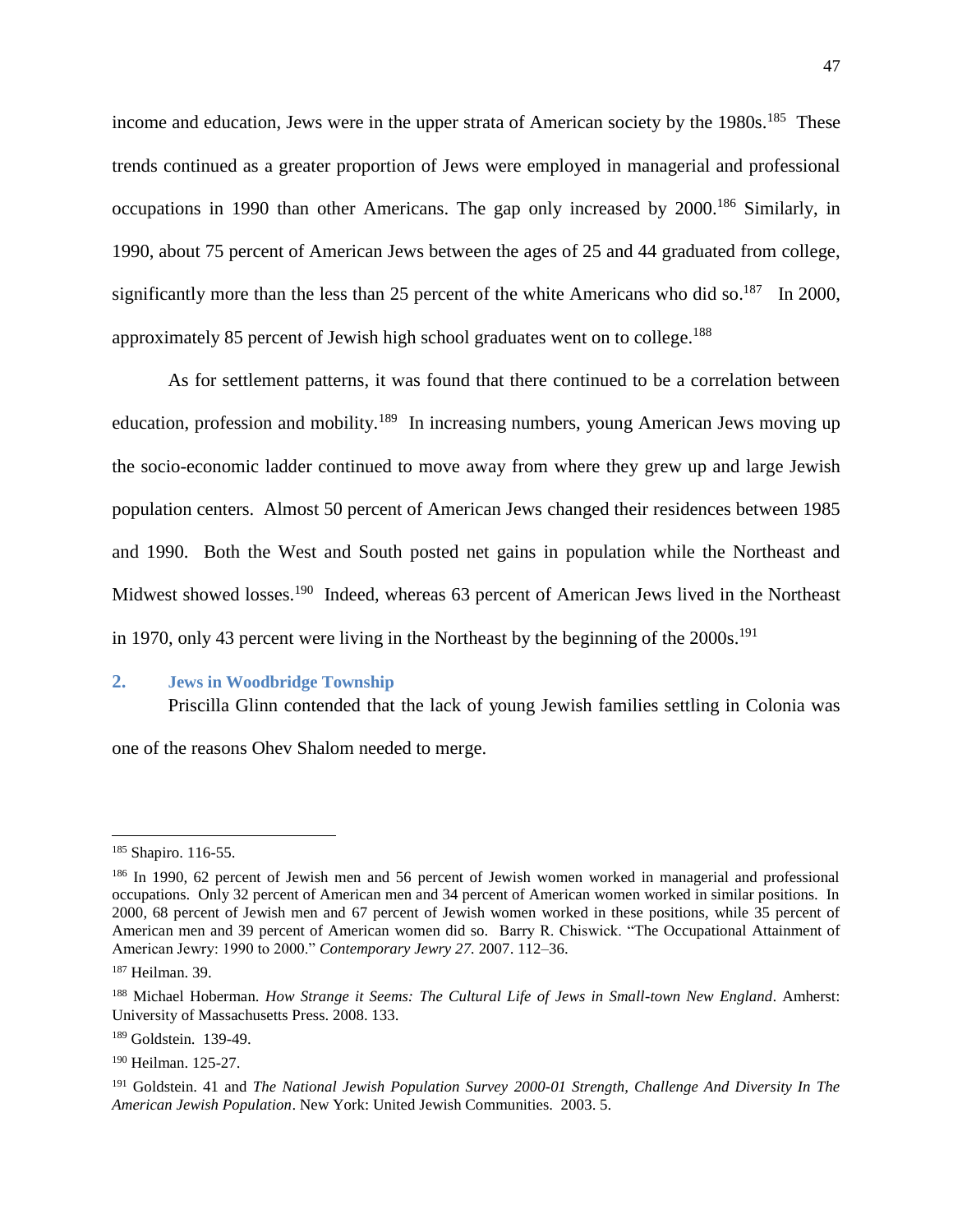[A]s years went on, the congregations just dwindled. When Ohev Shalom merged with Neve Shalom, … we went with about 80 units. … [T]here were only, maybe, three families with children, that's it. … Otherwise, we had no Hebrew school, we hadn't had a Hebrew school for a number of years. … [W]e all moved to the suburbs 40 years ago. … But [three out of my four children live outside Colonia]. If I talk to any of my friends all of their kids are down in Manalapan or East Brunswick or Howell or Jackson.<sup>192</sup>

Similarly, Schreiber attributed Adath Israel's need to merge with the lack of new Jewish families

in Woodbridge Township and those problems associated with an aging congregation.

It was simply that we weren't getting any new members. Young Jewish families did not move into Woodbridge Township. They were buying, like my kids, in a newer, more affluent, community. So as years went by, without new members [and] older ones mov[ing] down to Florida or retirement communities [we had no choice but to merge]. <sup>193</sup>

Indeed, the numbers would appear to support Glinn's and Schreiber's impressions. Despite Woodbridge Township's population growth between 1980 and 2000 as well as its elevation in socio-economic status as a result of the influx of Indian and Asian immigrants, Woodbridge Township maintained its middleclass character.<sup>194</sup> In 1990, its median household income was only about \$4,500 more than the state average of \$40,927.<sup>195</sup> In contrast, in 1988, twice as many Jews as non-Jews reported annual household incomes of more than \$50,000.<sup>196</sup> Similarly, whereas in 2007-11 New Jersey's and Woodbridge Township's median household incomes were

<sup>192</sup> Priscilla Winn Glinn. Interview with Brenda Velasco. 12 November 2008.

<sup>&</sup>lt;sup>193</sup> Phil Schreiber. Interview with Brenda Velasco. 29 January 2009.

<sup>194</sup> Troeger. 114.

<sup>&</sup>lt;sup>195</sup> US Census Bureau. "Social and Economic Characteristics – Places and in Selected States County Subdivisions [10,000 or more Persons.]" *1990 Census of Population Social and Economic Character New Jersey*. Tables 28 and 177.

<sup>&</sup>lt;sup>196</sup> Shapiro. 156. The most poignant example of how the changing socio-economic profile of Jews affected the settlement patterns in Woodbridge Township was in Avenel and Colonia which had median household incomes of \$38,112 and \$53,269 respectively in 1990. As noted in the previous section whereas Colonia maintained an organized Jewish community in 1990, Avenel did not. Moreover, as demonstrated by a 2008 census of the Jewish population in Middlesex County, whereas tens of Jews still live in Colonia almost none remain in Avenel. US Census Bureau. "Social and Economic Characteristics – Places and in Selected States County Subdivisions [10,000 or more Persons.]" *1990 Census of Population Social and Economic Character New Jersey*. Tables 28 and 177 and Ira M. Sheskin. *The 2008 Greater Middlesex County Jewish Community Study*. Jewish Federation of Greater Middlesex County. January 2009. 17.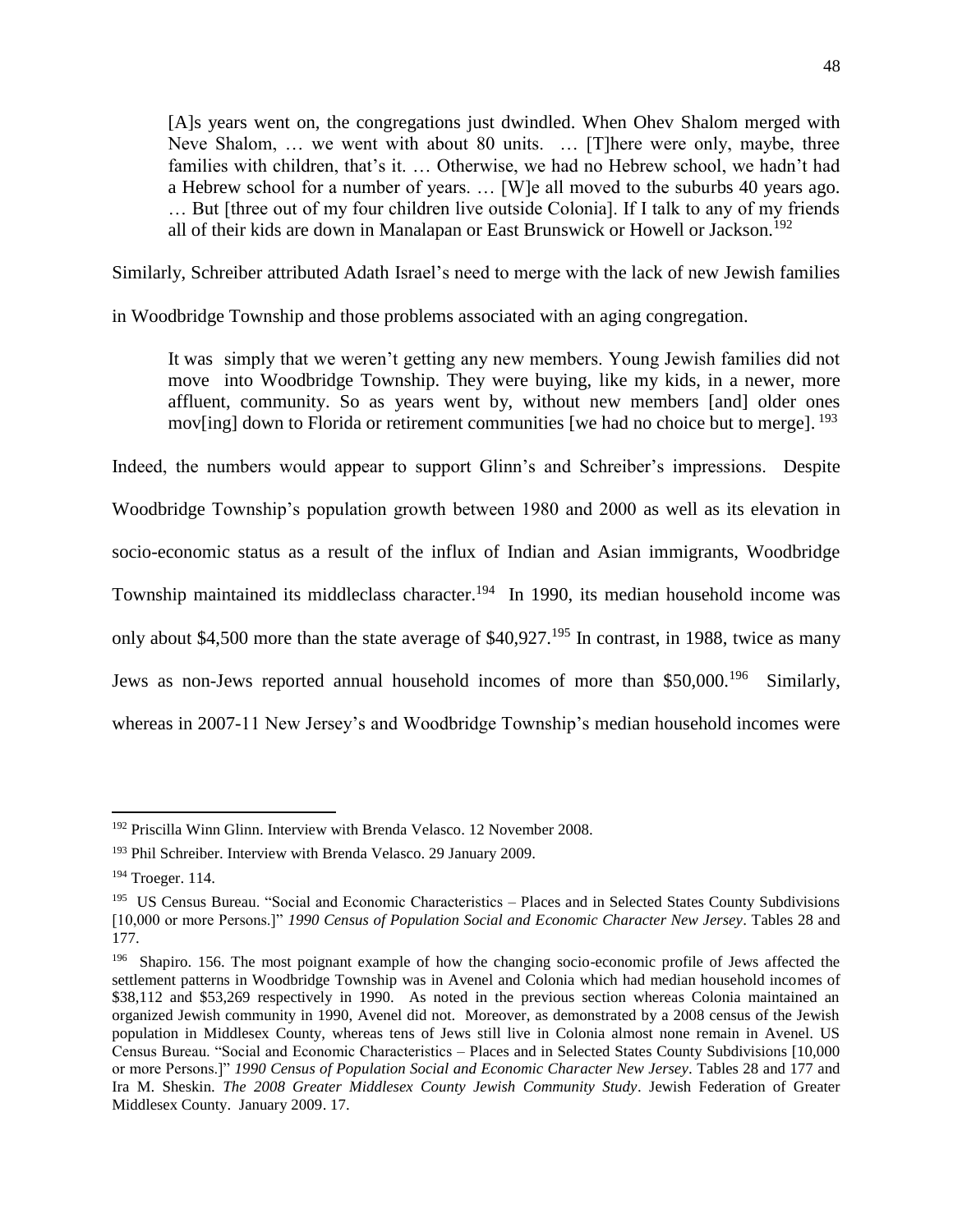$$71,180$  and  $$78,446$ ,  $^{197}$  the median household income for Jewish households in Middlesex County in 2008 was \$90,000.<sup>198</sup>

It is thus no great surprise that the greatest concentrations of young Jewish families in Middlesex County were not in Woodbridge Township, but rather in Highland Park/South Edison and Central Middlesex County where the median household incomes were \$120,000 and \$110,000 respectively. In fact, Northern Middlesex County has the smallest Jewish population in Middlesex County as well as the second highest concentration of Jews over the age of 65 and second lowest median household income. Notably, only Southern Middlesex County, which is the location of many adult communities, had a higher concentration of Jews over the age of 65 and a lower median household income.<sup>199</sup> Therefore, it is clear that, the changing socioeconomic profile of American Jewry which partially caused the Early Mergers was also partially responsible for the Late Mergers.

## **3. The Practice of Judaism in United States**

The trends concerning unaffiliation that began in the late 1960s also continued throughout the 1990s and 2000s. Data suggest that children's religious practices tend to mimic their parents'. As parents have diminished their ritual practice so too have their children, only more so. Although recently there has been a leveling off of non-observance, such is a condition of there being fewer rituals to stop doing than a maintenance of observance. Thus, the famous maxim by historian Marcus Hansen is not true. "That what the child wishes to forget," is not

<sup>197</sup> U.S. Department of Commerce. United States Census Bureau. "Woodbridge CDP, New Jersey." *State & County QuickFacts*. 16 June 2013. <http://quickfacts.census.gov/qfd/states/34/3481950.html>

<sup>198</sup> Sheskin. 69. Notably, the median household income in Colonia was \$85,828 and \$97,011 in Metuchen. U.S. Department of Commerce. United States Census Bureau. "Colonia CDP, New Jersey." *State & County QuickFacts*. 16 June 2013. <http://quickfacts.census.gov/qfd/states/34/3414380.html> U.S. Department of Commerce. United States Census Bureau. "Metuchen (borough), New Jersey." *State & County QuickFacts*. 16 June 2013. <http://quickfacts.census.gov/qfd/states/34/3445690.html>

<sup>199</sup> Sheskin. 44-68.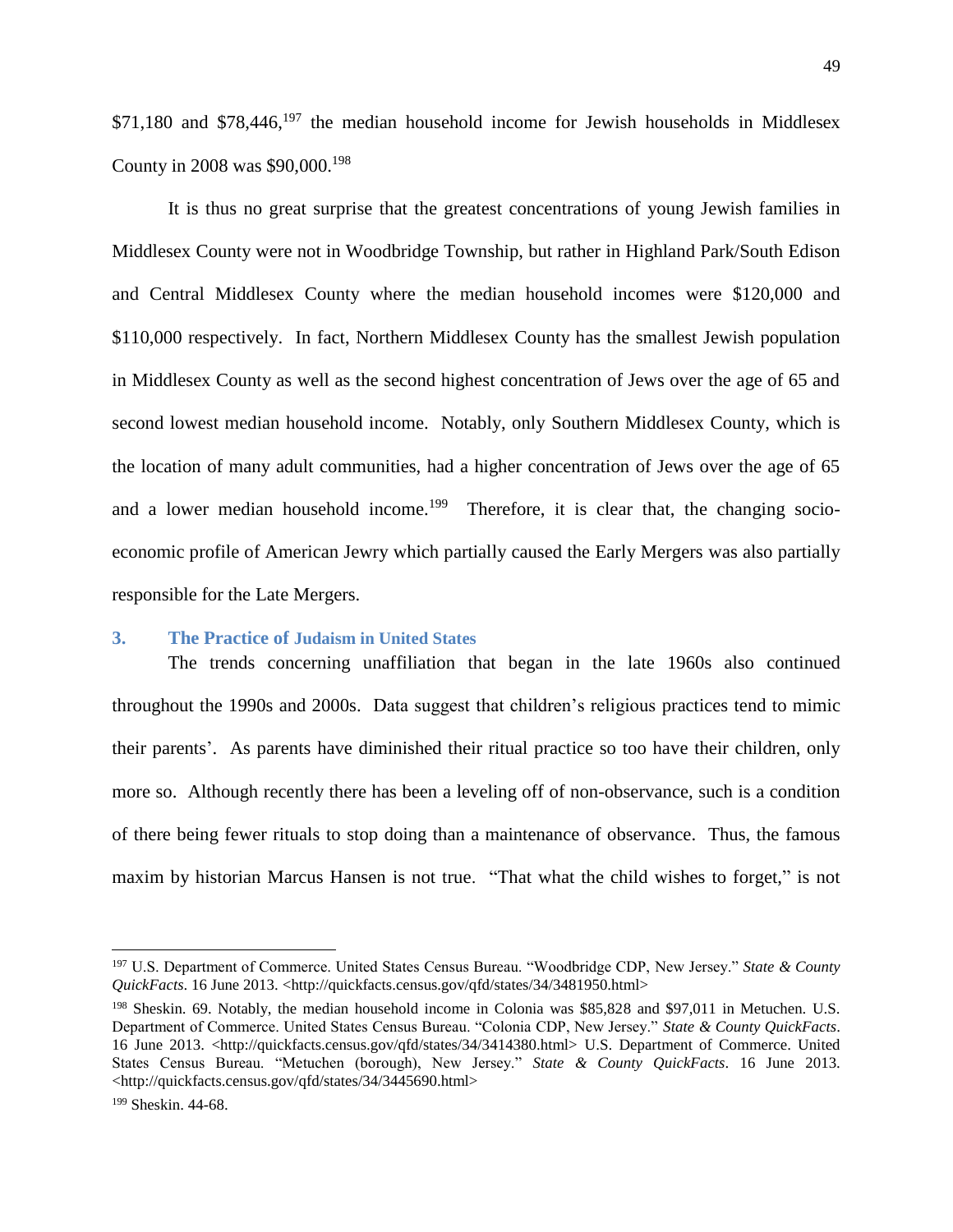"what the grandchild wishes to remember."<sup>200</sup> Consequently, Jews generally became more distant from Judaism and its traditional observances. They continued to identify themselves more as an ethnic group than a religion. By the 2000s, only about 46% of Jews belonged to a synagogue either personally or as a household.<sup>201</sup>

## **4. The Practice of Judaism in Woodbridge Township**

When asked about the remaining Jewish population in Woodbridge Township, Priscilla Glinn believed that there was still a significant population.

I have to tell you there are still plenty of Jewish people in town. A lot of them chose not to continue affiliation with synagogues when we merged. When Ohev Shalom merged with Neve, we did come with about 80 units of which I would say at least 30 still live in town, … in and around Colonia, plus we have some in Fords and Woodbridge, I mean, they're still around.<sup>202</sup>

Likewise, Blank believed there to be wide spread unaffiliation in Middlesex County. "[A]lthough I've heard often of the great numbers of non-affiliated Jews in Middlesex County, it seems they are simply unwilling to commit themselves to membership – with us or any other organized institution for that matter." 203

Again, the statistics suggest that Glinn and Blank understood the amount of unaffiliation occurring in Woodbridge Township. Studies revealed that the majority of Jews in Middlesex County under the age of 75 did not belong to a synagogue in the 2000s. It is clear from the same study that hundreds of Jews still resided in Woodbridge Township and if desired, they could have maintained a vital congregation.<sup>204</sup> Thus, like in the Early Mergers, the Late Mergers

<sup>200</sup> Heilman 120-41.

<sup>201</sup> *The National Jewish Population Survey 2000-01 Strength, Challenge And Diversity In The American Jewish Population*. New York: United Jewish Communities. 2003. 7.

<sup>202</sup> Priscilla Winn Glinn. Interview with Brenda Velasco. 12 November 2008.

<sup>203</sup> Alan Blank. "President's Message." *Adath Israel Community Voice*. Volume 39 issue 8 Passover 2005.

<sup>204</sup> Sheskin. 17-69.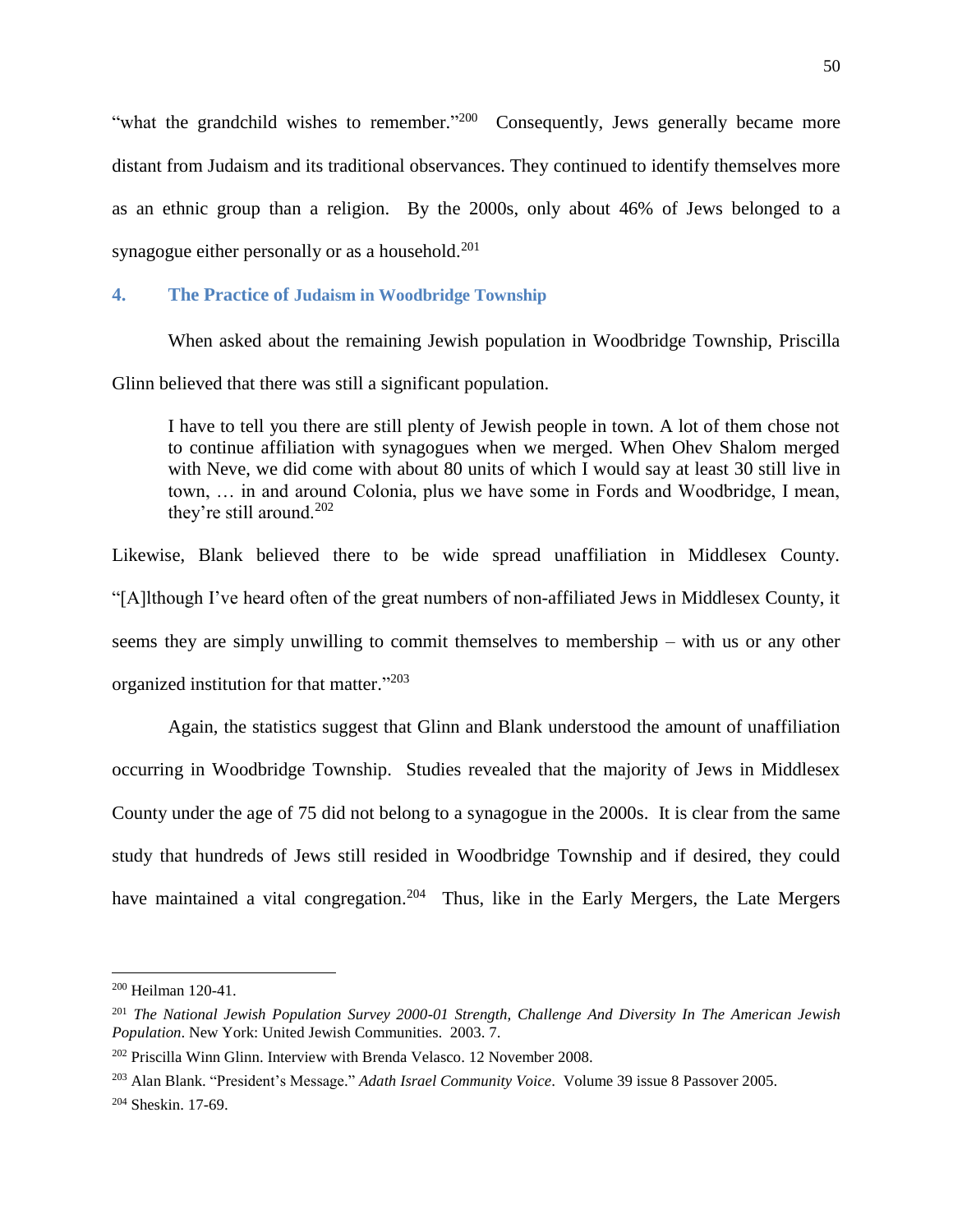appear to have at least partially been the result of large scale unaffiliation in Woodbridge Township.

#### **5. Implications**

 $\overline{\phantom{a}}$ 

As in the Early Mergers, the lack of members led Ohev Shalom and Adath Israel to consolidate. The continued dearth of young Jewish families settling in Woodbridge Township and growing unaffiliation of Jews meant that both congregations did not grow. However, the circumstances that led to the Late Mergers were slightly different than those found in the Early Mergers. In addition, to the changes in the socio-economic profile of Jews, which led less Jews to settle and remain in Woodbridge Township and the practice of suburban Judaism in America which caused Jews to become less affiliated with organized Judaism, the Late Mergers partially resulted because of the emergence of issues in these congregations that are typically faced by aging communities. Notably, more members of Ohev Shalom and Adath Israel began to relocate or pass away. As more members "moved on," the more difficult it became to maintain an active and vital community. Financially, the congregations could no longer keep up with the mounting operational costs and the lack of members made it difficult for the congregations to provide the activities that those remaining members wanted to attend. Simon Kaufman, a former president of Ohev Shalom indicated that a steady loss of aging members, many of whom have either relocated from Colonia to retirement communities or migrated to warmer climates, was the cause of Ohev Shalom to seek merger. Moreover, he stated, the lack of wanting "to be in a position of weakness so that we couldn't offer services to our membership" was another reason merger was explored.<sup>205</sup> Stuart Hutt, put it more bluntly "its simple demographics...the old congregation is either in Florida or Beth Israel (a local cemetery)."<sup>206</sup>

<sup>205</sup> Paul Nelson. "Decline in Membership Temple's Future in Doubt." *Home News*. 7 March 2002.

<sup>206</sup> Rick Malwitz. "Adath Israel Shutting its Doors." *Home News Tribune*. 17 May 2006. A1.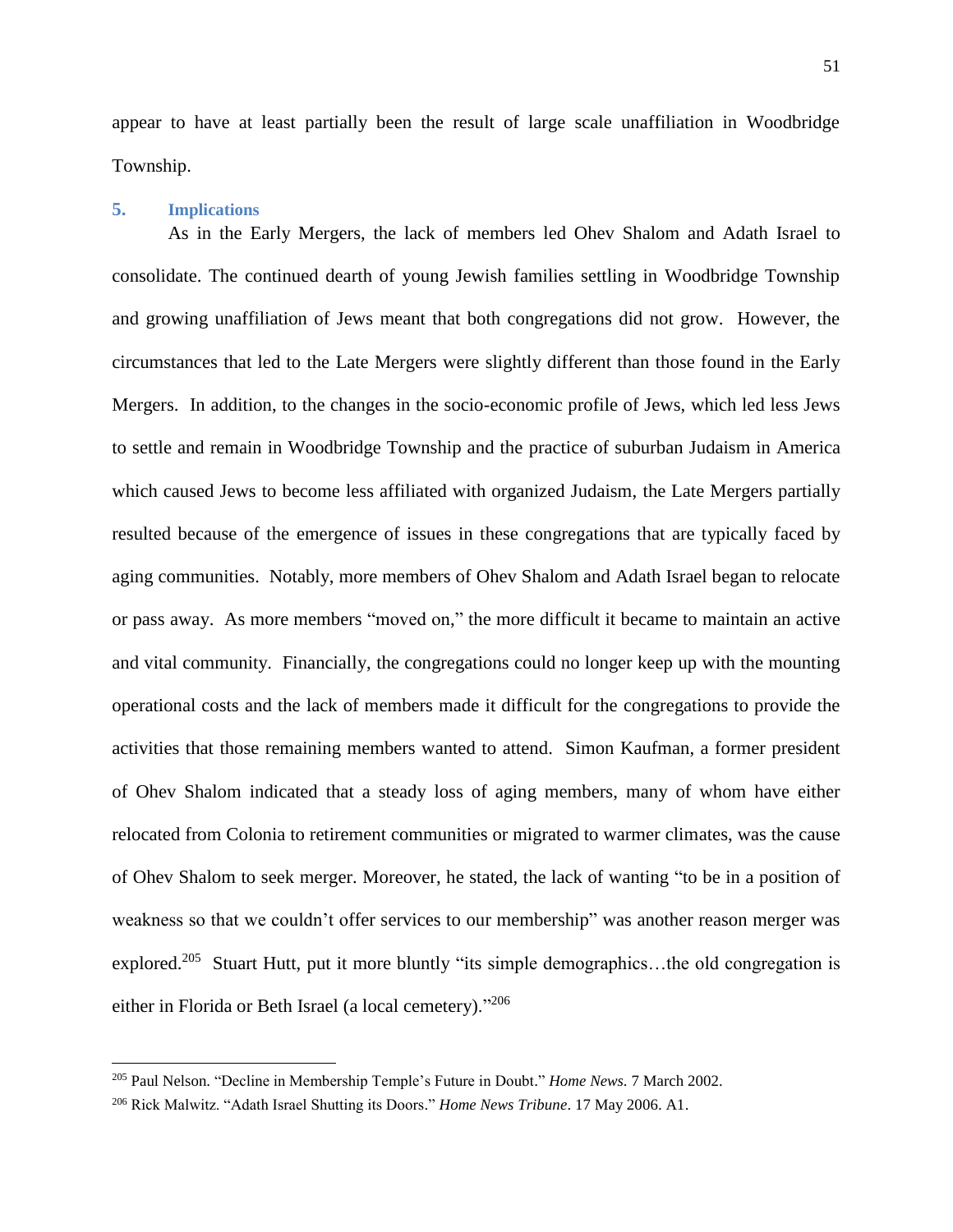Again, like in the Early Mergers, the changing socio-economic profile of Jews and the practice of Judaism in America, caused the remaining members of Ohev Shalom and Adath Israel to be mostly those individuals who built or greatly expanded these congregations. Thus, the Late Mergers like the Early Mergers were informed by the beliefs of those who saw the synagogue as the center of their community and their Jewish lives. However, perhaps because this generation was also aware of their own mortality, they also wanted to make certain that the legacies they worked so hard to build would be remembered and ensured long after they ceased being active members of the community.

These beliefs greatly informed the selection of merger partner and location of the merged congregations. Indeed, the remaining members in the case of Ohev Shalom disqualified Adath Israel as a merger partner although it was in the same community because they wanted to be members of vital congregations which offered and would continue to offer the kinds of activities they believed were important. So too, Adath Israel's members for the same reasons did not even consider Beth Mordecai, despite Adath Israel's and Beth Mordecai's members' long and close relationship. Each congregation combined its membership with Neve Shalom for the purpose of "strengthen[ing] the Conservative Jewish community of Northern Middlesex County and enhance[ing] the Jewish religious, cultural and educational opportunities of the members of both synagogues."207

Additionally, with no viable congregations remaining in Woodbridge Township, the members of Ohev Shalom and Adath Israel were forced to search for a new home outside of the Township. Yet, because they were concerned with their individual and their congregations' legacies, they selected a congregation that was in the same county and federation. Many of

l

<sup>&</sup>lt;sup>207</sup> Congregation Neve Shalom. (undated) Resolution on Merger with Congregation Ohev Shalom and Congregation Neve Shalom. (undated) Resolution on Merger with Congregation Adath Israel.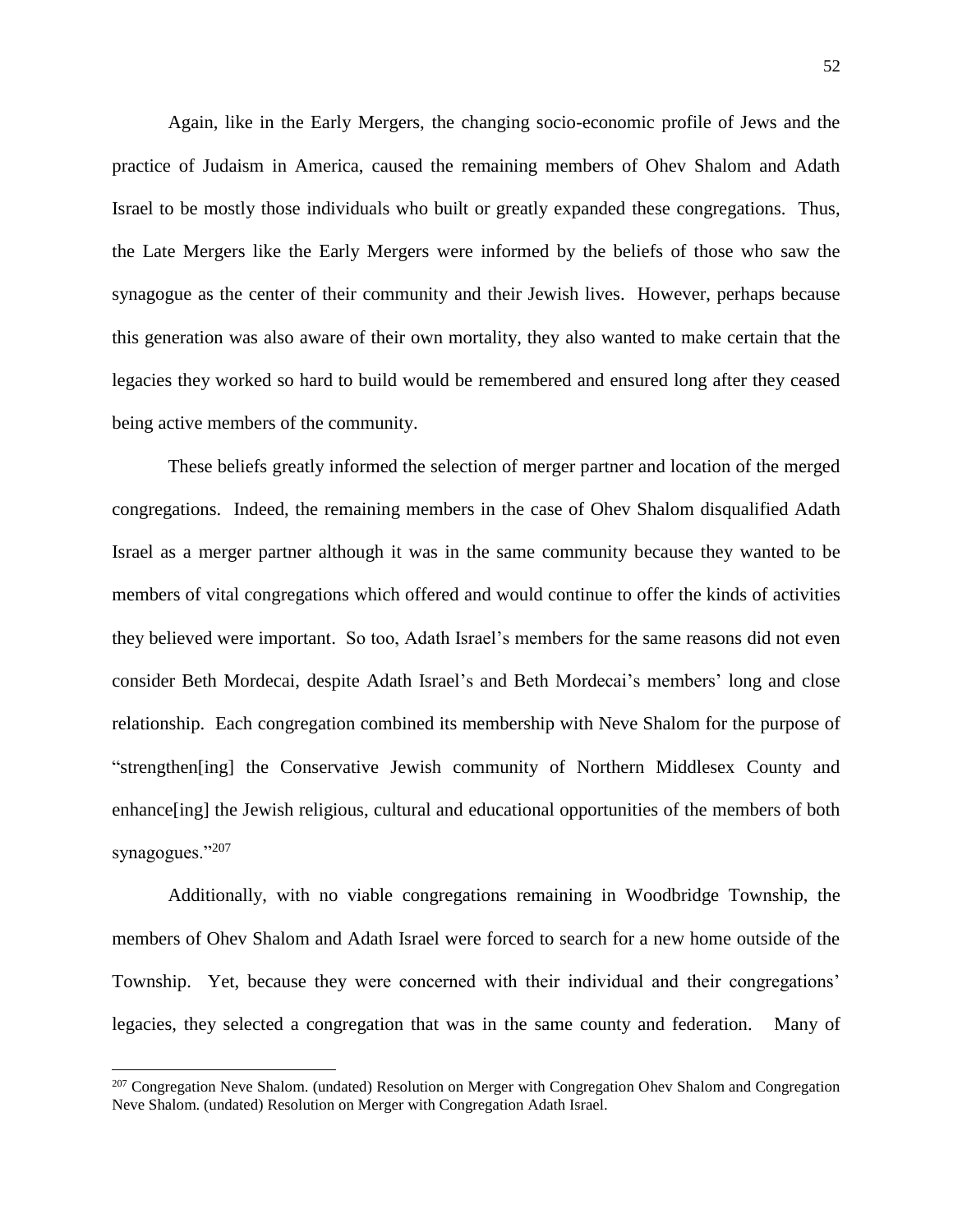those involved in the Late Mergers were a part of county and federation Jewish organizations and moving to a different county or federation would mean losing the connections that these individuals had cultivated for most of their adult lives.<sup>208</sup> There was a history between the congregations and Neve Shalom. Individual members of the respective congregations were family, friends, neighbors and acquaintances. Rabbi Zelizer highlighted this fact in the merger ceremony with Ohev Shalom.

This (the merger) was destined, There were precursors all along the way. Neve Shalom, he pointed out, had purchased Torahs from Ohev Shalom 20 years ago. A former Ohev Shalom rabbi was an auxiliary rabbi at Neve Shalom, and a former Ohev Shalom cantor was a charter member at the Metuchen synagogue.<sup>209</sup>

He again repeated this point in the merger ceremony with Adath Israel. "Congregation Neve Shalom is now strengthening a brother, Congregation Adath Israel, to whom we have been close geographically and through personal association since the inception of our *shul*."<sup>210</sup> Since the remaining members of Ohev Shalom and Adath Israel wanted join a congregation where they would be known and their histories celebrated, Neve Shalom was selected.

Mixed feelings between the loss of a former sanctuary and the excitement to join a new and active home, defined the sentiments expressed by members of each congregation during their merger ceremonies. Neil Frederick, president of Ohev Shalom during the merger described the merger ceremony as "beg[inning] with sad reminiscing, but end[ing] with a hopeful look forward."<sup>211</sup> Ohev Shalom, member Bob Schickler, looked forward to keeping the congregation together and further indicated, "[y]ou have to realize it's only a building, [t]he congregation is

<sup>&</sup>lt;sup>208</sup> Adam Glinn. Interview with Jason Gosnell. 20 June 2013 and 17 July 2013.

 $209$  Oshrin. 13.

<sup>210</sup> Rubin. 19.

<sup>211</sup> Jonathan Tamari. "Congregations Mark Merger." *Home News Tribune*. 19 May 2003. A1.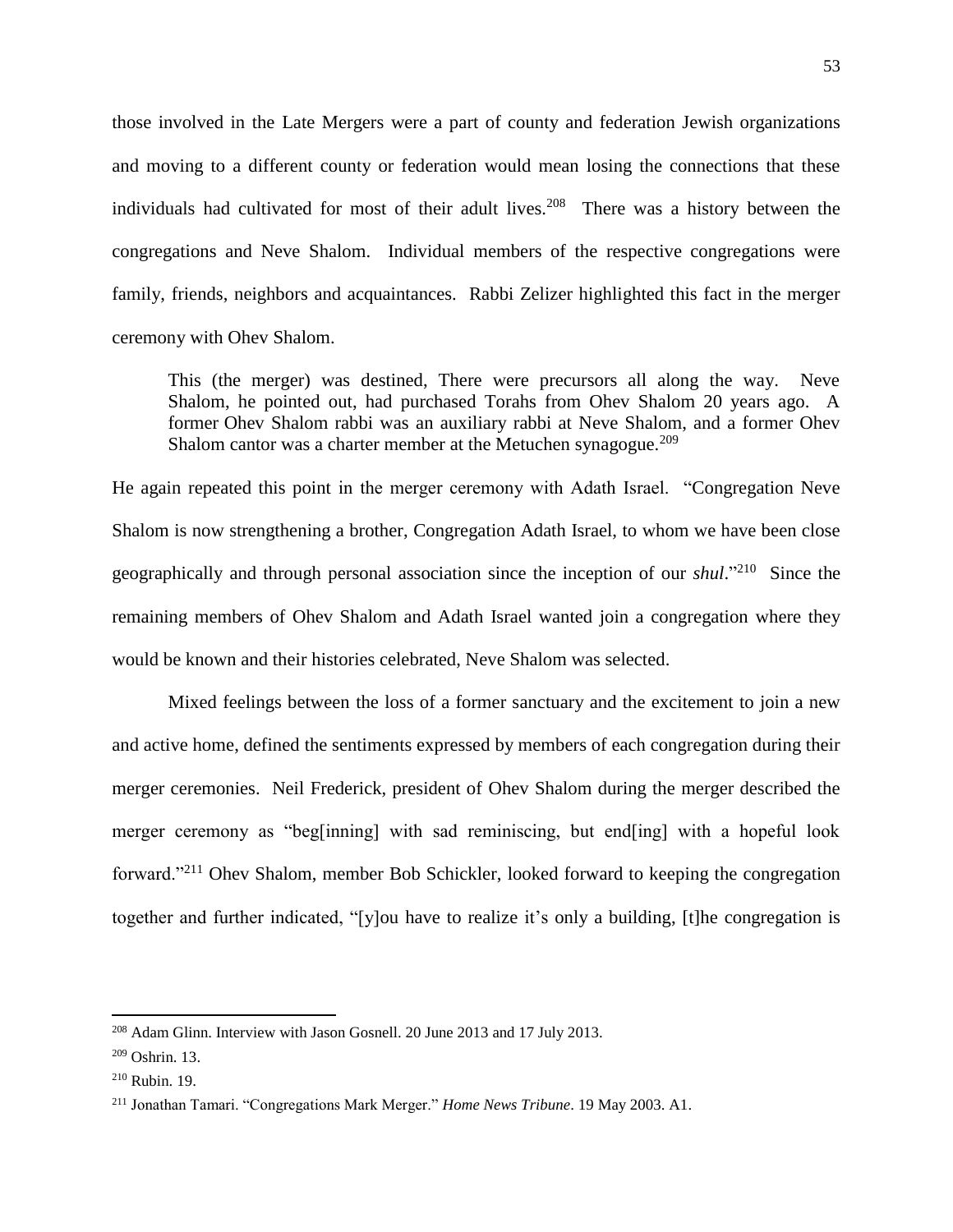what makes the temple."<sup>212</sup> Similarly, Irene Hutt whose husband Stuart's family were founders of Adath Israel thought it would "be the rebirth of our synagogue."<sup>213</sup> Estelle Marcus opined that Neve Shalom would "really be the center for Jewish life in Middlesex County" due to the merger<sup>214</sup> and that "[t]he consolidation of synagogues doesn't necessarily signal the demise of the community. It is a rebirth."<sup>215</sup>

Not surprisingly, these feelings paralleled the two approaches found in the merger agreements concerning the need to ensure Ohev Shalom's and Adath Israel's legacies and their respective members' determinations of the merged congregations' lay leadership. On the one hand, because the remaining members of Ohev Shalom and Adath Israel had worked so hard in building and sustaining their congregations, they wanted the legacies of their congregations remembered. "We put our blood, sweat and tears in this place" explained Priscilla Glinn.<sup>216</sup> Flora Neiss Laden, whose grandparents were part of the first congregation in 1907 and whose father donated the land on which Adath Israel stood echoed her sentiment: "I'm kind of sitting *shiva*, ... My children tell me to let go, but Adath Israel was so much of my life."<sup>217</sup> As such, not only did these members bring their *torahs*, memorial plaques and "Trees of Life" which were integrated into Neve Shalom's ark, sanctuary and "Tree of Life," but the agreements with Neve Shalom ensured that historical tributes to these communities would be created. Perhaps more than in the Early Mergers, because of the sense of mortality in their respective members, the need to ensure the legacies of Ohev Shalom and Adath Israel was amplified. There was a historical tribute to the Colonia and Avenel Jewish communities that was installed in the corridor

l

 $212$  Tamari. A2.

<sup>213</sup> Rubin. 19.

<sup>214</sup> Rubin. 19.

<sup>215</sup> Boyd. A2.

<sup>216</sup> Oshrin. 13.

<sup>217</sup> Malwitz. A1-A2. *Shiva* is the mourning ritual Jews perform for first degree relatives.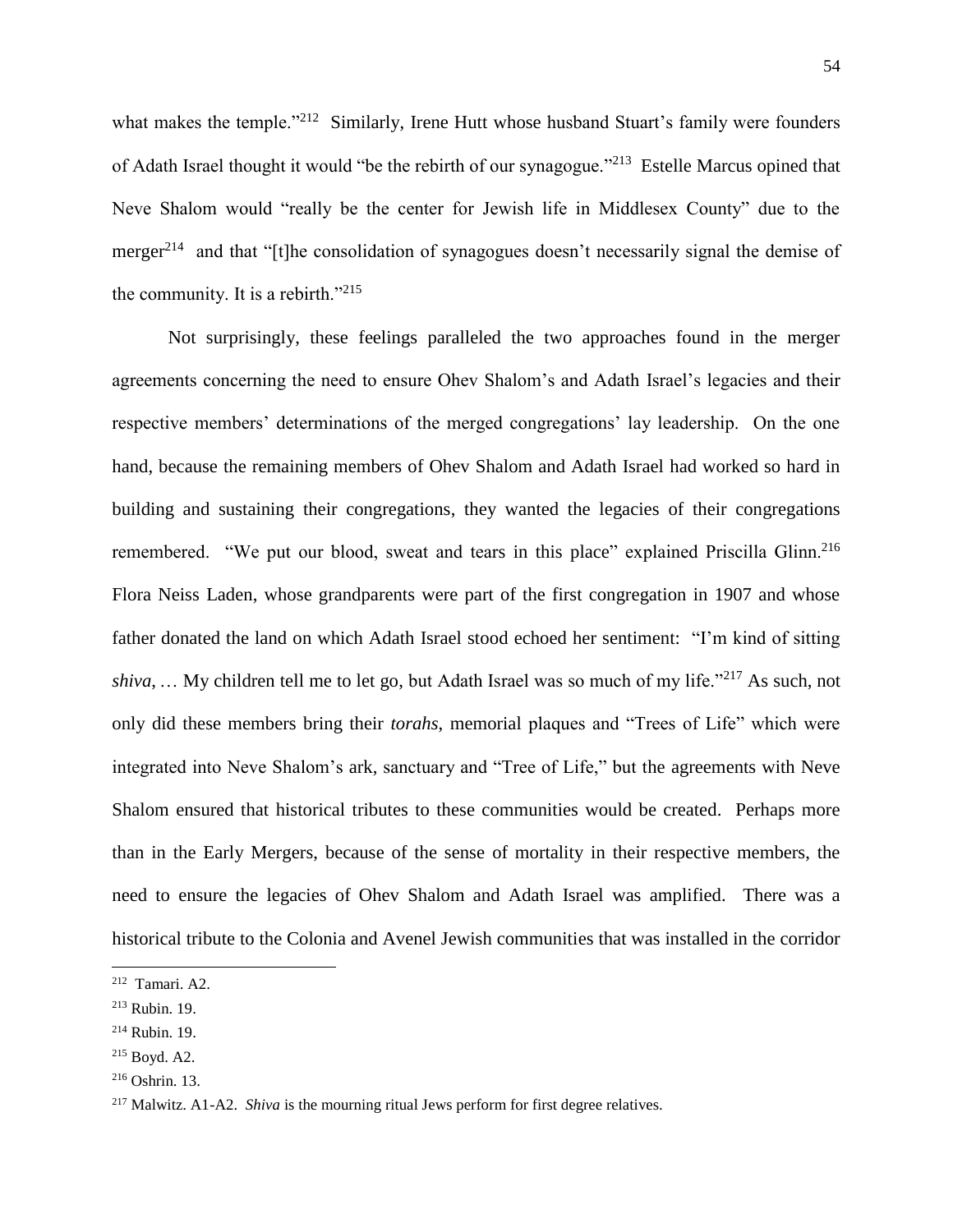to the new chapel at Neve Shalom and the classroom wing in Neve Shalom was designated the "Ohev Shalom Education Wing." Likewise, the entrance to Neve Shalom now houses Adath Israel's brass ark doors and the auditorium in Neve Shalom is dedicated to Adath Israel. Neve Shalom also openly embraces the histories of Ohev Shalom and Adath Israel on its homepage and highlights the fact that some of its members originate from the Colonia and Woodbridge proper communities. 218

On the other hand, because the remaining members of Ohev Shalom and Adath Israel were still active, the merger agreements reflected their desires to remain involved in the merged congregations. They resolved that in order to ease transition, the presidents of Ohev Shalom, Adath Israel and Neve Shalom would each appoint three members to a Transition and Integration Committee to resolve questions and issues regarding the mergers. Moreover, past presidents of Ohev Shalom and Adath Israel were considered as past presidents of the combined congregations for the purposes of board seats. Additionally, officer seats were allocated to Ohev Shalom's and Adath Israel's members for two years after the mergers.<sup>219</sup> Ohev Shalom's leadership even insisted that its former members pay dues<sup>220</sup> as doing such would make former Ohev Shalom members feel as if they were more a part of Neve Shalom and as if they were actively contributing to its existence.<sup>221</sup> Further, Ohev Shalom's and Adath Israel's former presidents were also considered to be past presidents at Neve Shalom for the purposes of High Holy Day honors and High Holy Day honors were also set aside for former members of Ohev Shalom and

<sup>&</sup>lt;sup>218</sup> Neve Shalom. *Our History* 13 February 2013. <http://www.neveshalom.net/about/our-history/>

<sup>&</sup>lt;sup>219</sup> Congregation Neve Shalom. (undated) Resolution to Merge with Ohev Shalom, Congregation Neve Shalom and Congregation Ohev Shalom (undated) Memorandum of Understanding and Congregation Neve Shalom and Congregation Adath Israel. (16 March 2006) Memorandum of Understanding.

<sup>220</sup> Marc Bressler. Interview with Jason Gosnell. 14 August 2013.

<sup>&</sup>lt;sup>221</sup> Attached hereto as Appendix III and IV are the relevant provisions from the merger agreements between Ohev Shalom and Neve Shalom as well as Adath Israel and Neve Shalom.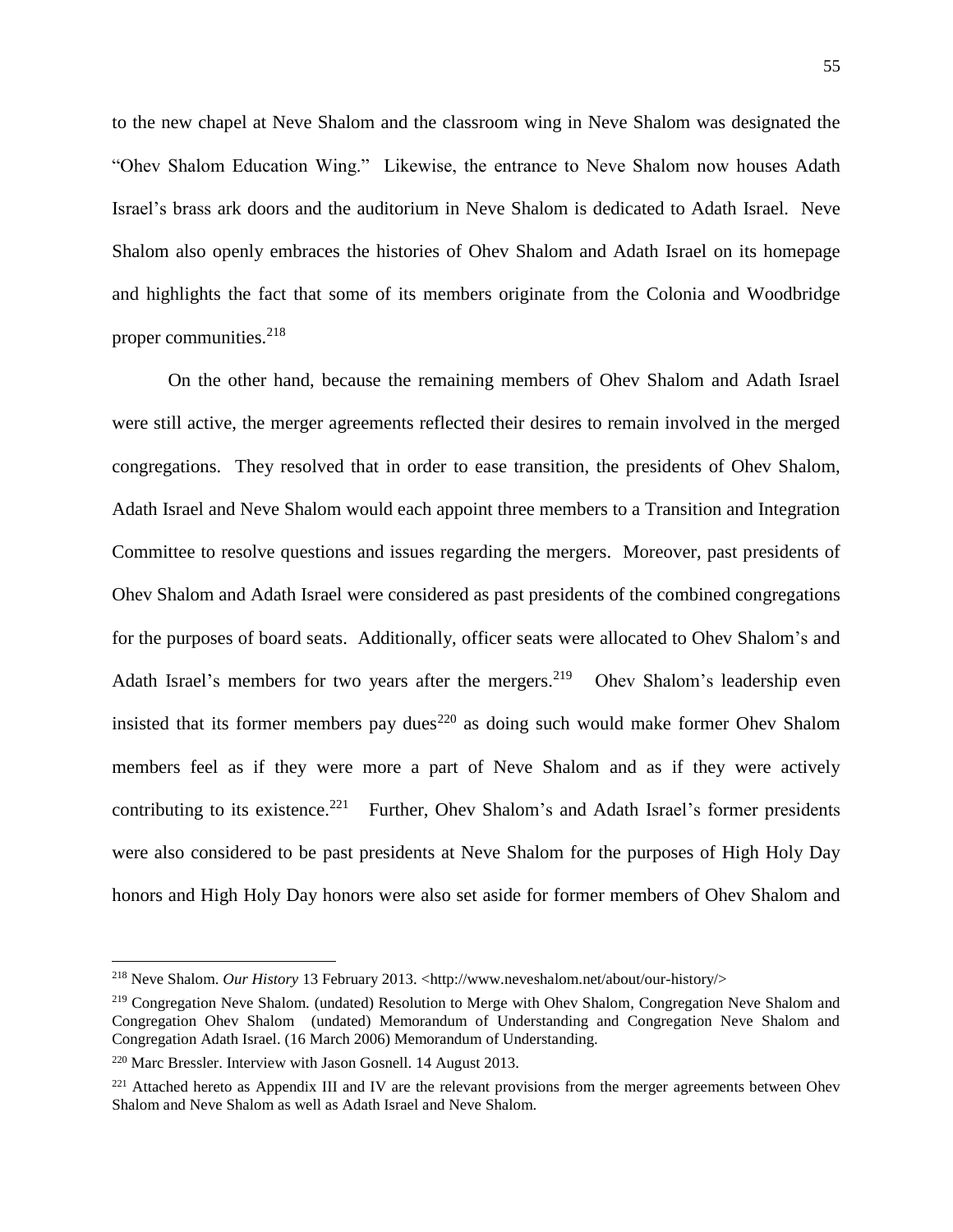Adath Israel for two years after the merger.<sup>222</sup> Also noteworthy, when one evaluates Ohev Shalom's and Adath Israel's members' desires to be active in the managing of Neve Shalom's future affairs was the fact that some of the assets provided to Neve Shalom as a result of the merger with Ohev Shalom were to be earmarked and not simply placed in Neve Shalom's Operating Account.<sup>223</sup>

## **V. CONCLUSION**

Findings regarding the Early and Late Mergers reveal that as a result of the changing socio-economic profile of American Jewry and practice of Judaism in the post-war years, both sets of mergers had a large concentration of individuals who were responsible for building and/or expanding these respective congregations. As such, these individuals remained involved and greatly informed the mergers themselves. Specifically, merger partners, locations of the merged congregations, leadership of the merged congregations and whether the merged congregations would acknowledge each congregation's history were determined according to the active and involved spirit that typified these individuals. However, the Late Mergers were also heavily influenced by the advanced ages of the respective congregations' members. It was found that since the individuals responsible for the Late Mergers were older than they were during the Early Mergers, they were most concerned with the recognition of their respective histories and the continued presence of Jewish life in Northern Middlesex County not just Woodbridge Township or Northeast Middlesex County. This was most clearly illustrated in the Late Mergers by the specific dedications which were made to commemorate the absorbed congregations and the disqualification of potential merger partners which regardless of being in the same town or

l

<sup>&</sup>lt;sup>222</sup> Congregation Neve Shalom. (undated) Resolution to Merge with Ohev Shalom, Congregation Neve Shalom and Congregation Ohev Shalom (undated) Memorandum of Understanding and Congregation Neve Shalom and Congregation Adath Israel. (16 March 2006) Memorandum of Understanding.

<sup>223</sup> Marc Bressler. Interview with Jason Gosnell. 14 August 2013.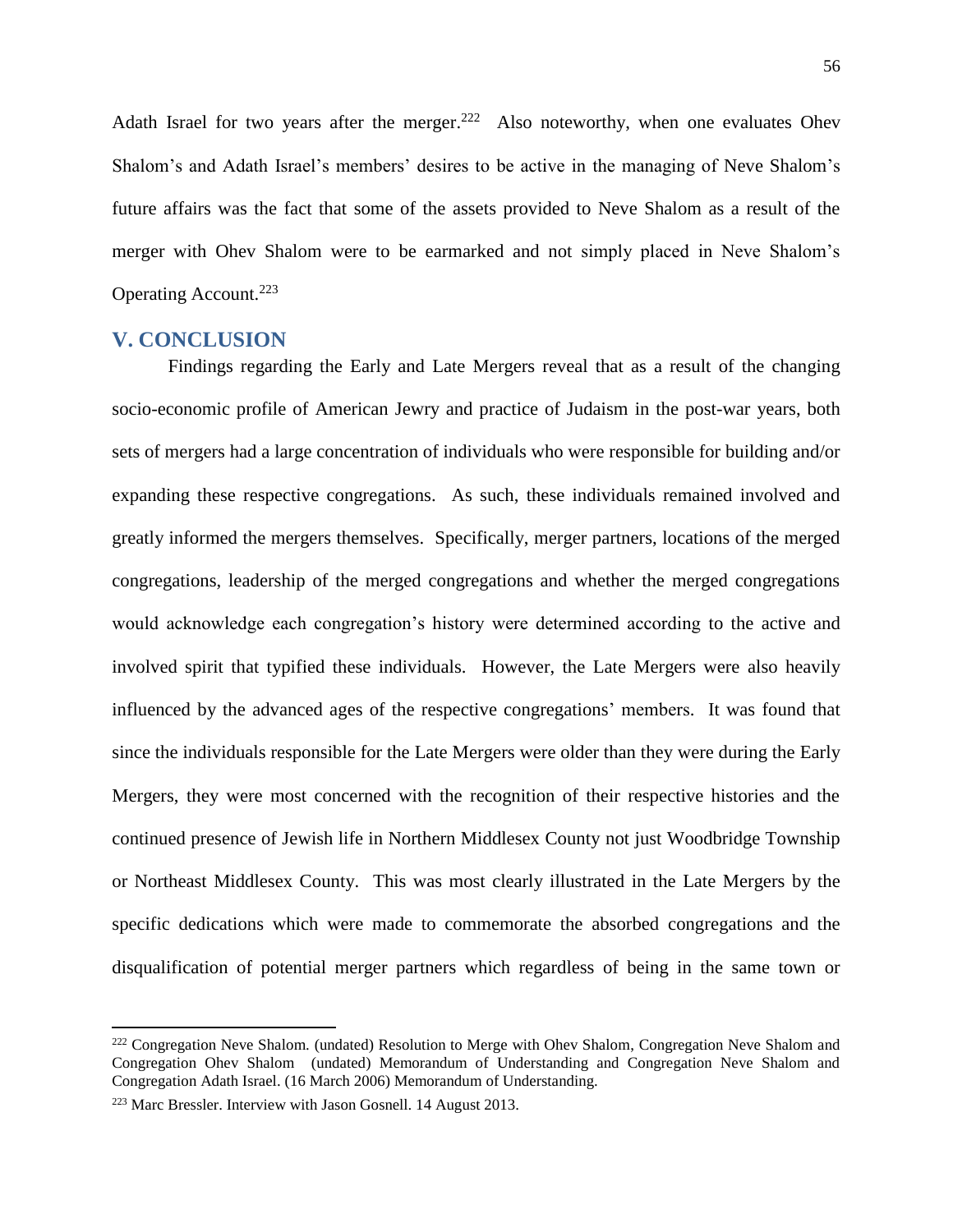geographic area could not ensure a vital Jewish presence in Northern Middlesex County after these individuals ceased being a part of the community.

In many ways the history of the congregations built and expanded in suburban New Jersey during the 1950s and 1960s is actually the history of the generation which built and expanded these congregations. Indeed their lifecycles mirror one another. As these individuals came to the suburbs from the cities many brought their congregations with them. At the same time these individuals raised their families, these congregations expanded. When these individuals became empty nesters, these congregations contracted and as these individuals began to pass away, these congregations began to dissolve.

The circumstances that led to the establishment, expansion, consolidation and eventual dissolution of the five Woodbridge Township congregations are clearly not unique. Throughout New Jersey, suburban congregations progressed through these same lifecycle stages as their communities faced similar demographic challenges brought on by changes in the socio-economic profile and religious practice of American Jewry. They were the responses of a generation who identified themselves as Jews. They believed themselves to be the link between a Jewish past and a Jewish future. As such, they initially established and/or greatly expanded congregations within their communities and thereafter despite decreasing numbers fought to preserve them. These congregations were the physical manifestations of their Jewish identity and just as they refused to relinquish their Jewishness in the suburbs they rejected the idea of living in a community without a physical Jewish presence.

## **VI. EPILOGUE**

The closing of Ohev Shalom's and Adath Israel's doors ended 100 years of organized Jewish life in Woodbridge Township. Ohev Shalom's and Adath Israel's consolidations into Neve Shalom meant that Neve Shalom had become home to Woodbridge Township's five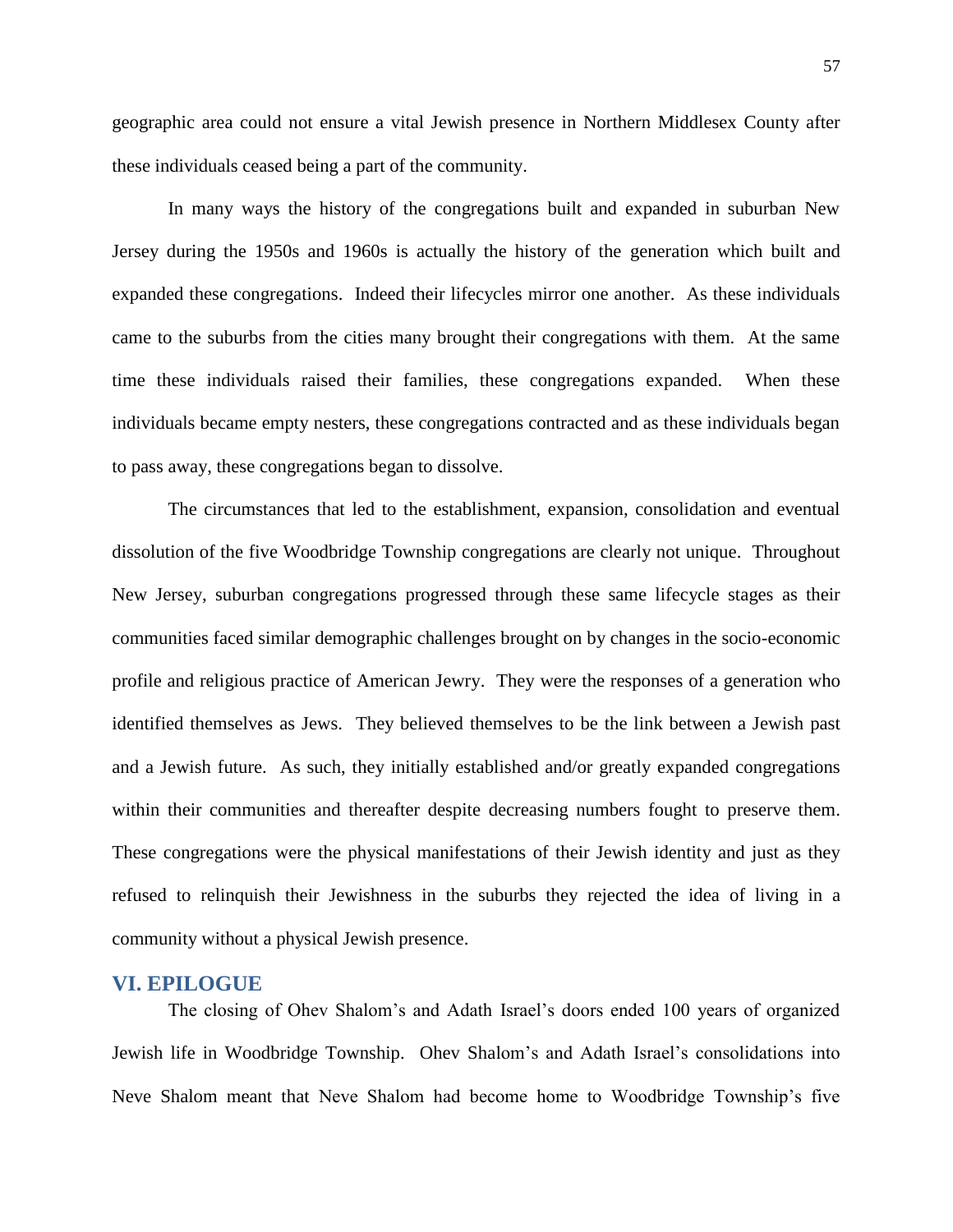former Conservative congregations and that Woodbridge Township's Jews once more worshipped under one roof as they had done in each other's homes in 1906. Yet, despite these mergers and the hopes that such actions would ensure the continued presence of a strong organized Jewish community in Northern Middlesex County, the same changing socio-economic factors and practices of Judaism in America continue to affect this community.

The numbers in Northern Middlesex County continue to decrease. Whereas in 1985 there had been as many as 22,000 Jews in Northern Middlesex County, by 2008 there were only 2,000.<sup>224</sup> The continued changes in the socio-economic profile and religious practices of American Jewry most likely means synagogue participation and membership will continue to decrease in Northern Middlesex County. To the extent that the proportion of Jews with more education will increase, it can be expected that in the years ahead migration will continue to decrease the number of Jews in Northern Middlesex County.<sup>225</sup> Moreover, with fewer Jews identifying with formal synagogue based Judaism, it is safe to assume that large numbers of Jews will continue to remain unaffiliated. Likewise, as the generation of Jews which built or greatly expanded the congregations in Northern Middlesex County pass away or leave Northern Middlesex County for retirement communities, it is probable that the current rates of apathy and unaffiliation will only increase.

With regard to Neve Shalom, the 10 year anniversaries of Ohev Shalom's and Adath Israel's mergers are now arriving and soon to arrive. This means that dues will be increasing for those on fixed incomes. Therefore, former members of Ohev Shalom and Adath Israel may choose to become unaffiliated or join other congregations which may be more affordable and/or

<sup>224</sup> American Jewish Committee (eds.) American *Jewish Year Book*. New York: American Jewish Committee and Jewish Publication Society. 1985. 190 and Sheskin. 18.

<sup>225</sup> Goldstein. 144.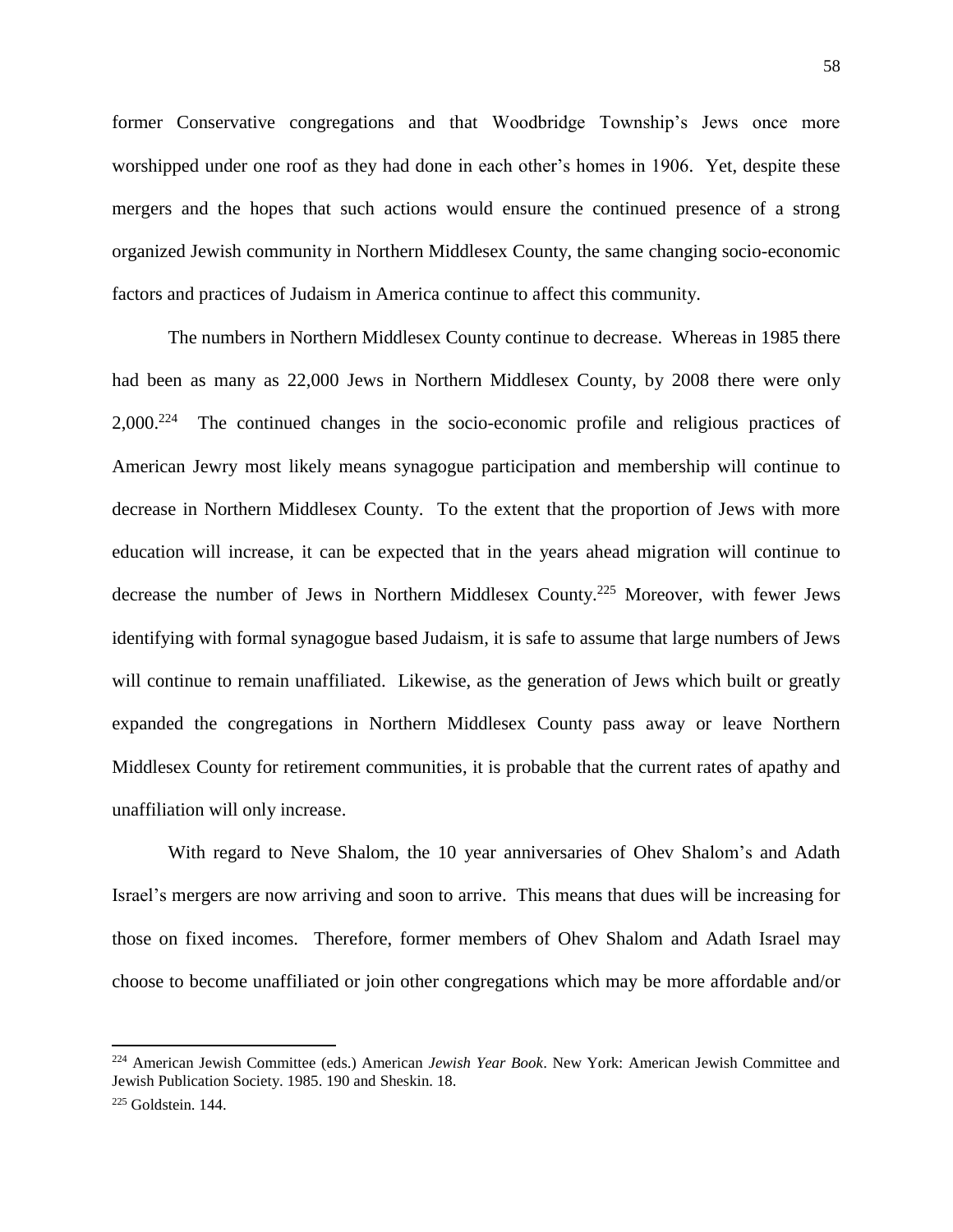closer to their homes in the event they have already moved out of Northern Middlesex County. As such, it can be assumed that participation and membership at Neve Shalom will decrease more dramatically in the next three years than it has in the last ten.

As for Beth Mordecai, it is the only remaining Conservative congregation identified by Neve Shalom in 1999 that has yet to merge. It has been on the verge of merger many times in the last 10-15 years.<sup>226</sup> With large endowments and donors, Beth Mordecai was able to endure the ups and downs of a dwindling membership. However, recent financial difficulties as well as a small and elderly membership have led Beth Mordecai to start borrowing against itself.<sup>227</sup> With such events, it remains to be seen how long Beth Mordecai will remain an attractive merger partner. Both Ohev Shalom's and Adath Israel's liquidations produced large sums. As such, the members of each congregation were able to solidify and ensure the legacies of their congregations through their mergers with Neve Shalom as well as receive the benefit of dues reductions in their new home. Yet, if Beth Mordecai's members were to exhaust the congregation's assets, it is doubtful that Neve Shalom or any other congregation would offer Beth Mordecai's members an agreement comparable to those received by Ohev Shalom's and Adath Israel's former members. With no assets, Beth Mordecai members would not be able to make the same kinds of dedications both Ohev Shalom's and Adath Israel's former members made in Neve Shalom. Instead, a scenario could be imagined where Neve Shalom or another congregation agrees only to expand its membership, accepting the remaining Beth Mordecai members without even a dues reduction.

<sup>226</sup> Melissa Kohn Rosen. "Synagogue Spotlight: Congregation Beth Mordecai Perth Amboy." *Medinat HaGan*. Vol IV Issue 2. Winter 2007. 10-11.

<sup>227</sup> Norman Rosen. Interview with Jason Gosnell. 18 July 2013.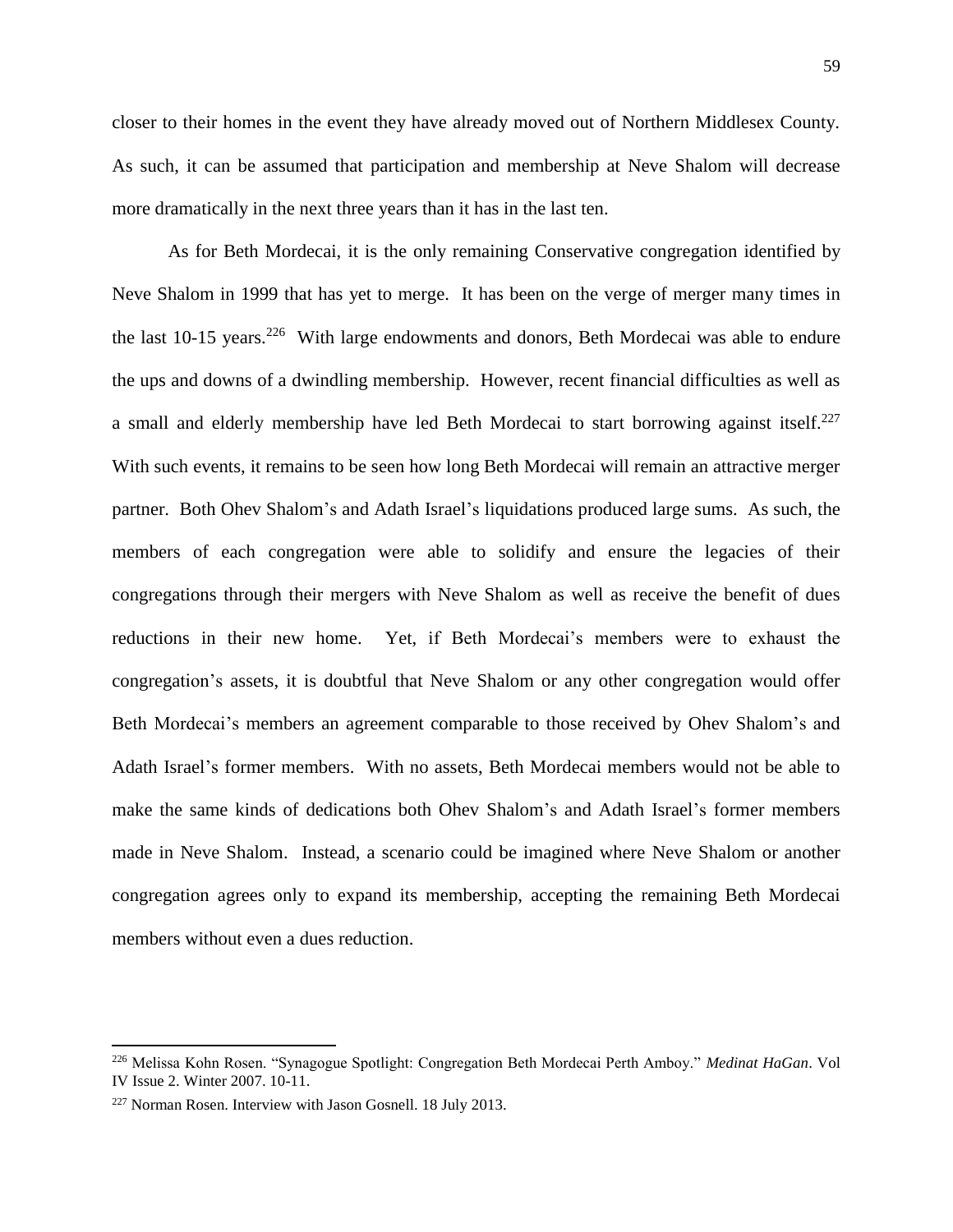In this regard, the major difference between the Ohev Shalom-Neve Shalom merger and the Adath Israel-Neve Shalom merger may provide some insight on how a Beth Mordecai merger may proceed. The Ohev Shalom-Neve Shalom merger informed the Adath Israel-Neve Shalom merger as the agreements were very similar, but despite Adath Israel's members bringing more assets, they unlike Ohev Shalom's members never earmarked any of them. Instead, the proceeds from the liquidation of the property of Adath Israel were "used by the combined congregation as determined by the board of the combined organization."<sup>228</sup> Such may have been the result of Adath Israel being in worse financial shape than Ohev Shalom or the fact that its membership was older. Both problems Beth Mordecai is now facing.

At some point, the amount of activity that the generation responsible for constructing and/or expanding the congregations in Northern Middlesex County will reach its tipping point and will no longer, due to age, be able to provide as much time and money as they once did. Their fortitude and desire will wane meaning that they will no longer have the ability and/or desire to shape an absorbing congregation's direction. Moreover, with less members being those who were involved in constructing and/or expanding these congregations or even being the children or grandchildren of these individuals, the less attachment they may have to the absorbed congregation. As a result, they may also be less concerned with a former congregation's legacy and the merged congregation's future direction.

What will happen to Neve Shalom and Beth Mordecai in the coming years is unknown. However, much of what does happen and how such will happen is certain to be determined by the age of Neve Shalom's and Beth Mordecai's members, the socio-economic status of American

<sup>228</sup> Congregation Adath Israel. (16 March 2006) Memorandum of Understanding.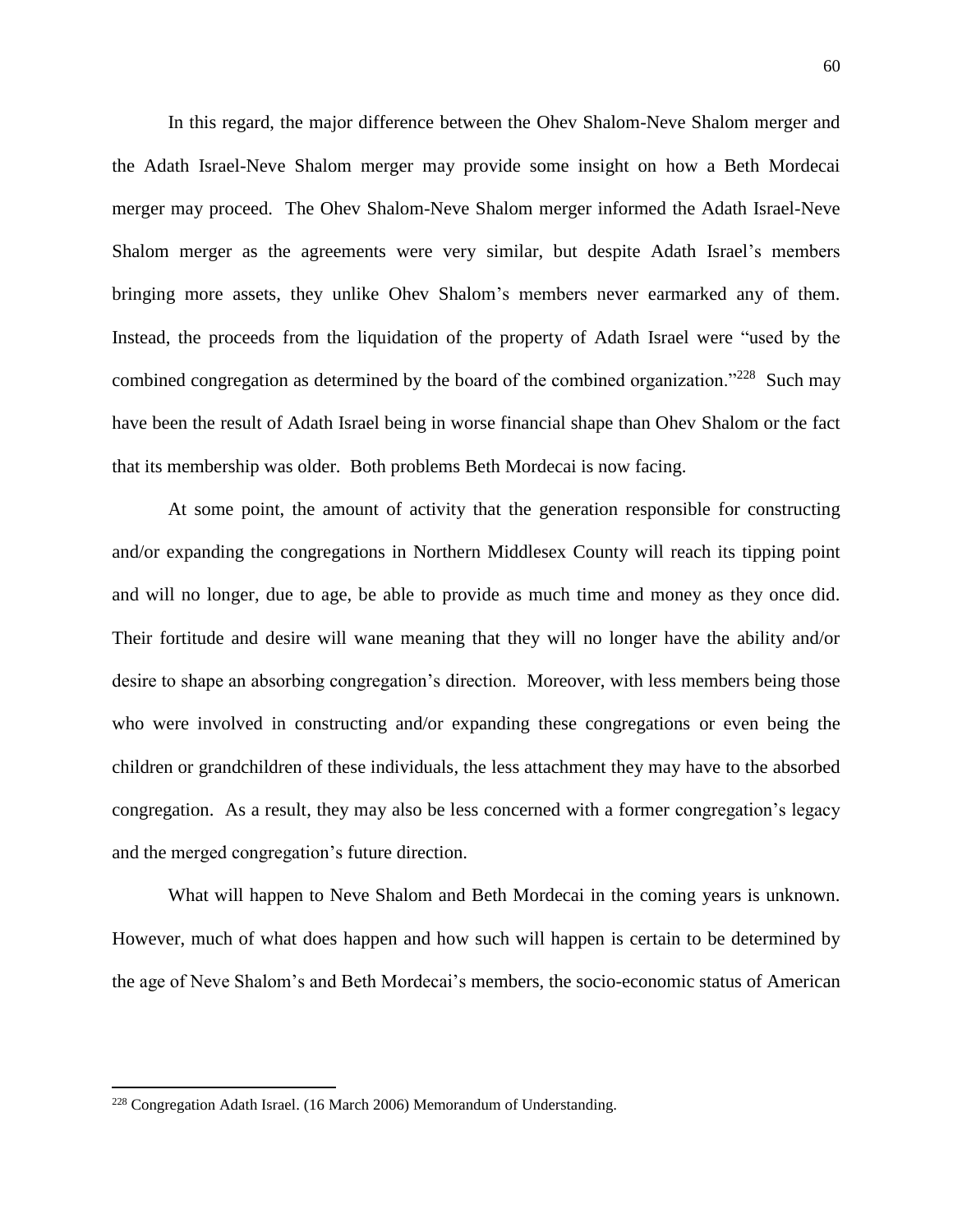Jewry, the economic health and attractiveness of Metuchen and Perth Amboy as well as the future practices of Judaism in America.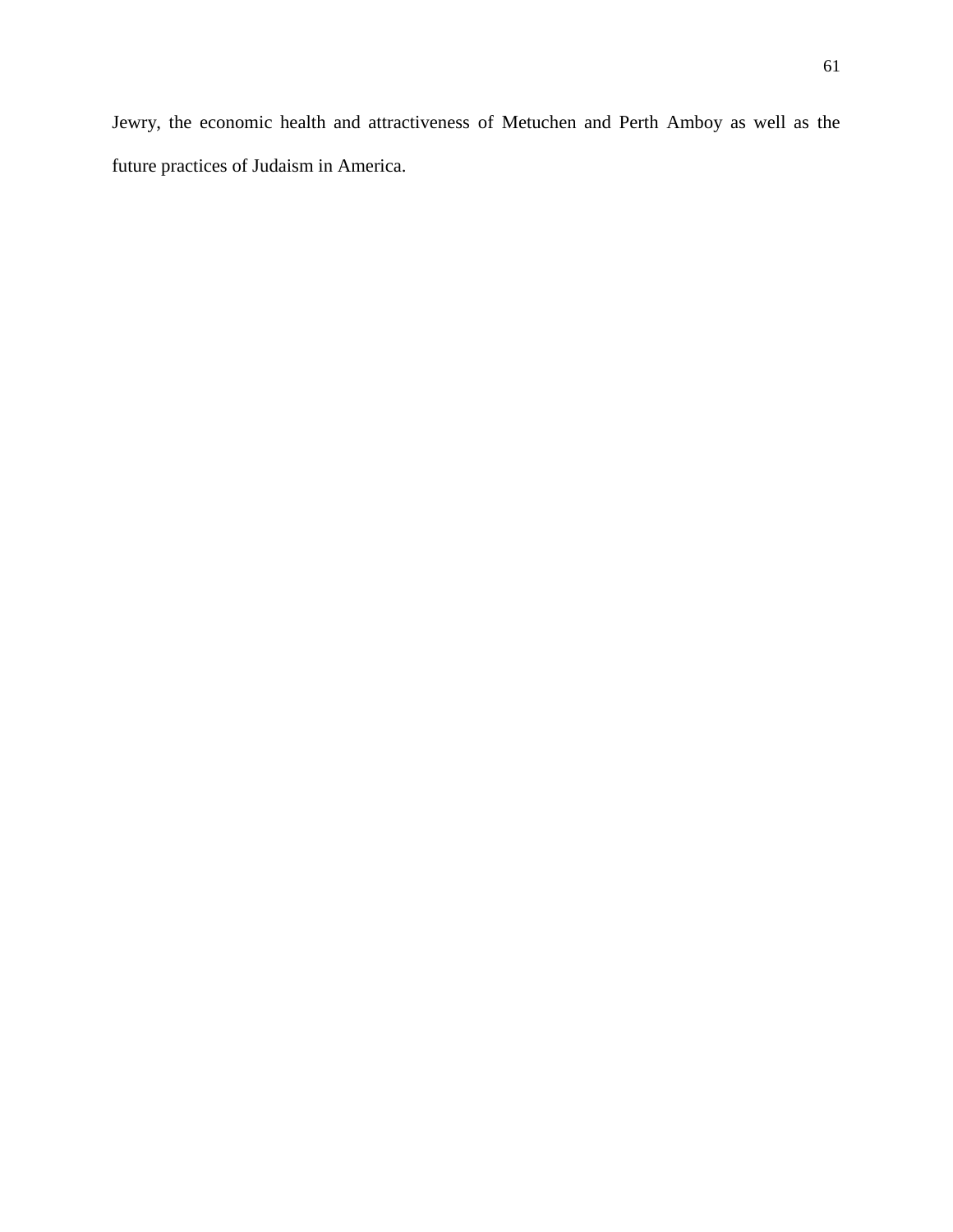# **Appendix I Questionnaire**

# QUESTIONNAIRE FOR ABSORBED SYNAGOGUE INTERVIEWEE

## Pre-Consolidation

- How long had the synagogue existed?
- How old was the building? Did it require major renovations?
- Had there been any expansions before the consolidation? Had there been any previous incarnations of this synagogue? What was the history of the synagogue?
- How many employees were employed by the synagogue before the consolidation? What were their positions? Were these new positions?
- How many people were members of the synagogue before its consolidation? What was the highest and lowest amount of members? When?
- What were the demographics of the synagogue (age, socio-economic status, national origin)? Had it changed from its inception?
- How many Hebrew school students did the synagogue have before it consolidated? What was the highest and lowest amount of students? When?
- Where was the synagogue located?
- Why was this location originally selected?
- Where did the members live in relation to the synagogue
- Who were the rabbi and cantor?
- How long had they been working for the synagogue before the consolidation?
- How many individuals regularly attended services for Shabbat, morning minyan, the High Holiday Days, and for the other holidays before the consolidation? Did congregants walk or drive to synagogue?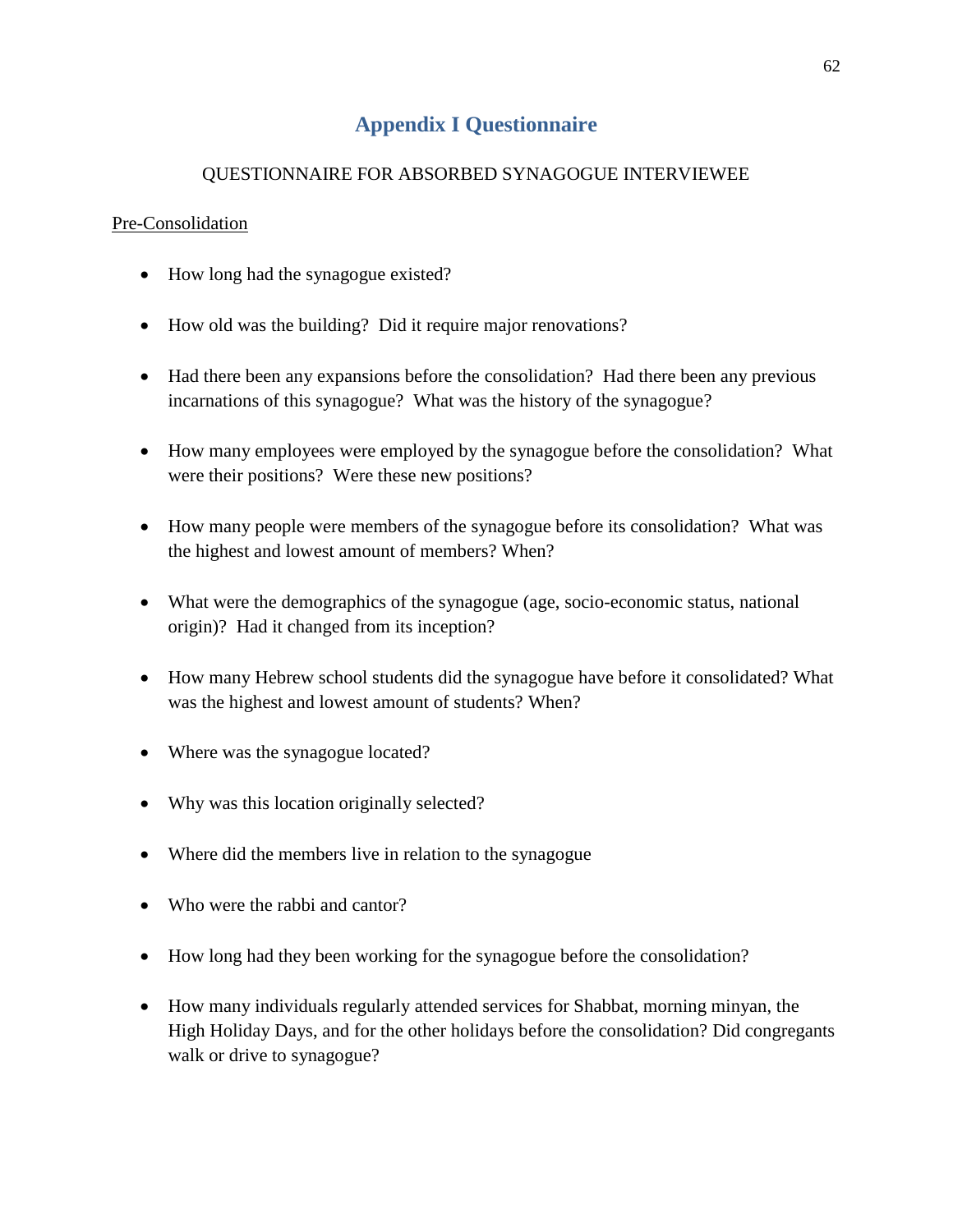- What was participation in synagogue events like before consolidation? What were some of the events?
- What denomination of Judaism was the synagogue (Reform, Conservative, Traditional, Orthodox)?
- What was your position on the board?
- How long had you been a member of the synagogue before you were a board member?
- Where did you live in relation to the synagogue? How long had you lived there?
- What brought you to Woodbridge?
- Why did you become a member of the synagogue and later a member of the board?
- Were you aware of the situation that led to consolidation before becoming a board member?
- How necessary was the consolidation?

## Consolidation

- What were the reasons the board decided to explore the possibility of consolidating with another synagogue?
- Was there a single event which led the board to consider consolidation or was this something which was contemplated over time?
- How much time after these events was consolidation considered?
- Were there alternatives to consolidation? What were they?
- Was the rabbi consulted? Was anyone outside of the board consulted?
- How did the board identify the synagogues which would be approached for consolidation?
- Who were those synagogues?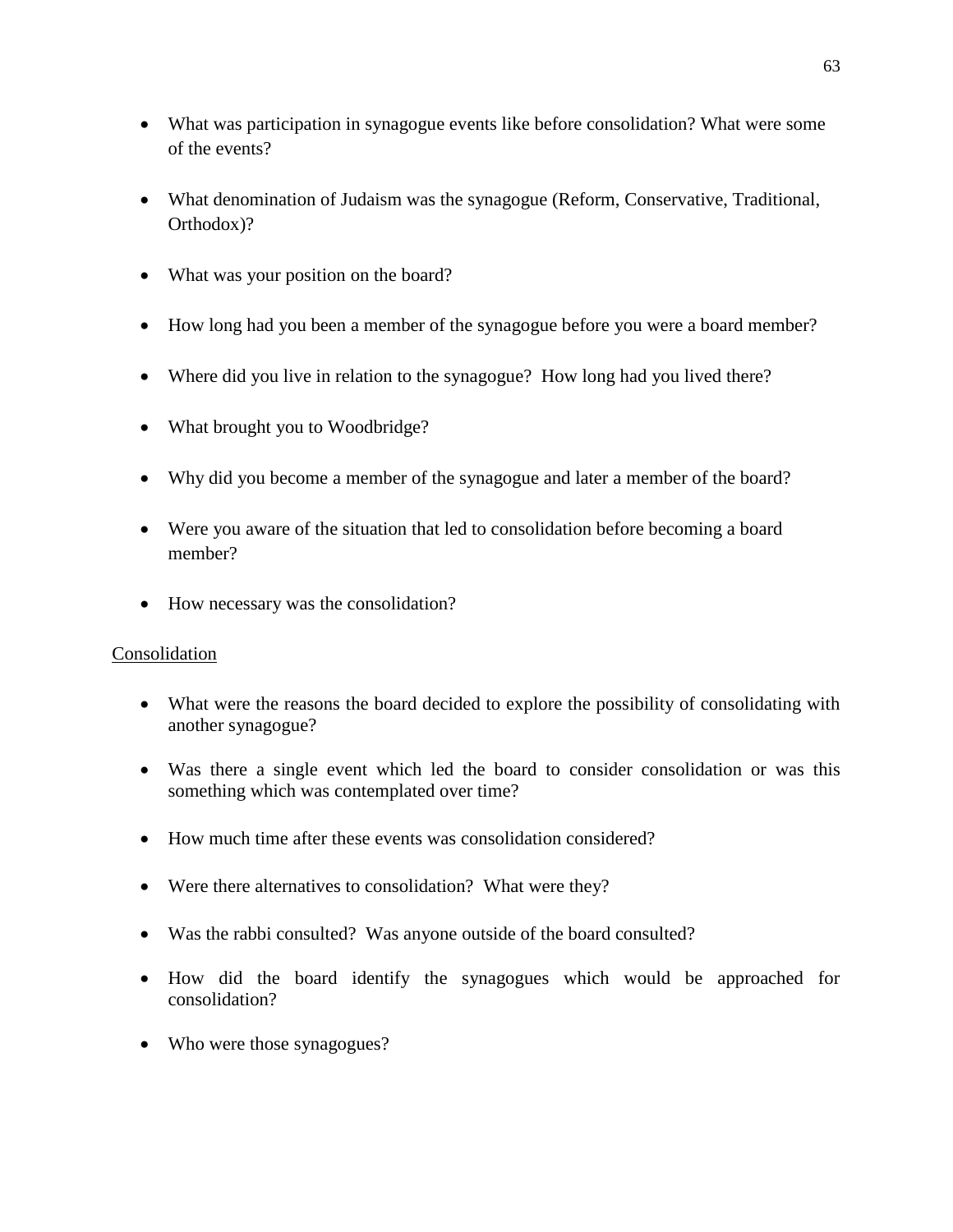- Did your synagogue have any relations with any of these synagogues before the consolidation?
- How were these synagogues approached? Formally or Informally?
- What were the goals of the consolidation?
- Which factors were taken into consideration when determining consolidation? What was the most important factor in consolidation? (Equalitarianism, Finances, Similar Religious Tradition, Hebrew School, Vibrancy of Social Organizations, Previous Mergers)
- How were these factors evaluated?
- Were there any red lines?
- Why was one synagogue eventually selected over the others?
- How was the internal selection process conducted?
- Were there meetings between the boards?
- How were negotiations conducted? Were there simultaneous negotiations going on?
- Did the synagogues have legal representatives?
- How long did the process take to be completed?
- Was there any time constraints?
- How was consolidation broached to the congregation as a whole?
- What were the reactions of the congregants and the clergy?
- How was the consolidation performed?
- What were the terms of the consolidation?
- How did the synagogues mark the consolidation?

## Post-Consolidation

How were the assets of the synagogue liquidated (real estate, ritual objects, other)?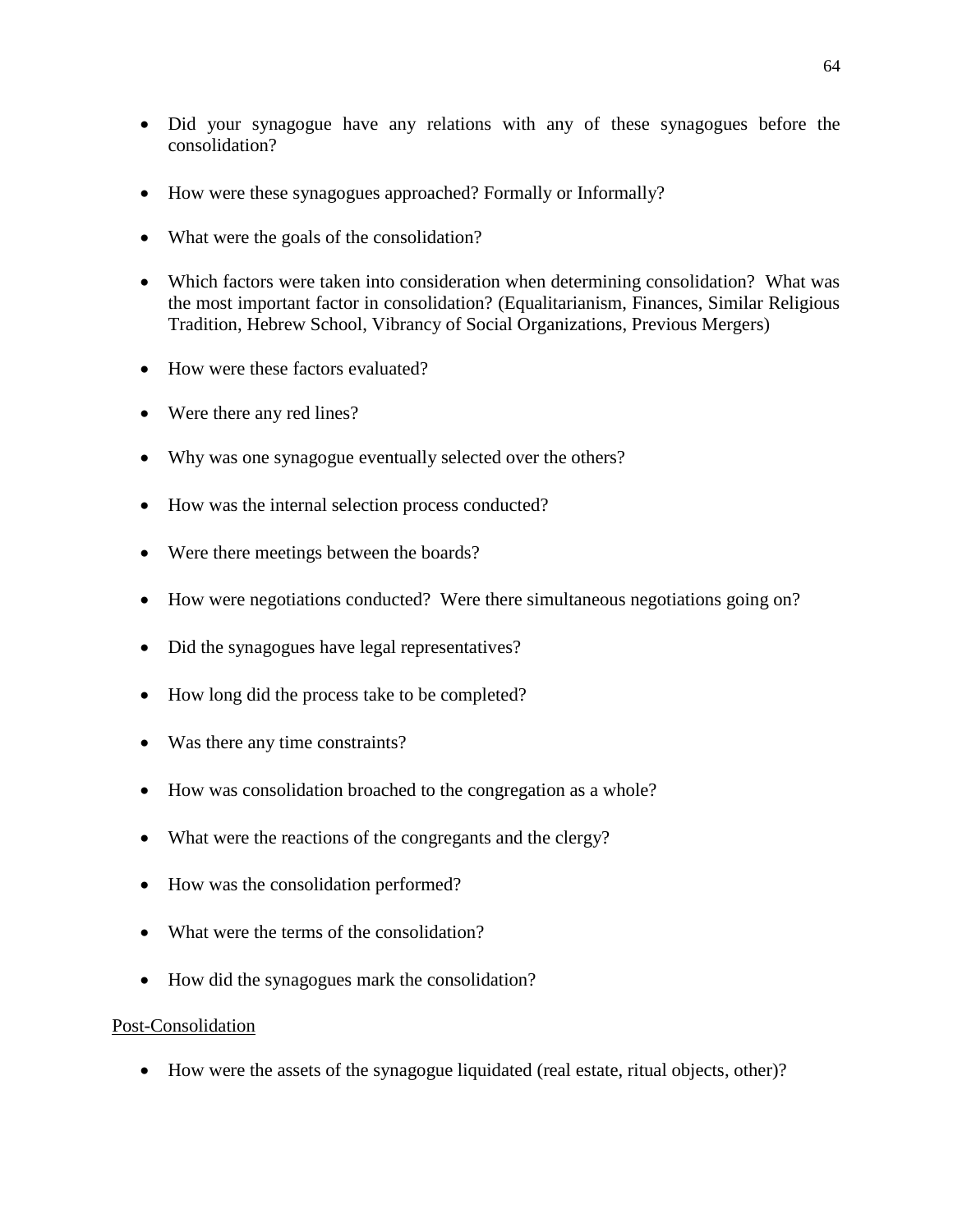- How were the congregations consolidated? Was this a merger or an absorption? What was done in order to unite the congregations?
- Was there anyone who left the congregation as a result of the consolidation?
- Whose rabbi and cantor led the consolidated synagogue? How was this decided?
- Were you a member of the board after the consolidation?
- How long before all the issues regarding the consolidation were settled?
- Are you still a member of the consolidated synagogue? Why did you leave?

### Miscellaneous

- Were you a member of the congregation during its previous consolidation?
- Do you have any records concerning the consolidation?
- Do you know where I would be able to find records concerning the consolidation?
- Do you know of any other individuals who may have information concerning the consolidation?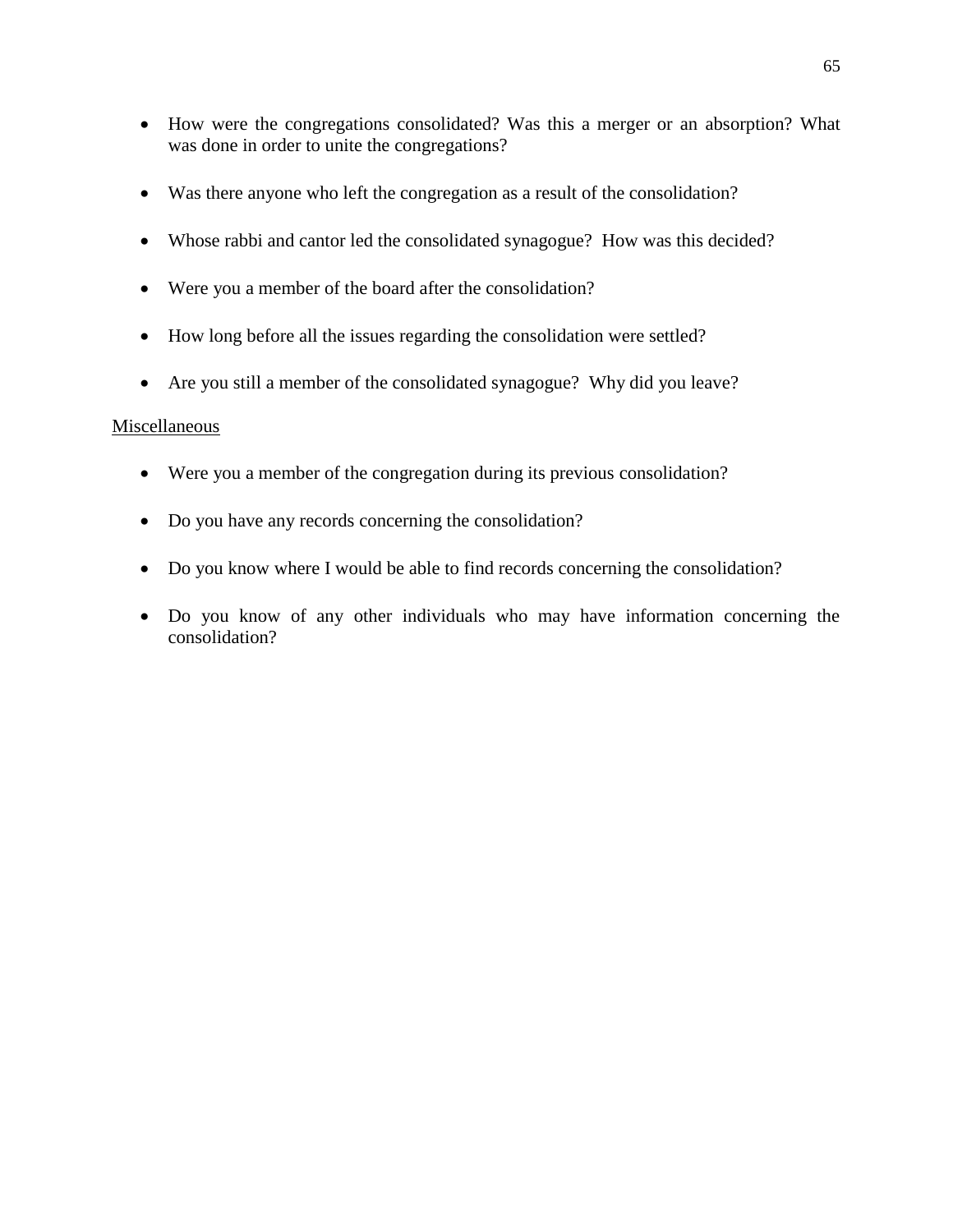## QUESTIONNAIRE FOR ABSORBING SYNAGOGUE INTERVIEWEE

## Pre-Consolidation

- How long had the synagogue existed?
- What was the history of the synagogue?
- How many people were members of the synagogue before its consolidation? What was the highest and lowest amount of members? When?
- What were the demographics of the synagogue before the consolidation (age, socioeconomic status, national origin)?
- How many Hebrew school students did the synagogue have before it consolidated? What was the highest and lowest amount of students? When?
- Where was the synagogue located?
- Why was this location originally selected?
- Where did the members live in relation to the synagogue
- Who were the rabbi and cantor?
- How long had they been working for the synagogue before the consolidation?
- How was Shabbat and holiday attendance before the consolidation?
- What was participation in synagogue events like before consolidation? What were some of the events?
- What was your position on the board?
- How long had you been a member of the synagogue before you were a board member?
- Where did you live in relation to the synagogue? How long had you lived there?
- What brought you to Woodbridge?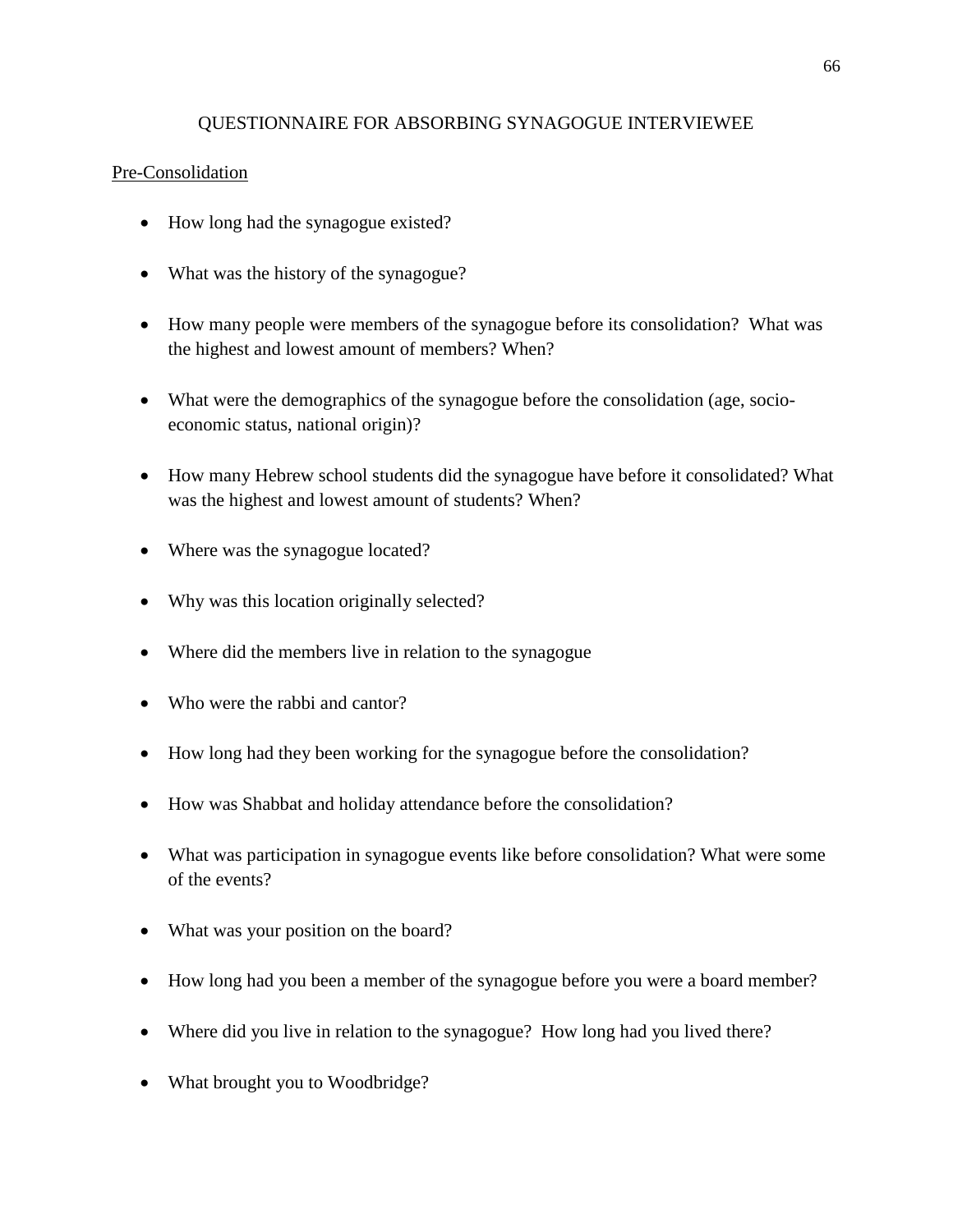Why did you become a member of the synagogue and later a member of the board?

## Consolidation

- Did the board ever identify synagogues which were to be approached for consolidation?
- What were the reasons the board decided to explore the possibility of consolidating with another synagogue?
- How much time after these events was consolidation considered?
- Was the rabbi consulted? Was anyone outside of the board consulted?
- Did your synagogue have any relations with the other synagogue before the consolidation?
- How was the synagogues approached? Formally or Informally?
- What were the goals of the consolidation?
- Which factors were taken into consideration when determining consolidation? What was the most important factor in consolidation?
- How were these factor evaluated?
- Were there any red lines?
- How was the internal consolidation process conducted?
- Were there meetings between the boards?
- How were negotiations conducted?
- Did the synagogues have legal representatives?
- How long did the process take to be completed?
- Was there any time constraints?
- How was consolidation broached to the congregation as a whole?
- What were the reactions of congregants and the clergy? Were there any negative reactions?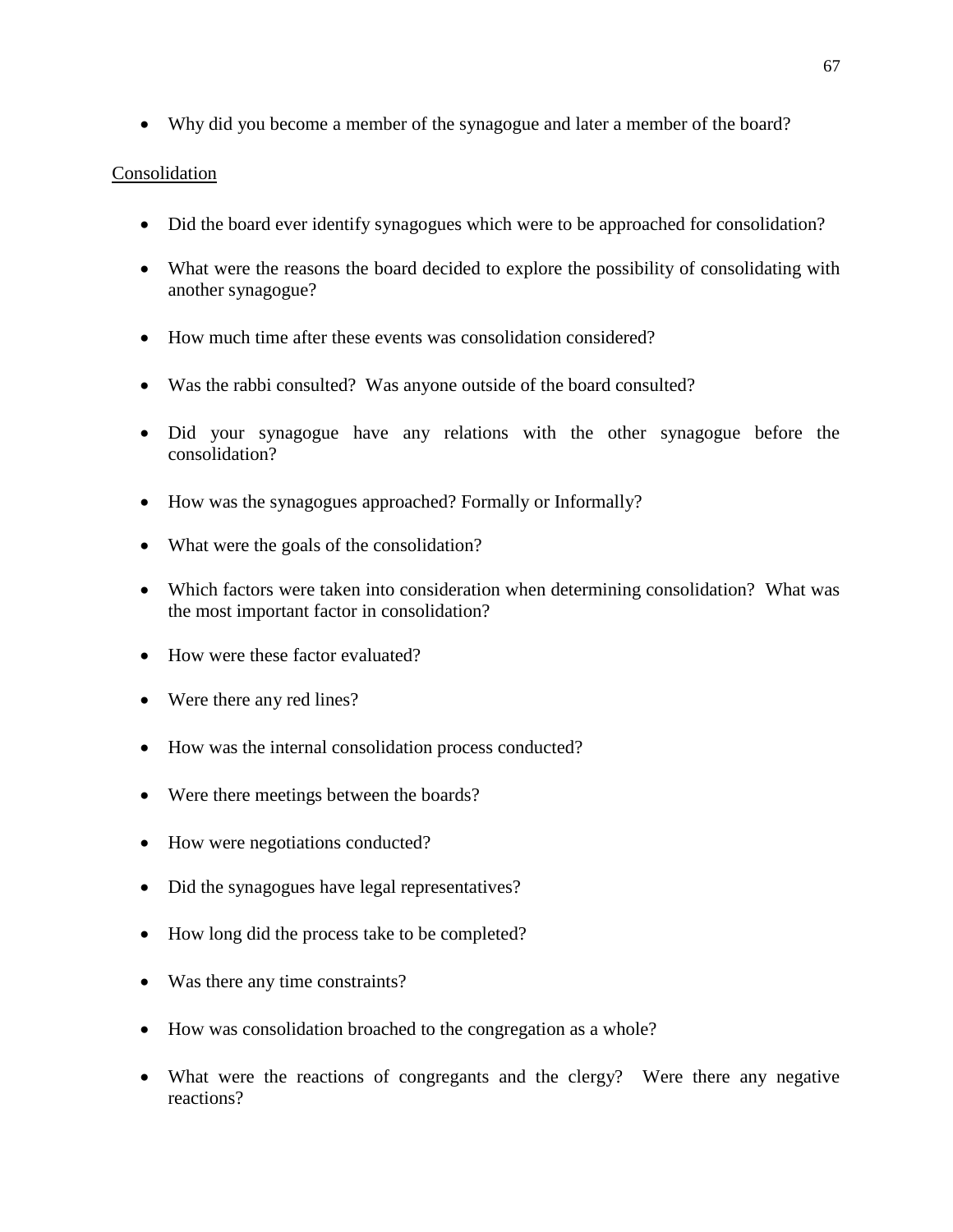- How was the consolidation performed?
- What were the terms of the consolidation?
- How did the synagogues mark the consolidation?

### Post-Consolidation

- How were the assets of the synagogue liquidated (real estate, ritual objects, other)?
- How were the congregations consolidated? Was this a merger or an absorption? What was done in order to unite the congregations?
- Was there anyone who left the congregation as a result of the consolidation?
- Whose rabbi and cantor led the consolidated synagogue? How was this decided?
- Were you a member of the board after the consolidation?
- How long before all the issues regarding the consolidation were settled?
- Are you still a member of the consolidated synagogue? Why did you leave?

### Miscellaneous

- Were you a member of the congregation during its previous consolidation?
- Do you have any records concerning the consolidation?
- Do you know where I would be able to find records concerning the consolidation?
- Do you know of any other individuals who may have information concerning the consolidation?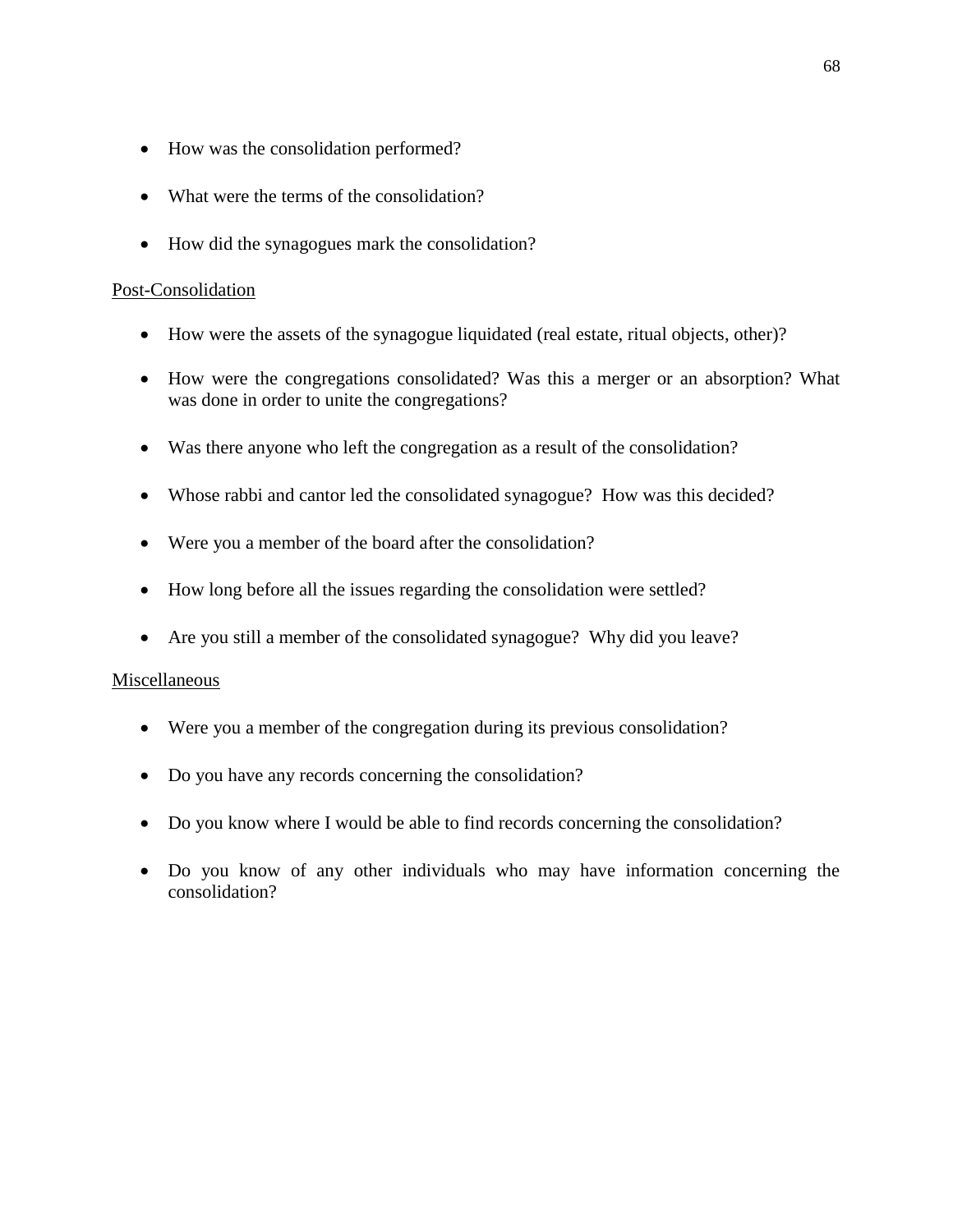

# **Appendix II Map of Woodbridge Township and Surrounding Areas**

<sup>229</sup> Google Maps. *Woodbridge Township*. 1 August 2013.

<sup>&</sup>lt;https://maps.google.com/maps/ms?ie=UTF8&hl=en&t=h&msa=0&msid=110659212853617177645.00047a3946e 3aca103a13&ll=40.556591,-74.283543&spn=0.054777,0.135612&z=13&source=embed>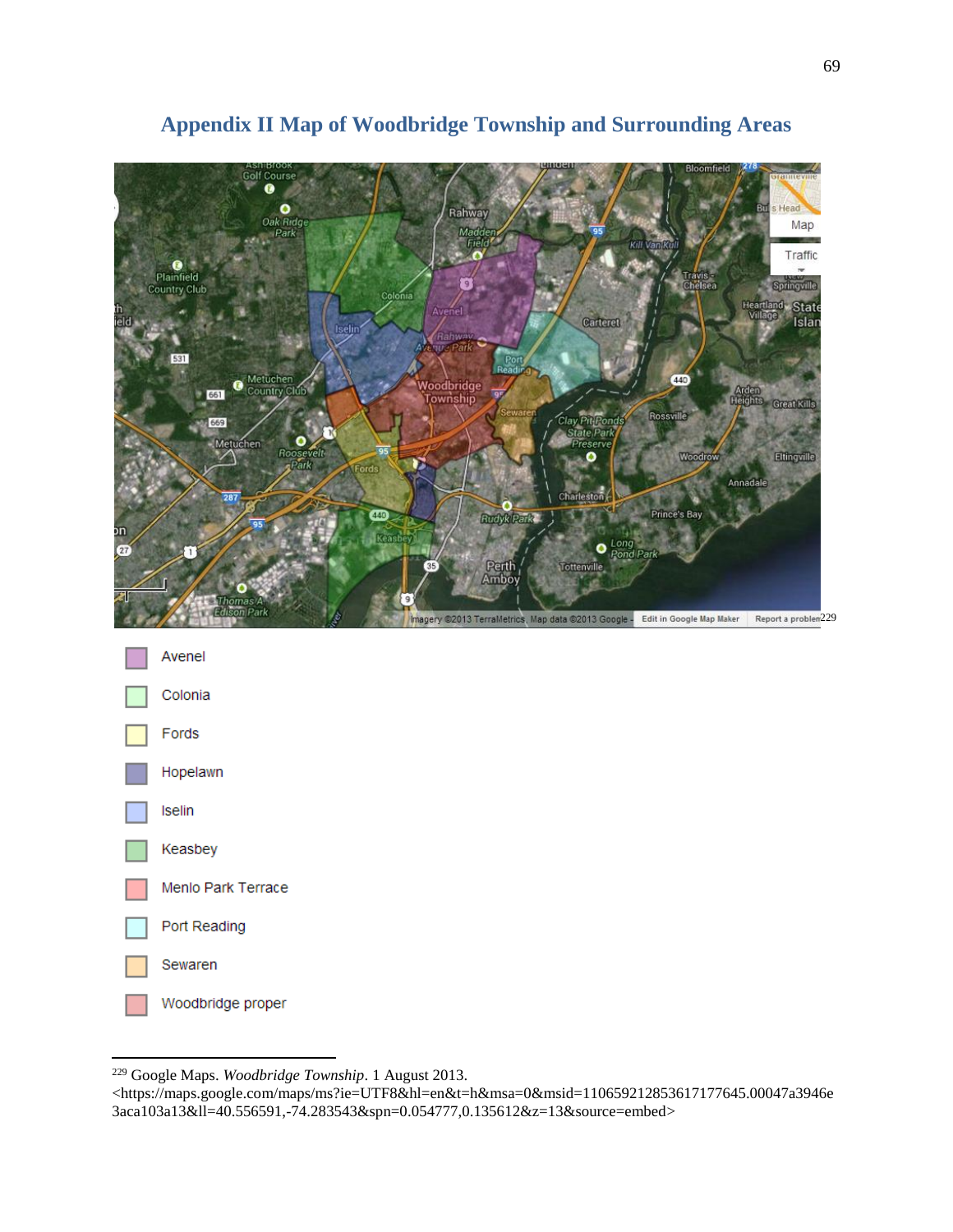## **Appendix III Relevant Ohev Shalom-Neve Shalom Merger Agreement Provisions**

### **DUES**

There shall be no dues charged for a Colonia membership for the balance of the 2002- 2003 fiscal year in consideration of said members having already paid their dues to Ohev Shalom.

The dues rate for a Colonia membership shall be \$360 per household per year through the fiscal year ending June 30, 2013, except that the dues of an unmarried Colonia member over the age 65 shall be reduced to \$300 through the fiscal year ending June 20, 2008. For the fiscal year ending June 30, 2014, a Colonia member's dues shall be 50% of the regular dues charged to a member of Congregation Neve Shalom for the applicable membership classification, i.e.: couple, senior couple or senior single (provided that nothing herein shall obligate the synagogue to retain a discount for senior citizens). For the fiscal year ending June 30, 2015, a Colonia member's dues shall be 75% of the regular dues charged to a member of Congregation Neve Shalom for the applicable membership classification. For the fiscal year ending June 30, 2016, and thereafter, there shall be no special dues rates for Colonia members.

The dues rates for Colonia members shall include mandatory fees as United Synagogue dues and Repair and Replacement Fund assessments, but shall not include optional items such as contributions to the *Masoroti* Movement in Israel, Adult Education fees, activity fees or Men's Club or Sisterhood dues.<sup>230</sup>

### **HONORS, ACKNOWLEDGMENTS AND GOVERNANCE**

Ohev Shalom *yahrzeit* plaques (approximately 700) will be hung in our sanctuary. (The plaques are the identical style, and, yes, there's room). Ohev Shalom *yahrzeits* will be acknowledged in the same manner as Neve Shalom *yahrzeits.*

Ohev Shalom "Tree of Life" leaves and rocks will be integrated in the Neve Shalom "Tree of Life".

An historical tribute to the Colonia/Avenel Jewish communities will be installed in the new corridor to the new "Hayat Chapel".

Past presidents of Ohev Shalom will be considered as past presidents of the combined congregation for purposes of Board seats and High Holy Day honors.

Twenty-five percent of High Holy Day honors to be allocated to the new "Colonia members" in *5764* and *5765*. (Thereafter, no distinctions between membership categories.)

<sup>230</sup> Congregation Neve Shalom. (undated) Resolution on Merger with Congregation Ohev Shalom.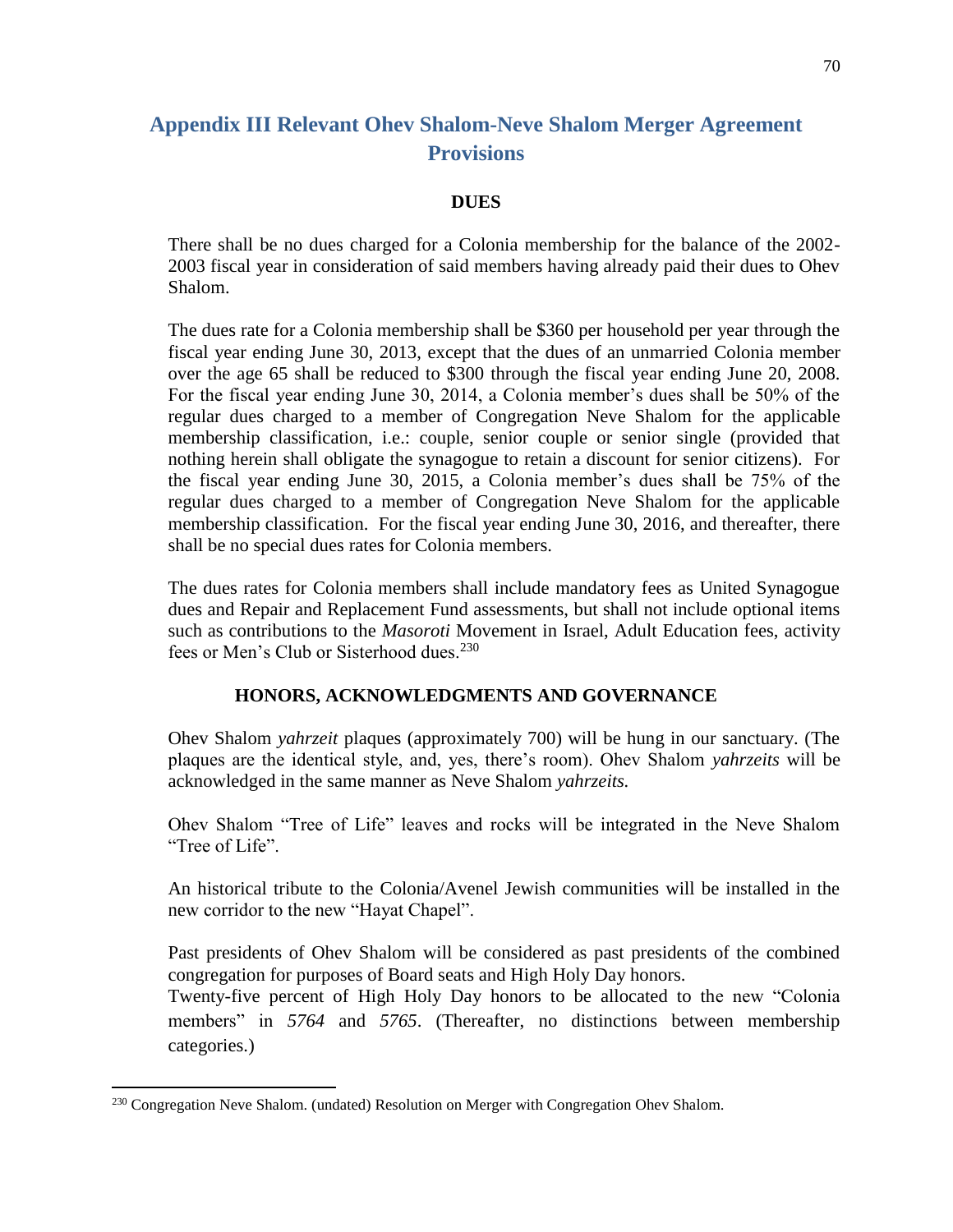Classroom wing to be designated "Ohev Shalom Education Wing".

Congregation Neve Shalom is surviving legal entity.

Five elected Board seats (25 percent) and two Executive Committee positions (20 percent) will be allocated to the new "Colonia members". (Thereafter, no distinctions between membership categories.)

The two presidents will each appoint three members to a "Transition and Integration Committee" to resolve questions and issues that may arise.<sup>231</sup>

<sup>&</sup>lt;sup>231</sup> Congregation Neve Shalom and Congregation Ohev Shalom. (undated) Memorandum of Understanding.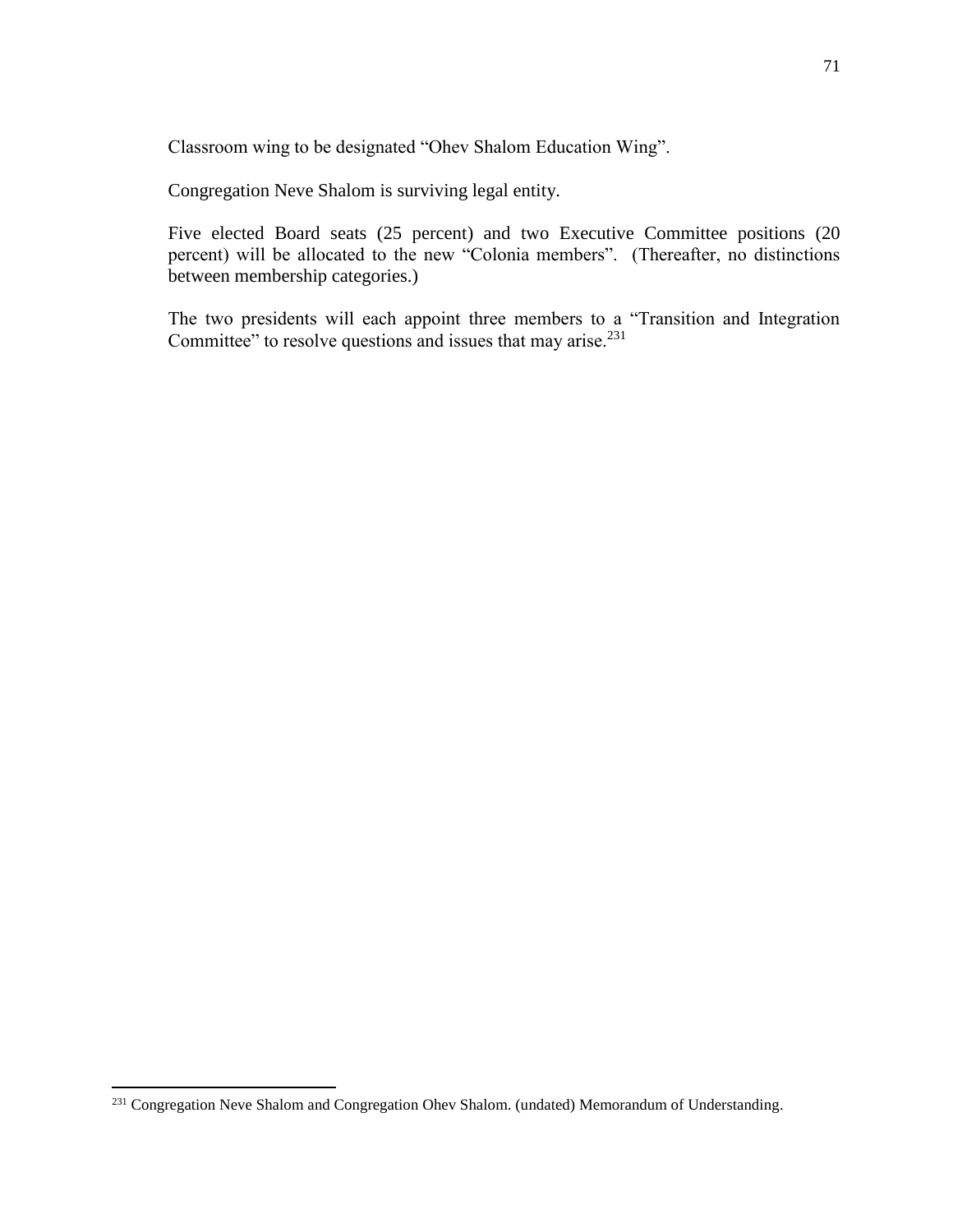## **Appendix IV Relevant Adath Israel-Neve Shalom Merger Agreement Provisions**

### **DUES**

For members of Congregation Adath Israel who enroll as members of the combined congregation prior to July 1, 2006, there shall be no additional dues charged for the balance of the 2005-2006 fiscal year in consideration of the fact that said members will have already paid their dues to congregation Adath Israel.

Woodbridge members shall pay membership dues of \$350 per household per year through the fiscal year ending June 30, 2016, except that unmarried singles under the age of 65 and married seniors over the age of 65 shall pay \$230 per year and unmarried seniors over the age 65 shall pay \$125 per year. There shall be an associate member fee of \$100 per year solely available to members who desire to receive the Congregation mailings. These special dues rates shall end at the fiscal year ending June 30, 2016, and thereafter, for the next five years with the fiscal year ending June 30, 2021, the dues will be gradually increased<sup>232</sup> in line with actual dues rates for members. Any child/children of a member of Adath Israel, who purchased High Holiday tickets in 2005, will be able to join Neve Shalom at the discounted rate provided said children join Neve Shalom prior to the High Holidays in 2006.

The dues rates for Woodbridge members shall not include mandatory fees such as United Synagogue dues and shall not include optional items, which shall be in the sole discretion of each member, such as contributions to the *Masoroti* Movement in Israel, Adult Education fees, activity fees or Men's Club or Sisterhood dues.

## **HONORS, ACKNOWLEDGMENTS AND GOVERNANCE**

Each past president of Congregation Adath Israel shall be deemed to be a past president of the combined congregation and, as such, shall be entitled to a seat on the Board of Directors in the same manner as a past president of Congregation Neve Shalom; and the current president of Congregation Adath Israel shall be deemed to be an immediate past president of the combined Congregation for purposes of participation in the Executive Committee of the combined congregation.

For the 2006-2007 and 2007-2008 fiscal years, not fewer than two officers of the combined Congregation shall be from among those who are members in good standing of the combined congregation and who, as of March 1, 2006, had been members in good standing of Congregation Adath Israel if same are available and interested in a position. Thereafter, no distinction shall be made between those who were previously members of Congregation Adath Israel and those who were members of Congregation Neve Shalom.

<sup>&</sup>lt;sup>232</sup> Dues for former Adath Israel congregants after 2016 will be increased by 20 percent each year until 2021.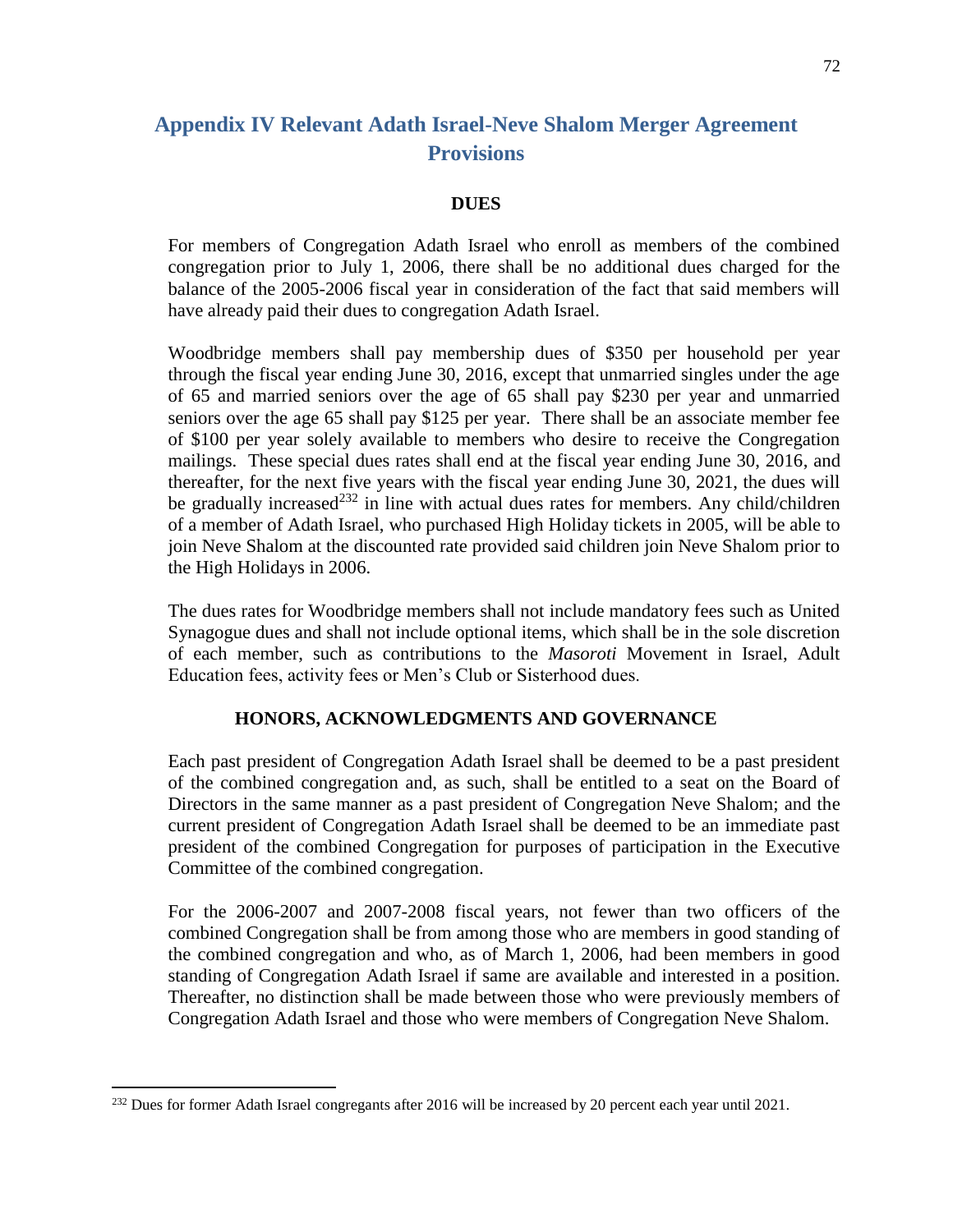Memorial (*yahrzeit*) plaques currently hanging in the sanctuary of Congregation Adath Israel shall be transferred to the *bait midrash* under construction of Congregation Neve Shalom and shall be displayed in the same manner as those of Congregation Neve Shalom.

The *yahrzeits* of Congregation Adath Israel shall be integrated into *yahrzeit* database of Congregation Neve Shalom and shall be memorialized in the same manner as *yahrzeits* of Congregation Neve Shalom.

For the purposes of the receipt and allocation of all categories of High Holiday Honors, the combined congregation shall recognize the Woodbridge members in the same manner as all members of Congregation Neve Shalom. Further, the individuals of committee of Congregation Neve Shalom authorized to assign and allocate High Holy Day honors shall, for the High Holy Days of 2006 (*5767*) and 2007 (*5768*), allocate and assign no less than twenty percent (20%) of each category of High Holy Day honors to Woodbridge members if available.

The past presidents of Congregation Adath Israel who remain members in good standing of the combined Congregation shall be given the honor of holding Torah scrolls on the *bima* of Congregation Neve Shalom during the *Kol Nidre* services of 2006 (*5767*) and 2007 (*5768*). It is understood that this qualifies as an honor for the High Holy Days. The presidents of Congregation Adath Israel and Congregation Neve Shalom shall each designate three members to serve as a Transition and Integration Committee. Questions and issues that may arise from the combining of the two congregations shall be referred to the Transition and Integration Committee for resolution. Such committee shall be in existence for no less than two years.

All net proceeds of the liquidation of the property of congregation Adath Israel will be transferred to the combined congregation. Said proceeds shall be used by the combined congregation as determined by the Board of the combined organization.  $233$ 

<sup>&</sup>lt;sup>233</sup> Congregations Neve Shalom and Adath Israel. (16 March 2006) Memorandum of Understanding.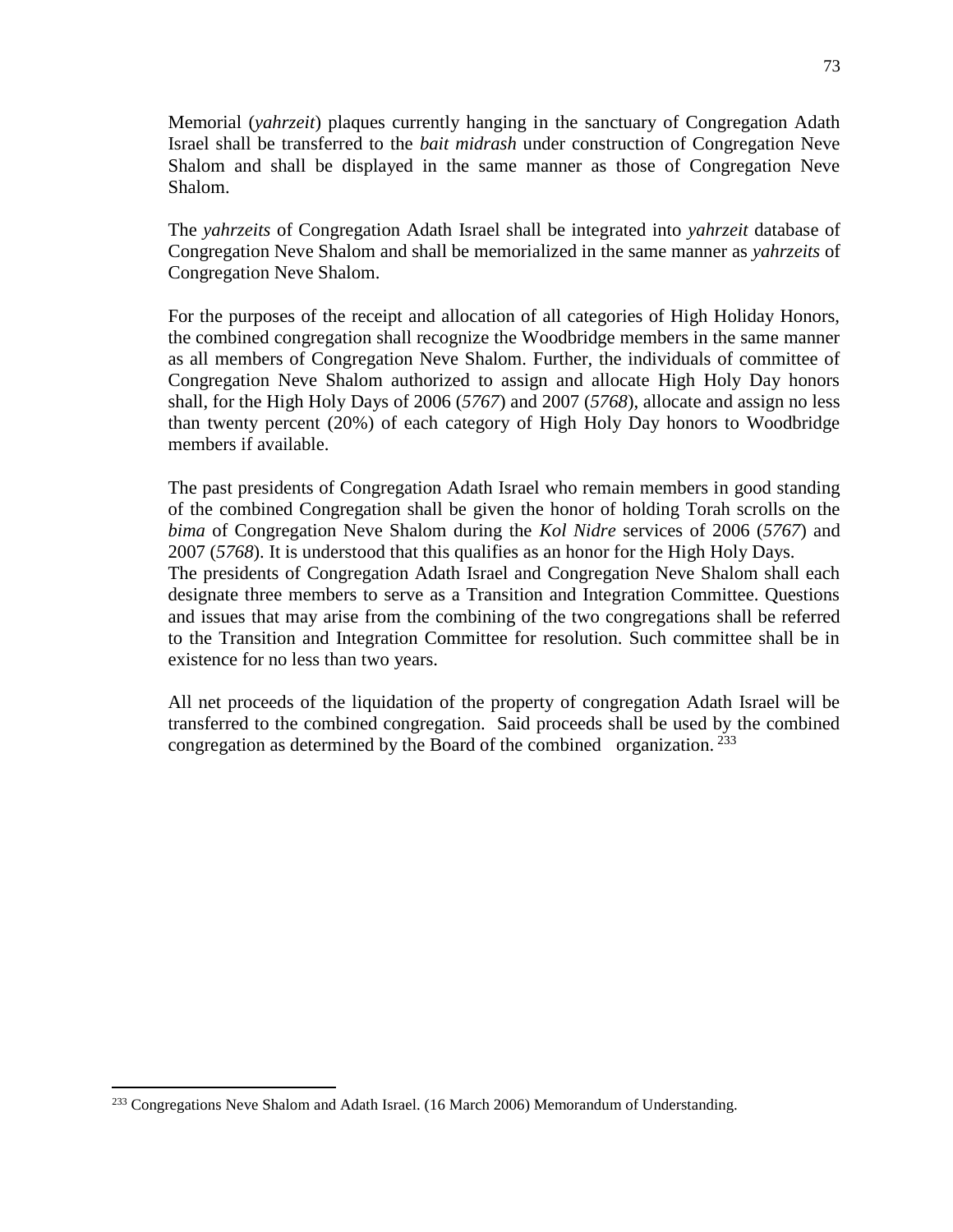### **BIBLIOGRAPHY**

#### **Books and Periodicals**

"Adath Israel: 75 Years of Passing Generations." *Our Hometown, The Premier Community Magazine*. Issue Two Volume 1 15 October 1987.

American Jewish Committee (eds.) *American Jewish Year Book*. Philadelphia: Jewish Publication Society. 1940-41. 253.

*--American Jewish Year Book*. New York: American Jewish Committee and Jewish Publication Society. 1964. 10.

--*American Jewish Year Book*. New York: American Jewish Committee and Jewish Publication Society. 1973. 312.

*--American Jewish Year Book*. New York: American Jewish Committee and Jewish Publication Society. 1985. 190.

Mark K. Bauman. *Harry H. Epstein and the Rabbinate as Conduit for Change*. Madison: Fairleigh Dickinson University Press. 1994. 120.

Harvey M. Brenner. *Merging Congregations The Exploration, Facilitation and Execution of a Synagogue Merger, and the Role of the Administrator/Executive Director in the Process*. January 2008. 11.

Barry R. Chiswick. "The Occupational Attainment of American Jewry: 1990 to 2000." *Contemporary Jewry 27.* 2007. 112–36.

Stanley F. Chyet. "Understanding the Merger Phenomenon." *Sh'ma a Journal of Jewish Responsibility*. 2/32. 5 May 1972. 91.

Hasia Diner. *A New Promised Land, A History of Jews in America*. New York: Oxford University Press. 2003. 96-125.

---*The Jews of the United States 1654 to 2000*. Berkley: University of California Press. 2004. 104-319.

Rabbi Paul Drazen. *Tzemed Chemed - Finding the Right Fit On Merging Congregations*. The United Synagogue of Conservative Judaism. 8 January 2007. 4.

Ronald L. Eisenberg. *Jewish Traditions: A JPS Guide*. Philadelphia: The Jewish Publication Society. 2004. 479.

Sidney Goldstein and Alice Goldstein. *Jews on the Move, Implications for Jewish Identity*. Albany: State University of New York Press. 1996. 41-149.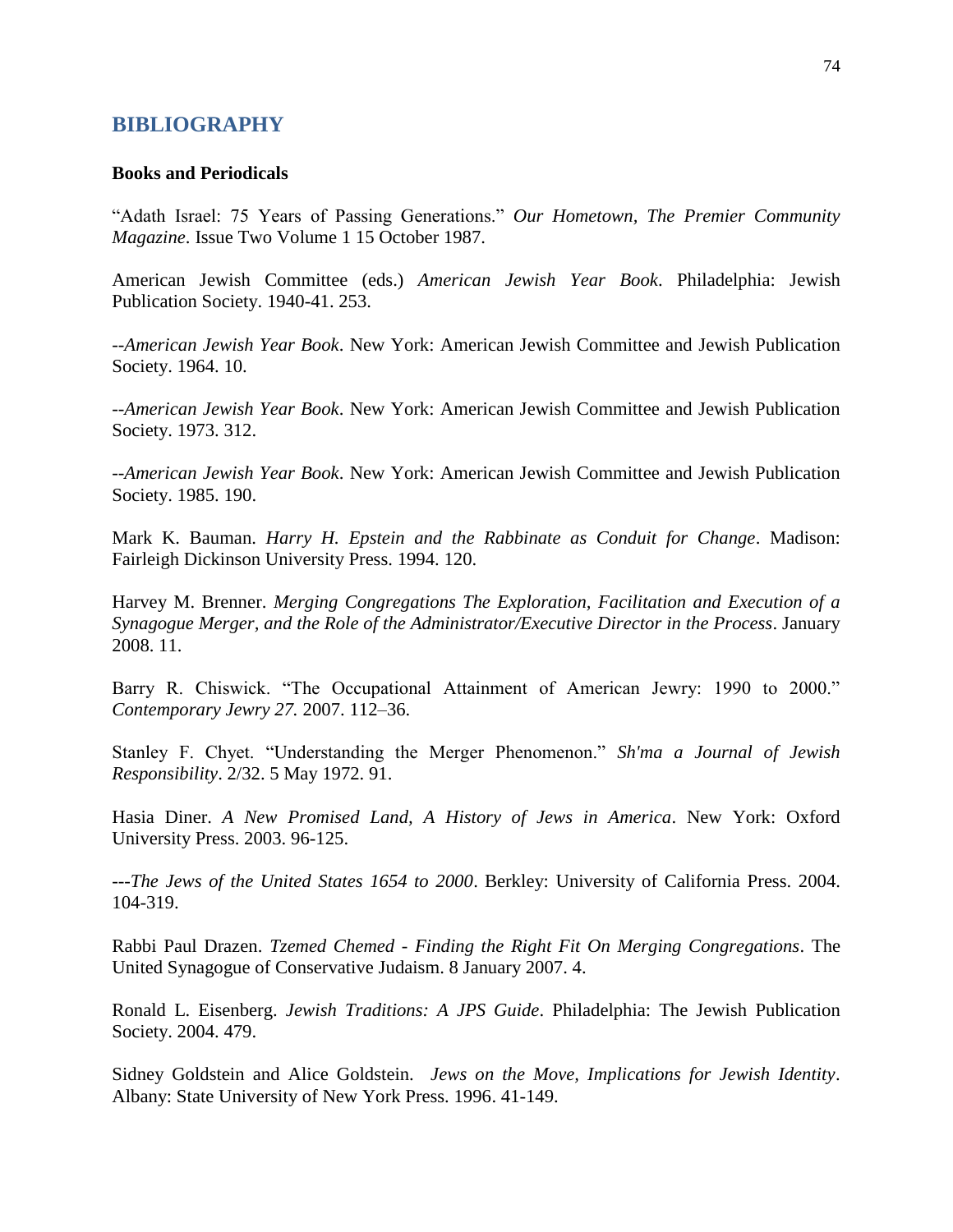Samuel C. Heilman. *Portrait of American Jews: The Last Half of the Twentieth Century*. Seattle: University of Washington Press. 1995. 10-141.

Michael Hoberman. How *Strange it Seems: The Cultural Life of Jews in Small-town New England*. Amherst: University of Massachusetts Press. 2008. 133.

Irving Howe. *World of Our Fathers*. New York: Simon & Schuster, Inc. 1976. 614-15.

Dorothy F.D. Ludewig. *Fords, Yesterday and Today*. Fords. 1964. 27-60.

Maxine N. Lurie and Marc Mappen. "Edison." *Encyclopedia of New Jersey*. New Brunswick: Rutgers University Press. 2004. 240.

Kenneth T. Jackson. *Crabgrass Frontier, The Suburbanization of the United States*. Oxford: Oxford University Press. 1985. 231-71.

David. T. Miller Sr. *Colonia a Tercentenary Community*. Colonia: St. George Press. 1971. 33- 91.

Tex Perry and David T. Miller Sr. *A History of Iselin, New Jersey*. Iselin: St. George Press. 1975. 26-81.

Melissa Kohn Rosen. "Synagogue Spotlight: Congregation Beth Mordecai Perth Amboy." *Medinat HaGan*. Vol IV Issue 2. Winter 2007. 10-11.

Myron Schoen. "Suddenly Synagogues are Merging" *Sh'ma a Journal of Jewish Responsibility*. 2/32. 5 May 1972. 89-91.

Edward S. Shapiro, *A Time for Healing: American Jewry Since World War II*. Baltimore: The John Hopkins University Press. 1992. 51-156.

John P. Snyder. *The Story of New Jersey's Civil Boundaries: 1606-1968*, Bureau of Geology and Topography; Trenton, New Jersey. 1969. 173-74.

Daniel B. Syme. *The Jewish Home: A Guide for Jewish Living*. New York: URJ Press. 2004. 12.

Virginia Bergen Troeger and Robert J. McEwen. *Woodbridge New Jersey's Oldest Township*. Charleston: Arcadia Publishing. 2002. 19-140.

Chaim I. Waxman. *America's Jews in Transition*. Philadelphia: Temple University Press. 1983. 82-145.

Lee Shai Weissbach. *Jewish Life in Small-Town America.* New Haven: Yale University Press. 2005. 36-164.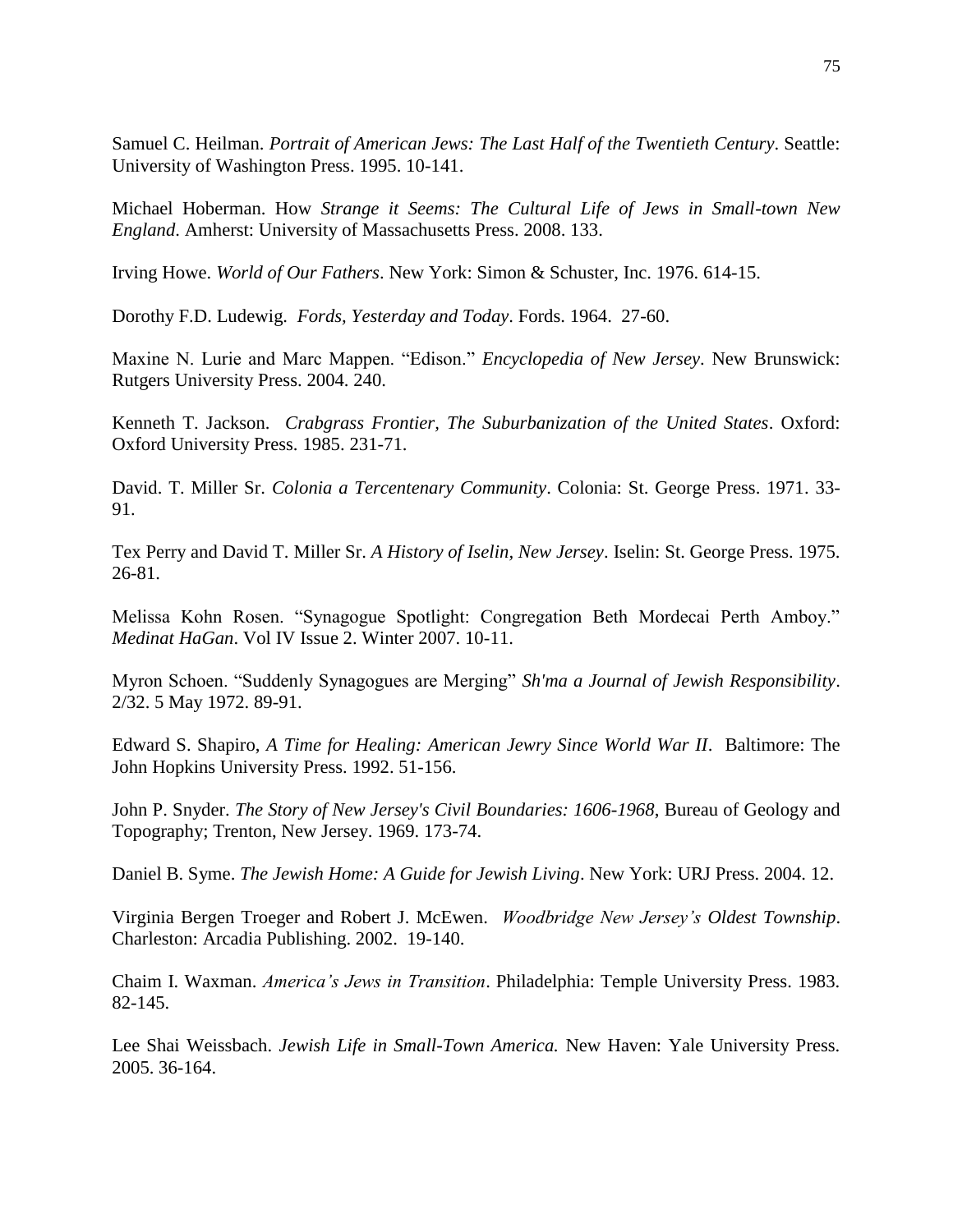Ruth Wolk, *The History of Woodbridge*, New Jersey. Woodbridge, New Jersey. 1970.1-151.

## **Newspapers and Newsletters**

"Adath Israel Picks Rabbi Milton Kula."*Jewish Voice*. 9 September 1977.

"Avenel Congregation, Sons of Jacob to Build Synagogue." *The Woodbridge Leader*. 21 January 1927. 1.

"Dedication." *News Tribune*. 15 August 1977.

"Federation, 'Y' Plans Move to Avenel Soon." *The Jewish Voice*. 9 September 1977. 1, 4.

"Record Enrollment Noted for Beth Sholom School." *Leader Press*. 23 September 1970. 12.

"To Burn Mortgage." *Leader Press*. 3 December 1970. 2.

"Township's 1810 Population Greater Than in 1880, Census Shows." Editorial. *The Woodbridge Leader*. Ed. 29 May 1930. 1.

Penelope Bassett. "Congregation Adath Israel Marking 75th Anniversary." *The News Tribune*. 20 November 1987. 25.

Kristin Boyd. "Bittersweet Welcome for New Beginning, Celebrations Mark Area Synagogues' Merger." *Home News Tribune*. 22 May 2006. A1-A2.

Alan Blank. "President's Message." *Adath Israel Community Voice*. Volume 39 issue 8 Passover 2005.

Renae Kasper. "Woodbridge Congregation to Mark Anniversary." *Central Jersey News Tribune*. 27 March 1978.

Rabbi Milton Kula. "Reflections from the Rabbi." *Adath Israel Community Voice*. January 2006 Volume 40 Number 3.

Rick Malwitz. "Adath Israel Shutting its Doors." *Home News Tribune*. 17 May 2006. A1-A2.

Paul Nelson. "Decline in Membership Temple's Future in Doubt." *Home News*. 7 March 2002.

Norm Oshrin. "Shuls Merge with Tears, Memories and Hopes." *The Jewish State*. 23 May 2003. 13.

Ron Ostroff. "Woodbridge and Metuchen Synagogues Plan to Merge." *The Jewish State*. 31 March 2006. 1, 34-35.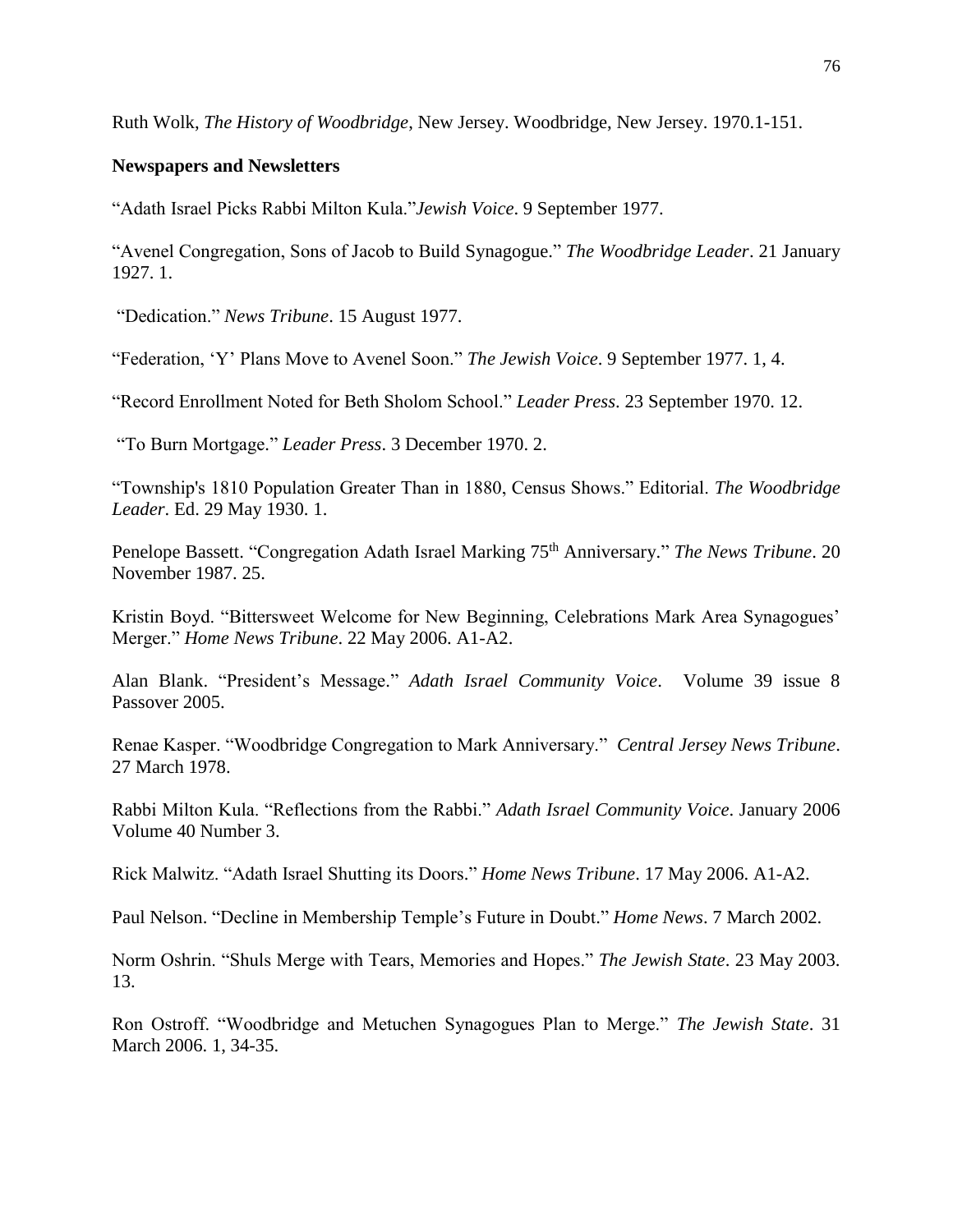Debra Rubin. "Woodbridge's Last Synagogue Merges with Metuchen's Neve Shalom." *New Jersey Jewish News*. 30 May 2006. 1, 19.

Jonathan Tamari. "Congregations Mark Merger." *Home News Tribune*. 19 May 2003. A1-A2.

### **Interviews**

Marc Bressler. Interview with Jason Gosnell. 14 August 2013.

Rabbi Diane Cohen. Interview with Jason Gosnell. 13 August 2013.

Adam Glinn. Interview with Jason Gosnell. 20 June 2013 and 17 July 2013.

Priscilla Winn Glinn. Interview with Brenda Velasco. 12 November 2008.

Sandy Spector Goldberg. Interview with Brenda Velasco. 16 January 2009.

Sandy Spector Goldberg. Interview with Jason Gosnell. 6 June 2013.

Al Kapit. Interview with Jason Gosnell. 5 August 2013.

Estelle Marcus. Interview with Jason Gosnell. 12 June 2013.

Norman Rosen. Interview with Jason Gosnell. 18 July 2013.

Phil Schreiber. Interview with Brenda Velasco. 29 January 2009.

Phil Schreiber. Interview with Jason Gosnell. 5, 7 June 2013.

Rabbi David Steinhardt. Interview with Jason Gosnell. 13 August 2013.

Robert and Sandy Zimmerman. Interview with Jason Gosnell. 27 July 2013.

## **Archival Records**

Congregation Adath Israel. (14 March 1964) 50<sup>th</sup> Anniversary Journal.

Congregation Adath Israel. (17 January 1980) Board of Directors Meeting.

Congregation Adath Israel. (23 January 1980) Correspondence.

Congregation Adath Israel. (3 April 1980) Board of Directors.

Congregation Adath Israel. (3 April 1980) Executive Committee.

Congregation Adath Israel. (17 April 1980) Board of Directors.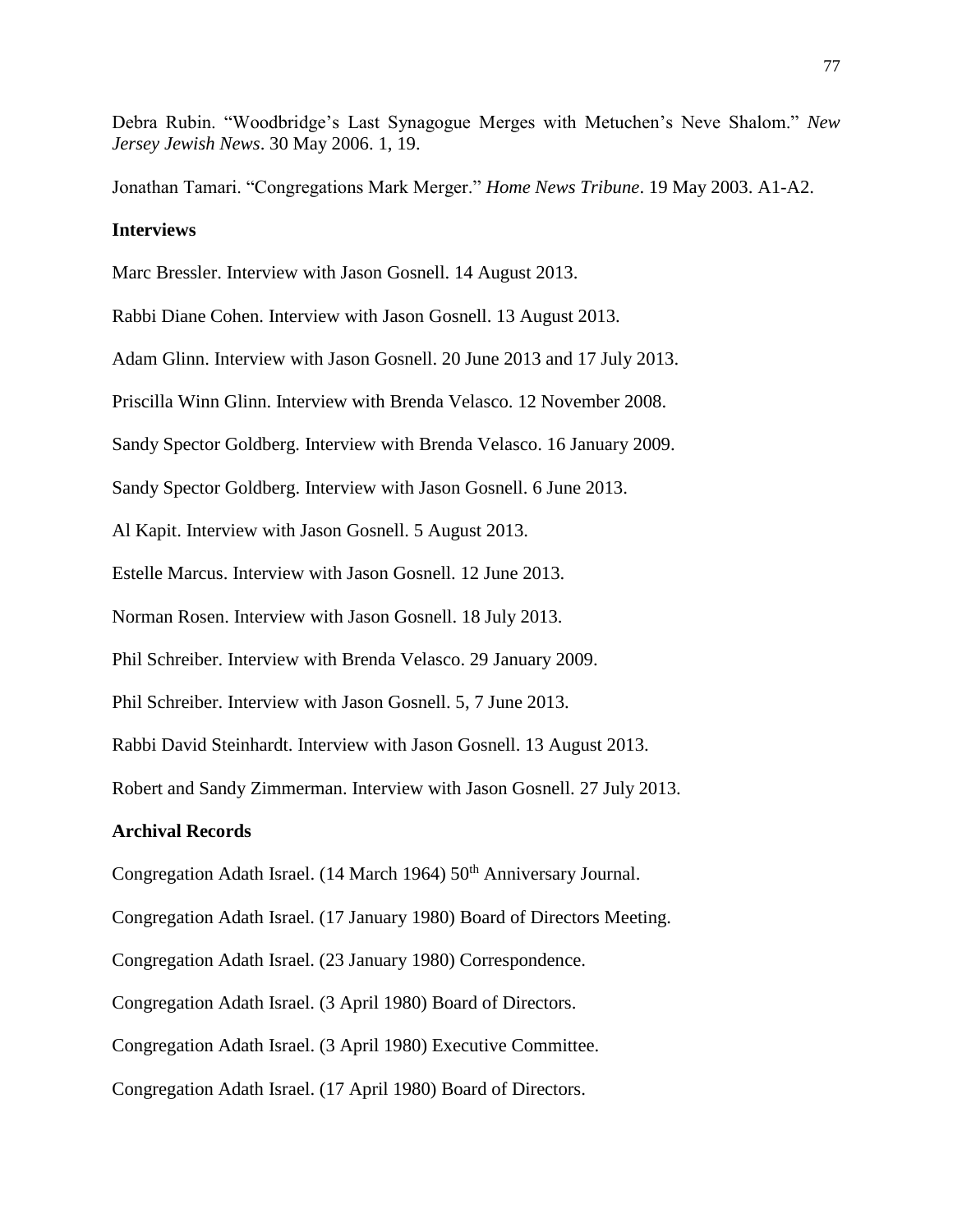Congregation Adath Israel. (30 April 1980) Merger Committee.

Congregation Adath Israel. (30 October 1980) General Congregation Meeting. Congregation Adath Israel. (20 November 1980) Board of Directors Meeting. Congregation Adath Israel. (17 September 1981) Board of Directors Meeting. Congregation Adath Israel. (15 October 1981) Board of Directors Meeting. Congregation B'nai Jacob. (1963) Brochure. Congregation Beth Sholom. (22 December 1976) Board of Directors. Congregation Beth Sholom. (16 January 1977) Special Congregation Meeting. Congregation Beth Sholom. (23 May 1979) Special Congregation Meeting. Congregation Beth Sholom. (23 April 1980) Board of Directors.

Congregation Beth Sholom. (13 May 1980) Correspondence.

Congregation Beth Sholom. (16 May 1980) Board of Directors.

Congregation Beth Sholom. (23 July 1980) Financial Statement.

Congregation Beth Sholom. (7 September 1980) Board of Directors.

Congregation Beth Sholom. (undated) Merger File.

Congregation Beth Sholom and Congregation Adath Israel. (undated) Areas of Agreement.

Congregation Beth Sholom and Congregation Adath Israel. (undated) Merger Agreement.

Congregation Ohev Shalom. *Dedication Program*. 14 August 1977.

Congregation Ohev Shalom. (undated) Brochure.

Congregations Neve Shalom and Adath Israel. (16 March 2006) Memorandum of Understanding.

Congregation Neve Shalom. (undated) Resolution on Merger with Congregation Ohev Shalom.

Congregation Neve Shalom. (undated) Resolution on Merger with Congregation Adath Israel.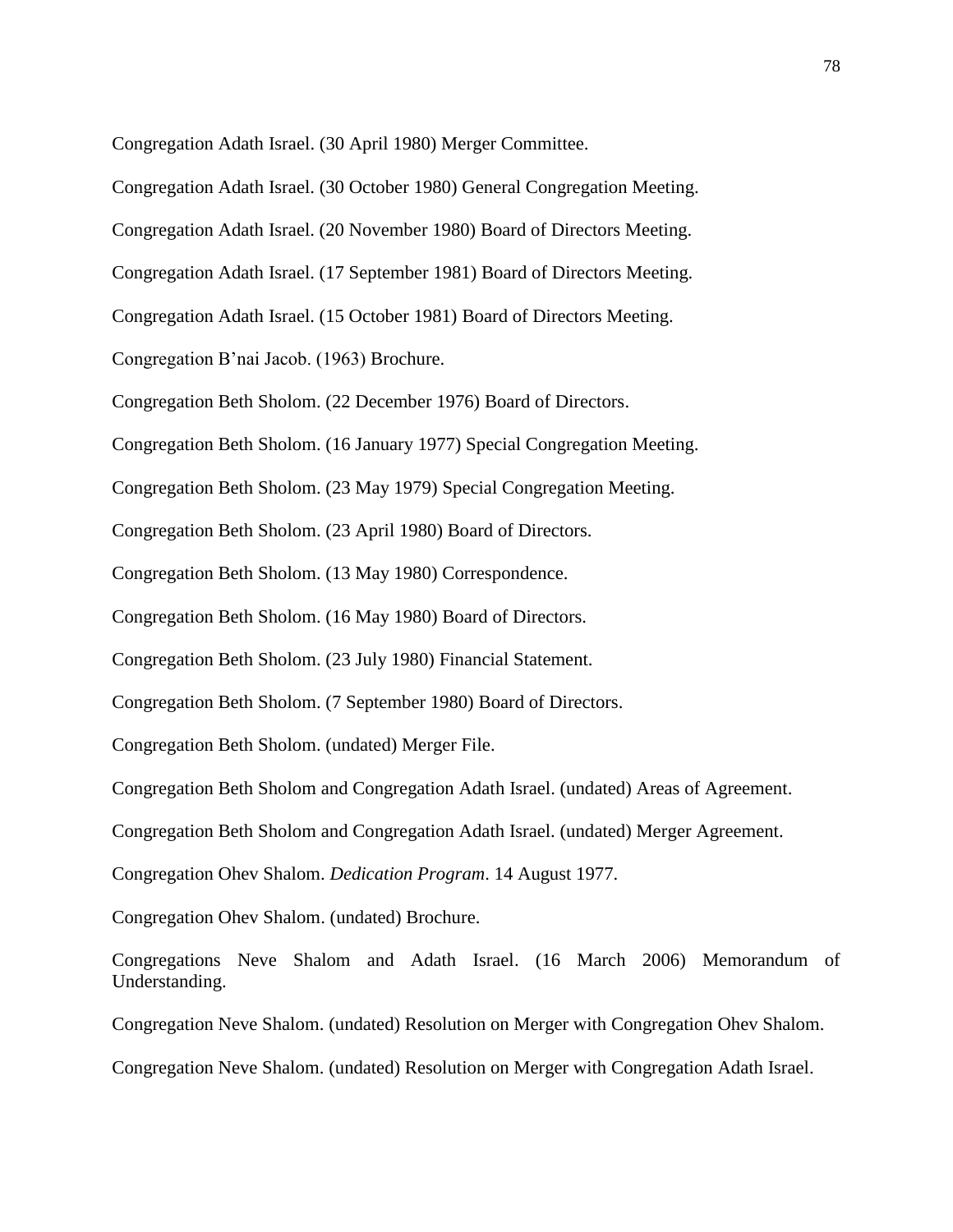Congregation Neve Shalom and Congregation Ohev Shalom. (undated) Memorandum of Understanding.

### **Censuses**

Department of Planning and Development. "Income Characteristics of the Population." *A Statistical Abstract of Woodbridge, New Jersey*. 1974.

Ira M. Sheskin. *The 2008 Greater Middlesex County Jewish Community Study*. Jewish Federation of Greater Middlesex County. January 2009. 17-69.

New Jersey Department of Labor Albert G. Kroll, Commissioner Division of Labor Market and Demographic Research. *NJSDC 2000 Census Publication New Jersey Population Trends 1790 to 2000*. New Jersey State Data Center. 2001. 40.

Northern Middlesex County Regional Conservative Religious School. (22 January 1979) Founders Agreement.

US Census Bureau. "Summary of Economic Characteristics, for Standard Metropolitan Statistical Areas, Urbanized Areas and Urban Places of 10,000 or More." *1960 Census of Population Character of the Population*. Table 33.

--"General and Social Characteristics for Towns and Townships of 50,000 or More." *1980 Census of Population General Social and Economic Characteristics New Jersey*. Tables 71 and 124a.

--"Social and Economic Characteristics – Places and in Selected States County Subdivisions [10,000 or more Persons.]" *1990 Census of Population Social and Economic Character New Jersey*. Tables 28 and 177.

*The National Jewish Population Survey 2000-01 Strength, Challenge And Diversity In The American Jewish Population*. New York: United Jewish Communities. 2003. 5-7.

Woodbridge Redevelopment Agency, Victor Gruen Associates, Larry Smith & Company *Woodbridge –Tomorrow, A Community Renewal Program*. Woodbridge: Woodbridge Redevelopment Agency. 1962. 13-29.

## **Websites**

Congregation Neve Shalom. *Our History* 13 February 2013. <http://www.neveshalom.net/about/our-history/>

Google Maps. *Woodbridge Township*. 1 August 2013. <https://maps.google.com/maps/ms?ie=UTF8&hl=en&t=h&msa=0&msid=11065921285361717 7645.00047a3946e3aca103a13&ll=40.556591,74.283543&spn=0.054777,0.135612&z=13&sour ce=embed>